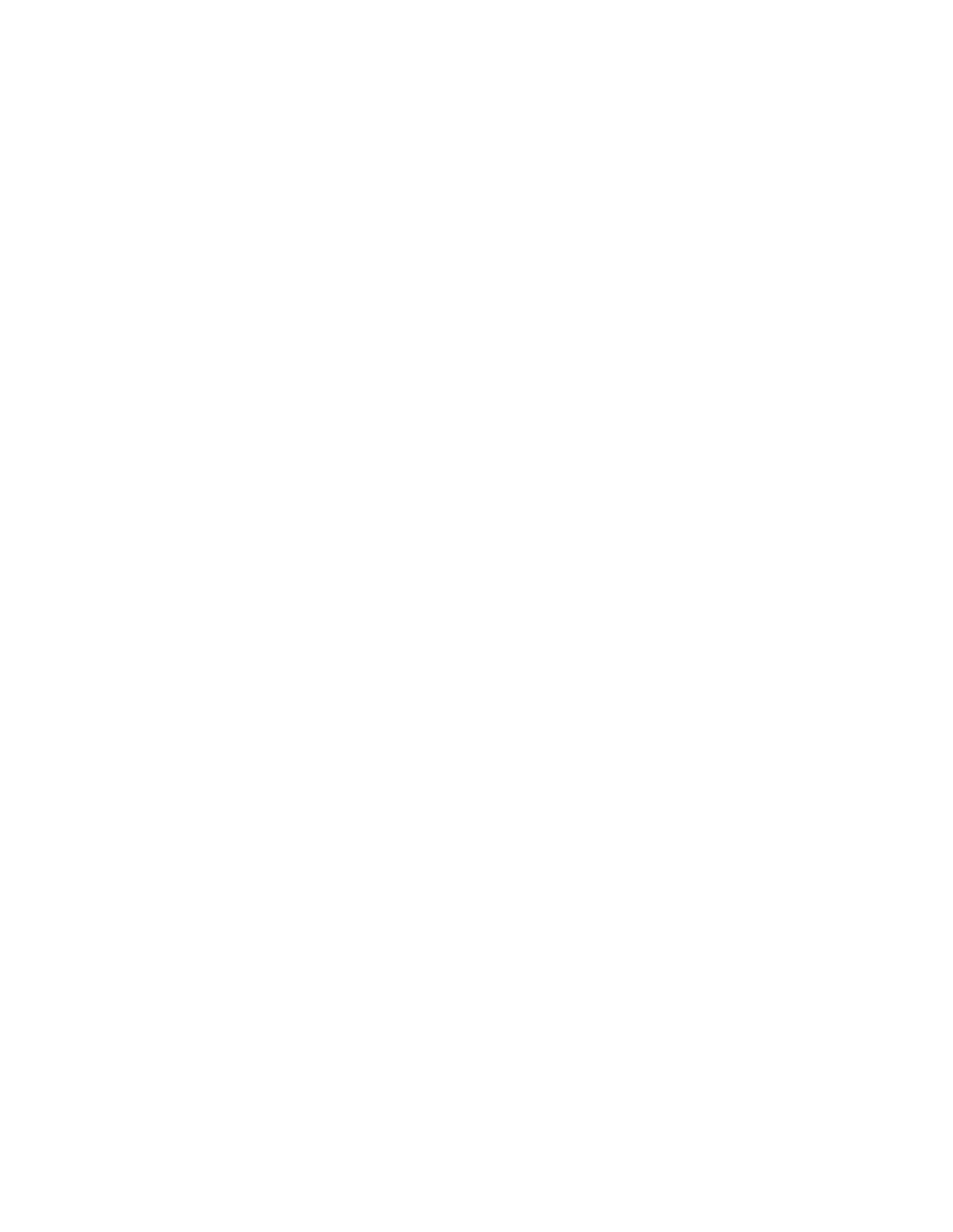# Maintaining Safe and Stable Housing for Domestic Violence Survivors



703 Market Street, Suite 2000 San Francisco, CA 94103 © 2012 by National Housing Law Project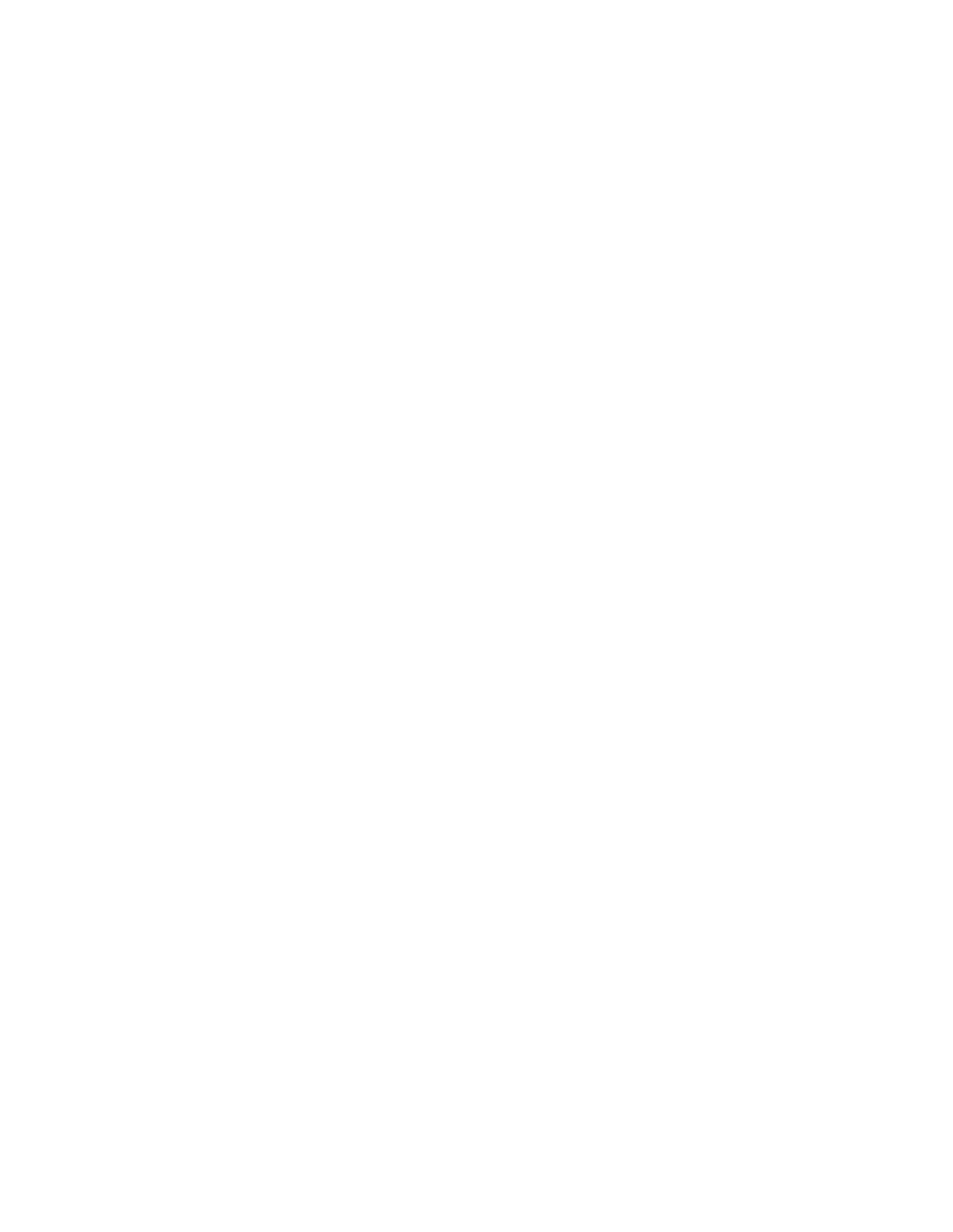## **Acknowledgments**

 The primary author of *Maintaining Safe and Stable Housing for Domestic Violence Survivors* is Meliah Schultzman, staff attorney at the National Housing Law Project (NHLP). NHLP attorneys Navneet Grewal and Karlo Ng provided invaluable assistance in writing and editing portions of the Manual. Marcia Rosen, NHLP's Executive Director, provided critical assistance in finalizing the Manual. NHLP is also grateful for the research and editing of volunteers Rebekah Barlow, Judith Buranday, Jia Min Cheng, Adam Cowing, Katy Edwards, Jake Gray, Christian Kurpiewski, Erin Liotta, and Safiya Morgan.

 NHLP also thanks the following organizations, whose tireless and creative advocacy on behalf of survivors of domestic violence, stalking, and sexual assault resulted in many of the sample documents and suggested strategies used throughout this manual:

- ACLU of San Diego and Imperial Counties, www.aclusandiego.org
- ACLU Women's Rights Project, www.aclu.org/fairhousingforwomen
- Advocates for Basic Legal Equality, www.lawolaw.org
- Alameda County Family Justice Center, www.acfjc.org
- Bay Area Legal Aid, www.baylegal.org
- Bay Area Legal Services, www.bals.org
- California Partnership to End Domestic Violence, www.cpedv.org
- Central Jersey Legal Services, Inc., www.lsnj.org
- Community Legal Services, Inc., www.clsaz.org
- Greater Boston Legal Services, www.gbls.org
- Legal Aid Foundation of Los Angeles, www.lafla.org
- Legal Aid Society Harlem Community Law Offices, www.legal-aid.org
- Legal Assistance Foundation of Metropolitan Chicago, www.lafchicago.org
- Legal Momentum, www.legalmomentum.org
- Legal Services of Greater Miami, www.lsgmi.org
- Legal Services of Northern California, www.lsnc.info
- Mid-Minnesota Legal Assistance, www.midmnlegal.org
- National Law Center on Homelessness and Poverty, www.nlchp.org
- Northwest Justice Project, www.nwjustice.org
- Queens Legal Services, Inc., www.queenslegalservices.org
- Sargent Shriver National Center on Poverty Law, www.povertylaw.org
- Southwest Women's Law Center, www.swwomenslaw.org
- Utah Legal Services, www.utahlegalservices.org
- Victim Rights Law Center, www.victimrights.org
- YWCA of San Diego County, www.ywcasandiego.org

 Preparation of this Manual was supported by grant number 2008-TA-AX-K030 awarded by the Office on Violence Against Women, U.S. Department of Justice. The opinions, findings, conclusions, and recommendations expressed in this publication are those of the author and do not necessarily reflect the views of the Department of Justice, Office on Violence Against Women.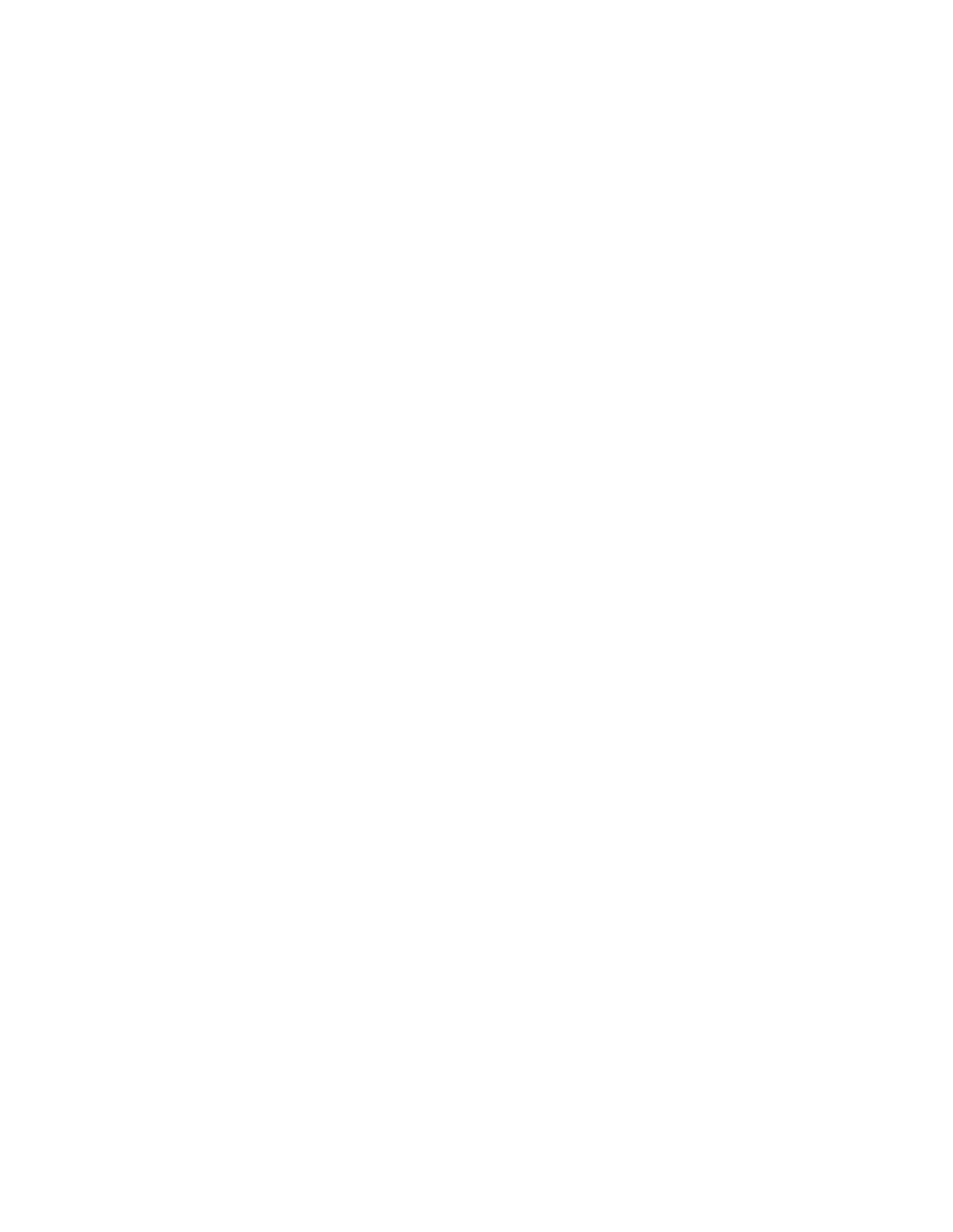# **TABLE OF CONTENTS**

# **CHAPTER 1 Introduction**

# **CHAPTER 2 Safety Planning in Rental Housing**

# **CHAPTER 3 Common Landlord-Tenant Issues That Domestic Violence Survivors Encounter**

|  | 3.4 The Landlord's Duty to Protect Tenants from Criminal Acts by Other Tenants13 |  |
|--|----------------------------------------------------------------------------------|--|
|  |                                                                                  |  |
|  |                                                                                  |  |
|  |                                                                                  |  |
|  |                                                                                  |  |
|  |                                                                                  |  |
|  |                                                                                  |  |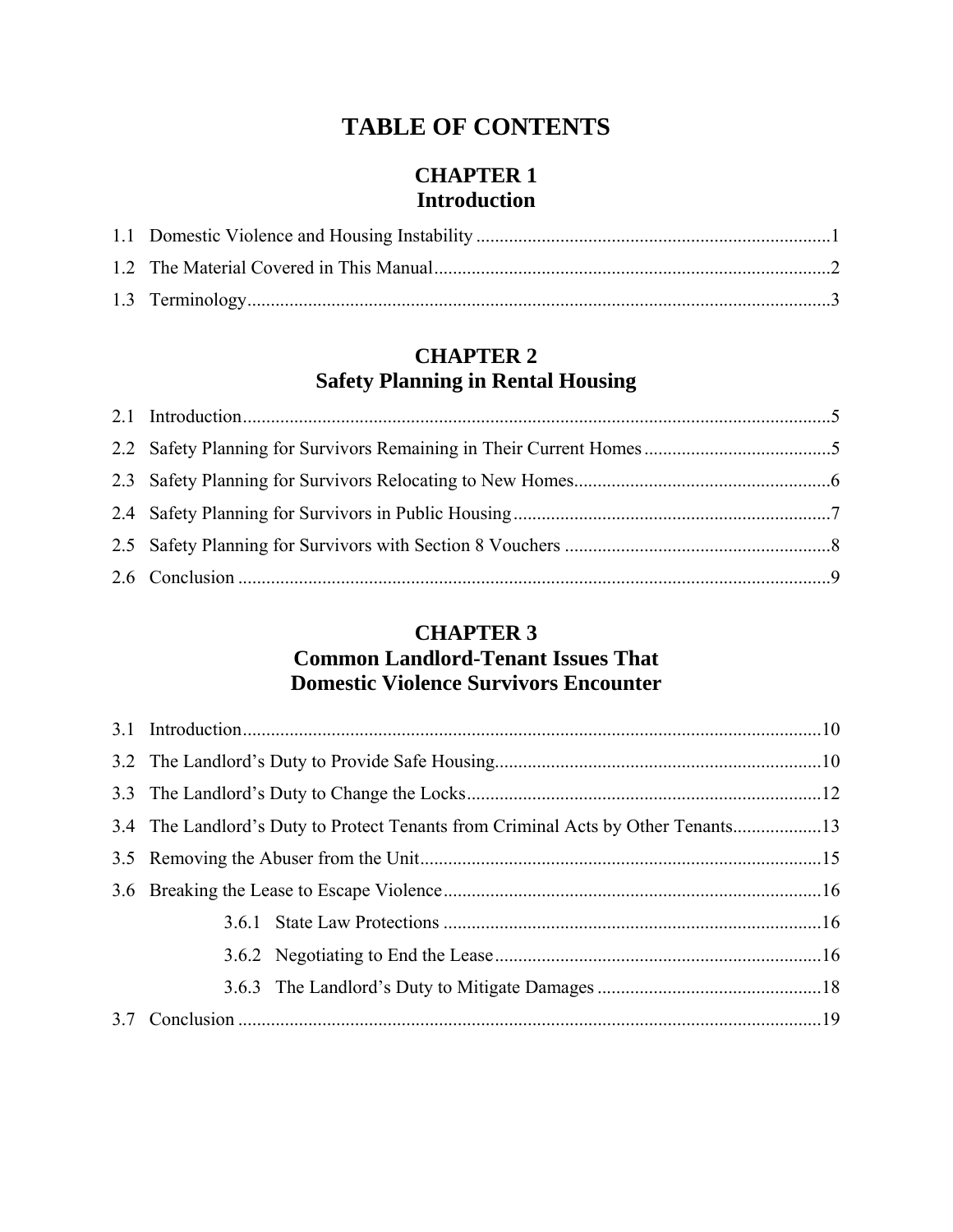# **CHAPTER 4 Domestic Violence Survivors' Rights Under Fair Housing Laws**

| 4.1 |                                                                             |                                                                                  |  |
|-----|-----------------------------------------------------------------------------|----------------------------------------------------------------------------------|--|
| 4.2 | State and Local Laws Specifically Protecting Victims of Domestic Violence21 |                                                                                  |  |
| 4.3 |                                                                             |                                                                                  |  |
|     |                                                                             |                                                                                  |  |
|     |                                                                             |                                                                                  |  |
|     |                                                                             |                                                                                  |  |
|     |                                                                             | 4.4 Discrimination Based on a Tenant's Status as a Domestic Violence Survivor 23 |  |
|     |                                                                             |                                                                                  |  |
|     |                                                                             |                                                                                  |  |
| 4.5 |                                                                             |                                                                                  |  |
|     |                                                                             |                                                                                  |  |
|     |                                                                             |                                                                                  |  |
|     | 4.5.3                                                                       |                                                                                  |  |
|     |                                                                             |                                                                                  |  |
|     |                                                                             | 4.5.5 State Law Claims for Tenants Subjected to Sexual Harassment31              |  |
|     |                                                                             |                                                                                  |  |
|     |                                                                             |                                                                                  |  |
|     | 4.6.1                                                                       |                                                                                  |  |
|     |                                                                             |                                                                                  |  |
|     |                                                                             |                                                                                  |  |
|     |                                                                             |                                                                                  |  |
|     |                                                                             |                                                                                  |  |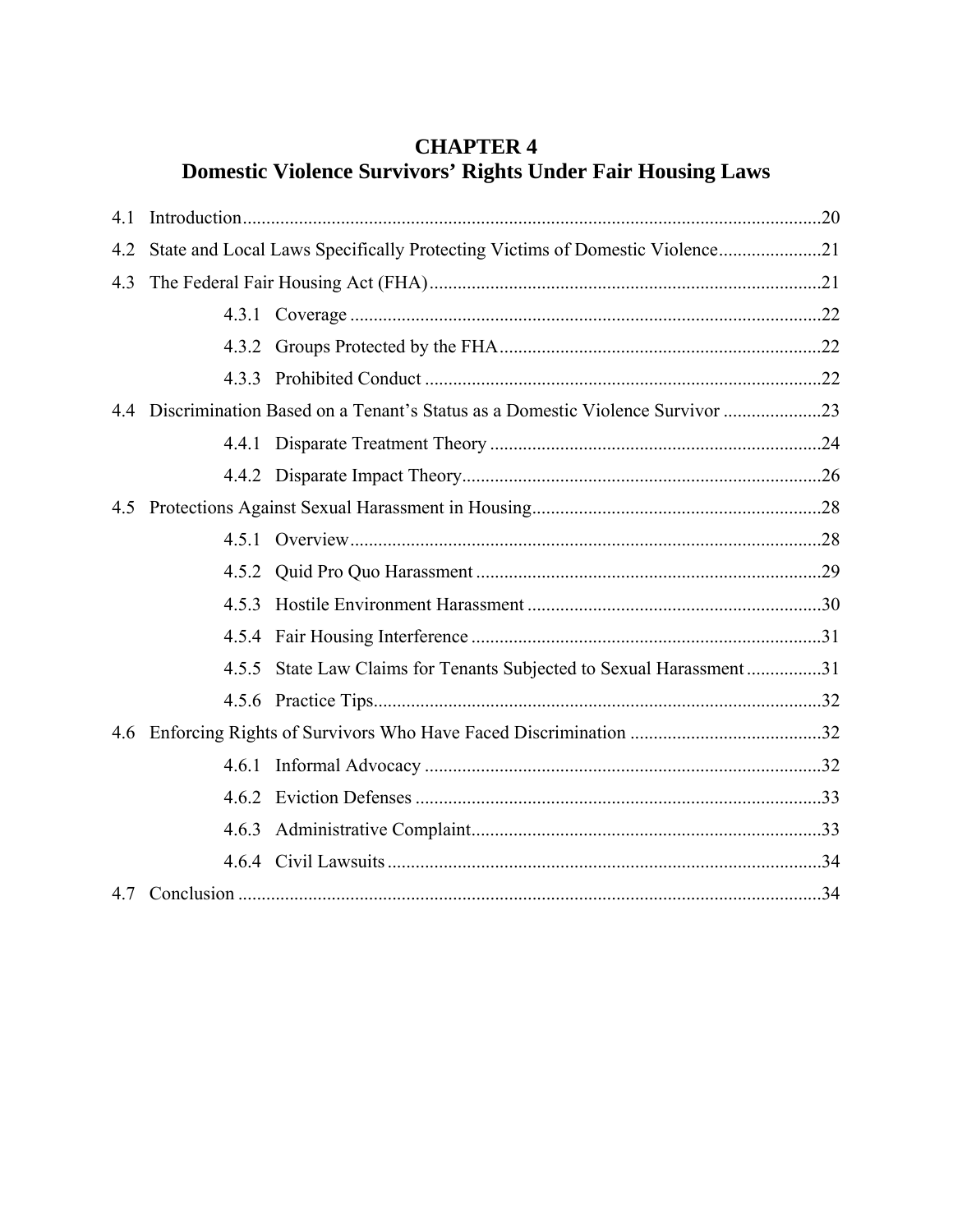# **CHAPTER 5 Housing Rights of Domestic Violence Survivors with Disabilities**

|     | 522 |                                                                      |  |
|-----|-----|----------------------------------------------------------------------|--|
|     |     |                                                                      |  |
|     |     |                                                                      |  |
|     |     | 5.3.1 Federal Definition of Disability for the Purpose of Reasonable |  |
|     |     |                                                                      |  |
|     |     |                                                                      |  |
|     |     |                                                                      |  |
| 5.5 |     |                                                                      |  |
| 5.6 |     |                                                                      |  |
|     |     |                                                                      |  |

# **CHAPTER 6**

# **The Violence Against Women Act and Rights of Survivors in Federally Subsidized Housing**

| 6.6.2 Special Rights of Domestic Violence Survivors with Vouchers 52   |  |
|------------------------------------------------------------------------|--|
|                                                                        |  |
|                                                                        |  |
| 6.8.1 Overview of the Protections Against Evictions and Terminations55 |  |
|                                                                        |  |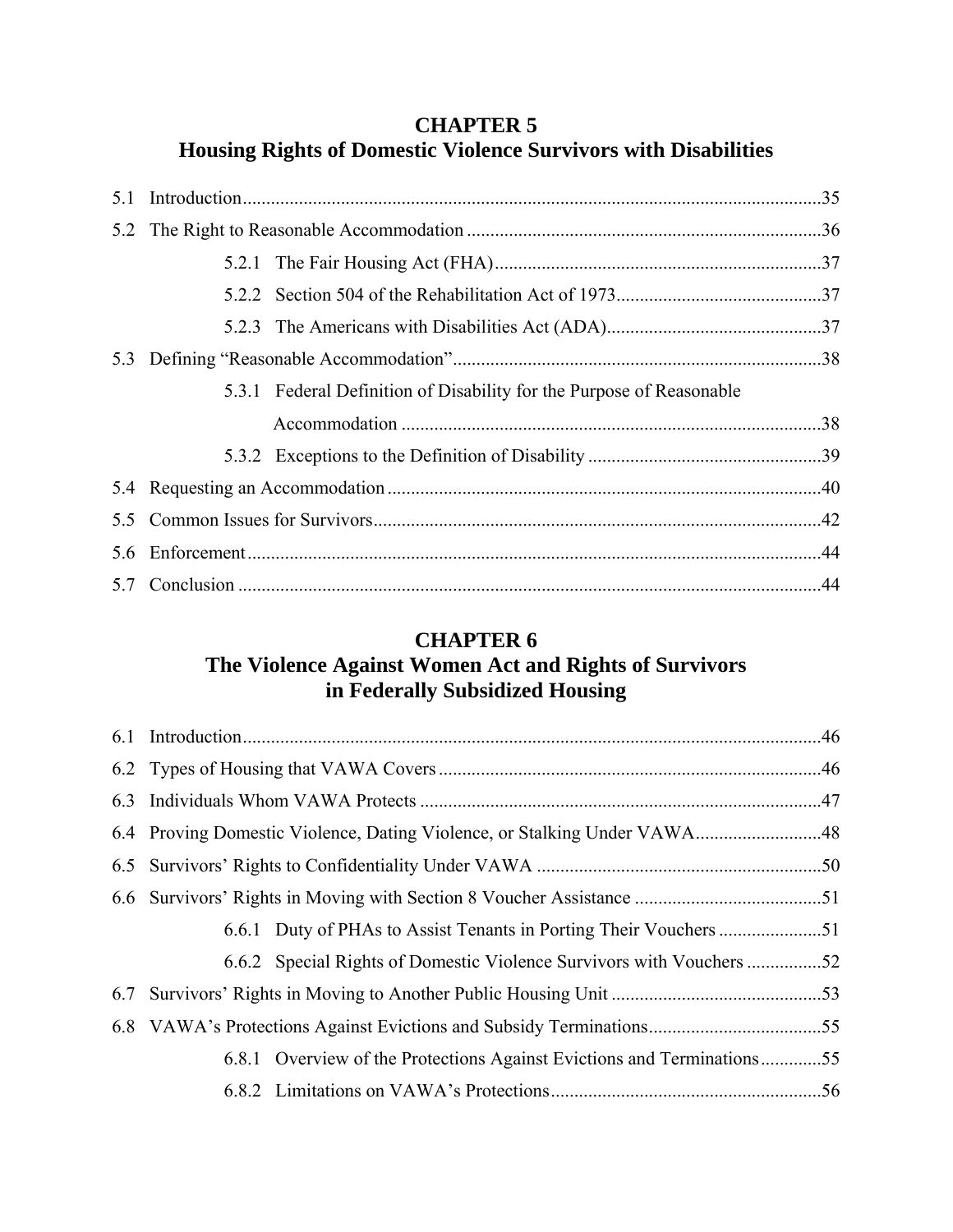# **CHAPTER 7**

# **Evictions and Subsidy Terminations in Federally Subsidized Housing**

| 7.1 |  |  |  |
|-----|--|--|--|
|     |  |  |  |
|     |  |  |  |
|     |  |  |  |
|     |  |  |  |
|     |  |  |  |
|     |  |  |  |
|     |  |  |  |
| 7.3 |  |  |  |
|     |  |  |  |
|     |  |  |  |
|     |  |  |  |
|     |  |  |  |
|     |  |  |  |
|     |  |  |  |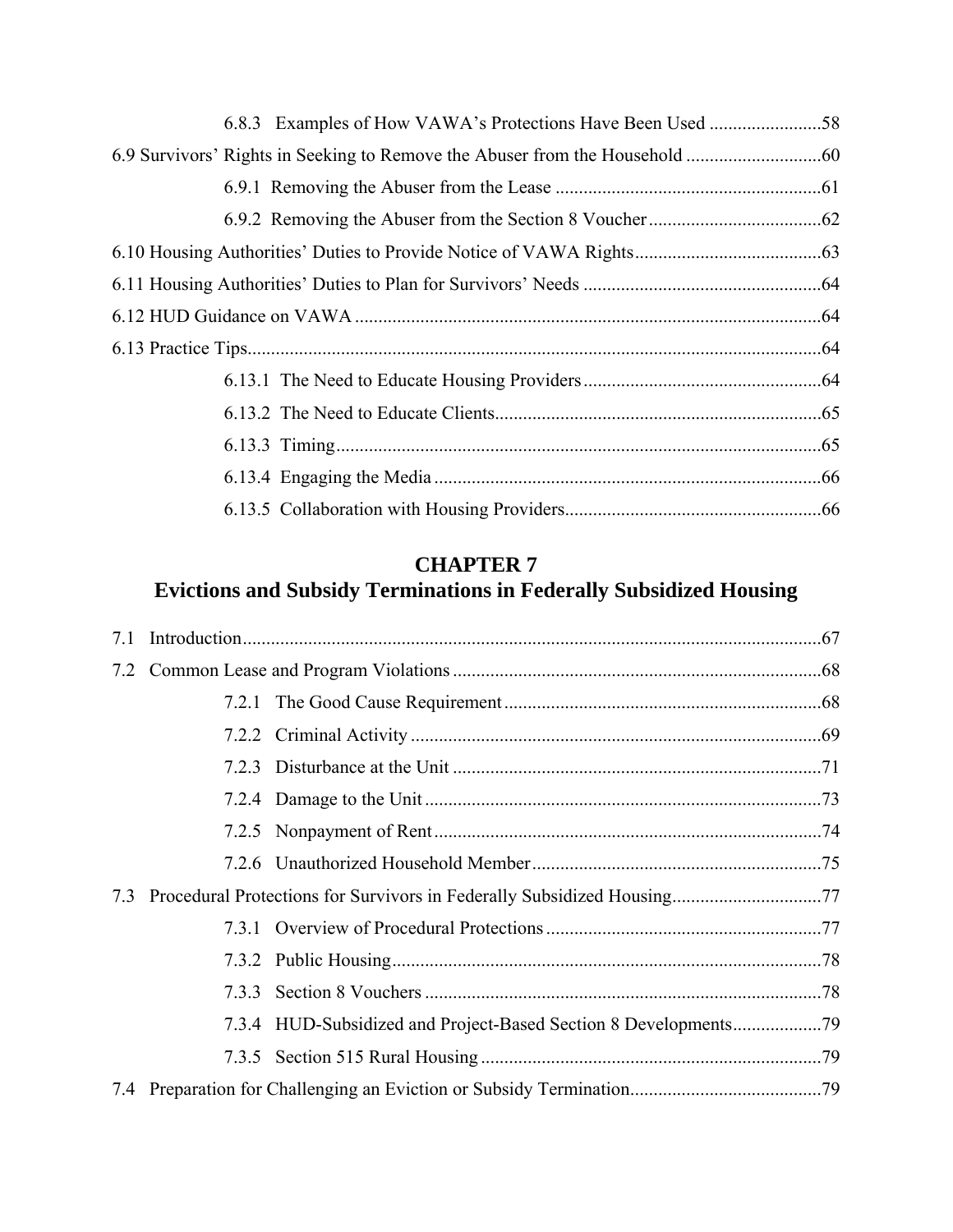# **CHAPTER 8**

# **Working with Housing Authorities to Improve Domestic Violence Survivors' Access to Housing**

| 8.2.2.3 |                                                                   |  |
|---------|-------------------------------------------------------------------|--|
|         |                                                                   |  |
|         | 8.2.2.5 Documentation of Domestic Violence and Confidentiality92  |  |
|         |                                                                   |  |
|         | 8.2.2.7 Definitions of Domestic Violence, Dating Violence, and    |  |
|         |                                                                   |  |
|         |                                                                   |  |
|         | 8.2.3 Public Housing Admissions and Continued Occupancy Policy 94 |  |
|         |                                                                   |  |
|         |                                                                   |  |
|         |                                                                   |  |
|         |                                                                   |  |
|         |                                                                   |  |
|         |                                                                   |  |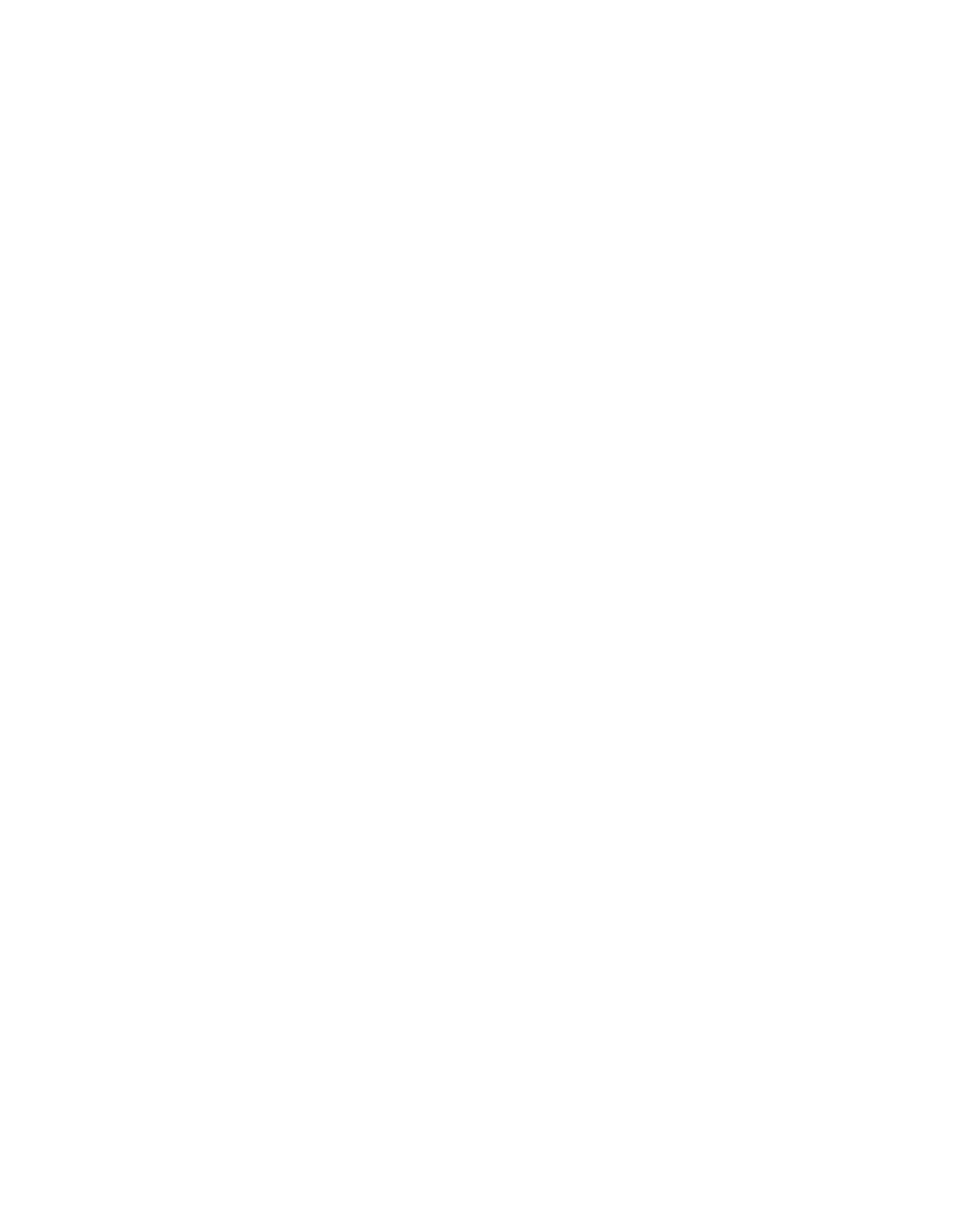### **Chapter 1: Introduction**

#### **Table of Contents**

 This Manual is designed for advocates and attorneys assisting domestic violence survivors who are at risk of losing their housing or who need to improve the safety of their housing. Survivors often return to abusive partners because they cannot maintain safe and secure housing on their own.<sup>1</sup> As a result, housing advocacy is a critical part of holistic services for domestic violence survivors. The purpose of this Manual is to provide background information and sample documents that can be used to advocate on behalf of survivors facing evictions, rental subsidy terminations, and other forms of housing instability. This Manual does not address the housing application process or strategies for assisting survivors who have been denied access to housing. For information on this topic, see National Housing Law Project's manual, *Assisting Survivors of Domestic Violence in Applying for Housing*. 2

 This Manual is designed for use by attorneys and non-attorneys. Our goal is to make housing issues accessible and easily understandable to advocates, regardless of their prior knowledge of housing law. However, the information provided in this Manual should not be construed as legal advice. Advocates are encouraged to seek assistance from housing law attorneys to determine how these laws would apply to a particular client's circumstances.

 This Manual contains a number of appendices, including sample letters, court documents, and policies. For ease of reference, each appendix has been assigned a number that can be used to locate the relevant document.

 Readers will note that in some instances, we have not redacted the names of domestic violence survivors who were involved in actions to preserve their housing. In cases where domestic violence survivors discussed their cases publicly, either by contacting the media or distributing press releases, we have retained their names. In instances where survivors did not share their stories publicly, we have redacted their names.

#### **1.1 Domestic Violence and Housing Instability**

 Domestic violence survivors and their children face a number of serious housing problems related to the acts of violence committed against them. In enacting the Violence Against Women Act of 2005, Congress recognized that families are being discriminated against, denied access to, and even evicted from housing because of their status as survivors of domestic violence.<sup>3</sup> Legal services providers have reported hundreds of cases where tenants were evicted because of acts of domestic violence committed

<sup>&</sup>lt;sup>1</sup> See 42 U.S.C. § 14043e.<br><sup>2</sup> *Available at* http://www.nhlp.org/files/Domestic%20Violence%20&%20Housing%20Manual%201.pdf. <sup>3</sup> See § 14043e.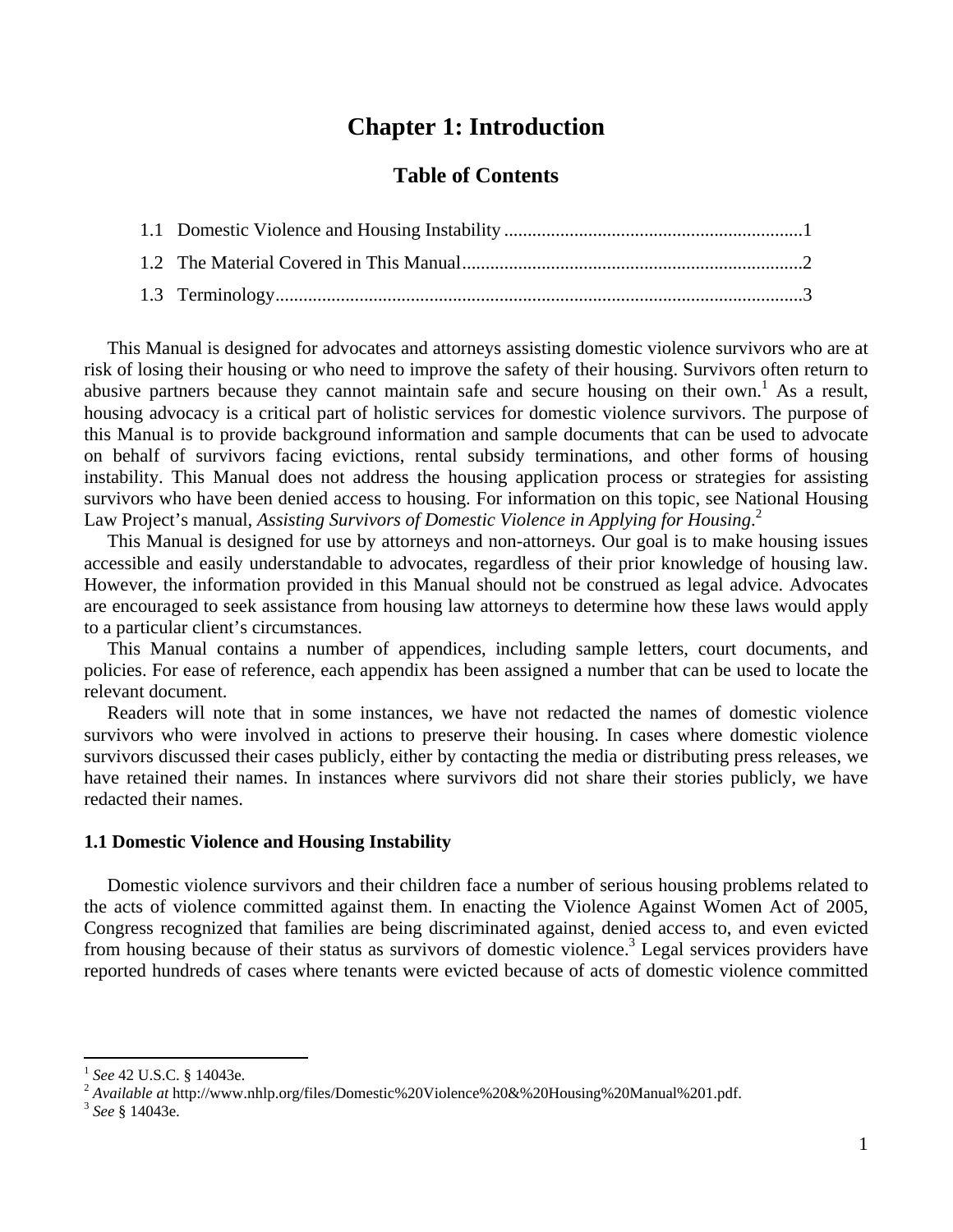against them.<sup>4</sup> Focusing on defending survivors' rights to maintain rental housing is particularly crucial because women living in rental housing experience domestic violence at three times the rate of women who own their homes.<sup>5</sup>

 Due to economic limitations, survivors may be particularly vulnerable to sexual harassment and assault by landlords, property managers, and their employees. A survey of rape crisis centers and legal services providers found that 58% had received at least one report from a tenant who was sexually assaulted by a landlord, property manager, or property owner.<sup>6</sup>

 Housing advocacy on behalf of survivors is critical given the link between domestic violence and homelessness. In a recent study, 39% of U.S. cities surveyed reported that domestic violence was "a primary cause of homelessness" in their cities.<sup>7</sup> In a number of studies, homeless women have reported that domestic violence was a cause of their homelessness.<sup>8</sup>

 Fortunately, a growing number of legislators and housing providers are recognizing the connections between domestic violence, evictions, and homelessness. In response, they have enacted policies designed to protect survivors from being evicted or otherwise penalized for acts of violence committed against them. Even in instances where there are no specific housing laws or policies that protect domestic violence survivors, advocates are using a variety of creative strategies to help their clients maintain housing. This Manual covers both the particular housing protections available to survivors, and some of the other arguments and resources that may be used to preserve survivors' housing rights.

#### **1.2 The Material Covered in This Manual**

 This Manual focuses on the rights of domestic violence survivors who are facing evictions, who need to improve the safety of their housing, or who need to relocate. It does not cover the housing application process, as this topic is addressed in a separate publication.<sup>9</sup> Based on our experiences as a technical assistance provider for Office on Violence Against Women (OVW) grantees throughout the country, the Manual is organized around the areas in which we most frequently receive questions. These areas have been divided into chapters as described below.

**Chapter 2: Safety Planning in Rental Housing.** Chapter 2 discusses the actions that survivors can take to improve the safety of their homes and to ensure that they remain safe when they relocate. Survivors living in public or Section 8 housing need to consider additional factors when planning for their safety, which are also discussed in Chapter 2.

*Chicago Shelters* 3 (2004); Wilder Research Center, *Overview of Homelessness in Minnesota 2006*, at 16 (2007); Downtown Women's Action Coalition, *Many Struggles, Few Options: Findings & Recommendations from the 2004 Downtown Women's Needs Assessment* 3, 26 (2005); Wilder Research Center, *Homeless Adults and their Children in Fargo, North Dakota and Moorhead, Minnesota: Regional Survey of Persons without Permanent Shelter* 4 (2007); The Institute for Children and Poverty, *The Hidden Migration: Why New York City Shelters Are Overflowing With Families* (2002).<br><sup>9</sup> See NATIONAL HOUSING LAW PROJECT, ASSISTING SURVIVORS OF DOMESTIC VIOLENCE IN APPLYING FOR HOUSING (2010),

<sup>4</sup> National Law Center on Homelessness & Poverty & National Network to End Domestic Violence, *Lost Housing, Lost Safety: Survivors of Domestic Violence Experience Housing Denials and Evictions Across the Country* 3 (Feb. 2007), http://www.nlchp.org/content/pubs/NNEDV-NLCHP\_Joint\_Stories%20\_February\_20072.pdf. 5

<sup>&</sup>lt;sup>5</sup> Bureau of Justice Statistics, *Intimate Partner Violence in the United States* (Dec. 19, 2007).

Theresa Keeley, *Landlord Sexual Assault and Rape of Tenants: Survey Findings and Advocacy Approaches*, 40 CLEARINGHOUSE REV. 441 (2006).

U.S. Conference of Mayors & Sodexho, Inc., *Hunger and Homelessness Survey: A Status Report on Hunger and Homelessness in America's Cities 64 (2007).*<br><sup>8</sup> *See, e.g., Rebekah Levin et al., Center for Impact Research, <i>Pathways to and from Homelessness: Women and Children in* 

http://www.nhlp.org/files/Domestic%20Violence%20&%20Housing%20Manual%201.pdf.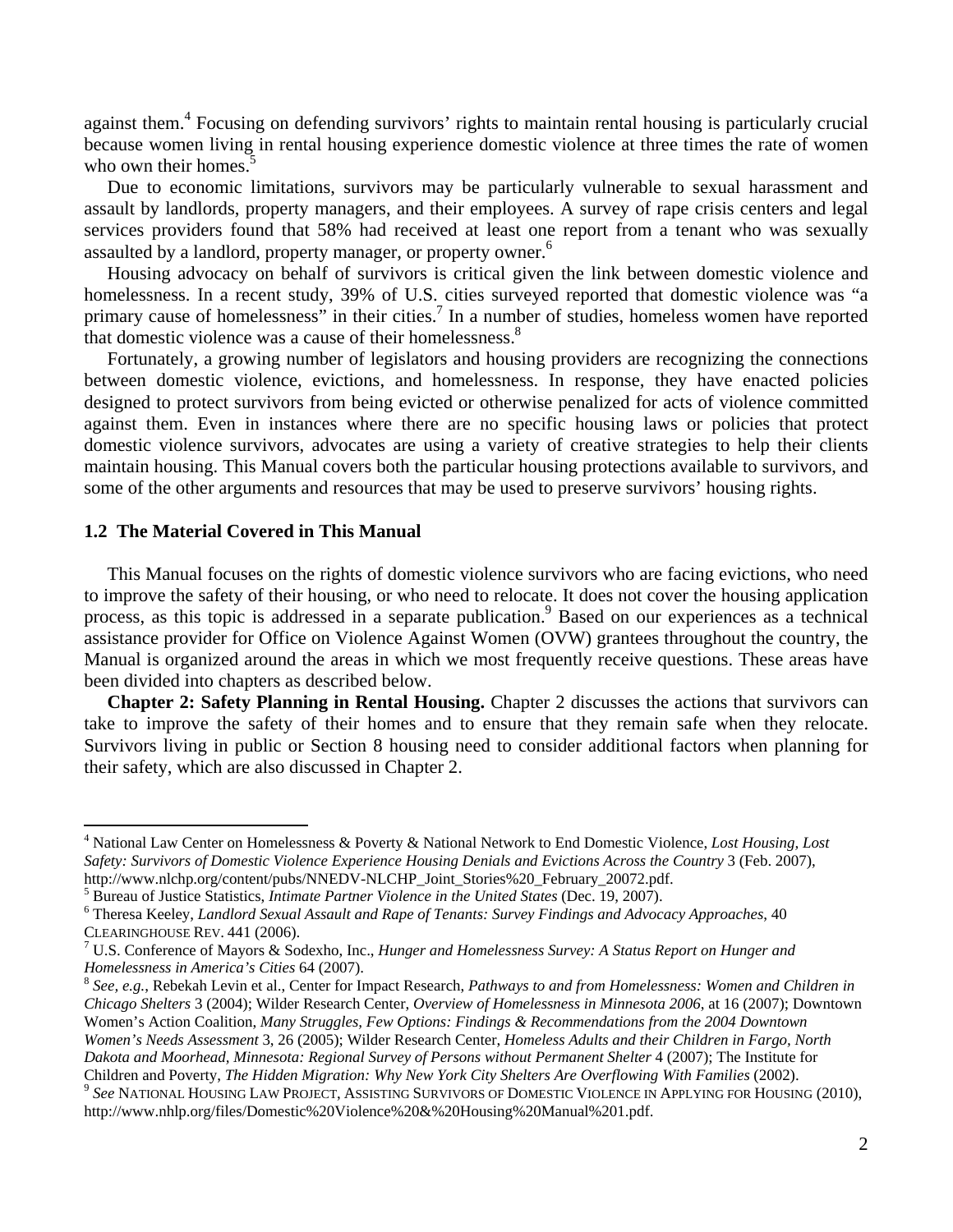**Chapter 3: Common Landlord-Tenant Issues that Domestic Violence Survivors Encounter.**  Chapter 3 discusses some of the most common landlord-tenant issues that survivors encounter, such as survivors' rights regarding safe housing conditions, eviction of the abuser, lock changes, and lease terminations.

 **Chapter 4: Domestic Violence Survivors' Rights Under Fair Housing Laws.** Chapter 4 discusses how the federal Fair Housing Act (FHA) may be used to protect survivors who are facing evictions related to the acts of violence committed against them. Chapter 4 also discusses the laws that protect survivors against sexual harassment by landlords, property managers, and their employees.

 **Chapter 5: Housing Rights of Domestic Violence Survivors With Disabilities.** Survivors with disabilities often need a change in a rule, policy, practice, or service in order to have an equal opportunity to use and enjoy a dwelling. Chapter 5 discusses how advocates can use the reasonable accommodation process to assist survivors with disabilities in maintaining housing.

 **Chapter 6: The Violence Against Women Act (VAWA) and Rights of Survivors in Federally Subsidized Housing.** VAWA protects the rights of tenants in certain federally subsidized housing programs who are survivors of domestic violence, dating violence, or stalking. Chapter 6 discusses the scope of VAWA's housing protections and provides examples of how these rights have been used in practice. Chapter 6 also discusses survivors' rights to relocate with continued rental assistance and to remove the abuser from a lease or Section 8 voucher.

 **Chapter 7: Evictions and Subsidy Terminations in Federally Subsidized Housing.** Chapter 7 discusses some of the most common reasons that survivors face evictions and terminations in subsidized housing, and it sets forth arguments that advocates can use to prevent survivors from losing their housing. Chapter 7 then discusses the steps that advocates should take to prepare a survivor for challenging an eviction or subsidy termination in federally assisted housing.

 **Chapter 8: Working with Housing Authorities to Improve Domestic Violence Survivors' Access to Housing.** To increase the likelihood that domestic violence survivors will be able to obtain affordable housing, advocates should participate in local planning processes. Chapter 8 addresses how advocates can work with public housing agencies (PHAs) to develop policies that serve the needs of survivors living in Section 8 and public housing.

#### **1.3 Terminology**

 Advocates may have questions regarding some of the terminology we use in this Manual. In anticipation of these questions, we offer the following explanations.

 **Advocates:** This Manual is intended for use by both attorneys and non-attorneys. As a result, we use "advocates" to encompass actions that can be taken by both attorneys and non-attorneys. When referring to actions that involve practice of the law, we use the term "attorneys."

 **Housing providers:** Throughout this manual, we discuss the laws governing public housing agencies (PHAs) and private landlords. For ease of reference, we collectively refer to PHAs and private landlords as "housing providers."

 **She/He:** We fully recognize that males, females, and transgendered persons are survivors of domestic violence, and that both females and males can be perpetrators. We also recognize that statistical data continue to demonstrate that the vast majority of domestic violence survivors are women.<sup>10</sup> Accordingly, we have chosen to use the female pronoun when describing the survivor and the male pronoun when

<sup>10</sup> *See, e.g.*, U.S. Dep't of Justice, Office of Justice Programs, Bureau of Justice Statistics Crime Data Brief, *Intimate Partner Violence, 1993-2001* at 1 (Feb. 2003) (finding that 85% of victims of intimate partner violence are women).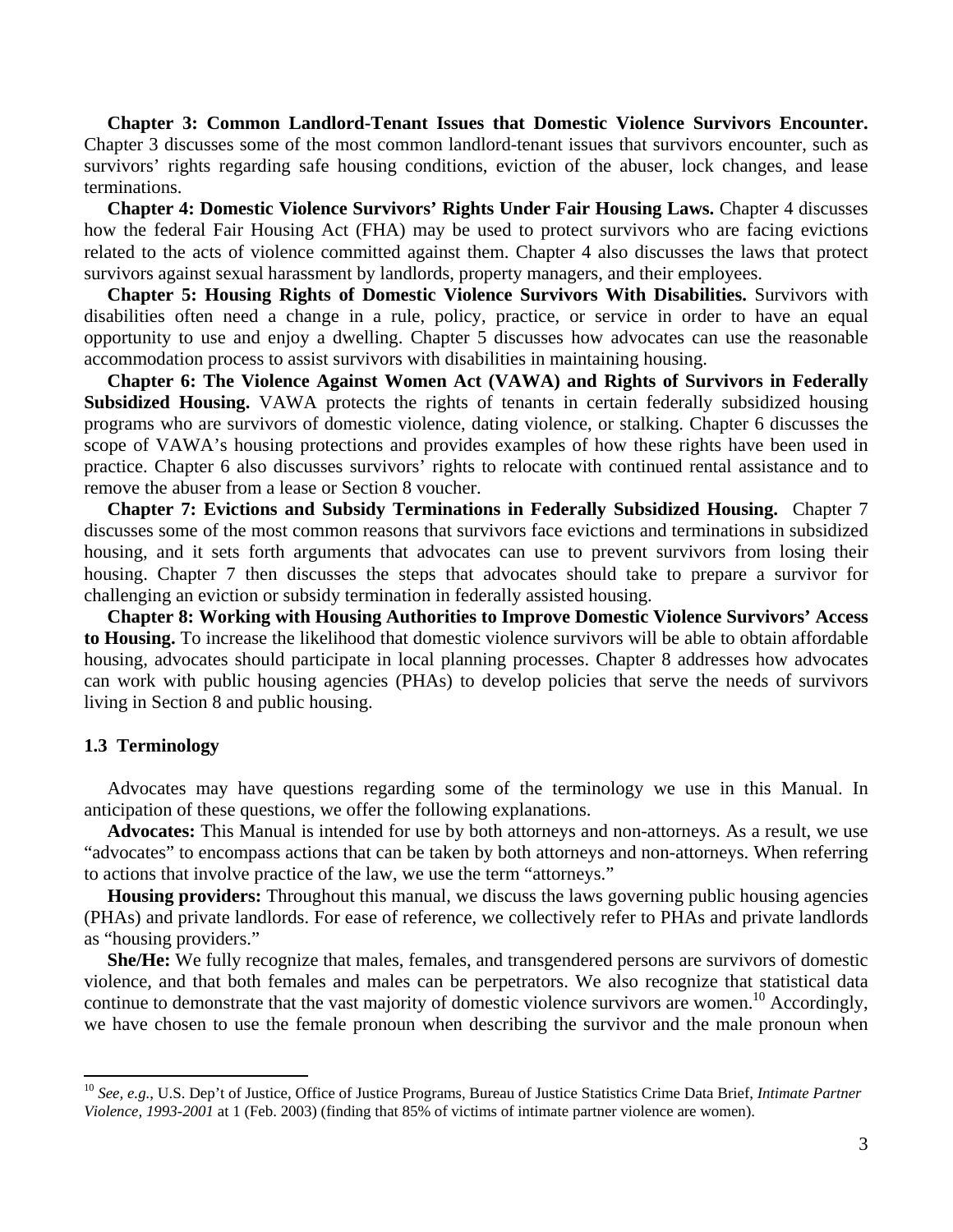describing the perpetrator. This is not intended to discount or minimize the harms experienced by any survivor of domestic violence, regardless of gender.

**Survivor/Victim:** As a general practice, we use the term "survivor" throughout this Manual, as many individuals who have experienced incidents of domestic violence prefer this term. We use the term "victim" where we cite to or paraphrase statutes or where we excerpt material from other sources.

We hope that advocates will find this Manual helpful in assisting survivors who risk losing their housing. Because the housing laws discussed in this Manual can be quite technical, advocates should review the language of the statute or regulations at issue, or consult with a housing law practitioner. Additionally, domestic violence and housing is a rapidly changing area of the law. While we have made every effort to ensure that the information in this Manual is accurate, it is critical to check for changes in statutes, regulations, and case law. Finally, cases involving domestic violence and housing are often highly fact-specific, and the strategies or legal theories that should be applied in a particular case will depend heavily upon each client's individual circumstances. This Manual seeks to provide advocates with a starting point for developing action plans for protecting clients' housing rights. However, advocates should examine whether the client may have additional legal claims that are not discussed in this Manual.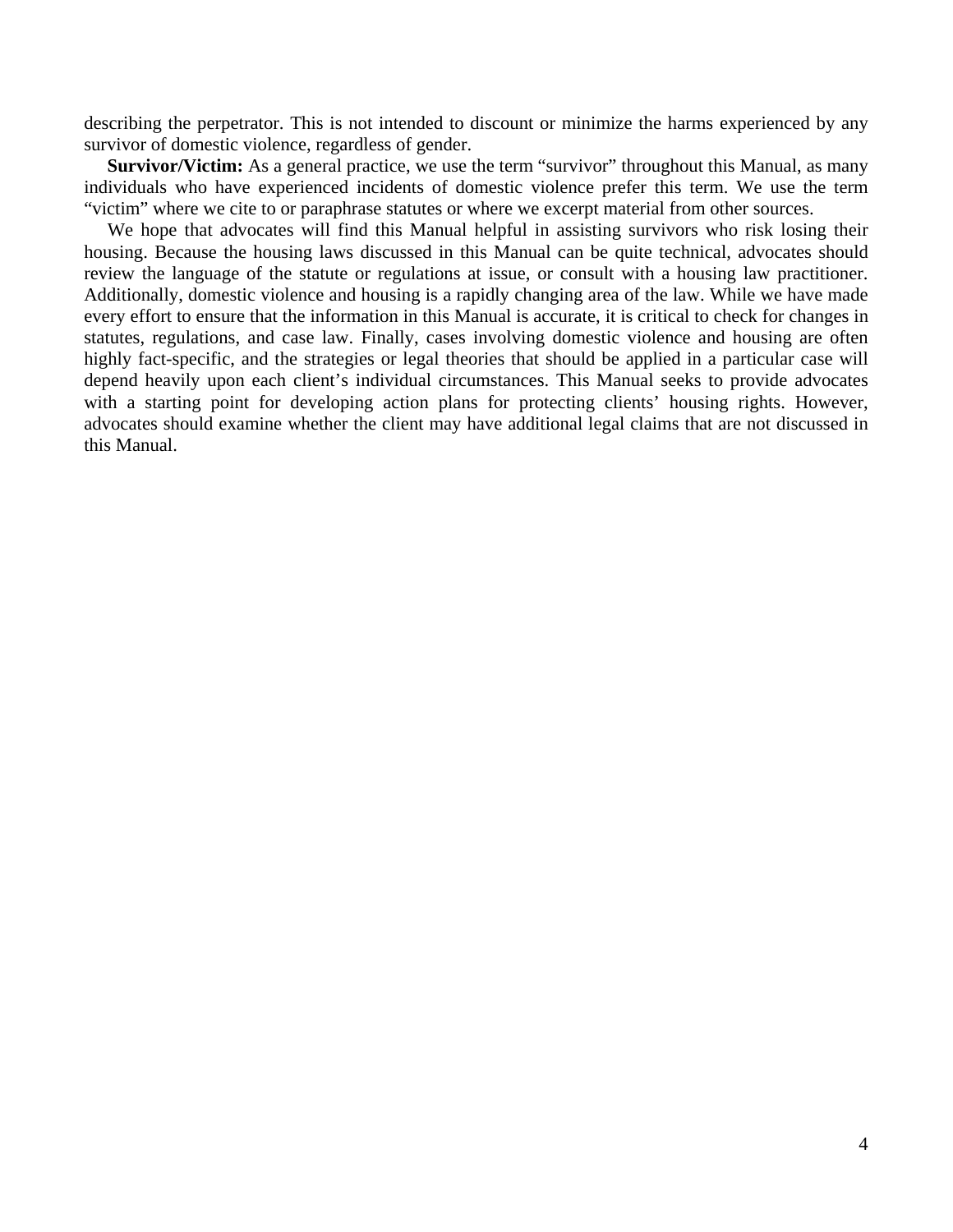# **Chapter 2: Safety Planning in Rental Housing**

### **Table of Contents**

| 2.2 Safety Planning for Survivors Remaining in Their Current Homes |  |
|--------------------------------------------------------------------|--|
|                                                                    |  |
|                                                                    |  |
|                                                                    |  |
|                                                                    |  |

#### **2.1 Introduction**

 The danger of violence, including the risk of death, increases when domestic violence survivors leave their abusers.11 Accordingly, survivors who have experienced domestic violence while residing in rental housing and who are attempting to end the abusive relationship should take steps to protect their safety. In planning for their safety, survivors usually must choose between two options:

- Remain in the existing housing and take additional precautions to maintain their safety; or
- Relocate to a confidential location and take precautions to prevent the batterer from discovering their new home.

 This Chapter discusses the actions that survivors can take to improve the security of their homes and to ensure that they remain safe when they relocate. Survivors living in public or Section 8 housing need to consider additional factors when planning for their safety, which are discussed at the end of this Chapter. This Chapter is not intended to provide an in-depth review of safety planning strategies and is limited to issues relating to rental housing. Comprehensive safety planning resources are available online.<sup>12</sup>

#### **2.2 Safety Planning for Survivors Remaining in Their Current Homes**

 Survivors who have experienced domestic violence in or near their homes may decide to stay in their homes because they lack financial resources to move,<sup>13</sup> they want to remain near family, schools, or

HANDBOOK (2d ed. 2004); American Bar Association, Domestic Violence Safety Plan,

<sup>&</sup>lt;sup>11</sup> Martha R. Mahoney, *Legal Images of Battered Women: Redefining the Issue of Separation*, 90 MICH. L. REV. 1, 66 (1991).<br><sup>12</sup> See, e.g., AMERICAN BAR ASSOCIATION, THE IMPACT OF DOMESTIC VIOLENCE ON YOUR LEGAL PRACTICE

http://www.abanet.org/tips/dvsafety.html; Massachusetts Coalition Against Sexual Assault and Domestic Violence, Domestic Violence Safety Planning, http://www.janedoe.org/safety/safety\_dv\_planning.htm; PEACE AT HOME, DOMESTIC VIOLENCE: THE FACTS, http://www.betterman.org/dv-the-facts.pdf.<br><sup>13</sup> Some survivors may be able to obtain relocation funds through their state's crime victim compensation program. The

National Association of Crime Victim Compensation Boards has created a state-by-state directory that identifies the types of costs that are covered by crime victim compensation funds and the amount of assistance available. *See* National Association of Crime Victim Compensation Boards, Program Directory, http://www.nacvcb.org/index.asp.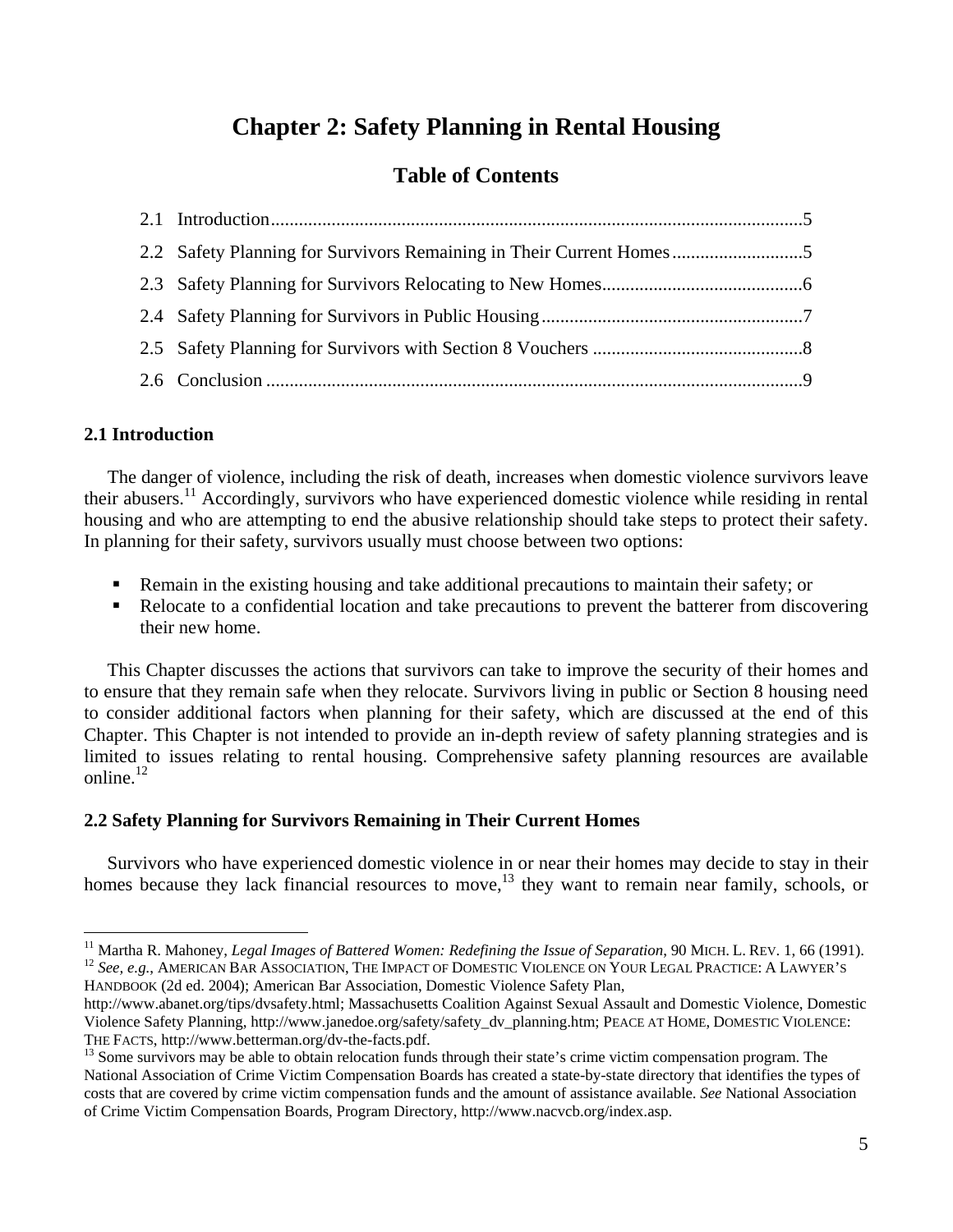jobs, or they feel they can take additional steps to preserve their safety. Advocates should consider discussing the preventive measures below with clients who want to remain in their existing housing.

- Work with your landlord to improve the security of your home.<sup>14</sup> Make sure that all lights, smoke detectors, and fire extinguishers are in working order. Install a porch light if you do not have one already. Trim shrubbery, especially away from doors and windows. Change the locks on your doors.<sup>15</sup> Add deadbolts, window locks or bars, and a home security system. Install a peephole if you do not have one already. In some states, crime victim compensation programs can provide funds for security improvements.<sup>16</sup>
- Work with an advocate to obtain a restraining order requiring the abuser to move out immediately and/or to stay away from the home.
- If the abuser has been ordered out of the home, ask the police to come to your home to protect you while the abuser picks up personal belongings.
- **Provide trustworthy neighbors, your landlord, property managers, and security officers with** copies of restraining orders and a picture of the abuser and the abuser's vehicle so they can call the police if they see the abuser near your home.
- Keep a phone in a room that locks from the inside, or keep a cell phone in an accessible hiding place. Program all phones with emergency contact numbers.
- Pack a bag with all essential items, including money, passport, driver's license, social security card, immigration documents, birth certificates, bank account records, checkbook, credit cards, school and medical records, copy of restraining order and other court records, favorite toys for children, keys, medications, insurance policies, and any other items needed in the event that you must flee immediately. Store the items in a safe location that is not accessible to the abuser, such as at a friend's house or at work.
- Together with your children, plan and practice escape routes.
- Arrange a signal (such as turning the porch light on during the day) or a code word or phrase with trustworthy neighbors to let them know you need help.

#### **2.3 Safety Planning for Survivors Relocating to New Homes**

In some instances, a survivor may need to relocate to a new home to protect her safety. The survivor's top priorities during relocation are preserving her safety while she is moving out and ensuring that the abuser does not discover her new location. In addition to the measures discussed above, consider reviewing the following preventive steps with clients who are moving to a confidential location.

- Before, during, and after the move, develop secure methods of communicating with the landlord, such as establishing a new email account on a safe computer (such as at the library or a friend's place) and using a cell phone to which the abuser does not have access.
- Before moving out, develop a plan for leaving the premises quickly. If you are worried about your safety when moving out, you may request a police escort.

 $14$  For information about the landlord's duty to provide safe housing, see Chapter 3.

<sup>&</sup>lt;sup>15</sup> For information regarding lock changes, see Chapter 3.

<sup>&</sup>lt;sup>16</sup> See National Association of Crime Victim Compensation Boards, Program Directory, http://www.nacvcb.org/index.asp?sid=5.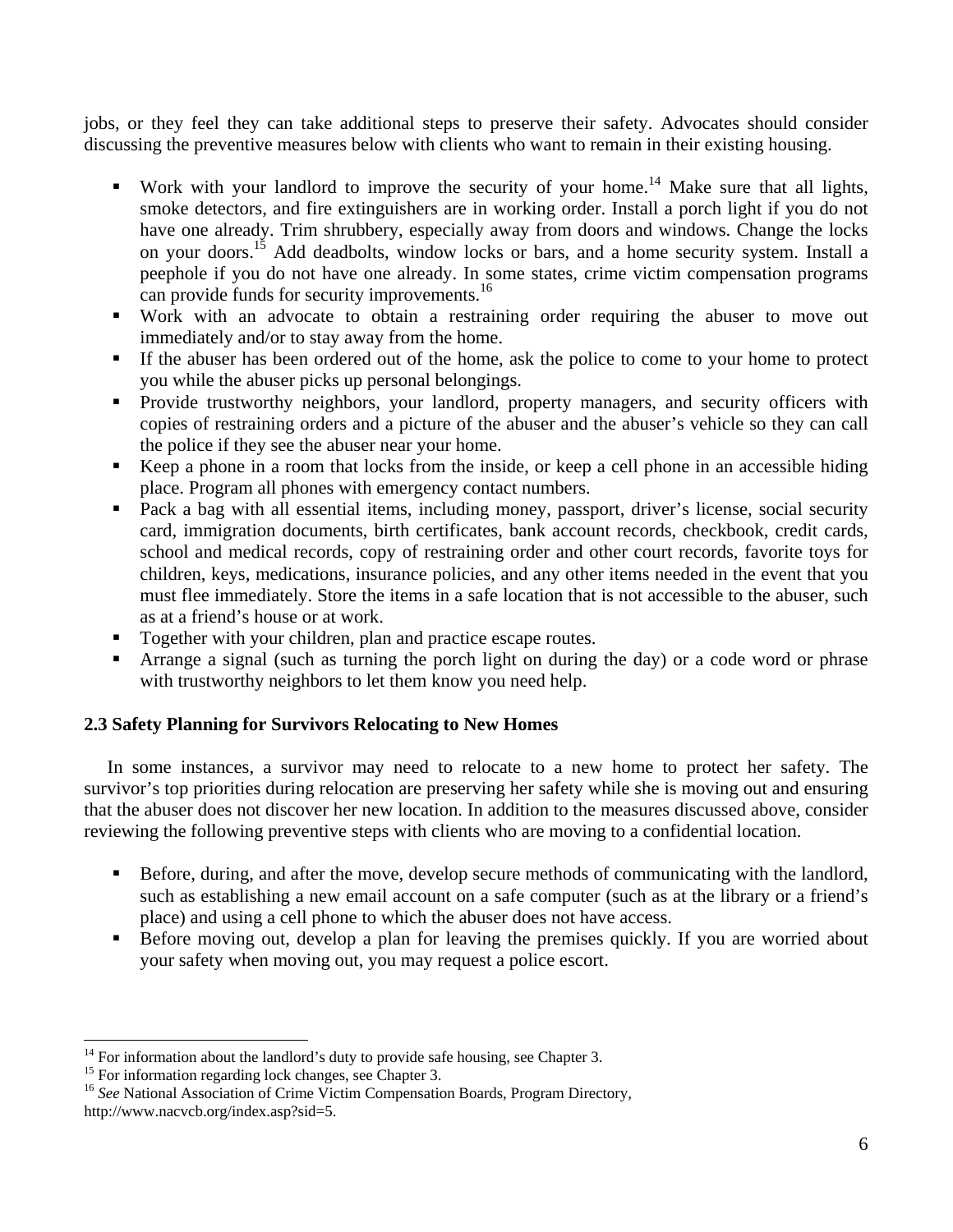- If you cannot take everything you need when you leave, ask the police or sheriff's deputies to escort you to your home to pick up items. In many states, they will only allow you to take possessions that clearly belong to you or your children, such as clothing or toys.
- Many states have address confidentiality programs.<sup>17</sup> These programs provide survivors of domestic violence with an official, substitute address to use in place of their real address. Mail is forwarded from the substitute address to the survivor's real address. In many states, the substitute address can be used to receive first-class mail, open a bank account, fill out government documents, register to vote, or get a driver's license.
- Where possible, do not give out your new address and phone number. Use a post office box or the address of a friend or family member, or enroll in your state's address confidentiality program.
- If your landlord will be mailing your security deposit to you, do not give your landlord your new address. Consider using a post office box or a domestic violence agency address, having a friend or family member pick up the deposit, or having the deposit wired to a bank account that is not accessible to the abuser.

#### **2.4 Safety Planning for Survivors in Public Housing**

 If the survivor lives in public housing, she should consider additional factors in developing a safety plan. As in any case involving domestic violence in rental housing, the survivor will need to consider whether she wants to remain in the unit and take steps to protect her safety, or whether she wants to move to a confidential location. Once the survivor has made this decision, she should contact the public housing agency (PHA) as soon as possible to explain the actions that are needed to protect her safety. Options include having the abuser removed from the lease, working with the development's security officers to protect the survivor's safety, requesting a transfer to another unit or development,<sup>18</sup> and requesting a Section 8 voucher. Keep in mind that in areas with few public housing complexes, requesting a Section 8 voucher may be a safer option than transferring to another public housing unit. In addition to the measures discussed throughout this Chapter, consider reviewing the following preventive steps with survivors who are public housing tenants. Advocates should note that many of the steps discussed below will also be applicable to survivors living in project-based Section 8 developments.<sup>19</sup>

- Apply for a restraining order. If the abuser is on the lease or a member of the household, request exclusive possession of the public housing unit in your restraining order application.
- Contact the PHA to explain the situation. Provide PHA employees with copies of restraining orders, other court documents, and police reports. Explain what actions can make you and your family safer. Remind PHA employees that under the Violence Against Women Act (VAWA), they have a duty to keep information regarding domestic violence confidential.<sup>20</sup>
- If you live with the abuser, the PHA can use VAWA to remove the abuser from the lease while allowing you to continue living in the unit.<sup>21</sup> The PHA must follow the standard eviction procedure in removing the abuser, which may take several weeks. Consider temporarily moving

<sup>&</sup>lt;sup>17</sup> To determine whether your state has an address confidentiality program, see Jacqueline Symick & Valenda Applegarth, State Address Confidentiality Programs (Jan. 2009),

http://www.ncvc.org/src/AGP.Net/Components/DocumentViewer/Download.aspxnz?DocumentID=46189.<br><sup>18</sup> A sample letter requesting relocation to another subsidized unit is at Appendix 3.

<sup>&</sup>lt;sup>19</sup> See Appendix 1 for more information regarding project-based Section 8 developments.

<sup>20 42</sup> U.S.C. § 1437d(u)(2)(A); 24 C.F.R. § 5.2007(b)(4). 21 42 U.S.C. § 1437d(*l*)(6)(B).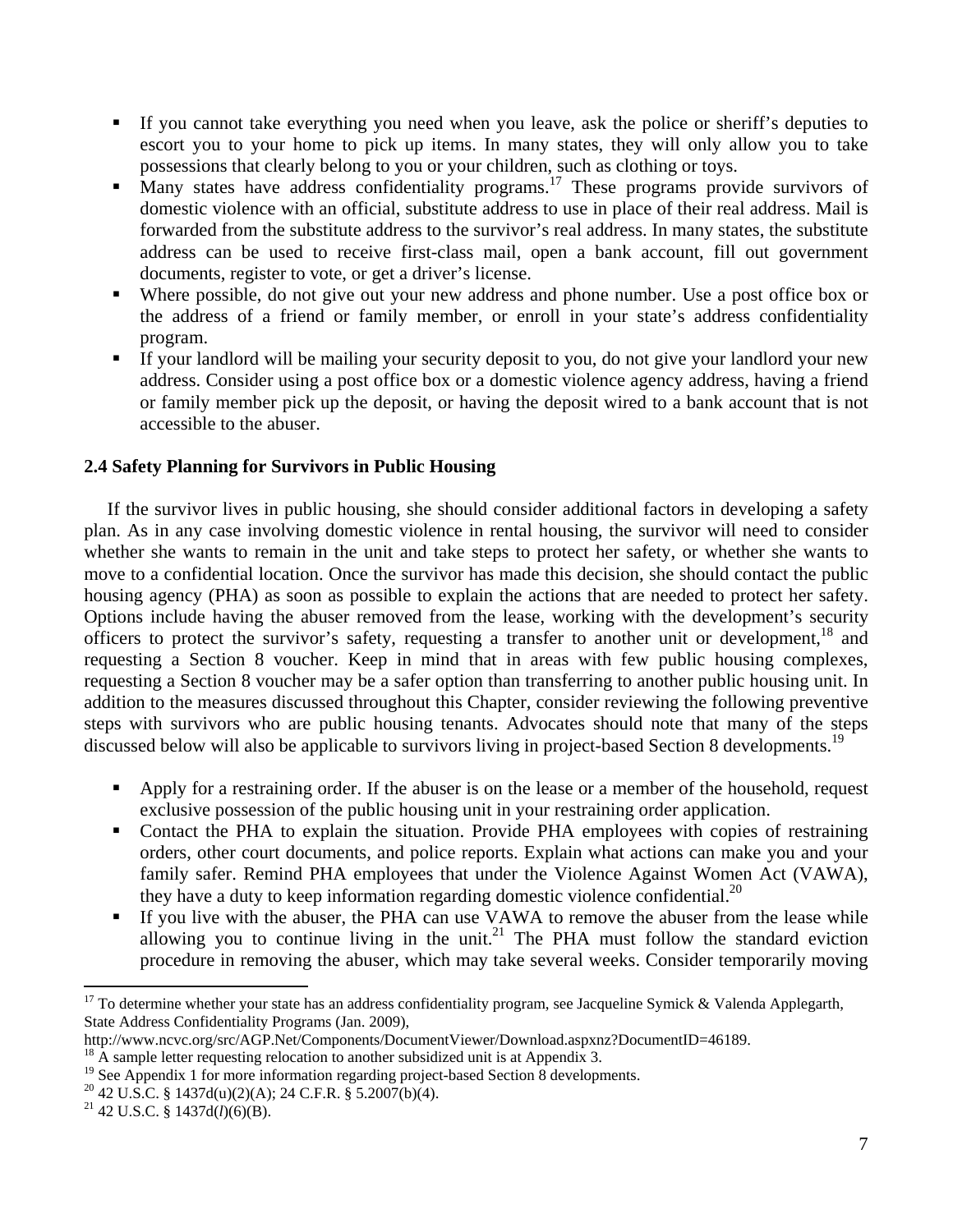to a safe, confidential location while the PHA completes this process. Once the process is complete, ask the PHA to change the locks.

- Provide security officers or property managers at the development with copies of restraining orders and photos of the abuser and the abuser's vehicle. Some developments have a "notrespass" list, which permits the housing authority to prohibit non-residents from being on housing authority property if they have committed certain violent or criminal acts. Discuss with an advocate whether you should request that the abuser be added to this list.
- If the abuser is evicted from the unit, voluntarily leaves, is ordered to move out as part of a restraining order, or is incarcerated, report this to the PHA and request a recertification of your household income. Reduced income as a result of the abuser's absence may reduce your rent.
- If it is no longer safe for you to live in the unit, contact the PHA to request a transfer to another public housing unit or a Section 8 voucher. Ask for your request to be expedited because you are a victim of domestic violence. Identify the housing developments where the abuser would be least likely to find you and inform the PHA of those developments. Because it may take a significant period of time for the PHA to act, consider temporary housing options while the PHA processes your request for a transfer or Section 8 voucher.
- Ask the PHA to keep all details regarding your transfer request confidential, particularly the location of the unit to which you are moving. Once you have been granted the transfer, ask the PHA not to include your name on mailboxes or public directories.
- Notify the PHA if you must move out of the PHA's jurisdiction (such as to another city, county, or state). Ask the PHA to assist you in contacting PHAs in the new region to which you are moving.

#### **2.5 Safety Planning for Survivors with Section 8 Vouchers**

 Much like survivors in public housing, survivors with Section 8 vouchers will need to communicate with PHA staff regarding their safety needs. Many of the actions that can be taken to protect voucher tenants' safety are similar to those that can be used by public housing tenants. For example, a voucher tenant can request that the abuser be removed from the lease, or she can move to a confidential unit while continuing to receive rental assistance. In addition to the measures discussed throughout this Chapter, consider reviewing the following preventive steps with survivors who are Section 8 voucher tenants.

- Apply for a restraining order. If the abuser is a member of the household, ask the court to assign the Section 8 voucher exclusively to you and to order the abuser to move out.
- Contact the PHA to explain the situation. Provide PHA employees with copies of restraining orders, other court documents, and police reports. Explain what actions the PHA can take to make you and your family safer. Remind PHA employees that under VAWA, they have a duty to keep information regarding domestic violence confidential. $^{22}$
- If the abuser is a member of the household, ask the PHA to remove the abuser from the Section 8 voucher. The PHA can do this without terminating your Section 8 assistance.<sup>23</sup>
- If you live with the abuser, the Section 8 landlord can use VAWA to remove the abuser from the lease while allowing you to continue living in the unit.<sup>24</sup> The landlord must follow the standard

 <sup>22</sup> § 1437f(ee)(2)(A); 24 C.F.R. § 5.2007(b)(4).

 $23$  24 C.F.R. § 982.552(c)(2)(ii).

<sup>&</sup>lt;sup>24</sup> 42 U.S.C. § 1437f(o)(20)(D)(i).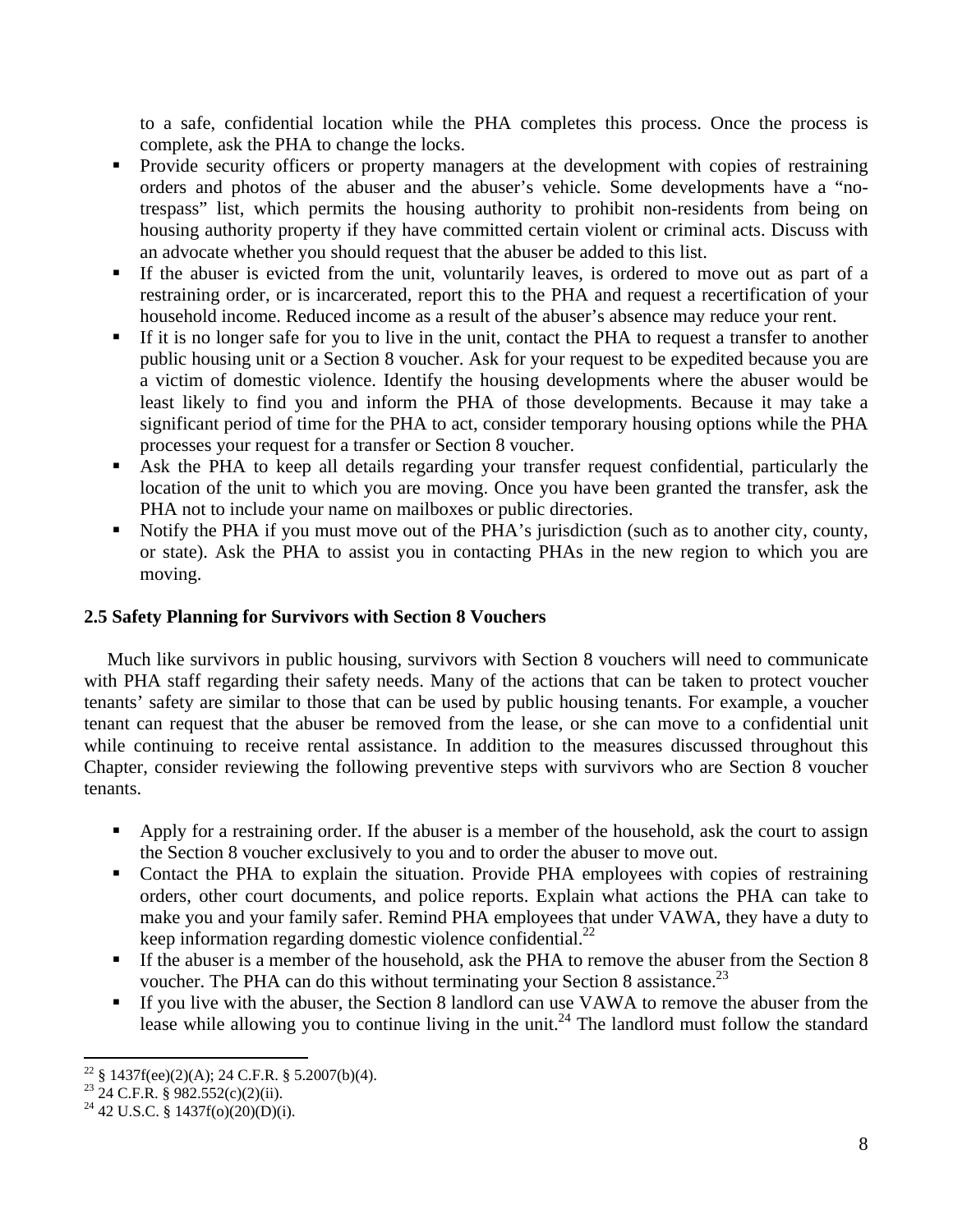eviction procedure in removing the abuser, which may take several weeks. Consider temporarily moving to a safe, confidential location while the landlord completes this process. Once the process is complete, ask the landlord to change the locks.

- If the abuser is evicted from the unit, voluntarily leaves, is ordered to move out as part of a restraining order, or is incarcerated, report this to the PHA and request a recertification of your household income. Reduced income as a result of the abuser's absence may reduce your rent.
- If it is no longer safe for you to live in the unit, contact the PHA to discuss using your Section 8 voucher at another unit. You can use your Section 8 voucher in any jurisdiction that has a PHA.<sup>25</sup> The PHA must help you in contacting the housing authority in the city where you want to move. Ask both PHAs to keep all details regarding your request to move confidential, particularly the location of the unit to which you are moving.
- If you seek to move with your Section 8 voucher, ask the PHA not to disclose your prior address or prior landlord's contact information to the prospective landlord at the new location.

#### **2.6 Conclusion**

 Safety planning is an essential component in helping survivors maintain their existing housing and in assisting survivors to relocate to a confidential location. Housing advocates should consult with victim service providers to help their clients develop a comprehensive safety plan. As discussed, the safety plan should be tailored to the client's specific housing needs, should consider what additional security measures are needed, and should identify steps to implement those measures. Advocates assisting clients living in federally subsidized housing should communicate the survivor's safety needs to the PHA and/or the subsidized landlord, especially when the survivor lives with the abuser or needs to relocate.

<sup>&</sup>lt;sup>25</sup> § 1437f(r); 24 C.F.R. § 982.353(b); HUD, HOUSING CHOICE VOUCHER GUIDEBOOK (7420.10G), Ch. 13, http://www.hud.gov/offices/adm/hudclips/guidebooks/7420.10G/index.cfm.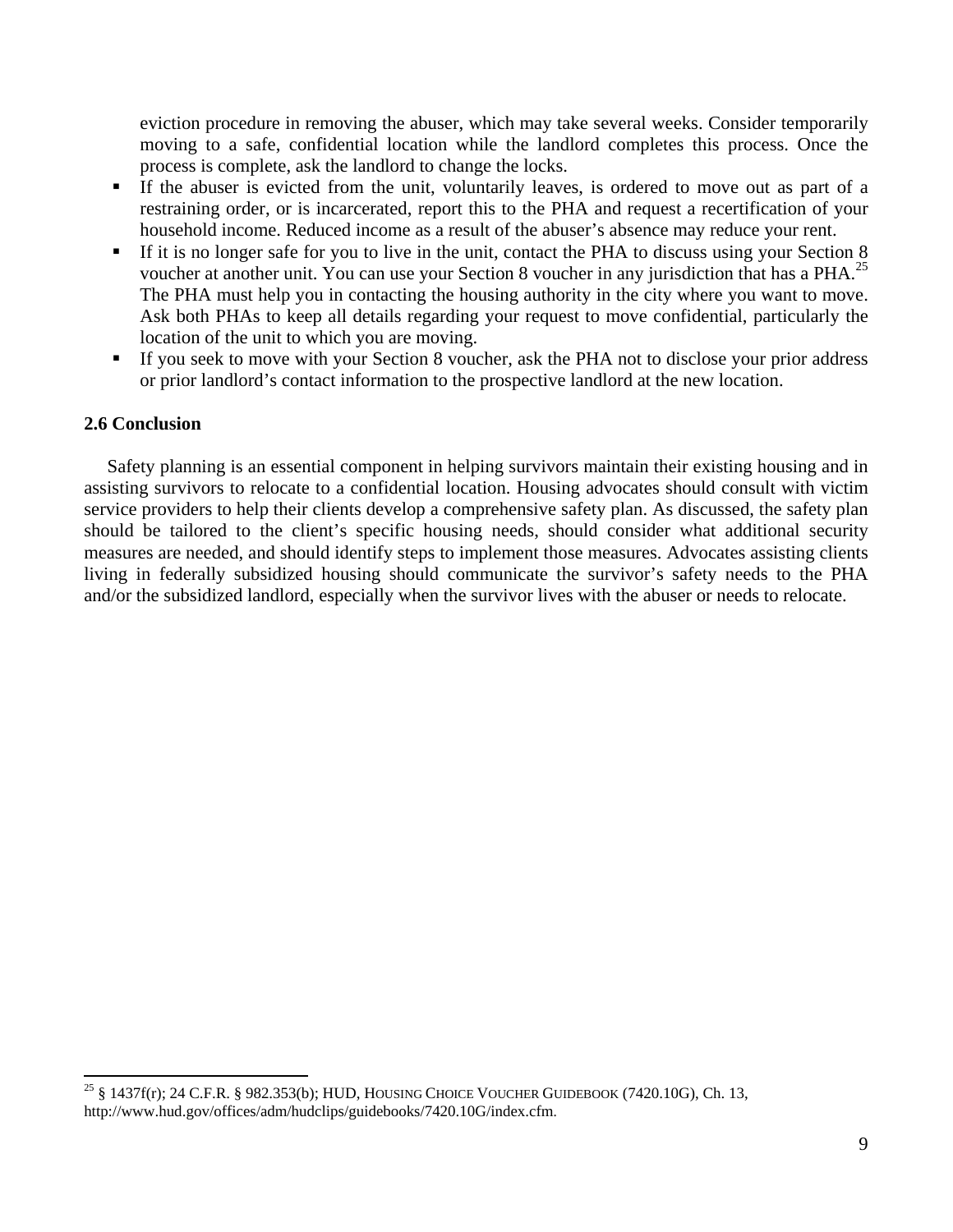# **Chapter 3: Common Landlord-Tenant Issues That Domestic Violence Survivors Encounter**

#### **Table of Contents**

| 3.4 The Landlord's Duty to Protect Tenants from Criminal Acts by Other Tenants13 |  |  |
|----------------------------------------------------------------------------------|--|--|
|                                                                                  |  |  |
|                                                                                  |  |  |
|                                                                                  |  |  |
|                                                                                  |  |  |
|                                                                                  |  |  |
|                                                                                  |  |  |
|                                                                                  |  |  |

#### **3.1 Introduction**

 Domestic violence survivors in rental housing typically need to take swift steps to protect their safety. These steps include improving security measures at the property, protecting against other tenants at the property who are abusive or violent, or moving elsewhere to escape violence, threats, or stalking. In taking these actions, survivors often need their landlords' assistance. This Chapter discusses some of the most common landlord-tenant issues that survivors encounter, including (1) the landlord's duty to provide safe housing; (2) the domestic violence survivor's right to have the locks changed; (3) the landlord's duty to protect survivors from dangerous tenants; (4) the survivor's right to have the batterer evicted, if the survivor and batterer live together; and (5) the survivor's right to break the lease without penalty to escape domestic violence, stalking, or sexual assault. In general, the rights discussed in this Chapter will apply to survivors living in either subsidized or private rental housing. Domestic violence survivors living in federally subsidized housing may have additional protections under the Violence Against Women Act, which is discussed in Chapter 6. Further, advocates should consider whether local ordinances regarding rent control or code enforcement may provide additional rights for survivors.

#### **3.2 The Landlord's Duty to Provide Safe Housing**

 In some jurisdictions, courts have found that landlords must take reasonable precautions to protect tenants from foreseeable criminal assaults.<sup>26</sup> The scope of the landlord's duty varies considerably from jurisdiction to jurisdiction, so advocates must examine their state's legal authority to determine the

<sup>26</sup> For a comprehensive review of this topic, see Tracy A. Bateman & Susan Thomas, Annotation, *Landlord's Liability for Failure to Protect Tenant from Criminal Acts of Third Person*, 43 A.L.R. 5TH 207 (1996).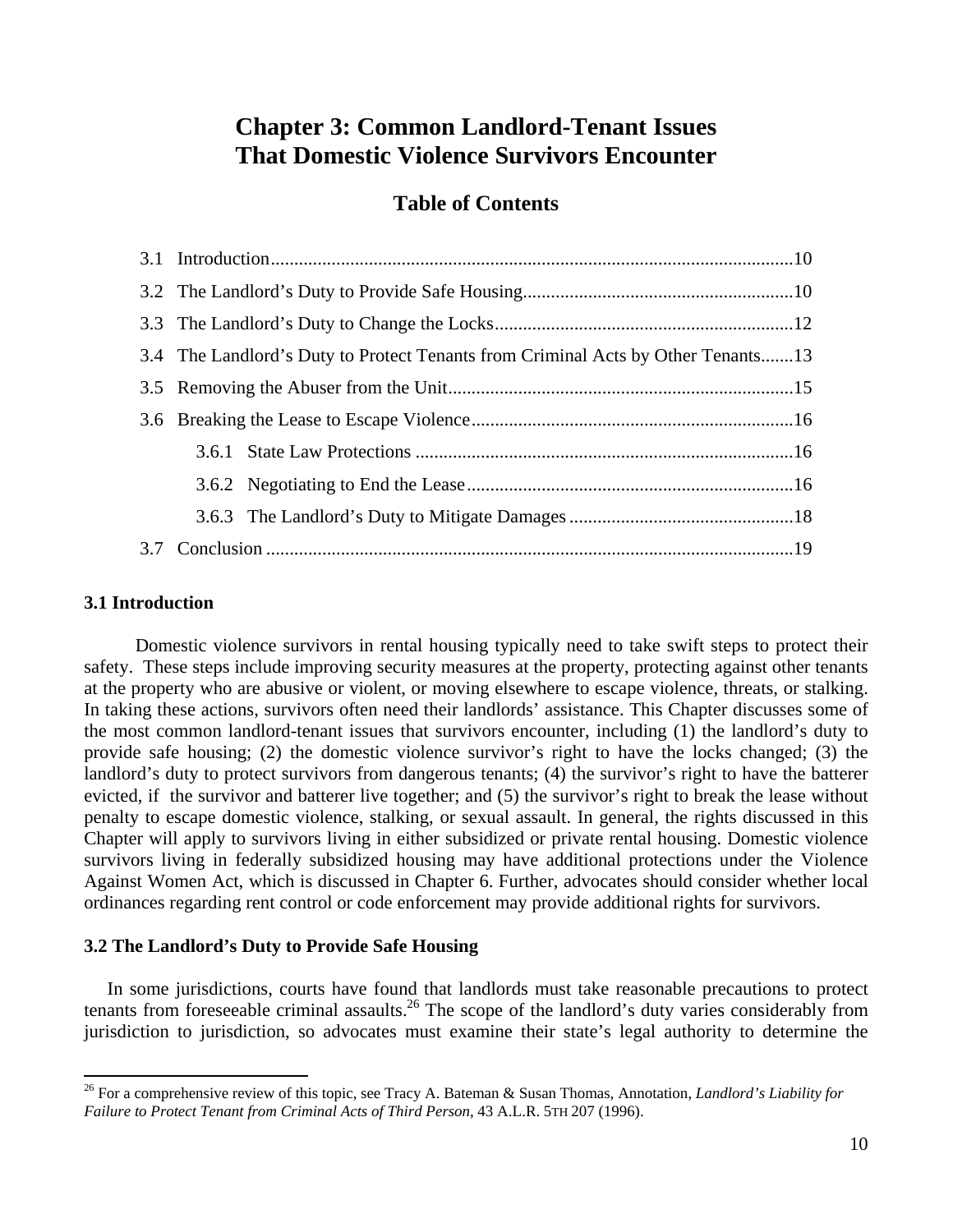scope and extent of a landlord's duty to protect a tenant against criminal acts. In several jurisdictions, a landlord could be found liable for an assault against a domestic or sexual violence survivor if the landlord knew prior assaults had occurred on the premises, reasonable safety improvements could have prevented the assault, and the landlord failed to make those improvements. In such jurisdictions, advocates must determine whether the landlord knew or should have known of criminal activity on the premises, is able to reduce the risk of future criminal activity, and has not acted to reduce the risk. Advocates should consider reminding landlords of their potential liability when asking landlords to improve safety conditions at a survivor's dwelling.

 A major factor in determining a landlord's duty to provide safe conditions is the foreseeability of violent criminal activity.27 Foreseeability generally revolves around whether the landlord knew or should have known that prior similar criminal incidents had occurred on the premises.<sup>28</sup> Courts rarely impose liability where the landlord was unaware of past criminal activity or where past acts were dissimilar, although the past acts need not be identical.<sup>29</sup>

 Additionally, courts are more likely to find landlord liability where the burden to improve safety would be minimal.<sup>30</sup> For example, a court may find liability where inexpensive measures such as installing additional or higher quality locks, replacing burned-out light bulbs, or trimming shrubbery could have reduced the risk of criminal activity.<sup>31</sup> On the other hand, courts are less likely to find liability where safety requires more expensive measures, such as hiring full-time security officers or installing fencing.

For example, in *Kwaitkowski v. Superior Trading Co.*<sup>32</sup> the court found a landlord liable when a tenant was raped and robbed in a poorly lit lobby. There had been prior assaults in the building's common areas, and the landlord had received numerous complaints that a malfunctioning lock on the lobby door allowed strangers into the building.<sup>33</sup> The court found that the landlord had a duty to repair the lock because the landlord knew about the assaults and trespassing problems, and the cost of repairing the lock was minimal. $34$ 

 Another example is *Venetal v. City of New York*, where a tenant was raped at gunpoint on the rooftop of her building.35 The court found that landlords have a common-law duty to take minimal precautions to protect tenants from foreseeable criminal acts by third parties.<sup>36</sup> This duty arises where the landlord has notice of prior criminal activity that puts tenants in danger of physical harm. If a landlord takes reasonable precautions, such as providing functioning locks or other security devices, the landlord

<sup>36</sup> *Id.*

<sup>27</sup> *See*, *e.g.*, Brock v. Watts Realty Co., 582 So.2d 438 (Ala. 1991); Kwaitkowski v. Superior Trading Co., 176 Cal. Rptr. 494, 496-97 (Ct. App. 1981); Tenney v. Atlantic Assocs., 594 N.W.2d 11 (Iowa 1999).

<sup>28</sup> *See, e.g., Kwaitkowski*, 176 Cal. Rptr. at 496-97.

<sup>29</sup> *See, e.g.*, Castaneda v. Olsher, 162 P.3d 610 (Cal. 2007); Barber v. Chang, 60 Cal. Rptr. 3d 760 (Ct. App. 2007); Verret v. Tonti Mgmt. Corp., 662 So. 2d 480 (La. Ct. App. 1995); Beato v. Cosmopolitan Assocs., 893 N.Y.S.2d 578 (App. Div. 2010); Firpi v. N.Y. City Hous. Auth., 573 N.Y.S.2d 704 (App. Div. 1991); Rodgers v. 673 First Ave. Assoc., 550 N.Y.S.2d 633 (App. Div. 1990).

<sup>30</sup> *See, e.g.*, Rodriguez-Quinones v. Jimenez & Ruiz, S.E., 402 F.3d 251 (1st Cir. 2005); Ambriz v. Kelegian, 53 Cal. Rptr. 3d 700, 711-12 (Ct. App. 2007); Jacqueline S. v. City of New York, 614 N.E.2d 723 (N.Y. 1993); Venetal v. City of New York, 803 N.Y.S.2d 609 (App. Div. 2005).

<sup>31</sup> *See, e.g.*, Duncavage v. Allen, 497 N.E.2d 433 (Ill. App. Ct. 1986); Potter v. First Fed. Sav. & Loan Ass'n of Scotlandville, 615 So. 2d 318 (La. 1993); Johnston v. Harris, 198 N.W.2d 409 (Mich. 1972); Trentacost v. Brussel, 412 A.2d 436 (N.J. 1980).

 $\frac{32}{33}$  176 Cal. Rptr. at 495.<br> $\frac{33}{1}$  *Id.* 

<sup>&</sup>lt;sup>34</sup> *Id.* at 500.<br><sup>35</sup> 803 N.Y.S.2d at 611.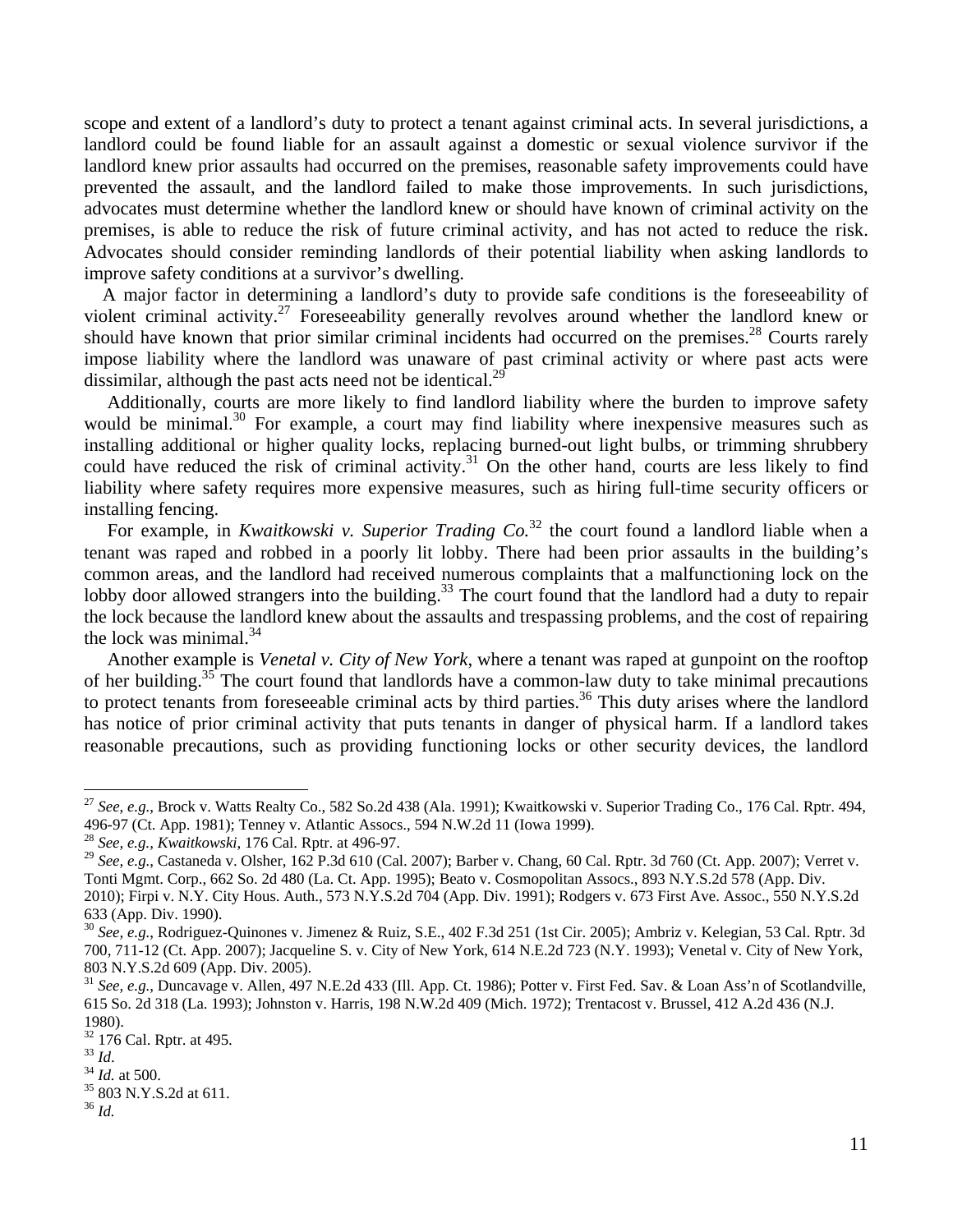fulfills his duty.<sup>37</sup> Whether the assailant was able to enter the building due to a defective lock was a material issue of fact, so the court denied the landlord's motion for summary judgment.<sup>38</sup>

Similarly, in *Paterson v. Deeb*,<sup>39</sup> a Florida appellate court found that a tenant had stated a cause of action for negligence when she suffered a sexual assault at her apartment. She also alleged her landlord had violated Florida's statutory duty to provide locks for the leased area and common areas of a rental property and to maintain the common areas in a safe condition.<sup>40</sup> The court held the assault was reasonably foreseeable because the landlord failed to provide adequate locks, even after the tenant notified the landlord that missing and defective locks enabled trespassers to enter the premises. Furthermore, the sexual assault was foreseeable because assault by a trespasser was a common consequence of inadequate locks on doors and windows.41 The court therefore reversed the lower court's dismissal of the tenant's complaint. $42$ 

 If a domestic violence survivor's rental property lacks adequate security, advocates should submit a written request to the landlord specifying the necessary safety improvements. If other tenants have suffered criminal acts due to the lack of security, advocates should note this in the safety request, and the survivor should ask other tenants to submit requests of their own. Advocates should remind the landlord that the letter serves as notice that conditions at the property are unsafe, that it is foreseeable that tenants at the property will be victims of criminal acts, and that the landlord may be liable if he fails to make the suggested safety improvements.

#### **3.3 The Landlord's Duty to Change the Locks**

Some states have statutes requiring landlords to change the locks to a tenant's dwelling after the tenant has suffered domestic or sexual violence. As of the date of this publication, at least 13 jurisdictions have adopted such laws.<sup>43</sup> Most states require the survivor to provide documentation of the domestic or sexual violence. If the survivor and perpetrator are cotenants, typically the survivor must provide the landlord with a copy of a restraining order barring the perpetrator from the dwelling before the landlord can change the locks. Several states require landlords to act on the tenant's request within a short period of time, such as within one to five days.<sup>44</sup> The survivor usually must pay for changing the locks, although in several states these costs may be covered by victims' compensation funds, and restraining orders may contain provisions ordering perpetrators to pay these costs.

<sup>37</sup> *Id.* at 612. 38 *Id.* at 613.

 $^{39}$  472 So. 2d 1210 (Fla. Dist. Ct. App. 1985)<br> $^{40}$  *Id.* at 1213-14.

<sup>&</sup>lt;sup>41</sup> *Id.* at 1220.<br><sup>42</sup> *Id.* at 1221.<br><sup>43</sup> Ariz. Rev. Stat. Ann. § 33-1318; Ark. Code Ann. § 18-16-112; Cal. Civ. Code §§ 1941.5, 1941.6; D.C. Code § 42-3505.08; 765 ILL. COMP. STAT. ANN. 750/20; IND. CODE ANN. §§ 32-31-9-9, 32-31-9-10, 32-31-9-11; MD. CODE ANN., REAL PROP. § 8-5A-06; N.C. GEN. STAT. § 42-42.3; OR. REV. STAT. ANN. § 90.459; UTAH CODE ANN. § 57-22-5.1; VA. CODE ANN. §§ 55-225.5, 55-248.18:1; WASH. REV. CODE ANN. § 59.18.585; WYO. STAT. ANN. § 1-21-1304. The text of these statutes is available at Appendix 36.

<sup>44</sup> *E.g.,* CAL. CIV. CODE § 1941.5 (requiring a lock change within 24 hours of receiving a copy of a restraining order or police report); D.C. CODE § 42-3505.08 (requiring a lock change within five days of the victim-tenant's request); 765 ILL. COMP. STAT. ANN. 750/20 (requiring a lock change within 48 hours of the victim-tenant's request); IND. CODE ANN. § 32-31-9-9 (requiring a lock change within 48 hours of receiving a copy of a court order); MD. CODE ANN., REAL PROP. § 8-5A-06 (requiring a lock change by the end of the next business day after receiving the tenant's written request); N.C. GEN. STAT. § 42-42.3 (requiring a lock change within 48 hours of the victim tenant's request); OR. REV. STAT. ANN. § 90.459 (requiring a lock change "promptly" upon tenant's request).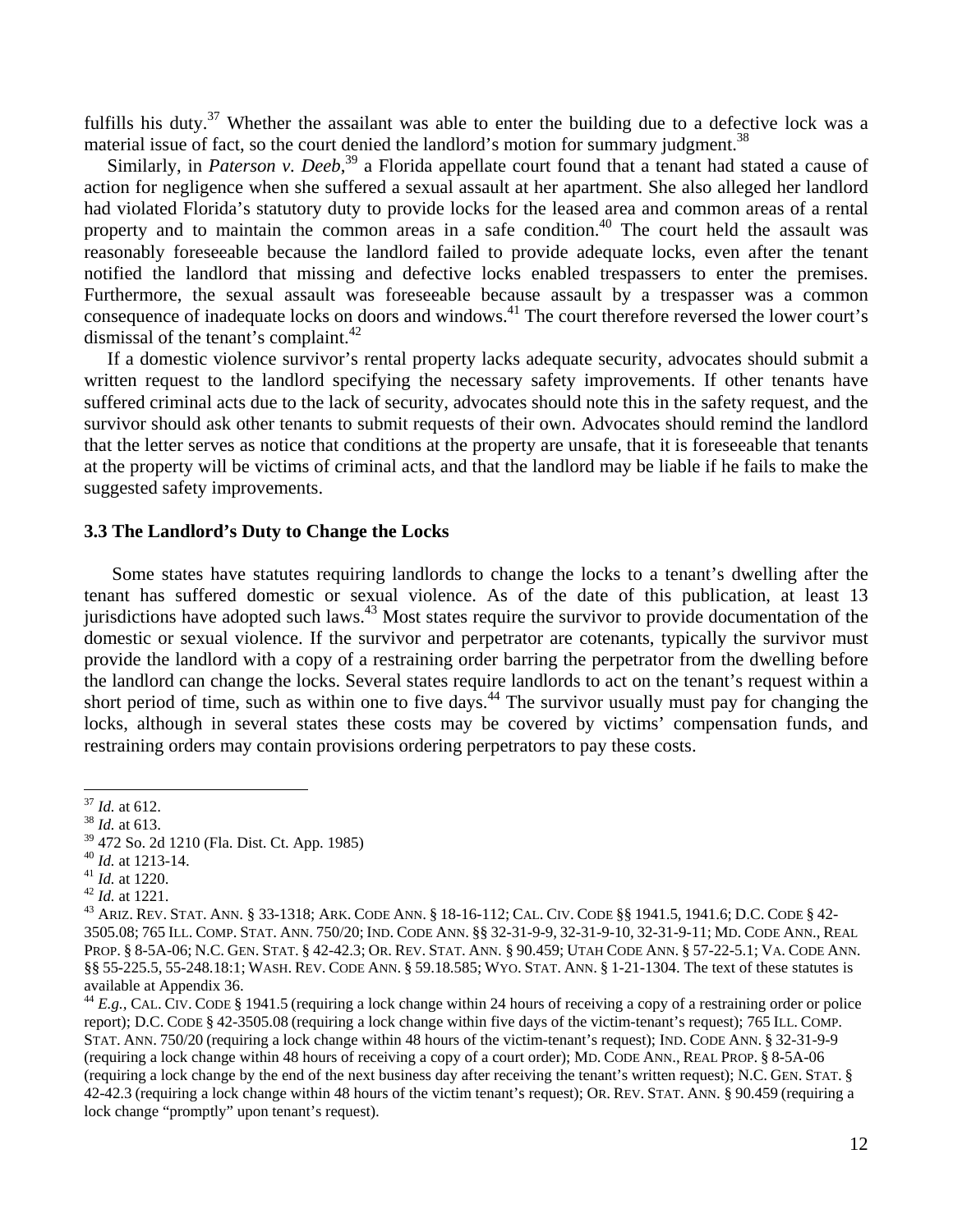Unfortunately, most jurisdictions do not have statutes requiring landlords to change the locks for domestic violence survivors. However, even in jurisdictions without such statutes, the landlord still could have a common law duty to take reasonable precautions to protect tenants. Advocates in these jurisdictions should caution the landlord that failure to change the locks could expose the landlord to liability if the abuser returns and commits another act of violence.<sup>45</sup> Advocates should be aware that if a survivor changes the locks without consulting the landlord, this may violate a common lease prohibition on alteration of the premises without the landlord's permission.

#### **3.4 The Landlord's Duty to Protect Tenants from Criminal Acts by Other Tenants**

 This section discusses the landlord's duty to protect a tenant from criminal acts committed by another tenant in the same apartment complex.<sup>46</sup> For example, in some jurisdictions the landlord may have a duty to provide additional security measures for the victim tenant, and in some jurisdictions the landlord may have a duty to evict the perpetrator from the building. The law on this topic is highly state-specific, and advocates should examine their jurisdiction's legal authority to determine the extent of the landlord's duty to protect tenants from criminal acts by other tenants. $47$  This section provides general information on common factors that courts have considered in determining whether landlords have a duty to protect tenants from other tenants who reside at the same building, and ways landlords may fulfill that duty.<sup>48</sup>

 To establish that the landlord has a duty to protect a tenant from criminal acts by another tenant, advocates likely will need to make similar arguments to those discussed in Section 3.2, *supra*, regarding the landlord's duty to provide security measures. Several jurisdictions require tenants to prove the landlord (1) knew of the offending tenant's tendency toward violence, and (2) failed to take reasonable precautions to protect the innocent tenant.<sup>49</sup> Unfortunately, several courts have been reluctant to find that landlords have a duty to evict dangerous tenants.<sup>50</sup> Advocates should discuss with a domestic violence or stalking survivor whether there are options other than evicting the offending tenant that would improve her safety, such as asking the landlord to increase security patrols, provide additional security measures at the survivor's unit, or allow the survivor to transfer to another unit.

 In *Madhani v. Cooper* a court found that the landlord had a duty to protect a tenant who had been assaulted by another tenant on numerous occasions, including the duty to evict the perpetrator if necessary.<sup>51</sup> The victim-tenant had complained to property managers at least six times that another

 $45$  See the discussion of the landlord's duty to provide safe housing in Section 3.2, supra.

<sup>&</sup>lt;sup>46</sup> For information regarding landlords' liability under fair housing laws for sexual harassment of tenants, see Chapter 4.<br><sup>47</sup> For a comprehensive review of each jurisdiction's case law, see Bateman & Thomas, *supra* n dwelling unit with the perpetrator. The next section (Section 3.5) discusses options for domestic violence survivors who live with their abusers.

<sup>49</sup> *See, e.g.*, Madhani v. Cooper, 130 Cal. Rptr. 2d 778 (Cal. Ct. App. 2003); Lambert v. Doe, 453 So. 2d 844 (Fla. Dist. Ct. App. 1984); Morgan v. Dalton Mgmt. Co., 454 N.E.2d 57 (Ill. App. Ct. 1983); Waldon v. Hous. Auth. of Paducah, 854 S.W.2d 777 (Ky. Ct. App. 1991); Firpi v. N.Y. City Hous. Auth., 573 N.Y.S.2d 704 (App. Div. 1991); Simmons v. City of New York, 562 N.Y.S.2d 119 (App. Div. 1990); Gill v. N.Y. City Hous. Auth., 519 N.Y.S.2d 364 (App. Div. 1987); Auburn Leasing Corp. v. Burgos, 609 N.Y.S.2d 549 (Civ. Ct. 1994); Doe v. Beach House Dev. Co., 737 N.E.2d 141 (Ohio Ct. App. 2000); Miller v. Tabor W. Inv. Co., 196 P.3d 1049 (Or. Ct. App. 2008). 50 *See, e.g.*, Castaneda v. Olsher, 162 P.3d 610 (Cal. 2007); Smith v. Howard, 489 So. 2d 1037 (La. Ct. App. 1986); Blatt v.

N.Y. City Hous. Auth., 506 N.Y.S.2d 877 (App. Div. 1986); Firpi v. N.Y. City Hous. Auth., 573 N.Y.S.2d 704 (App. Div. 1991); Morton v. Kirkland, 558 A.2d 693 (D.C. 1989).

<sup>51 130</sup> Cal. Rptr. 2d at 781.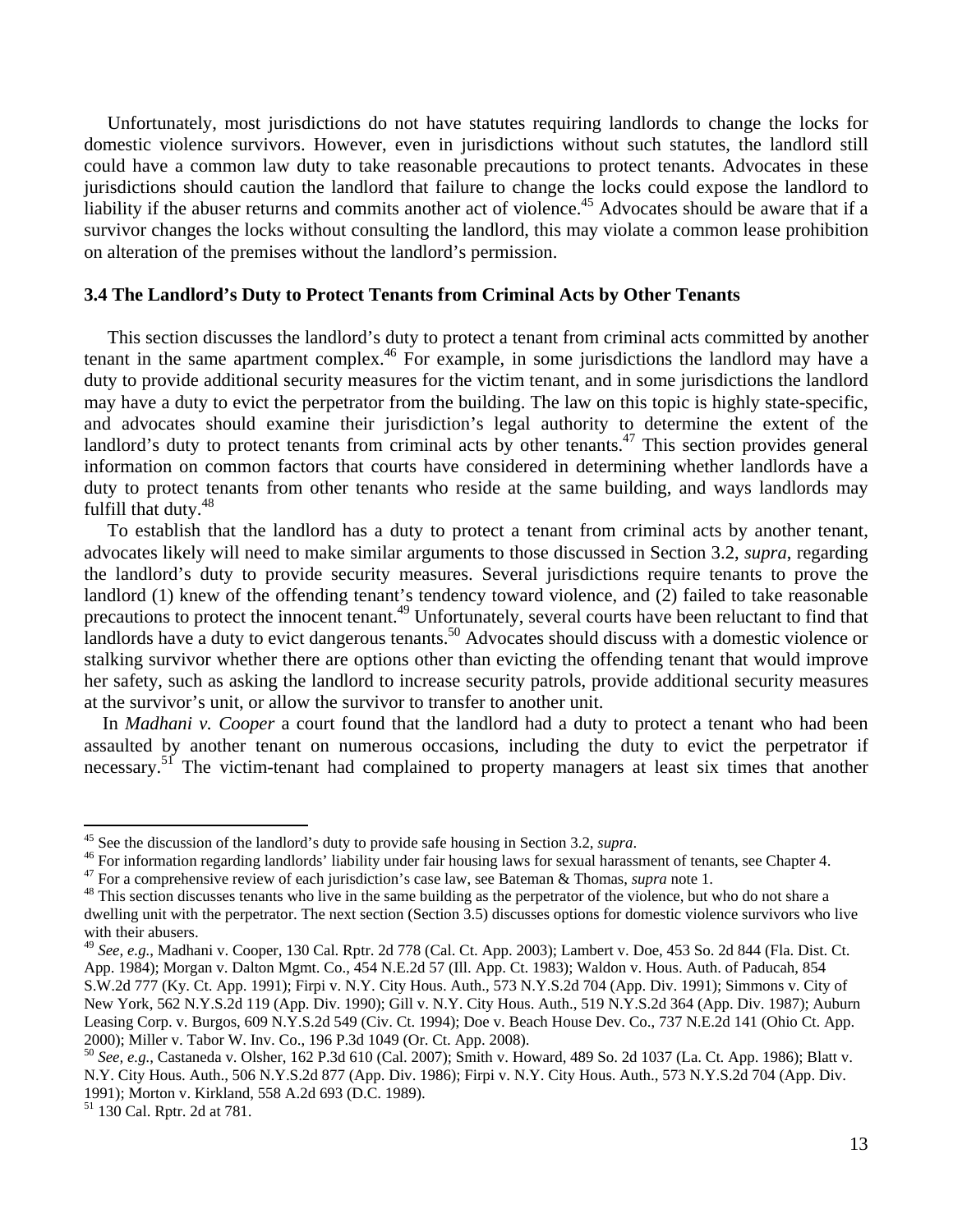tenant had assaulted and threatened her.<sup>52</sup> The managers promised to "take care of the situation," but they did not warn the perpetrator-tenant that she would be evicted if she continued her assaults, did not take steps to evict her, nor did they install security cameras where the attacks were taking place.<sup>53</sup> Eventually, the perpetrator-tenant threw the victim-tenant down a flight of stairs, causing her serious injury. The court found that this final attack was foreseeable, stating that it was "difficult to imagine a case in which the foreseeability of harm could be more clear."54 Thus, the court found that the landlord had a duty to take steps to protect the victim-tenant, such as by evicting the perpetrator-tenant.<sup>55</sup>

 Foreseeability was a significant factor in *Waldon v Housing Authority of Paducah*, in which one public housing tenant killed another resident.<sup>56</sup> The decedent and other witnesses had told housing authority employees that the assailant had made several death threats against the decedent.<sup>57</sup> Housing authority employees also knew that the assailant lived in the complex without permission, but they failed to evict him or otherwise prevent his presence at the complex.<sup>58</sup> Despite the reports of the assailant's threats and other crimes at the complex, there were no security guards at the complex at the time of the shooting.<sup>59</sup> The court determined that a landlord can be liable for the criminal acts of third persons if the landlord does not take reasonable steps to prevent injury from reasonably foreseeable crimes. Accordingly, the court concluded that there were triable issues of fact as to whether the housing authority's failure to act was a proximate cause of tenant's death.<sup>60</sup>

 A domestic violence survivor who is threatened, assaulted, or stalked by another tenant should notify her landlord in writing and keep a copy of that notice. The survivor should notify the landlord in writing every time there is an incident of violence, threats, or stalking involving the other tenant. Where appropriate, the survivor also should call law enforcement.

 If the landlord does not take precautions upon receipt of the survivor's notices, the survivor should request a meeting with the landlord to discuss security measures, such as installing security cameras, increasing security patrols around her unit, transferring her to a different unit or development, issuing the perpetrator a warning, or evicting the perpetrator. The tenant should bring copies of her written notices to this meeting. Before this meeting, advocates should discuss with the survivor which options are most likely to preserve her safety. If the survivor fears that she will face retaliation if the perpetrator is evicted, it may be safer to seek a restraining order or a transfer to a different property owned by the landlord. If the survivor is unwilling or unable to move, the tenant and advocate should keep in mind that it is up to the landlord to evict the perpetrator, and that the eviction process may take several weeks or months. If the landlord decides to pursue eviction proceedings, the survivor should consider whether she needs to obtain a restraining order and move to a safe, confidential location until the proceedings are complete.<sup>61</sup>

<sup>52</sup> *Id*. at 779-80. 53 *Id*. 54 *Id.* at 780. 55 *Id.* at 780-82. 56 854 S.W.2d at 778.

<sup>57</sup> *Id.* at 779. 58 *Id.*

<sup>&</sup>lt;sup>60</sup> *Id.* <sup>61</sup> *Id.* **See Chapter 2** for more information regarding safety planning.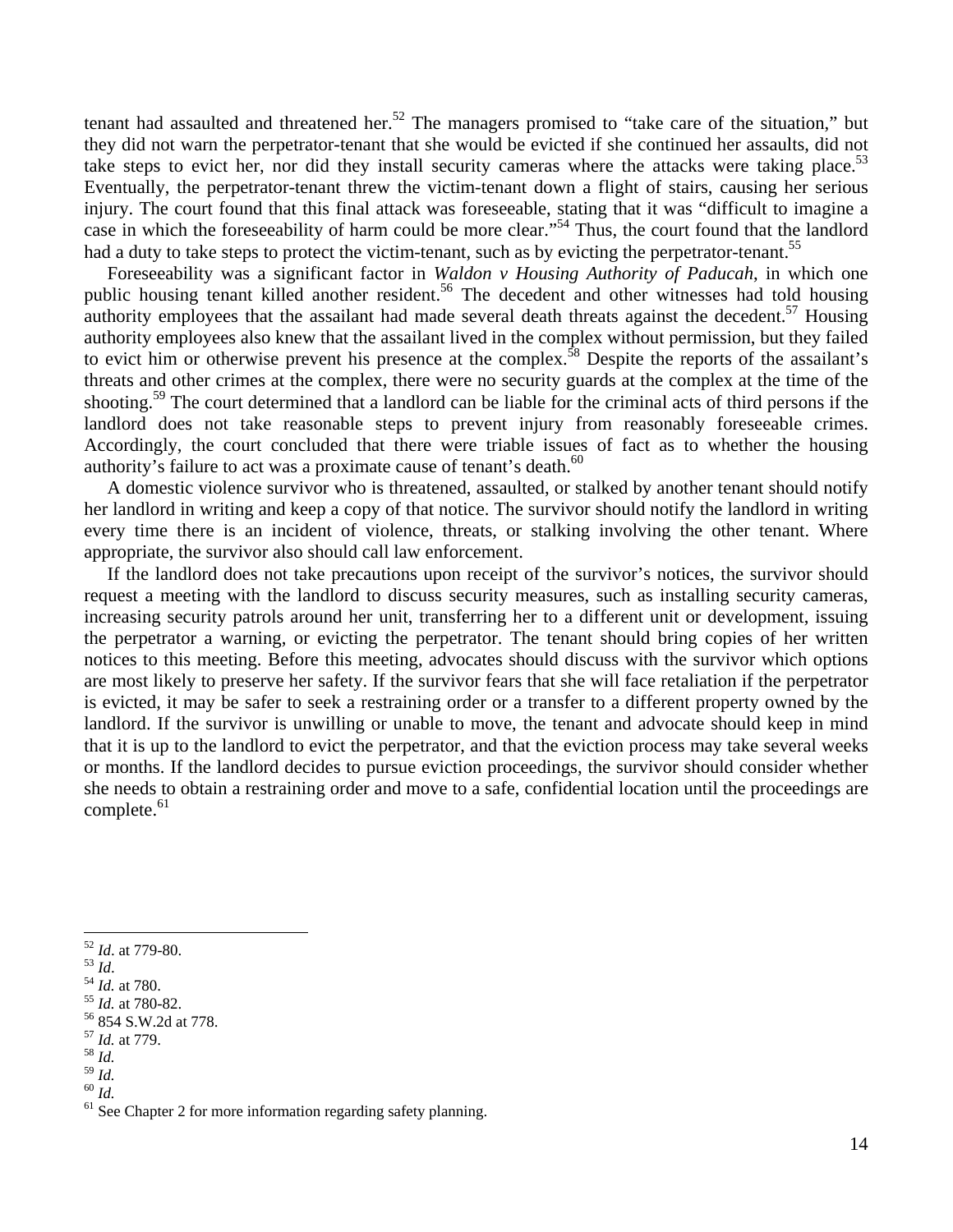#### **3.5 Removing the Abuser from the Unit**

 A domestic violence survivor who shares a rental unit with her abuser and is not safe in the unit may need to exclude the abuser from the unit and/or end the abuser's tenancy rights. A survivor's ability to do this will vary significantly depending on the jurisdiction in which she resides and whether she lives in subsidized housing. Survivors have two methods to exclude the abuser-tenant from the unit: they may request that the landlord evict the abusive tenant, or they can get a restraining order that includes a residence exclusion order.

 First, a handful of states have statutes enabling landlords to evict domestic violence perpetrators while allowing innocent household members to remain in the unit.<sup>62</sup> Additionally, under the Violence Against Women Act (VAWA), public housing agencies and Section 8 landlords can evict a domestic violence perpetrator while allowing the rest of the household to remain in the subsidized unit, regardless of the jurisdiction in which the family lives. $63$ 

 Second, as an alternative to the eviction process, a survivor may be able to exclude the abuser from the dwelling by seeking a restraining order that directs the abusive co-tenant to vacate and stay away from the survivor's home.<sup>64</sup> One drawback is that once the abuser moves out of the unit, the abuser likely will stop paying his portion of the rent. Because co-tenants on a lease are often jointly liable for the entire rent payment, the survivor can be evicted if she does not make the full payment, including the abuser's share. In many jurisdictions, as part of the restraining order proceedings, attorneys may request that the abuser be ordered to continue paying his share of the rent or to provide suitable alternative housing to the survivor.<sup>65</sup> If the survivor is concerned that the abuser will disregard a court order to pay rent, she may want to consider finding a roommate to share the rent. The survivor should always seek the landlord's written permission before adding a roommate.

 Survivors may ask whether they can be evicted for obtaining a restraining order that excludes the perpetrator from the dwelling. At least one court has held that "[i]t violates public policy to evict a woman from her home merely because she got an order of protection against her husband who was physically abusing her."66 In *Wood v. Wood*, a woman obtained an emergency protective order against her husband that granted her exclusive possession of the home. The husband's parents owned the home. The parents served her with a notice to terminate her tenancy fewer than two weeks later, and then filed an eviction action against her.<sup>67</sup> Citing the state's retaliatory eviction law, the court found that the parents did not have a right to evict the woman because the eviction would contravene the public policy of the state. The court also noted that the state's laws regarding orders of protection should be liberally construed to promote their underlying purpose of "helping victims of domestic violence to avoid further abuse because of fear of retaliation or loss of accessible housing."68

 Once the abuser is excluded from the unit, a survivor may find that she lacks the resources to continue paying the rent without the abuser's economic contribution. If the landlord owns multiple units,

<sup>62</sup> *See, e.g.*, 735 ILL. COMP. STAT. ANN. 5/9-106.2; N.H. REV. STAT. ANN. § 540:14; N.M. STAT. ANN. § 47-8-33; OR. REV.

 $63$  See Chapter 6 for more information regarding lease bifurcation under the Violence Against Women Act.

<sup>&</sup>lt;sup>64</sup> Appendix 36 lists state laws that affect domestic violence survivors' housing rights, including the right to exclude the perpetrator from a common dwelling as part of a restraining order. *See also* Battered Women's Justice Project, Advancing the Economic Rights of Domestic Violence Survivors in Protection Order Proceedings (2004).<br><sup>65</sup> Appendix 36 lists state laws that affect domestic violence survivors' housing rights, including the right to seek continued

rent payments and other housing costs as part of restraining order proceedings.<br><sup>66</sup> Wood v. Wood, 672 N.E.2d 385, 390 (Ill. App. Ct. 1996).<br><sup>67</sup> Id. at 387.

<sup>67</sup> *Id.* at 387. 68 *Id.* at 389.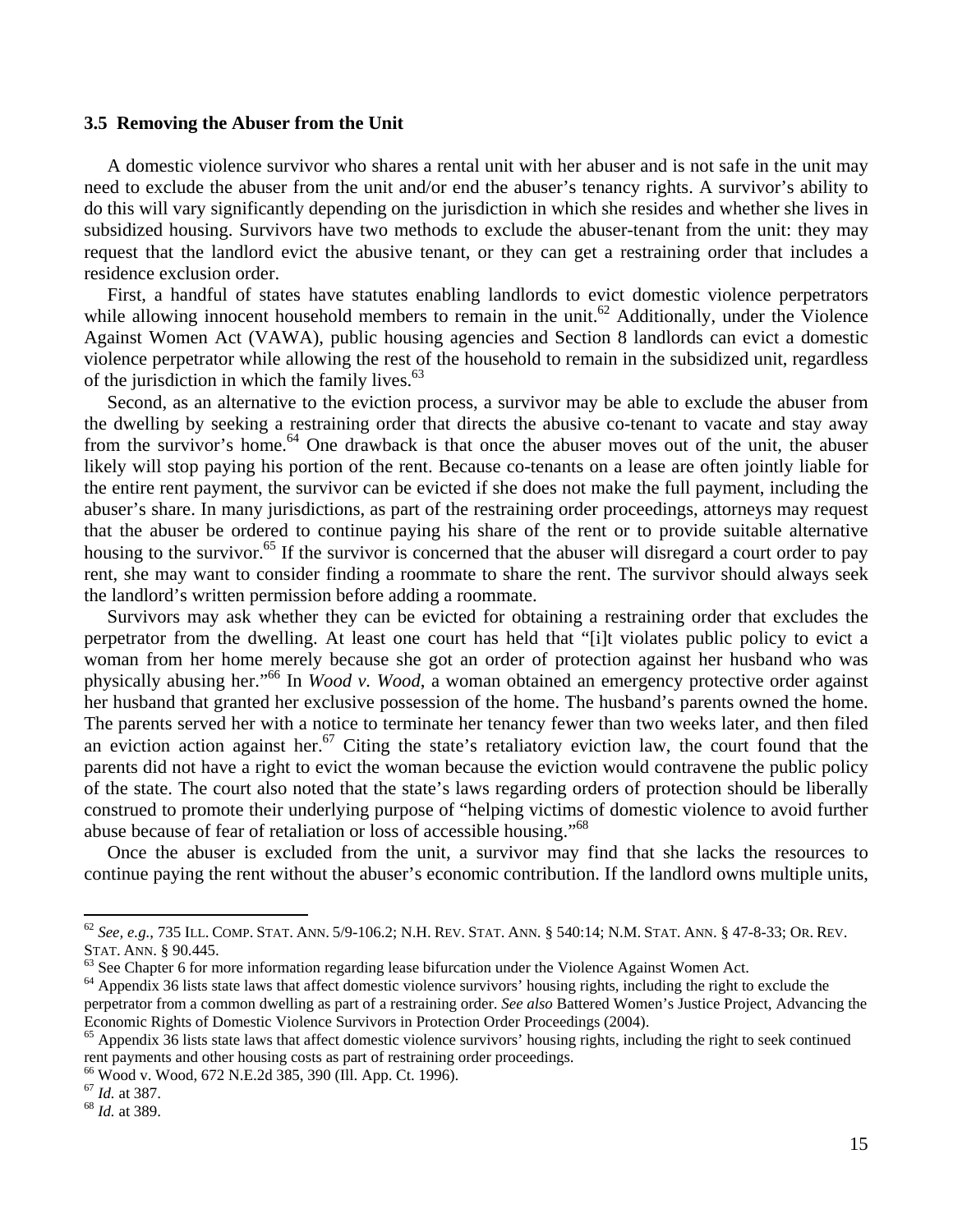advocates can negotiate with the landlord to end the survivor's tenancy at the current unit and enter into a new rental agreement for a more affordable unit. For example, if the survivor is unable to afford the two-bedroom unit she was sharing with the abuser, she should explore whether a one-bedroom unit at the complex is within her means. Any agreement with the landlord to end the current tenancy and enter into a new one should be in writing. If all else fails, the survivor should consider terminating the tenancy and moving, which is discussed in detail in the next section.

#### **3.6 Breaking the Lease to Escape Violence**

Domestic violence survivors often ask whether they can break their leases without financial penalty. Many survivors need to end their leases and relocate to safe housing to escape their abusers. Unfortunately, in many states, if a tenant breaks the lease, the tenant is liable for rent until the landlord finds another tenant to rent the unit. Tenants who fail to pay this back rent may face civil judgments that could impact their credit. Accordingly, survivors and advocates should examine the survivor's lease terms, as well as local legal authority, to determine whether the survivor can be released from her responsibilities under the lease. This section discusses some of the strategies that may be used to relieve a survivor of her lease obligations.

#### **3.6.1 State Law Protections**

 An advocate should first determine whether the jurisdiction has a law permitting tenants to terminate their leases due to domestic violence. As of the date of this publication, at least 21 jurisdictions have laws permitting survivors of domestic violence to break their leases without financial penalty.<sup>69</sup> The laws typically require the tenant to provide proof of domestic violence, often a restraining order or a police report. A few jurisdictions also permit the tenant to verify the domestic violence with a signed statement from a qualified party, such as an attorney, licensed health professional, or social services provider. Most statutes specify the amount of notice the tenant must give to the landlord before breaking the lease. The notice periods typically range from three to 30 days. Of course, the tenant can vacate the unit before the notice period expires, but is responsible for rent until the expiration date.

#### **3.6.2 Negotiating to End the Lease**

 Unfortunately, most states have not enacted laws enabling tenants to break their leases due to domestic violence. Even in states that have such laws, a survivor may be unable to use them without the required documentation of domestic violence. If the survivor simply abandons the unit and stops paying rent, the landlord may file an eviction action or a lawsuit against her for the unpaid rent due under the remaining lease term. Therefore, advocates should negotiate with the landlord for a date on which the parties can mutually agree to end the lease. The agreement should be memorialized in writing and signed by both parties.

<sup>69</sup> ARIZ. REV. STAT. ANN. § 33-1318; CAL CIV. CODE § 1946.7; COLO. REV. STAT. ANN. 38-12-402; CONN. GEN. STAT. § 7-73; DEL. CODE ANN. TIT. 25, § 5314; D.C. CODE § 42-3505.07; 765 ILL. COMP. STAT. ANN. 750/15; IND. CODE ANN. §§ 32-31-9- 12, 32-31-9-13; MD. CODE ANN., REAL PROP. §§ 8-5A-02 through 8-5A-04; MICH. COMP. LAWS § 554.601b; MINN. STAT. ANN. § 504B.206; N.J. STAT. ANN. §§ 46:8-9.6, 46:8-9.7; N.Y. REAL PROP. LAW § 227-c; N.C. GEN. STAT. § 42-45.1; N.D. CODE § 47-16-17.1; OR. REV. STAT. ANN. § 90.453; TEX. PROP. CODE ANN. § 92.016; UTAH CODE ANN. § 57-22-5.1; WASH. REV. CODE ANN. § 59.18.575; WIS. STAT. ANN. § 704.16; WYO. STAT. ANN. § 1-21-1303. The text of these statutes is available at Appendix 36.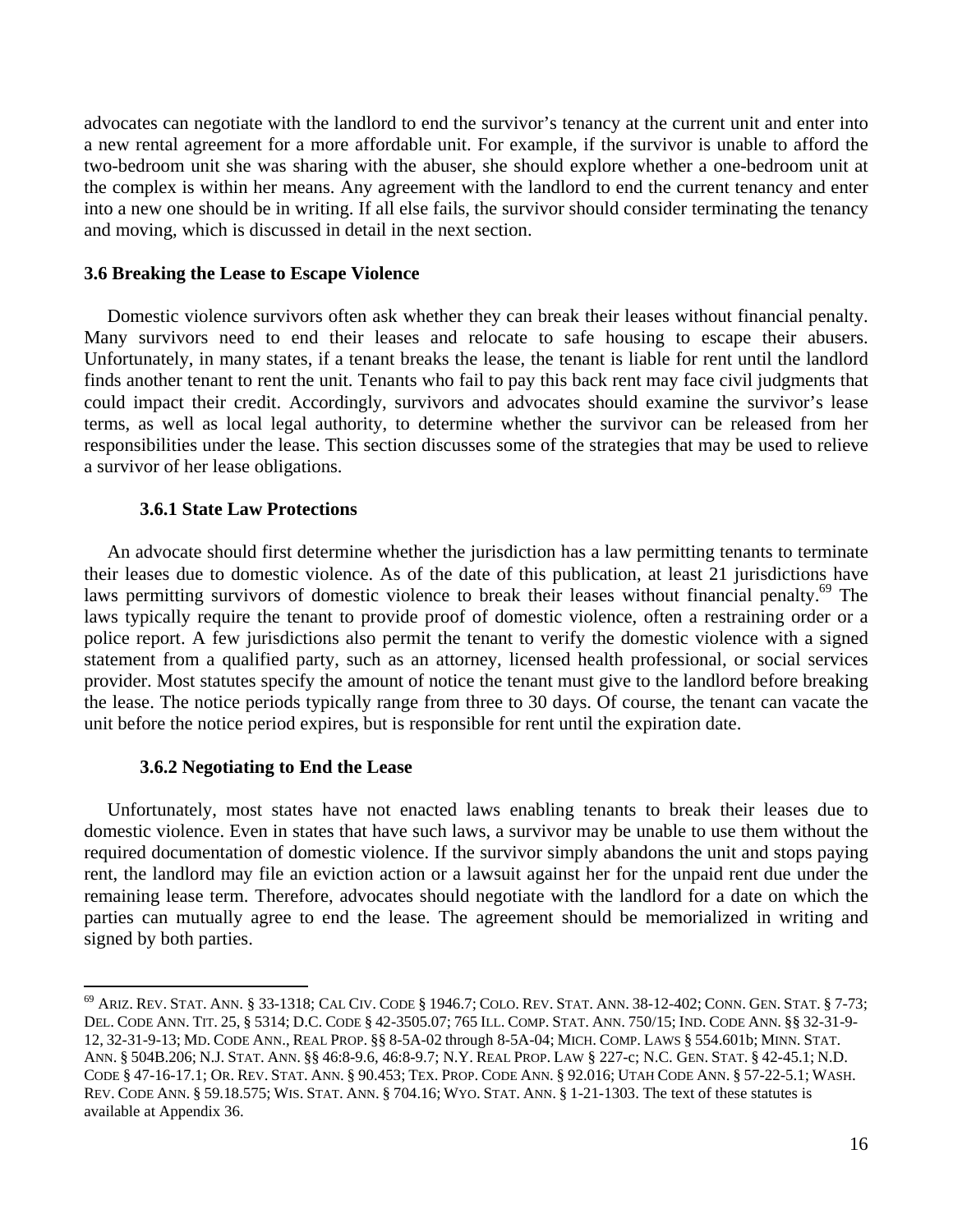Advocates should inform the landlord that the survivor has experienced acts of violence on the premises, and that her safety will be jeopardized if she is forced to continue renting the unit. These negotiations may be more successful if advocates submit documents demonstrating the risk of harm the survivor faces if she does not move. Examples of such documents include letters from service providers, statements from neighbors, or medical records. It also may be helpful to have a police officer or prosecutor call the landlord on the survivor's behalf. As discussed in Section 3.2, *supra*, in many states, landlords can be held liable for assaults against tenants where the landlord knew that a tenant was at risk of harm but did not take reasonable steps to protect the tenant's safety. Advocates should research the legal authority in their state regarding landlords' liability for criminal acts committed by third parties. If appropriate, advocates should argue that the landlord could be held liable to the survivor for future attacks if he does not take the reasonable step of negotiating with the survivor to end her lease obligations.

 The landlord may be more amenable to negotiations if the survivor or her friends and family members assist in finding a new tenant, such as by advertising and showing the unit. Additionally, advocates should discuss with the survivor whether the apartment has any habitability problems, such as mold, broken windows, inadequate heating, or rodent or insect infestations. In many states, tenants may cite uninhabitable conditions as grounds for terminating the tenancy, and the landlord may be more willing to end the lease if the advocate reminds the landlord of this fact.

 Advocates also may want to raise contract arguments, such as unconscionability, breach of the implied covenant of good faith and fair dealing, and breach of the implied warranty of habitability.<sup>70</sup> While there are no published cases that examine these arguments in the domestic violence context, courts have found lease termination appropriate in other circumstances where a tenant's safety was at risk. For example, in *Knudsen v. Lax*,<sup>71</sup> a tenant with three young daughters sued her landlord to terminate her lease after a registered sex offender moved into a neighboring apartment. A clause in her lease allowed the landlord to charge rent for the remainder of her lease term, despite the fact that the tenant had good cause for terminating her lease. The court found this clause unconscionable, and found that the landlord breached the implied covenant of good faith and fair dealing by refusing to terminate the lease.72

In *Auburn Leasing Corp. v. Burgos*<sup>73</sup> a court found that a tenant should be released from her lease obligations after the landlord breached the implied warranty of habitability. A tenant was bullied, harassed, and threatened by neighbors who dealt drugs from their apartment. After the tenant made numerous complaints to the landlord and gathered a petition with over 170 signatures from other tenants to remove the drug-dealing tenants, the tenant and her family moved out of the apartment prior to the expiration of the lease term. The landlord sued the tenant to recover the unpaid balance due on the lease. The court found that the living conditions had become dangerous for the tenant and her family. Additionally, the court found that the landlord was obligated to take the necessary steps to protect the tenants from a violation of their right of quiet enjoyment of the premises. The court concluded that the landlord breached the implied warranty of habitability and the express warranty of use and quiet

 $70$  Almost every jurisdiction recognizes that a landlord impliedly promises to maintain the premises in a habitable condition. *See* ABA, FAMILY LEGAL GUIDE Ch.6 at 10, *available at* 

http://www.abanet.org/publiced/practical/books/family\_legal\_guide/chapter\_6.pdf. Under this implied warranty of habitability, tenants can withhold rent if the landlord fails to keep the premises in a habitable condition. *Id.* Tenants also can file suit against landlords and can defend against eviction for failure to pay rent by asserting that the landlord violated the implied warranty of habitability. *Id.*<br><sup>71</sup> 842 N.Y.S.2d 341 (Jefferson County Ct. 2007).<br><sup>72</sup> *Id.* at 350.

<sup>&</sup>lt;sup>73</sup> 609 N.Y.S.2d 549 (Civ. Ct. Queens County1994).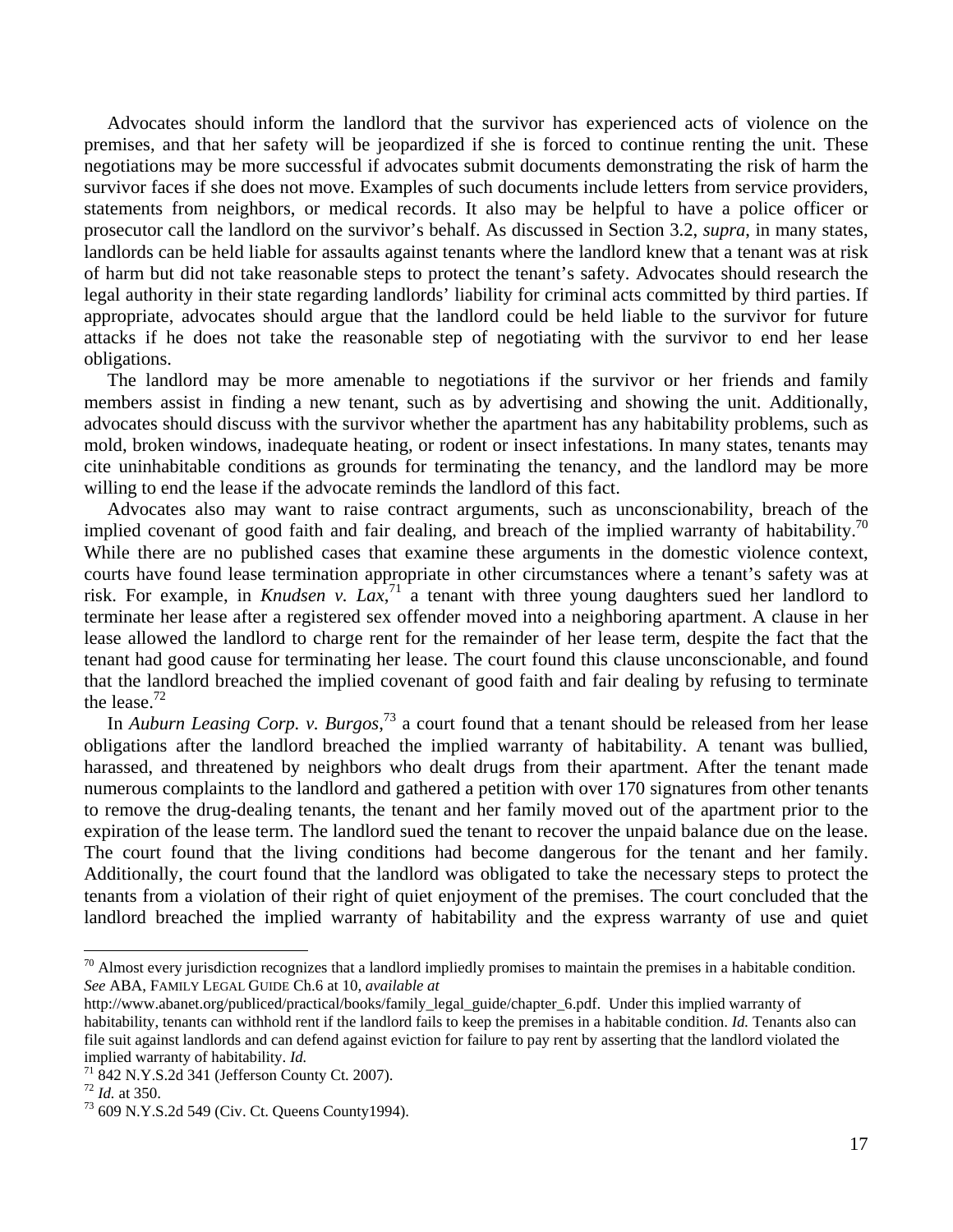enjoyment.<sup>74</sup> Thus, the tenant acted reasonably when she vacated the apartment before the end of her lease term, and the court dismissed the landlord's complaint.

In *Highview Associates v. Koferl*<sup>75</sup> a tenant was not liable for breaking her lease where the landlord breached the implied warranty of habitability and the express warranty of use and quiet enjoyment. A peeping tom had looked through the tenant's window, and a burglar had attempted to break into her apartment. The tenant fled the apartment before her lease expired. The landlord sued the tenant for costs to re-rent the apartment.<sup>76</sup> The court found that the landlord had notice of frequent thefts and burglaries on the premises, that the apartment complex had become dangerous, and the landlord had not taken the necessary steps to protect tenants from these dangers. Therefore, the landlord breached the implied warranty of habitability and express warranty of use and quiet enjoyment. Accordingly, the tenant was not liable for the costs of re-renting the apartment before her lease expired.<sup>77</sup>

 As the above cases illustrate, courts have allowed tenants to break their leases without penalty to escape dangerous living conditions. In jurisdictions where survivors of domestic violence do not have express legal authority to end their leases, survivors still may have rights under contract doctrines such as unconscionability, the implied covenant of good faith and fair dealing, and the implied warranty of habitability.

#### **3.6.3 The Landlord's Duty to Mitigate Damages**

 Even if a domestic violence survivor abandons her unit without negotiating a move-out agreement with the landlord, she may not have to pay all of the rent for the remaining lease term. Most jurisdictions require landlords to mitigate their damages after a tenant has abandoned the property.78 Where there is a duty to mitigate, courts apply a "reasonableness" standard. Often a landlord discharges the duty to mitigate if he has taken reasonable or good faith steps to re-let the property.<sup>79</sup> Accordingly, if a landlord threatens to charge a survivor with all of the rent remaining due under the lease after she has vacated the unit, advocates can argue that the landlord has a duty to make reasonable efforts to mitigate damages by seeking to re-let the unit.

Because the law on this issue is state specific, advocates will need to examine the extent to which their jurisdiction requires the landlord to mitigate damages. Only five states (Alabama, Georgia, Minnesota, Mississippi, and New York) do not require landlords to mitigate losses; however, even these jurisdictions have exceptions.<sup>80</sup> Arizona, California, Connecticut, Louisiana, Maine, Maryland, Oklahoma, and Washington are somewhat unsettled as to whether a landlord must mitigate damages. However, most of these states are only unsettled as to commercial leases and have statutes imposing on landlords a duty to mitigate when a tenant breaches a residential lease.<sup>81</sup> In any case, advocates should

<sup>80</sup> Dennison, *supra* note 78, 72 AM. JUR. PROOF OF FACTS 3D 155 § 2. For example, in some states a landlord surrenders the lease when he reenters and assumes full possession of the property, thereby terminating the tenant's rent obligations. *Id.* <sup>81</sup> *Id.* § 2.

<sup>&</sup>lt;sup>74</sup> *Id.* at 551.<br><sup>75</sup> 477 N.Y.S.2d 585 (Suffolk Dist. Ct. 1984).<br><sup>76</sup> *Id.* at 585-86.

<sup>&</sup>lt;sup>77</sup> *Id.* at 587. *The Id.* at 587. *The information on the duty to mitigate and the states' requirements, see Mark S. Dennison, Annotation,*  $\frac{78}{100}$  *For more detailed information on the duty to mitigate and the stat Sufficiency of Landlord's Efforts to Mitigate Damages Following Tenant's Abandonment of Leased Premises*, 72 AM. JUR. PROOF OF FACTS 3D 155 § 1.<sup>79</sup> *Id.* at § 7. *See also, e.g.,* JCBC, L.L.C. v. Rollstock, Inc*.*, 22 S.W.3d 197, 201 (Mo. Ct. App. 2000) (reasonable efforts do

not require the landlord to do "everything imaginable") (quoting Brywood Ltd. Partners v. H.T.G., Inc., 866 S.W.2d 903, 907 (Mo. Ct. App. 1993)); Reid v. Mutual of Omaha Ins. Co., 776 P.2d 896 (Utah 1989) (stating that the standard is the conduct expected of a reasonable landlord renting a similar property in the same market conditions).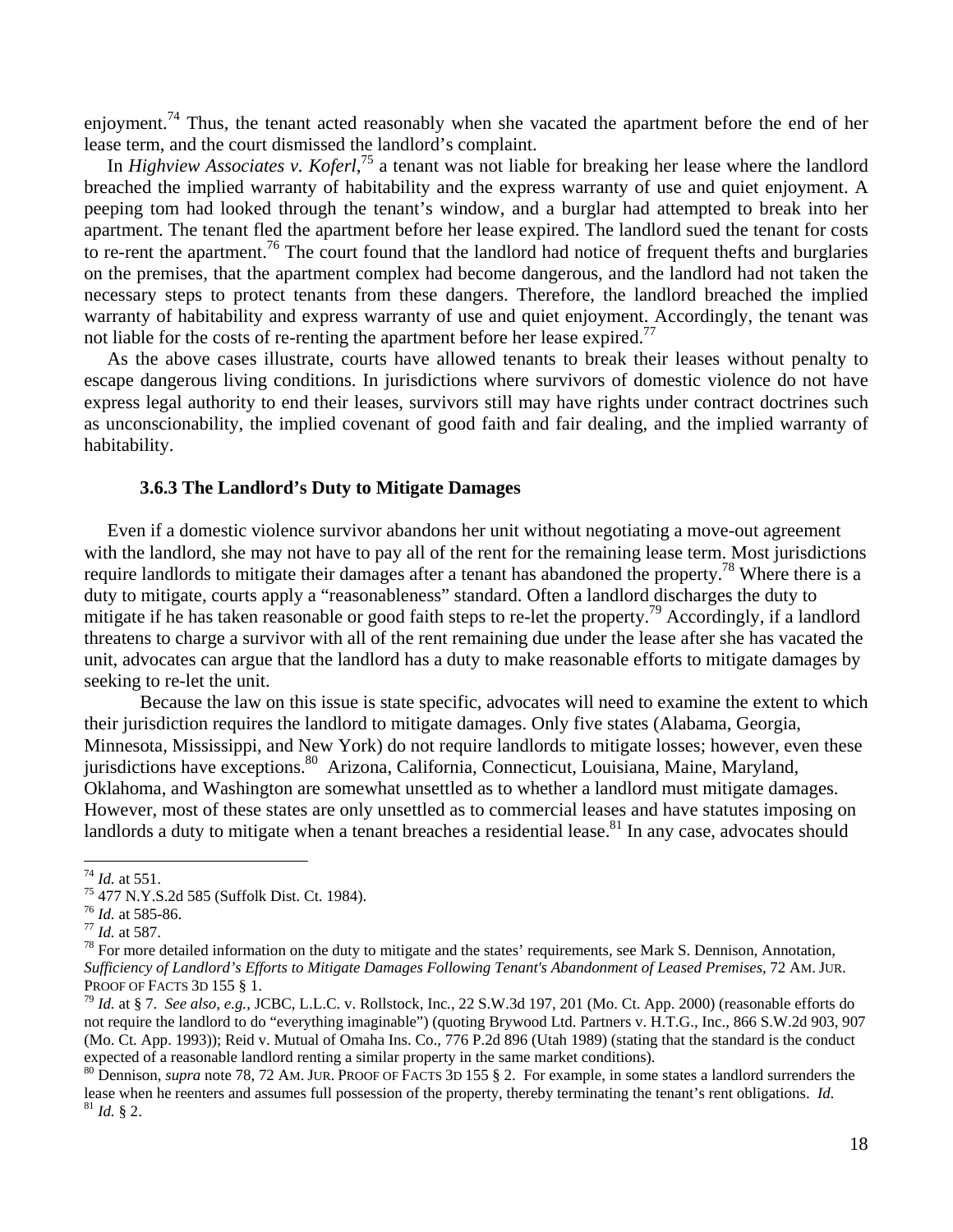not automatically assume that a survivor who has fled her rental unit will be liable for all the rent due under the lease. If a landlord threatens to seek the full amount of rent from the survivor, advocates should ask the landlord to provide proof of his efforts to re-let the unit, such as advertisements.

#### **3.7 Conclusion**

 Domestic violence survivors who are concerned about the safety of their rental housing have a variety of options, including asking the landlord to improve security measures, requesting that the landlord take steps to address abusive or violent tenants, seeking a restraining order, or moving to a safer location. Advocates should review all of these options with survivors and discuss which one, or which combination, is most appropriate in light of the responsiveness of the landlord, the survivor's willingness or ability to relocate, and the likelihood that these options will provide the domestic violence survivor with a safer place to live.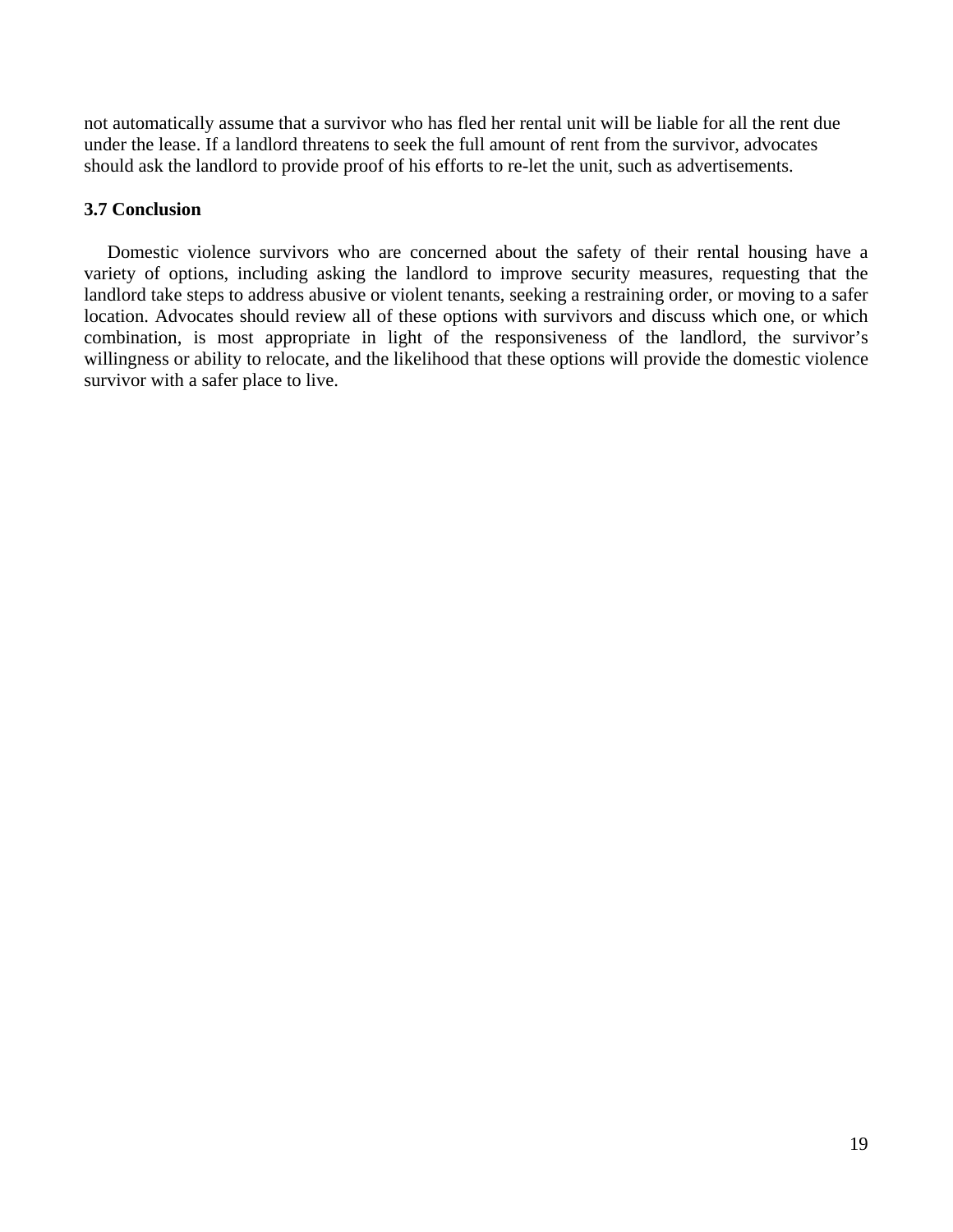# **Chapter 4: Domestic Violence Survivors' Rights Under Fair Housing Laws**

#### **Table of Contents**

| 4.1 |  |                                                                                  |  |
|-----|--|----------------------------------------------------------------------------------|--|
| 4.2 |  | State and Local Laws Specifically Protecting Victims of Domestic Violence21      |  |
| 4.3 |  |                                                                                  |  |
|     |  |                                                                                  |  |
|     |  |                                                                                  |  |
|     |  |                                                                                  |  |
|     |  | 4.4 Discrimination Based on a Tenant's Status as a Domestic Violence Survivor 23 |  |
|     |  |                                                                                  |  |
|     |  |                                                                                  |  |
|     |  |                                                                                  |  |
|     |  |                                                                                  |  |
|     |  |                                                                                  |  |
|     |  |                                                                                  |  |
|     |  |                                                                                  |  |
|     |  | 4.5.5 State Law Claims for Tenants Subjected to Sexual Harassment 31             |  |
|     |  |                                                                                  |  |
| 4.6 |  | Enforcing Rights of Survivors Who Have Faced Discrimination 32                   |  |
|     |  |                                                                                  |  |
|     |  |                                                                                  |  |
|     |  |                                                                                  |  |
|     |  |                                                                                  |  |
| 4.7 |  |                                                                                  |  |

#### **4.1 Introduction**

 Survivors of domestic violence often face evictions and other adverse housing actions that are related to acts of violence committed against them. For example, advocates have reported that survivors have been served with eviction notices due to police presence at the unit, damage caused during incidents of violence, and noisy disturbances caused by the batterer. Federal and state fair housing laws may offer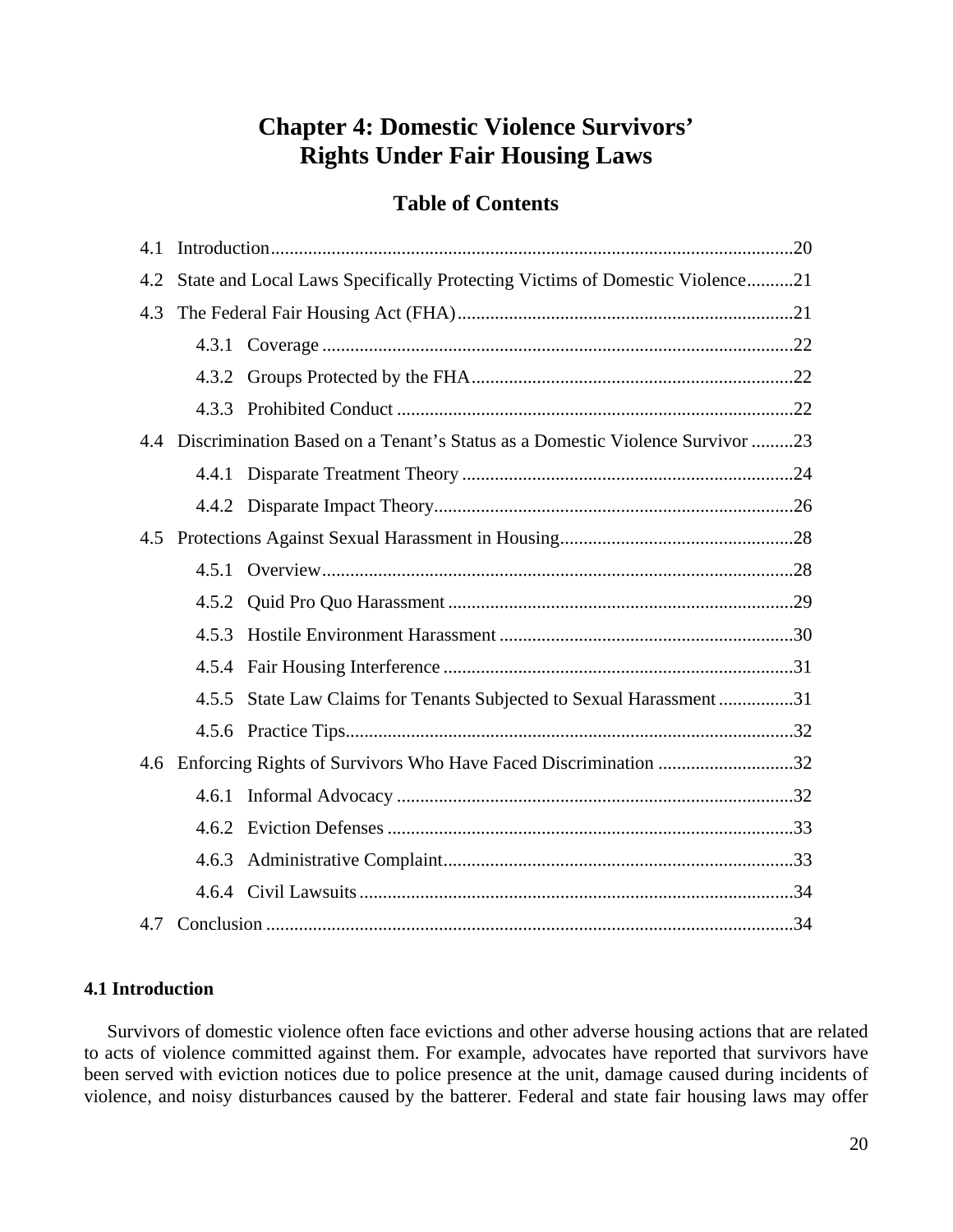protections for survivors who are at risk of losing their housing because of the abuser's criminal acts. This Chapter discusses several examples of instances where fair housing laws were used to restore housing to domestic violence survivors who were victims of housing discrimination.<sup>82</sup>

 This Chapter also recognizes that due to economic limitations, survivors may be particularly vulnerable to sexual harassment by landlords, property managers, and their employees. Sexual harassment is a form of sex discrimination under fair housing laws, and this Chapter explains the laws that protect survivors from such harassment. Finally, the Chapter concludes by describing the options available to enforce the rights of survivors who have experienced discrimination, including informal advocacy, eviction defenses, administrative complaints, and civil lawsuits.<sup>83</sup>

#### **4.2 State and Local Laws Specifically Protecting Victims of Domestic Violence**

It is critical for advocates to examine their state and local laws to determine whether they provide any protections for domestic violence survivors who are at risk of losing their housing. Several jurisdictions have enacted laws that prohibit landlords from evicting tenants based on acts of domestic violence committed against them or that provide a special eviction defense for victims of domestic violence. As of the publication of this Manual, those jurisdictions are Arkansas, California, Colorado, Dane County (Wisconsin), the District of Columbia, Illinois, Indiana, Maryland, New Hampshire, New Mexico, North Carolina, Oregon, Rhode Island, Virginia, Washington, Westchester County (New York), and Wisconsin.<sup>84</sup> Advocates who suspect that a client is facing eviction because of her status as a victim of domestic violence should consider asserting these state or local laws in challenging the eviction.

#### **4.3 The Federal Fair Housing Act (FHA)**

As part of a national effort to promote domestic violence survivors' housing rights, several advocates have argued that housing discrimination against survivors constitutes sex discrimination, because the majority of domestic violence survivors are women. Although this theory is relatively new, it has been used successfully in several cases to restore housing or provide compensation to survivors who faced eviction or were denied housing. This section provides an overview of the federal Fair Housing Act (FHA) and describes the protections it offers to individuals who are applying for housing.

Advocates should note that state and local fair housing laws may provide broader and more comprehensive coverage than the FHA. For example, as discussed above, some states have enacted laws

 $82$  As we discuss in Chapter 6, survivors of domestic violence living in certain types of federally subsidized housing have protections against being evicted due to activity relating to domestic violence. These protections are available under the federal Violence Against Women Act of 2005 (VAWA). *See* 42 U.S.C. §§ 1437d(c)(3), 1437d(*l)*(5) (public housing), 1437f(c)(9)(A)-(B) (project-based Section 8), 1437f(o)(6)(B), 1437(o)(7)(C) (Section 8 voucher).

<sup>83</sup> Several resources are available for advocates seeking to learn more about fair housing litigation on behalf of survivors. *See, e.g.*, U.S. Dep't of Hous. & Urban Dev., Memorandum: Assessing Claims of Housing Discrimination against Victims of Domestic Violence under the Fair Housing Act and the Violence Against Women Act (Feb. 9 2011), *available at* Appendix 4 [hereinafter HUD Memorandum]; Sandra Park, *Domestic Violence Survivor Achieves Policy Changes at Michigan Management Company*, 43 CLEARINGHOUSE REV. 80 (May/June 2009); ACLU Women's Rights Project, Violence Against Women: Housing, http://www.aclu.org/fairhousingforwomen; Legal Momentum, Legal Knowledge Center, http://www.legalmomentum.org/legal-knowledge/.

<sup>84</sup> *See* ARK. CODE ANN. § 18-16-112; CAL. CIV. PROC. CODE 1161.3; COLO. REV. STAT. ANN. § 13-40-104; DANE COUNTY CODE § 31.02; D.C. CODE § 42-3505.01; ILL. COMP. STAT. ANN. 5/9-106.2; IND. CODE ANN. § 32-31-9-8; MD. CODE ANN., REAL PROP. § 8-5A-05; N.H. REV. STAT. ANN. § 540:2; N.M. STAT. ANN. § 47-8-33; N.C. GEN. STAT. ANN. § 42-42.2; OR. REV. STAT. ANN. § 90.449; R.I. GEN. LAWS § 34-37-4; VA. CODE ANN. § 55-248.31; WASH. REV. CODE ANN. § 59.18.580; WESTCHESTER COUNTY CODE § 700.05; WIS. STAT. ANN. § 106.50. The text of these laws is at Appendix 36.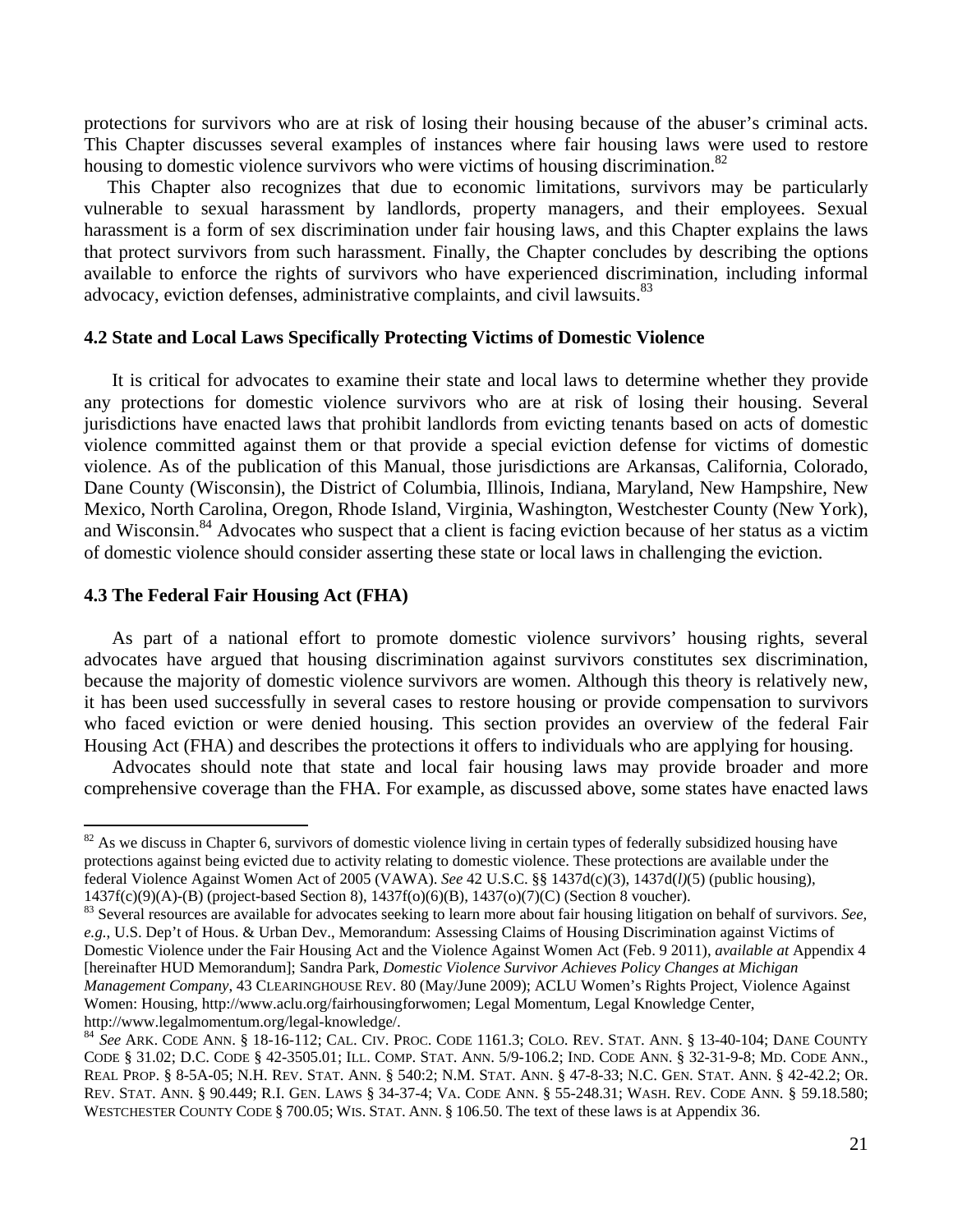specifically prohibiting landlords from evicting survivors of domestic violence based on acts of violence committed against them. Accordingly, in addition to the FHA, advocates should examine whether a survivor who has been denied housing may have remedies under state and local fair housing laws.

This section discusses the housing that is covered by the FHA, the groups who are protected, the type of conduct that is prohibited, and enforcement options for survivors who have experienced discrimination.

#### **4.3.1 Coverage**

The FHA covers all dwellings, with a few exceptions. The FHA generally does not cover (1) a dwelling with four or fewer units, as long as the owner is one of the occupants; (2) a single family home, provided the owner does not own more than three such houses at one time; and (3) certain housing run by private clubs for their members.<sup>85</sup> The FHA also provides certain exceptions for housing owned by religious organizations<sup>86</sup> and for senior housing.<sup>87</sup> In some jurisdictions, state fair housing laws are more protective than the FHA and apply to housing that is not covered by federal law. Thus, it is critical for advocates to examine their jurisdiction's laws, especially in cases where the FHA does not apply.

The FHA covers more than just apartments. The FHA is aimed at "dwellings," which are broadly defined as "any building, structure, or portion thereof which is occupied as, or designed or intended for occupancy as, a residence."88 Thus, public housing, homeless shelters, hotels, and nursing homes are all considered dwellings for purposes of the FHA.89

#### **4.3.2 Groups Protected by the FHA**

 The FHA makes it illegal to discriminate on the basis of race, color, religion, sex, national origin, familial status (families with children), and disability.<sup>90</sup> Some states have enacted fair housing laws that prohibit discrimination on additional grounds, such as a tenant's source of income, sexual orientation, marital status, or status as a domestic violence victim. Therefore, advocates must examine their local and state laws to determine whether they protect groups in addition to those protected by the FHA.

 Survivors of domestic violence are not a protected class under the FHA. As a result, evicting a survivor for reasons related to the domestic violence committed against her is not explicitly barred by the FHA. However, as we explain later, advocates have successfully used sex discrimination theories to protect survivors against housing discrimination.

#### **4.3.3 Prohibited Conduct**

 The FHA prohibits housing providers from taking certain actions based on an applicant's or tenant's race, color, religion, sex, national origin, familial status, or disability. Some of the actions that landlords are prohibited from taking based on a person's membership in a protected class include:

Refusing to rent or sell a dwelling.

 85 42 U.S.C. §§ 3603(b)(1)-(2), 3607.

 $86 \text{ }$  \$ 3607.

 $87\frac{8}{9}3607.$ 

 $88\frac{8}{9}3602(b).$ 

<sup>89 24</sup> C.F.R. § 100.201. *But see* Intermountain Fair Housing Council v. Boise Rescue Mission Ministries, 717 F. Supp. 2d 1101, 1109 (May 12, 2010) (holding that a homeless shelter was not a dwelling subject to the FHA).  $^{90}$  42 U.S.C. § 3604.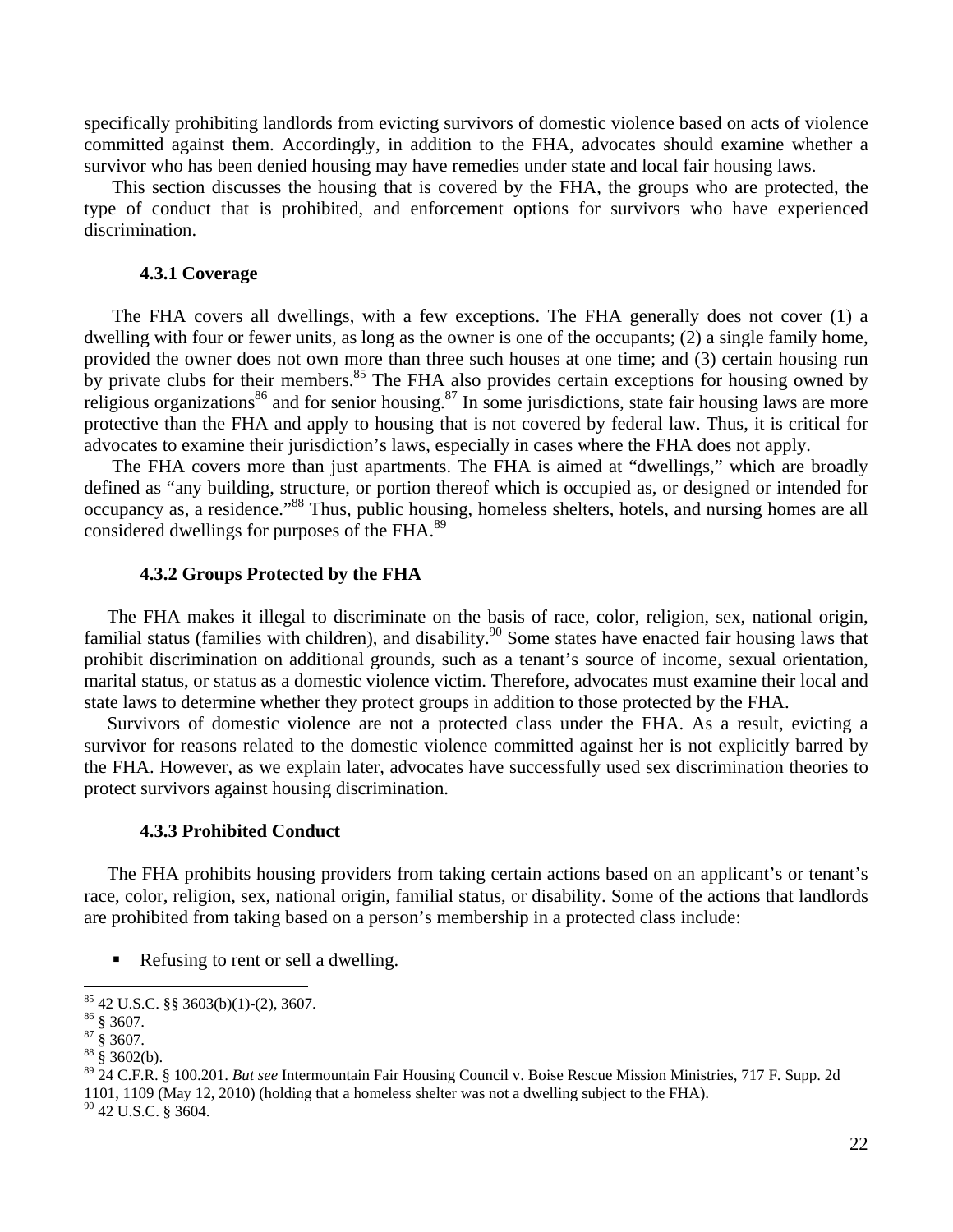- Setting different terms, conditions, or privileges for sale or rental of a dwelling.
- **Providing different housing services or facilities.**
- Falsely representing that a dwelling is not available for rent or sale.<sup>91</sup>

It is also against the law to:

- Advertise or make any statement that indicates a limitation or preference based on race, color, national origin, religion, sex, disability, familial status, or any other characteristic protected under the FHA. $92$
- Refuse to make a "reasonable accommodation" to rules, policies, practices, or services for an individual with a disability. $93$
- Coerce, intimidate, threaten, or interfere with any person exercising their rights under fair housing laws.<sup>94</sup>

At the end of this Chapter, we will explain some of the steps advocates and survivors can take if they believe that any of the discriminatory conduct described above has occurred.

#### **4.4 Discrimination Based on a Tenant's Status as a Domestic Violence Survivor**

 As discussed, the FHA does not explicitly prohibit housing providers from evicting tenants based on their status as survivors of domestic violence. However, survivors still may be able to use fair housing laws to challenge denials of housing or evictions that are related to acts of domestic violence committed against them. In recent years, several advocates have challenged these actions by using sex discrimination theories.<sup>95</sup> These theories may be used defensively, such as to defend a survivor against a pending eviction, or affirmatively, such as to file an administrative complaint or lawsuit seeking reinstatement of housing, monetary damages, or a policy change by the housing provider.

 The use of sex discrimination theories to challenge domestic violence discrimination is relatively new, and this practice is not yet widely accepted or known by the courts. There is only one published federal case on this issue.<sup>96</sup> Still, these arguments have been successful in informal advocacy with housing providers. Such informal advocacy may include making a phone call to the provider, sending a letter asking the housing provider to cease its discriminatory conduct,  $97$  or asking law enforcement, the local district attorney's office, a fair housing agency, or a local government official to contact the provider on the survivor's behalf.

 Domestic violence discrimination arguments may be more successful where the survivor can raise multiple theories of discrimination, where the housing provider made stereotypical remarks based on sex, or where the survivor can show that she was discriminated against on the basis of her membership

 $91$  § 3604.

 $92\,$  § 3604

<sup>&</sup>lt;sup>93</sup> § 3604. This topic is addressed at length in Chapter 5.

 $94\,$  § 3617.

<sup>95</sup> Bouley v. Young-Sabourin, 394 F. Supp. 2d 675 (D. Vt. 2005); Meister v. Kansas City, Kansas Hous. Auth., 2011 WL 765887, slip op. (D. Kan. Feb. 25, 2011); HUD v. CBM Group, Inc., HUDALJ 10-99-0538-8, Charge of Discrimination (2001); *see also* HUD Memorandum, *supra* note 83, at 6-9 (summarizing cases); 1985 Op. N.Y. Att'y Gen. 45 (1985) (finding discrimination against domestic violence survivors had a discriminatory effect on women in violation of state fair housing law).

<sup>&</sup>lt;sup>96</sup> *See Bouley*, 394 F. Supp. 2d at 675.<br><sup>97</sup> A sample letter is included at Appendix 5.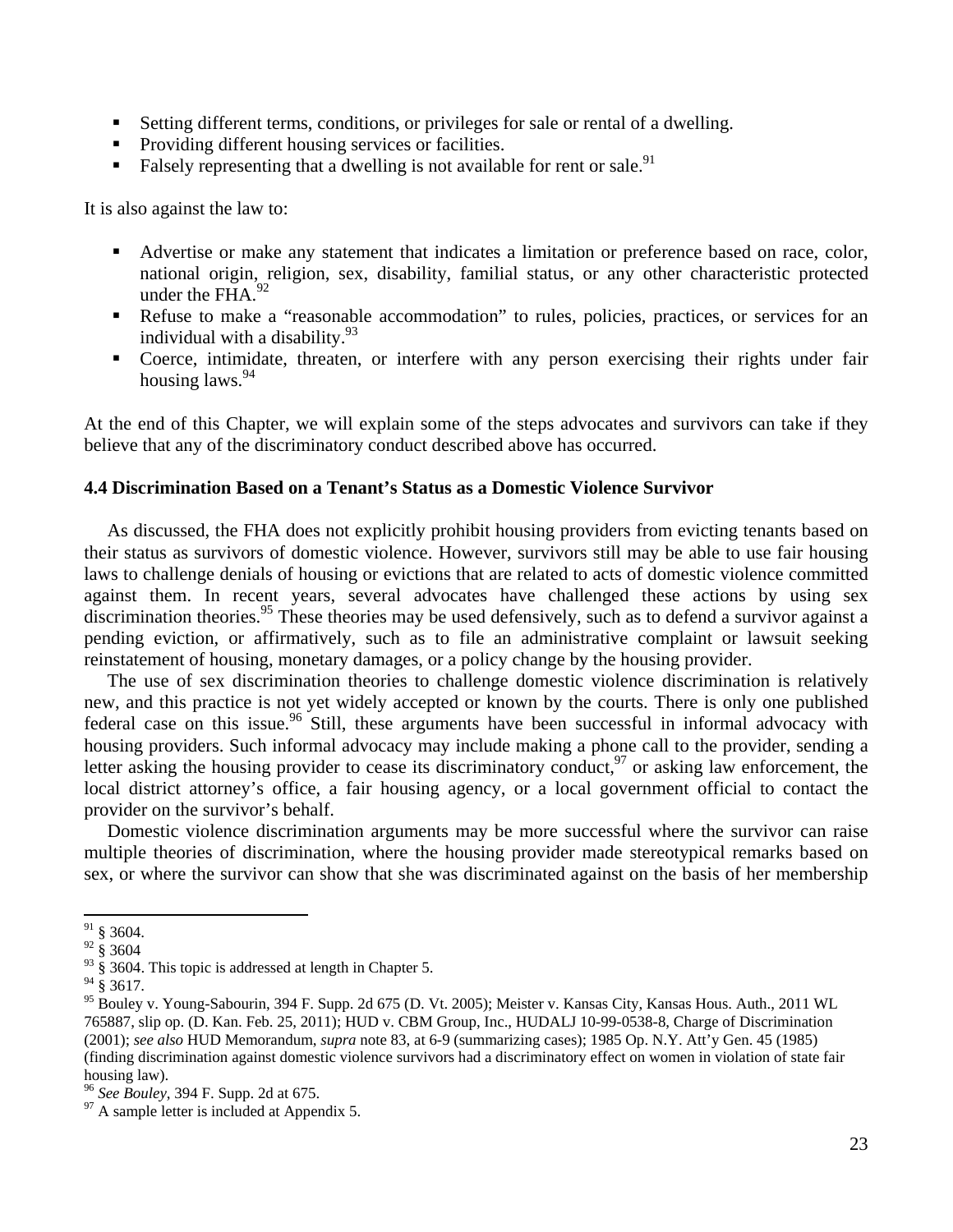in a protected class other than sex, such as race, religion, or disability. The remainder of this section explains the two major sex discrimination theories that may be used to challenge housing discrimination against domestic violence survivors: (1) disparate treatment theory; and (2) disparate impact theory. In cases challenging housing discrimination against survivors, advocates often raise both theories in tandem.

#### **4.4.1 Disparate Treatment Theory**

 Disparate treatment claims (also called intentional sex discrimination) have been raised in cases where housing providers treat female tenants differently from similarly situated male tenants.<sup>98</sup> An example would be a situation in which a landlord evicts a female tenant after she is involved in a loud argument with a cotenant, but does not evict a male tenant who has been involved in similar noisy disturbances. To succeed on a disparate treatment claim, a plaintiff must provide proof that the housing provider had a discriminatory intent or motive. However, this intent can be inferred from the fact that the housing provider treated male tenants differently from similarly situated female tenants.<sup>99</sup>

 Examples of cases that have raised disparate treatment theory on behalf of domestic violence survivors include *Blackwell v. H.A. Housing LP*,<sup>100</sup> *Alvera v. C.B.M. Group, Inc.*,<sup>101</sup> and *Meister v. Kansas City, Kansas Housing Authority*. 102 In *Blackwell*, tenant Wyneneicka Blackwell was denied a transfer to a different complex after her former partner sexually assaulted and beat her in her apartment. The property management company had a policy of transferring tenants under "special circumstances," and at least two other tenants had been transferred to other complexes under this policy.<sup>103</sup> However, the company denied Ms. Blackwell's transfer on the basis that she did not have a "good history" with the property due to incidents of domestic violence and a poor payment record.<sup>104</sup> Ms. Blackwell asserted that her request for a transfer was due to special circumstances, that the management company refused to transfer her because of her sex, and that this denial constituted intentional discrimination on the basis of her sex in violation of the FHA.105 The case settled, with the management company agreeing to implement a domestic violence policy in at least 12 of its properties.<sup>106</sup>

 In *Alvera*, tenant Tiffanie Alvera received an eviction notice shortly after her husband assaulted her in their apartment.<sup>107</sup> The eviction notice stated that Ms. Alvera's tenancy was being terminated because her husband had attacked her in the apartment.<sup>108</sup> Ms. Alvera asserted that the property management company intentionally discriminated against her on the basis of her sex because other tenants in the

<sup>&</sup>lt;sup>98</sup> HUD Memorandum, *supra* note 83, at 4.<br><sup>99</sup> *See* United States v. Reece, 457 F. Supp. 43 (D. Mont. 1978) (finding that landlord's policy of refusing to rent to single women without cars while renting to single men without cars violated the Fair Housing Act).

<sup>&</sup>lt;sup>100</sup> Compl., Blackwell v. H.A. Hous. LP, No. 05cv1225 (D. Colo. July 1, 2005). The complaint is included at Appendix 6. <sup>101</sup> Compl., Alvera v. C.B.M. Group, Inc., No. 01cv857 (D. Or. July 10, 2001), *available at* 

http://www.aclu.org/images/asset\_upload\_file457\_33995.pdf.<br><sup>102</sup> 2011 WL 765887, slip op. (D. Kan. Feb. 25, 2011).

<sup>&</sup>lt;sup>103</sup> Compl., *Blackwell*, *supra* note 100, at 7. The complaint did not specify whether the other tenants who had been transferred were male or female. Ideally, a disparate treatment claim alleges that male tenants were granted privileges, benefits, or protections that were denied to a similarly situated female tenant.<br> $\frac{104}{Id}$  *Id.* at 6.

<sup>105</sup> *Id.*<br><sup>105</sup> *Id.* 200 *I* at 6. 106 *Id.* 106 A copy of the policy is available at Legal Momentum's Legal Cases Database,

https://www.quickbase.com/db/bdy472as8?a=dr&r=iz&rl=dmm2.

<sup>107</sup> Compl., *Alvera*, *supra* note 101, at 6. 108 *Id.*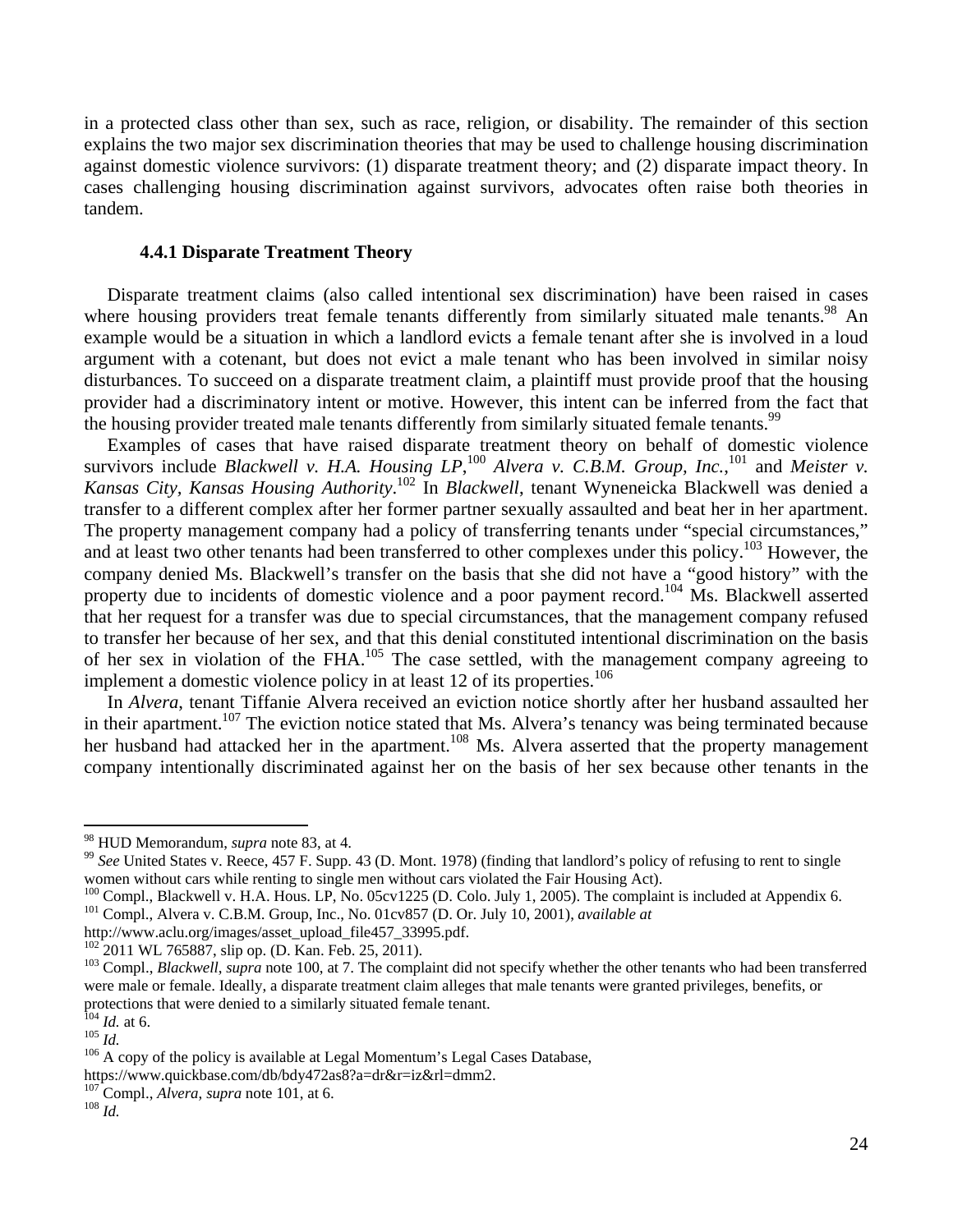complex had been the victims of violence, yet had not received eviction notices.<sup>109</sup> The case settled, with the management company agreeing not to evict or otherwise discriminate against tenants because they have been victims of domestic violence.<sup>110</sup>

 In *Meister*, a federal court held that a domestic violence survivor could proceed to trial on her FHA lawsuit against a housing authority challenging the termination of her Section 8 voucher.<sup>111</sup> The housing authority terminated plaintiff Melanie Meister's voucher due to damages to her unit. Ms. Meister alleged that the damages occurred when her former partner criminally attacked her. Ms. Meister filed suit against the housing authority, alleging that the termination of her voucher constituted sex discrimination under the FHA. The housing authority filed a motion for summary judgment on Ms. Meister's claims. The court refused to grant summary judgment, finding that there was a material issue of fact as to whether the housing authority knew that the damage to Ms. Meister's unit was caused by domestic violence. The court noted that the hearing officer's decision terminating Ms. Meister's voucher stated that she had testified that she was victimized by the fathers of her children, who routinely vandalized her home.

 Disparate treatment claims also have been raised where housing providers made sex-based stereotypical remarks regarding battered women.<sup>112</sup> Reliance on gender stereotypes about battered women can be evidence of intentional sex discrimination.<sup>113</sup> Examples of potentially discriminatory stereotypes include: the battered woman would not make a good tenant because victims always return to the men who abuse them; $^{114}$  the battered woman must have deserved the abuse; the battered woman should not have disrupted the integrity of the family by calling the police; and the batterer had a right to exercise dominion and control over the battered woman in his home.

 In *Bouley v. Young-Sabourin*, the plaintiff asserted that stereotypical remarks regarding domestic violence can constitute sex discrimination in violation of the FHA.<sup>115</sup> Tenant Quinn Bouley received an eviction notice shortly after her husband assaulted her in their apartment, and she filed a federal lawsuit challenging the eviction on sex discrimination grounds. In deposition testimony, the landlord stated that she did not believe that Ms. Bouley was a victim of domestic violence because she "wasn't in shock, she wasn't concerned about her husband."<sup>116</sup> She also stated that she considered Ms. Bouley to be equally responsible for the domestic violence.<sup>117</sup> Ms. Bouley argued that the landlord's decision to evict her was based on impermissible stereotypical beliefs regarding the characteristics of an innocent female victim of domestic violence.<sup>118</sup> The court found that Ms. Bouley stated a claim for sex discrimination under the FHA, and the case settled shortly thereafter.

<sup>&</sup>lt;sup>109</sup> *Id.* at 9. As discussed below, Ms. Alvera also alleged a claim for disparate impact discrimination.<br><sup>110</sup> Consent Decree at 5, Alvera v. C.B.M. Group, Inc., No. 01cv857 (D. Or. Oct. 18, 2001), *available at* 

http://www.aclu.org/images/asset\_upload\_file99\_33996.pdf.<br>
<sup>111</sup> Meister v. Kansas City, Kansas Hous. Auth., 2011 WL 765887, slip op. (D. Kan. Feb. 25, 2011).

 $112$  There are no published housing discrimination cases involving housing providers who made stereotypical remarks regarding male survivors of domestic violence or LGBT survivors of domestic violence. However, if stereotypical remarks made by the housing provider indicate that the housing provider evicted a male survivor because of his sex, the survivor could likely raise a disparate treatment claim. Similarly, if a housing provider denied housing to or evicted an LGBT survivor because of his or her sex or sexual orientation, the survivor could likely raise a disparate treatment claim.<br><sup>113</sup> See Balistreri v. Pacifica Police Dep't, 901 F.2d 696, 701 (9th Cir. 1990) (sex discrimination by

v. Elyria, 857 F. Supp. 1203, 1212 (N.D. Ohio 1994) (same). <sup>114</sup> HUD Memorandum, *supra* note 83, at 4.

<sup>&</sup>lt;sup>115</sup> 394 F. Supp. 2d 675 (D. Vt. 2005).<br><sup>116</sup> Mot. Summ. J. at 3-5, Bouley v. Young-Sabourin, 394 F. Supp. 2d 675 (D. Vt. 2005) (No. 03cv320).<br><sup>117</sup> Id. at 10.<br><sup>118</sup> Id.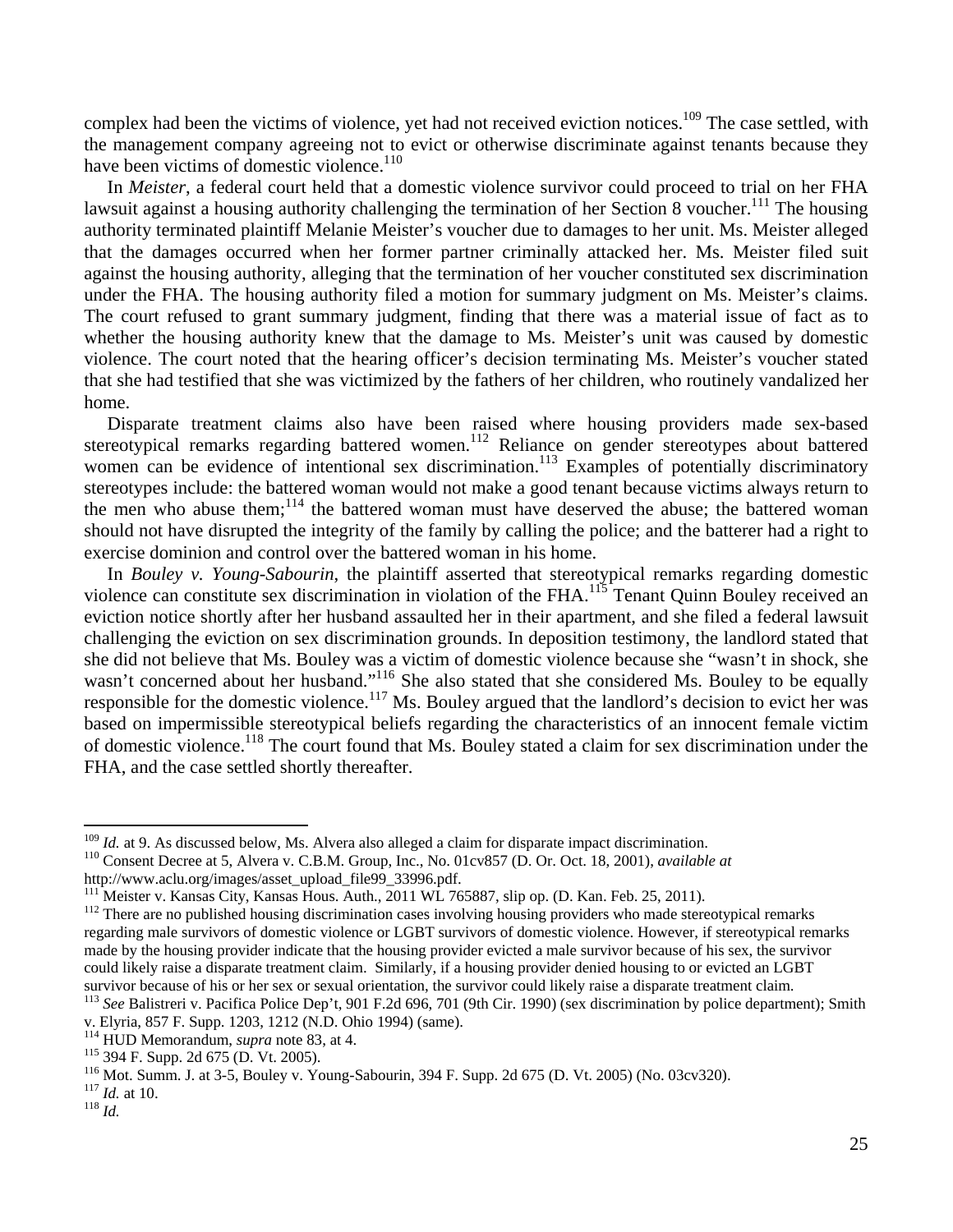## **4.4.2 Disparate Impact Theory**

 In addition to disparate treatment theory, survivors have used disparate impact theory to challenge housing policies that have the effect of excluding or evicting survivors from housing. Under disparate impact theory, a gender-neutral policy that can be statistically proven to have a greater negative impact on women than on men constitutes discrimination on the basis of sex. It is not necessary to demonstrate that the landlord intended to discriminate on the basis of sex in adopting the policy.

 Advocates have argued that housing policies that have a negative impact on domestic violence survivors in turn have a disparate impact on women, because women constitute the majority of domestic violence survivors.119 To prove this argument, advocates must establish the link between domestic violence and sex. Statistical data showing that the vast majority of domestic violence survivors are women is crucial in establishing this link. The national statistics below help demonstrate the relationship between domestic violence and a person's sex, for the purpose of fair housing claims. To the extent that state and local statistics regarding domestic violence and sex are available, advocates also should cite them to bolster the survivor's case.

- The U.S. Bureau of Justice Statistics found that 85% of victims of intimate partner violence are women. $120$
- In 2009, women were about five times as likely as men to experience domestic violence.<sup>121</sup>
- Although women are less likely than men to be victims of violent crimes overall, women are five to eight times more likely than men to be victimized by an intimate partner. Additionally, more than 70% of those murdered by their intimate partners are women.<sup>122</sup>
- Among people who rent their homes, women are 7.4 times as likely as men to be the victims of domestic violence. $123$

 In addition, statistics show that African-American women and Native American women experience disproportionately high rates of domestic violence.<sup>124</sup> Women of certain national origins and immigrant women also experience domestic violence at disproportionate rates.<sup>125</sup> Thus, HUD has stated that victims of domestic violence also may have a cause of action for race discrimination and national origin discrimination under the FHA.<sup>126</sup>

 Disparate impact theory has most commonly been used to challenge policies or practices that result in the eviction of an entire household when a violent act is committed at the unit, regardless of who perpetrated the violence.<sup>127</sup> These policies often are referred to as "zero tolerance" or "crime-free" policies. As a result of these policies, survivors have faced evictions due to acts of domestic violence

<sup>119</sup> *See, e.g.*, U.S. Dep't of Justice, Office of Justice Programs, Bureau of Justice Statistics Crime Data Brief, *Intimate Partner*  Violence, 1993-2001 at 1 (Feb. 2003) (finding that 85% of victims of intimate partner violence are women).<br><sup>120</sup> Id.<br><sup>121</sup> Jennifer R. Truman & Michael R. Rand, U.S. Dep't of Justice, *Criminal Victimization*, 2009 (2010).

Girlfriends, U.S. Dep't of Justice, Bureau of Justice Statistics, NCJ-167237 (March 1998).<br><sup>123</sup> Callie Marie Rennison & Sarah Welchans, U.S. Dep't of Justice, Intimate Partner Violence (2000).<br><sup>124</sup> Truman & Rand, *supra* 

*Statistical Profile, 1992-2002: American Indians and Crime* (2004).<br><sup>125</sup> For statistics on specific groups, see American Bar Association Commission on Domestic Violence, Survey of Recent

Statistics, http://www.americanbar.org/groups/domestic\_violence/resources/statistics.html. <sup>126</sup> HUD Memorandum, *supra* note 83, at 2. <sup>127</sup> *Id.* at 5.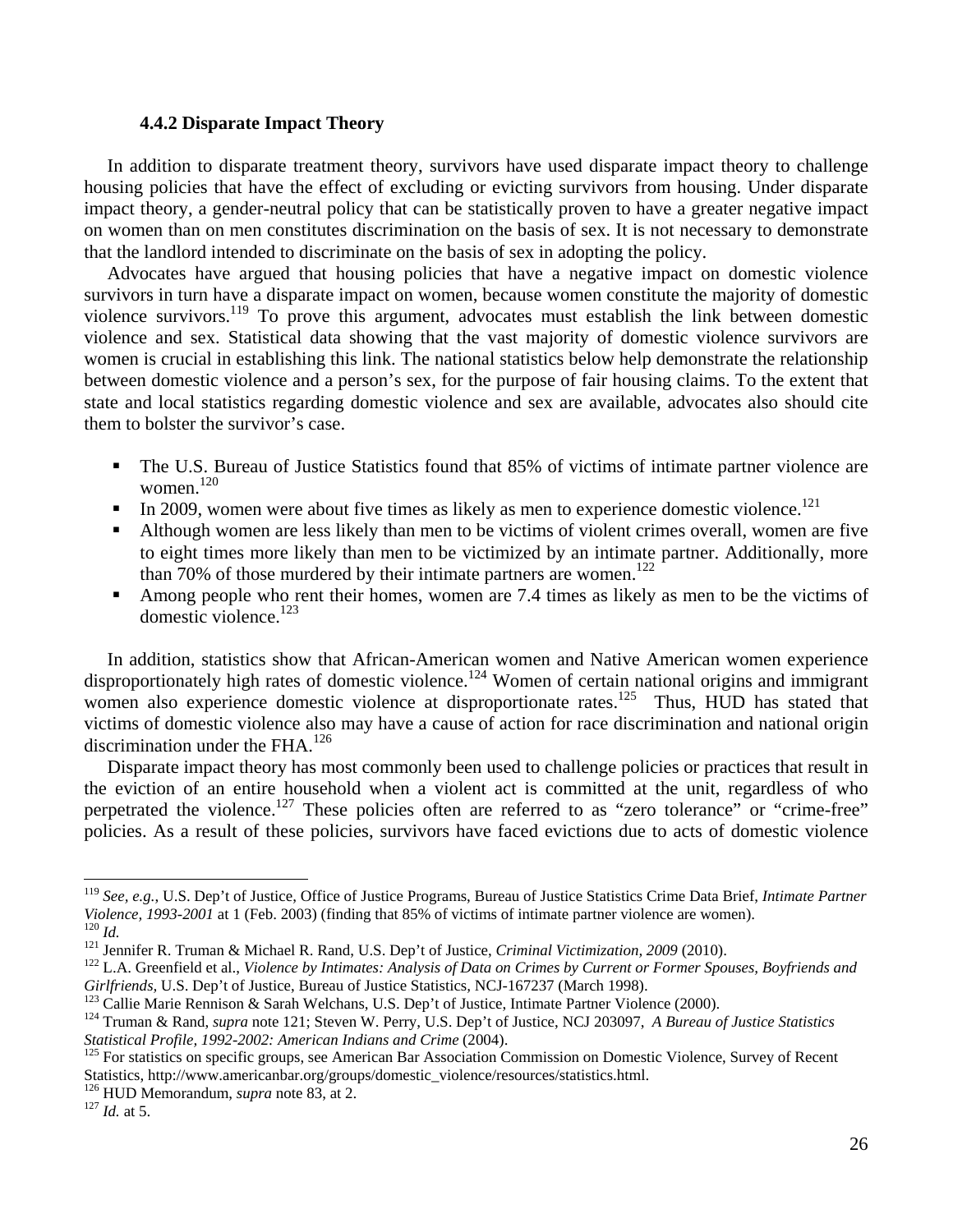committed against them in their rental units.<sup>128</sup> Survivors have used fair housing laws to challenge zero tolerance policies by arguing that because such policies negatively affect domestic violence victims, they have a disparate impact on women. Other policies that have been challenged include a policy that held a tenant responsible for damages caused when her batterer broke into her apartment in violation of a restraining order,<sup>129</sup> and a policy that did not provide an emergency transfer for a public housing tenant whose abuser attacked her in her unit.<sup>130</sup>

 HUD has outlined four steps that its investigators should follow while reviewing allegations of housing discrimination brought by victims of domestic violence. These steps may be helpful for advocates who are assessing whether a domestic violence survivor has a viable disparate impact claim:

- Identify the policy, procedure or practice of the landlord that is allegedly discriminatory in its effect on women.
- Determine whether the policy, procedure or practice is consistently applied.
- Determine whether the policy, procedure or practice has a significant adverse impact on victims of domestic violence, and if so, how many of these victims are women (or those of a particular race or national origin). Statistics are used to demonstrate the scope of the adverse impact. Statistics should be particularized, and they should demonstrate a causal link between the policy and the adverse impact.
- If the investigation reveals a disparate impact, the analysis shifts to determining the landlord's reasons for enforcing the policy and determining whether the proffered reasons are real and supported by a substantial business justification. Even if there is a substantial business justification, there may have been less discriminatory alternatives available to the landlord. For example, HUD states that "in a case of discriminatory eviction under a zero-tolerance policy, a landlord could adopt a policy of evicting only the wrongdoer and not the innocent victims."<sup>131</sup>

 *Alvera v. C.B.M. Group Inc.*132 is an example of a case investigated by HUD that used disparate impact theory to successfully challenge a zero tolerance for violence policy.<sup>133</sup> As noted above, Ms. Alvera received an eviction notice after her husband assaulted her in their apartment. She filed a complaint with HUD alleging that her landlord had discriminated against her on the basis of sex.<sup>134</sup> After investigating Ms. Alvera's complaint, HUD found that state and national statistics demonstrated that women are more likely than men to be victims of domestic violence.135 HUD also found that the landlord's policy of evicting the victim as well as the perpetrator of an incident of violence between household members had a disparate impact based on sex, due to the disproportionate number of female

<sup>128</sup> *See* Bouley v. Young- Sabourin, 394 F. Supp. 2d 675 (D. Vt. 2005); Alvera v. C.B.M. Group Inc., No. HUDALJ 10-99- 0538-8 (HUD Apr. 1, 2001), *available at* http://www.aclu.org/images/asset\_upload\_file37\_33994.pdf.

<sup>&</sup>lt;sup>129</sup> Compl., Lewis v. N. End Vill., No. 07cv10757 (E.D. Mich. Feb. 21, 2007). The complaint is included at Appendix 7. The *Lewis* case settled, with the landlord agreeing not to evict or discriminate against tenants because they have been victims of domestic violence, dating violence, sexual assault, or stalking. The landlord also agreed to pay monetary damages to the tenant.

<sup>&</sup>lt;sup>130</sup> Robinson v. Cincinnati Hous. Auth., No. 08cv238, 2008 WL 1924255 (S.D. Ohio Apr. 29, 2008). The court denied the tenant's motion for a temporary order that would have required the housing authority to transfer her to another public housing unit.<br> $^{131}$  *Id.* at 5-6.

<sup>&</sup>lt;sup>132</sup> Alvera v. C.B.M. Group Inc., No. HUDALJ 10-99-0538-8 (HUD Apr. 1, 2001). The charge of discrimination that HUD filed against the housing provider is included at Appendix 8.

<sup>&</sup>lt;sup>133</sup> As discussed above, Ms. Alvera also asserted a claim alleging disparate treatment (intentional discrimination).<br><sup>134</sup> The HUD complaint process is discussed later in this chapter.<br><sup>135</sup> Alvera, supra note 132, at 6.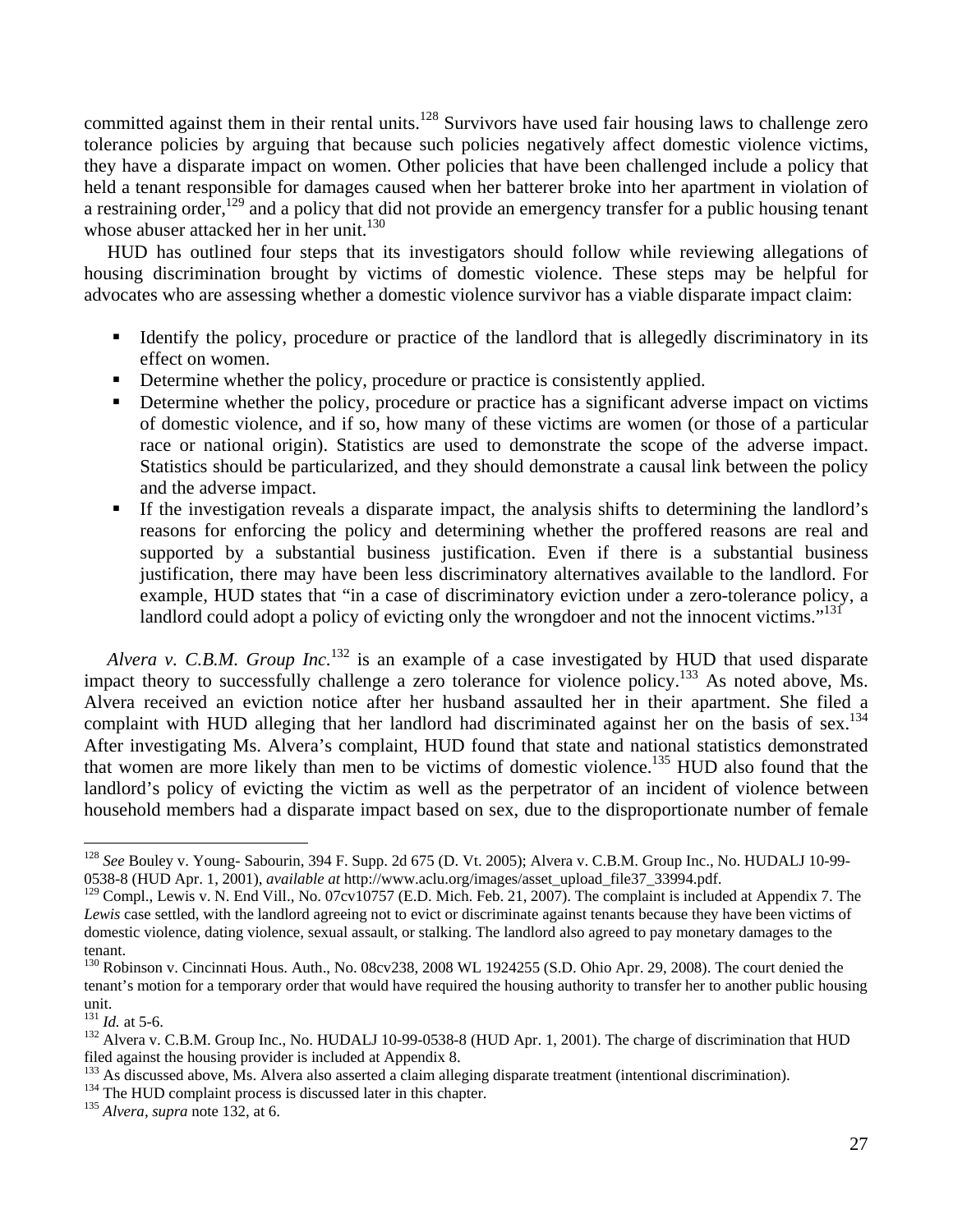victims of domestic violence.<sup>136</sup> The case later settled, with the landlord adopting domestic violence policies and agreeing to pay damages to Ms. Alvera.<sup>137</sup>

 In sum, fair housing laws may provide options for individuals who have been evicted or subjected to an adverse housing action because of their status as survivors of domestic violence. Survivors should write down any remarks that the landlord made regarding incidents of domestic violence, the dates on which the remarks were made, and whether anyone else heard the statements. Survivors should keep copies of their leases, house rules, and correspondence from the landlord.

 The next section of this Chapter describes the protections that survivors have against being sexually harassed in their housing. The end of this Chapter explains ways in which survivors may enforce their rights under fair housing laws.

## **4.5 Protections Against Sexual Harassment in Housing**

 With affordable housing becoming more and more difficult to find, landlords hold a significant amount of power over the terms and conditions of the rental relationship. Due to this power imbalance, many tenants are subjected to sexual harassment by landlords and their agents, such as property management staff, maintenance workers, and janitors. Sexual harassment takes various forms. Examples of such harassment include requesting sexual favors in exchange for rent, making sexually derogatory comments, touching the tenant without her consent, and constantly leering and staring at the tenant.

 Survivors of domestic violence are particularly vulnerable to sexual harassment because they often have no place else to go due to income limitations, lack of credit history, or poor rental history. Many sexual harassment cases involve tenants living in subsidized or affordable housing who cannot pay market rates for housing and must choose between being harassed or being homeless. In several cases, landlords and their agents have targeted single, low-income mothers for sexual harassment, since these tenants are less likely to report incidents of harassment.<sup>138</sup>

 Fortunately, tenants have protections against sexual harassment in housing. This section explains the laws that prohibit sexual harassment, the basic legal theories that are used in these cases, and examples of successful sexual harassment cases.139

#### **4.5.1 Overview**

Courts have held that the federal FHA prohibits sexual harassment in housing.<sup>140</sup> Persons who may bring a claim for sexual harassment in housing include the harassed tenant, persons who lived with the tenant and were injured by the tenant's eviction or threatened eviction, and fair housing organizations.

<sup>&</sup>lt;sup>136</sup> *Id.*<br><sup>137</sup> Consent Decree at 5, Alvera v. C.B.M. Group, Inc., *supra* note 110.<br><sup>138</sup> *See, e.g.*, Press Release, U.S. Dep't of Justice, Justice Department Obtains Record \$1.1 Million Verdict in Sexual Harassment Case Against Landlord in Kansas City, Missouri (May 13, 2004) (noting that most of the victims in a sexual harassment case were lower-income, single women who had limited opportunities to seek other housing); Press Release, Fair Hous. Advocates Ass'n, Jury Awards \$31,452 in Sexual Harassment Case (May 14, 2002) (noting that a single mother delayed reporting incidents of sexual harassment because she did not want to risk homelessness).

<sup>&</sup>lt;sup>139</sup> For more information regarding sexual harassment in housing, see HUD, Questions and Answers on Sexual Harassment under the Fair Housing Act (Nov. 17, 2008), http://www.hud.gov/content/releases/q-and-a-111708.pdf; National Housing Law Project, Sexual Harassment and Housing: Rights and Remedies of Tenants,

http://nhlp.org/files/6.%20Sexual%20Harassment%20Outline\_1.pdf.<br><sup>140</sup> 42 U.S.C. § 3604(b); Shellhammer v. Lewallen, 1 Fair Hous.-Fair Lending Rep. 15,472 (W.D. Ohio 1983), *aff'd*, 770 F.2d 167 (6th Cir. 1985). The FHA does not explicitly prohibit sexual harassment in housing, but it does prohibit discrimination on the basis of sex in the rental of housing.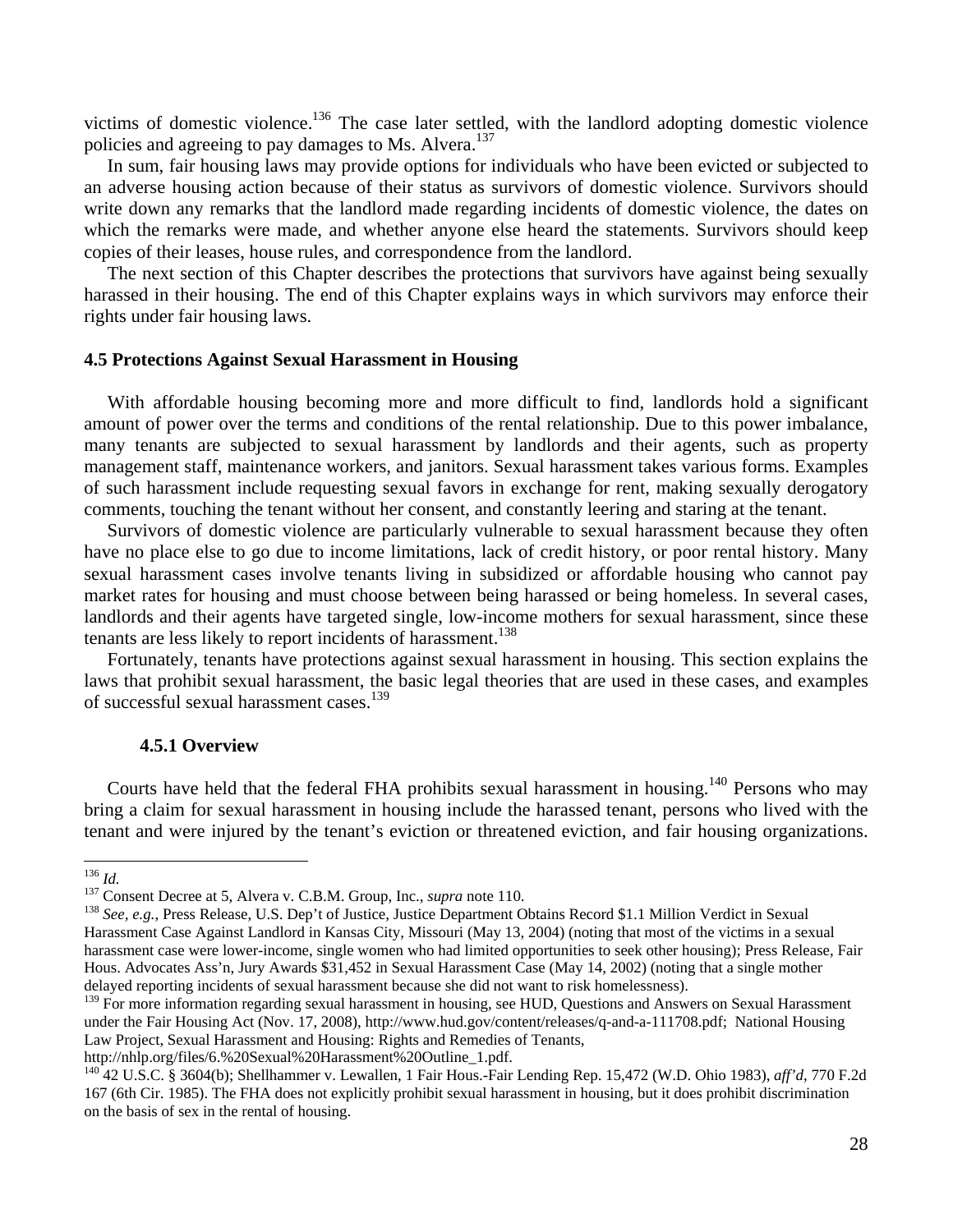Fair housing laws protect both men and women against sexual harassment, including same-sex sexual harassment.<sup>141</sup>

 Persons who may be held liable for sexual harassment include the perpetrator of the harassment and, in certain circumstances, the perpetrator's employer. If an employee was serving as an agent of an owner or manager when the sexual harassment occurred, the owner or manager can be held liable for the acts of an employee, such as a maintenance worker, janitor, or leasing agent.142 An emerging issue is whether a property owner or manager can be held liable where one tenant sexually harasses another tenant. Although there is no published case law on the issue, it is possible that a property owner or manager could be liable if he or she knew of the tenant-on-tenant harassment and did nothing to stop it.<sup>143</sup>

 As we will discuss below, there are three major theories that tenants have used to challenge sexual harassment and housing: (1) quid pro quo harassment; (2) hostile environment harassment; and (3) fair housing interference. Tenants also may have claims under their leases and state laws governing the landlord-tenant relationship. Advocates often raise a combination of these theories on behalf of tenants who have experienced sexual harassment.

 The quid pro quo and hostile environment theories are often used in employment sexual harassment cases. As a result, many courts look to the employment cases for guidance in deciding claims involving sexual harassment in housing. Accordingly, advocates who are assisting survivors who have experienced sexual harassment in housing will likely benefit from consulting with employment attorneys regarding potential strategies.

## **4.5.2 Quid Pro Quo Harassment**

 Quid pro quo sexual harassment occurs where housing providers or their agents demand sexual favors from a tenant in exchange for housing or housing benefits, such as continued tenancy, repairs, and stable rent levels. HUD regulations specifically address quid pro quo harassment, stating that housing providers are prohibited from "denying or limiting services or facilities in connection with the sale or rental of a dwelling, because a person failed or refused to provide sexual favors."<sup>144</sup> A tenant may establish a quid pro quo claim for sexual harassment by proving that:

- She was subjected to an unwelcome sexual advance; and
- Housing or housing benefits were explicitly or implicitly conditioned upon submission to the unwelcome sexual advance. $145$

 The first federal case to recognize a quid pro quo claim of sexual harassment in housing is Shellhammer v. Lewallen.<sup>146</sup> The owner of the tenant's building asked her to pose for nude photos. When she refused, she and her husband were evicted. The court found that the eviction was in retaliation for the tenant's rejection, and the owner's conduct constituted quid pro quo sexual harassment.

<sup>&</sup>lt;sup>141</sup> HUD, Questions and Answers on Sexual Harassment under the Fair Housing Act, *supra* note 139, at 3.<br><sup>142</sup> See Glover v. Jones, 522 F. Supp. 2d 496, 506-07 (W.D.N.Y. 2007); Boswell v. Gumbaytay, 2009 WL 1515872 (M.D. Ala. June 1, 2009).

<sup>143</sup> *See* Reeves v. Carrollsburg Condo. Unit Owners Ass'n, No. 96-2495, 1997 WL 1877201 (D.D.C. Dec. 18, 1997) (finding that a tenant stated a sexual harassment claim against a condominium owners association where the association was aware that another tenant had repeatedly shouted sexist epithets at her and threatened to rape and kill her).<br><sup>144</sup> 24 C.F.R. § 100.65(b)(5).

<sup>&</sup>lt;sup>145</sup> See Quigley v. Winter, 598 F.3d 938, 947 (8th Cir. 2010) (citing Honce v. Vigil, 1 F.3d 1085 (10th Cir. 1993)); Kohler v. Inter-Tel Techs., 244 F.3d 1167, 1172 (9th Cir. 2001) (quid pro quo sexual harassment in employment).

<sup>146 1</sup> Fair Hous.-Fair Lending Rep. 15,472 (W.D. Ohio 1983), *aff'd*, 770 F.2d 167 (6th Cir. 1985).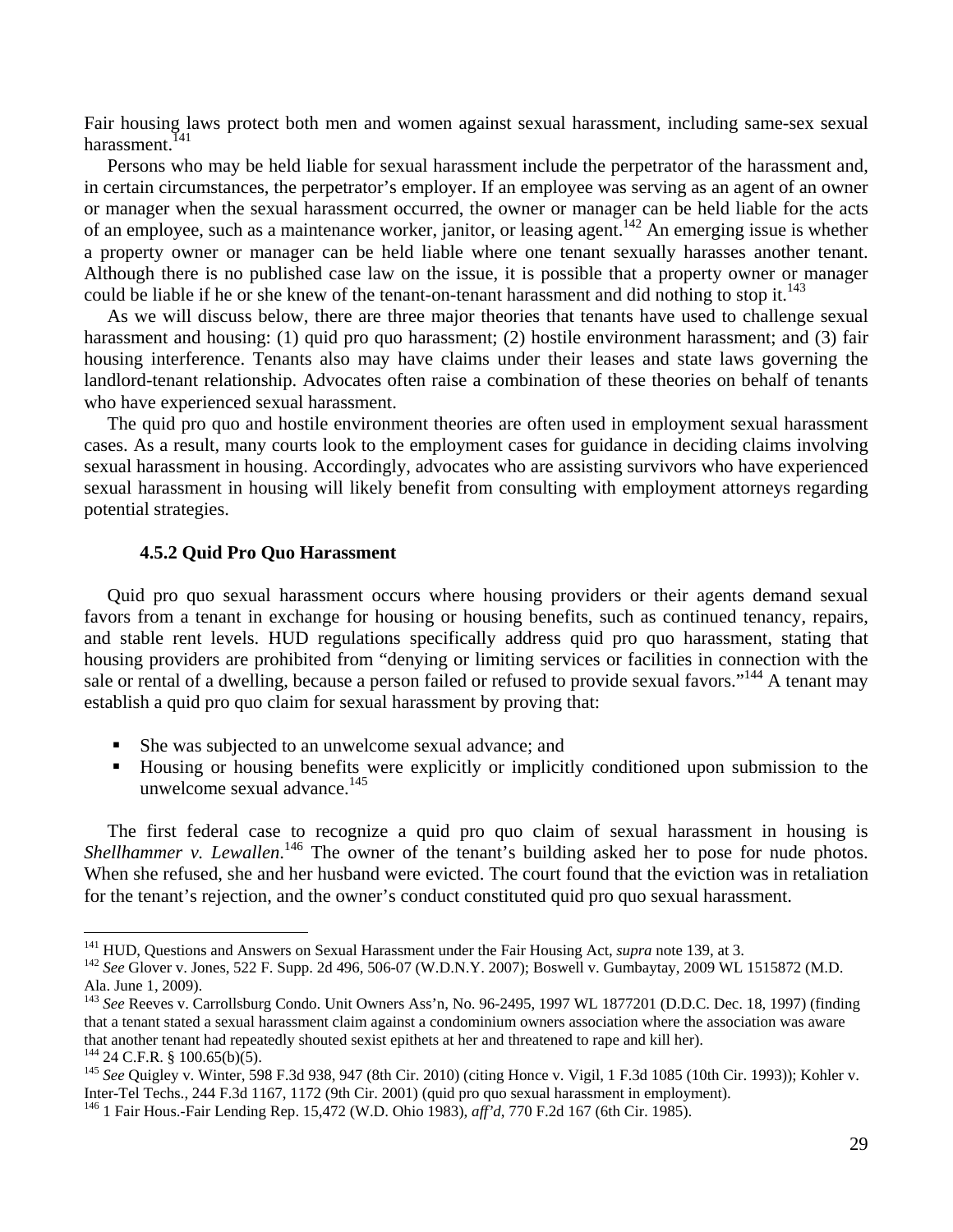Similarly, in *Quigley v. Winter*,<sup>147</sup> the court upheld a tenant's claim for quid pro quo harassment where she alleged that her landlord intimated that he would return her security deposit only if she engaged in a sexual act with him. After the tenant refused to respond to his advances, the landlord withheld the security deposit. The court awarded the plaintiff damages and attorney's fees.

## **4.5.3 Hostile Environment Harassment**

 Another theory that is commonly used to challenge sexual harassment in housing is hostile environment theory. Hostile environment claims arise where the sexual harassment is so severe or pervasive that it alters the use and enjoyment of the survivor's home and creates an abusive living environment. Severe conduct may include, but is not limited to, unwanted touching, such as pinching, grabbing, rubbing, or kissing. Pervasive conduct may include, but is not limited to, constant and repeated requests for dates, sexually explicit jokes, or questions about a tenant's sex life. A tenant may establish a hostile environment claim for sexual harassment by proving that:

- The tenant was subjected to verbal or physical conduct of a sexual nature;
- The tenant was subjected to this conduct because of her sex;
- The conduct was unwelcome; and
- The conduct was sufficiently severe or pervasive to alter the use and enjoyment of the home and to create an abusive living environment.<sup> $148$ </sup>

 A tenant may need to demonstrate more than one incident of harassment in order to establish a hostile housing environment claim. Some of the factors courts consider include the frequency of the harassing conduct; whether the harassment was part of a pattern or practice of conduct; whether the conduct extended beyond offensive remarks; and the severity of the conduct.<sup>149</sup> Some courts have found that isolated or sporadic sexually inappropriate acts are not sufficiently pervasive and severe to constitute sexual harassment under fair housing laws.<sup>150</sup>

*Beliveau v. Caras*<sup>151</sup> is one example of a successful hostile environment case. After making a repair in the tenant's apartment, the building's resident manager grabbed the tenant's breasts and buttocks. The court found that any such touching would support a sexual harassment claim under the FHA, particularly where the battery was committed in the tenant's own home by a person whose role was to provide a safe environment. The court denied the owner's contention that a single incident of harassment cannot be so severe or pervasive as to alter the conditions of the tenant's housing environment.

In *Glover v. Jones*,<sup>152</sup> a court found that a tenant had stated a claim for hostile environment harassment where a property manager repeatedly stated his desire to have sex with the tenant, put his tongue in her mouth, hugged her, put his arm around her, and touched her breast. The court rejected the property owner's argument that she could not be liable for the manager's conduct because he was acting outside of the scope of his employment. Rather, the court found that the manager's position aided in his harassment of the tenant because it gave him the opportunity to visit her unit at will.

<sup>&</sup>lt;sup>147</sup> 598 F.3d at 947.<br><sup>148</sup> *See, e.g.*, DiCenso v. Cisneros, 96 F.3d 1004 (7th Cir. 1996); Honce, 1 F.3d at 1085; Hall v. Meadowood Ltd, 7 Fed. Appx. 687, 689 (9th Cir. 2001); Glover v. Jones, 522 F. Supp. 2d 496 (W.D.N.Y. 2007); Beliveau v. Caras, 873 F. Supp.

<sup>1393, 1398 (</sup>C.D. Cal. 1995).<br><sup>149</sup> See id.

<sup>150</sup> *Hall*, 7 Fed. Appx. at 689.<br>
<sup>151</sup> 873 F. Supp. at 1398.<br>
<sup>152</sup> 522 F. Supp. 2d 496 (W.D.N.Y. 2007).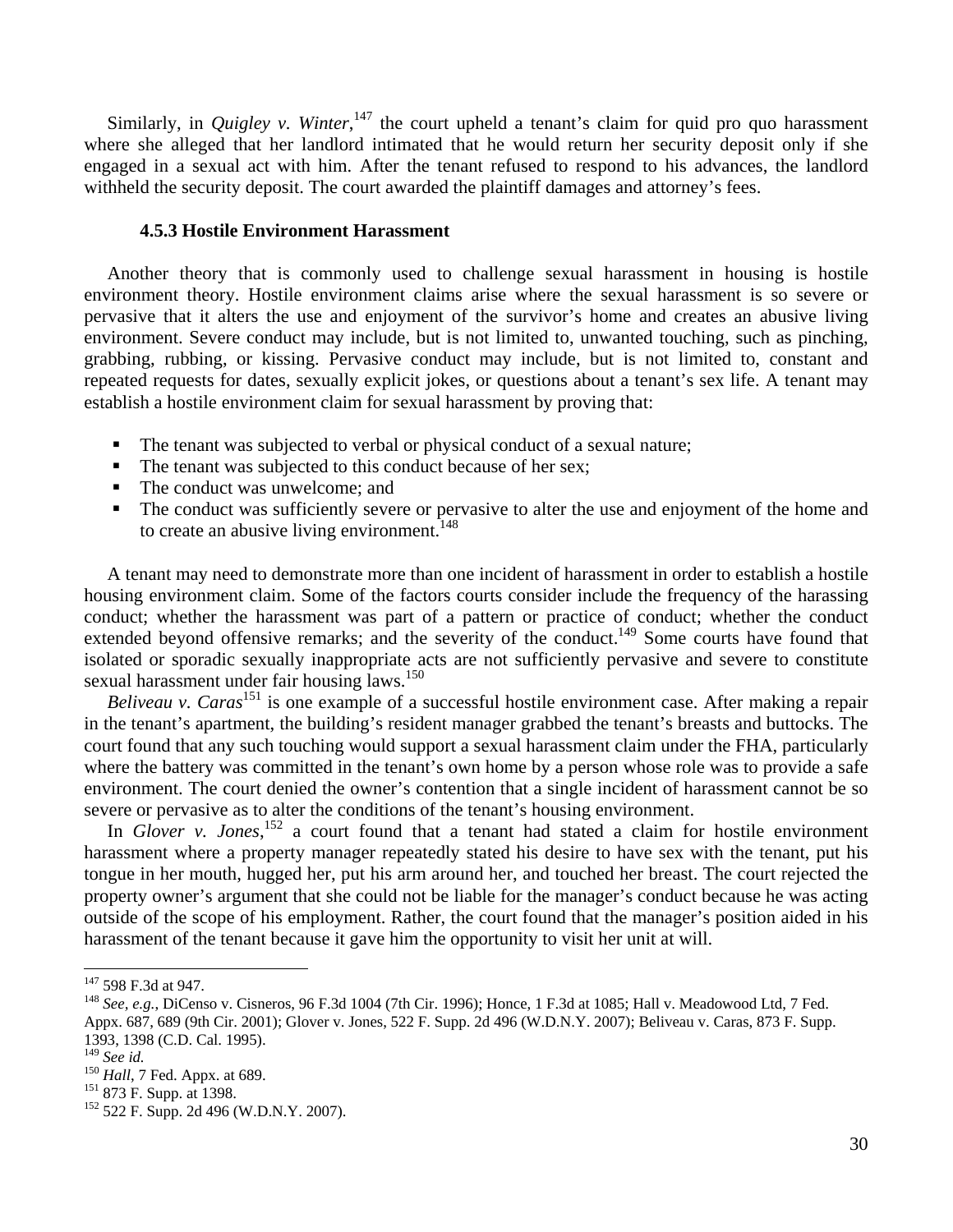## **4.5.4 Fair Housing Interference**

 A tenant also may have a claim under fair housing laws where the owner or property manager intimidated, threatened, or interfered with the exercise of her rights under fair housing laws.<sup>153</sup> For example, fair housing laws forbid landlords from retaliating against tenants who file sexual harassment complaints or who refuse to engage in sexual conduct. A tenant may establish a fair housing interference claim by proving that:

- She engaged in activity protected under the FHA;
- The property manager or owner subjected her to coercion, intimidation, threats, or interference; and
- There was a causal connection between the adverse action and the protected activity.<sup>154</sup>

An example of a successful fair housing interference case is *Grieger v. Sheets*.<sup>155</sup> The court found that the tenant stated a fair housing interference claim where the landlord repeatedly demanded sexual favors from the tenant, the tenant refused the landlord's demands, and the landlord consequently refused to repair the tenant's home, damaged the property, threatened not to renew the lease, and forced the tenant to give up her dog.

## **4.5.5 State Law Claims for Tenants Subjected to Sexual Harassment**

 In addition to the protections available under fair housing laws, tenants who have been victims of sexual harassment may have state law tort and contract claims. Advocates should therefore examine their jurisdiction's laws to determine whether additional causes of action may be available to sexual harassment victims. State tort law claims may include intentional infliction of emotional distress, assault, battery, or retaliatory eviction. If the harassing conduct violated a provision of the tenant's lease, the tenant may raise a breach of contract claim.

 A tenant also may have a claim for breach of the covenant of quiet enjoyment. Almost every jurisdiction recognizes that the landlord impliedly promises not to interfere with the tenant's quiet enjoyment of the premises.<sup>156</sup> The covenant of quiet enjoyment protects the tenant from acts by the landlord that disturb the tenant's peaceful possession of the premises, such as harassment by the landlord that interferes with the tenant's use of her dwelling.

 In some jurisdictions, harassment that results in a violation of the tenant's privacy rights may be illegal under state law. Thus, a landlord who enters a tenant's unit without her permission and sexually harasses her may be liable under state landlord-tenant laws that restrict the landlord's access to rental units. For example, in California a landlord only may enter a tenant's unit in case of an emergency, to make necessary or agreed repairs, to show the unit to prospective tenants, or pursuant to a court order.<sup>157</sup>

<sup>&</sup>lt;sup>153</sup> See 42 U.S.C. § 3617.<br><sup>154</sup> 24 C.F.R. § 100.400.

<sup>&</sup>lt;sup>155</sup> 689 F. Supp. 835 (N.D. Ill. 1988).<br><sup>156</sup> ROBERT S. SCHOSHINSKI, AMERICAN LAW OF LANDLORD AND TENANT § 3.3 (WEST 2010).<br><sup>157</sup> CAL. CIV. CODE § 1954.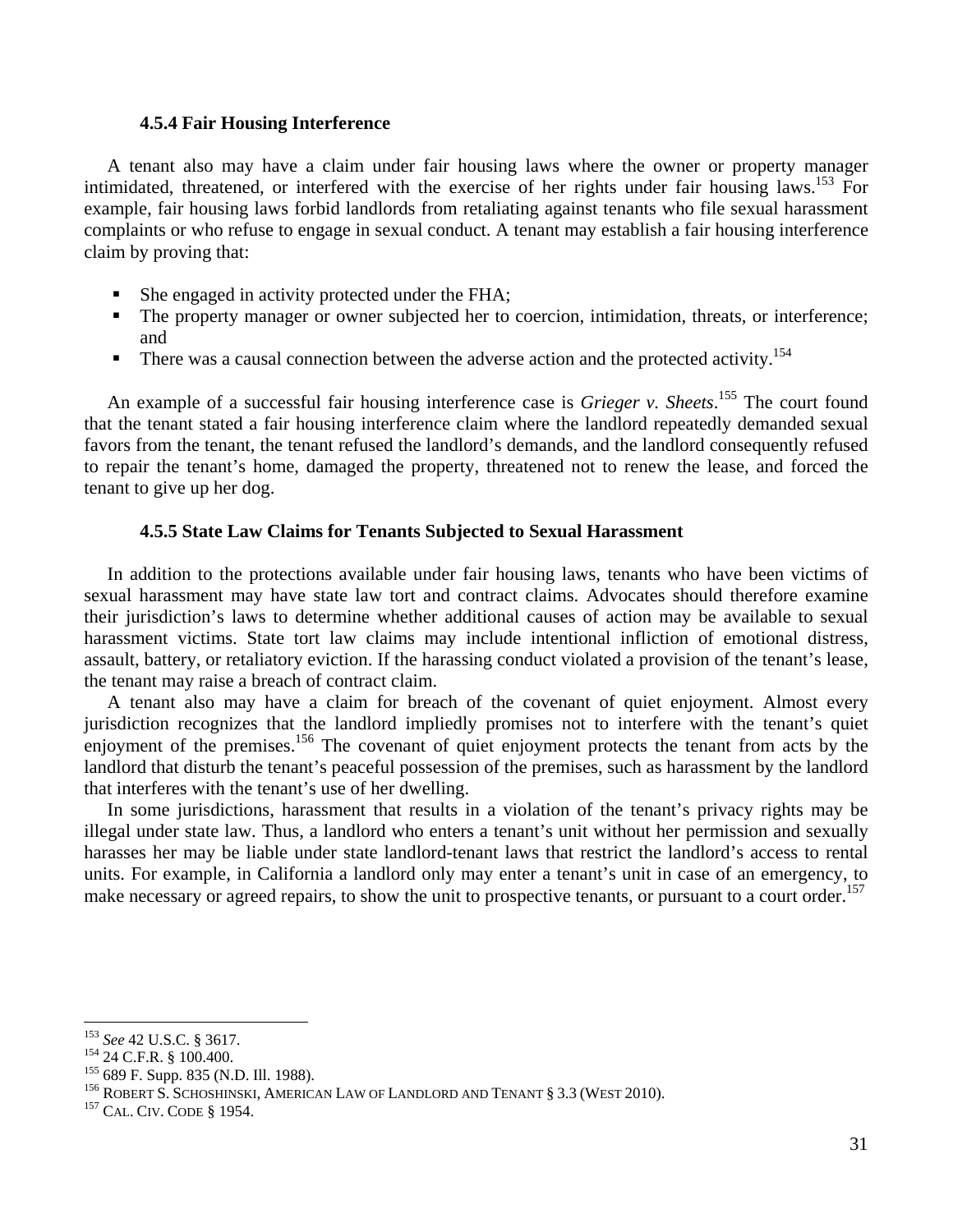## **4.5.6 Practice Tips**

 One of the factors courts consider in determining whether sexual harassment has occurred is whether the demand or request for sexual favors was unwelcome or unsolicited. Additionally, courts often examine whether landlords and managers were aware of the harassment. As a result, documentation is essential in sexual harassment cases. Tenants who have experienced sexual harassment should write down what the property owner or manager said or did, the dates and places of the incidents, and the names and contact information of any witnesses. Tenants also should keep copies of any harassing, threatening, or sexually explicit materials or letters they received from the owner or manager. If possible, tenants should address the harassment when it occurs, such as by rejecting requests for dates or asking the perpetrator to stop making unwanted comments or physical contact.

 The tenant also should consider writing a letter to the perpetrator describing the harassing conduct and requesting that the conduct stop. She should send a copy to the owner, property management company, or the perpetrator's supervisor. If other tenants have been victims, the tenant should ask them to sign on to the letter. The tenant should keep copies of all correspondence.

 A tenant who has been assaulted by or who fears harm from her landlord, property manager, or an employee at the property should contact law enforcement.

#### **4.6 Enforcing Rights of Survivors Who Have Faced Discrimination**

 Survivors who have been discriminated against based on violence committed against them or who have been subjected to sexual harassment in housing have several options for enforcing their rights. This section outlines those options, including conducting informal advocacy, raising defenses to eviction, filing an administrative complaint, and filing a civil lawsuit.

 Survivors have only a short period of time to act if they have experienced housing discrimination. An administrative complaint must be filed within one year of the discriminatory action, and a civil lawsuit under the federal FHA must be filed within two years. Therefore, advocates should act quickly if a survivor indicates that she has experienced discrimination. Advocates who usually do not work on housing issues should consider referring survivors to a local fair housing agency or legal services program.

#### **4.6.1 Informal Advocacy**

 Housing discrimination disputes often may be handled informally by offering to meet with the housing provider or by writing a letter.<sup>158</sup> Many landlords are unaware that sexual harassment is against the law, or that HUD has found that discrimination against domestic violence survivors violates the FHA. It is therefore helpful to bring copies of the law and relevant cases to your meeting with the housing provider, or to attach these materials to your letter. Make notes of your conversations with the housing provider, and send a letter to the housing provider afterward that memorializes the content of your conversations. Letters should be sent by certified mail, and advocates should keep copies of all correspondence. If appropriate, it also may be helpful to have law enforcement, the district attorney's office, or a local government official contact the housing provider on the survivor's behalf.

<sup>&</sup>lt;sup>158</sup> A sample letter is included at Appendix 5.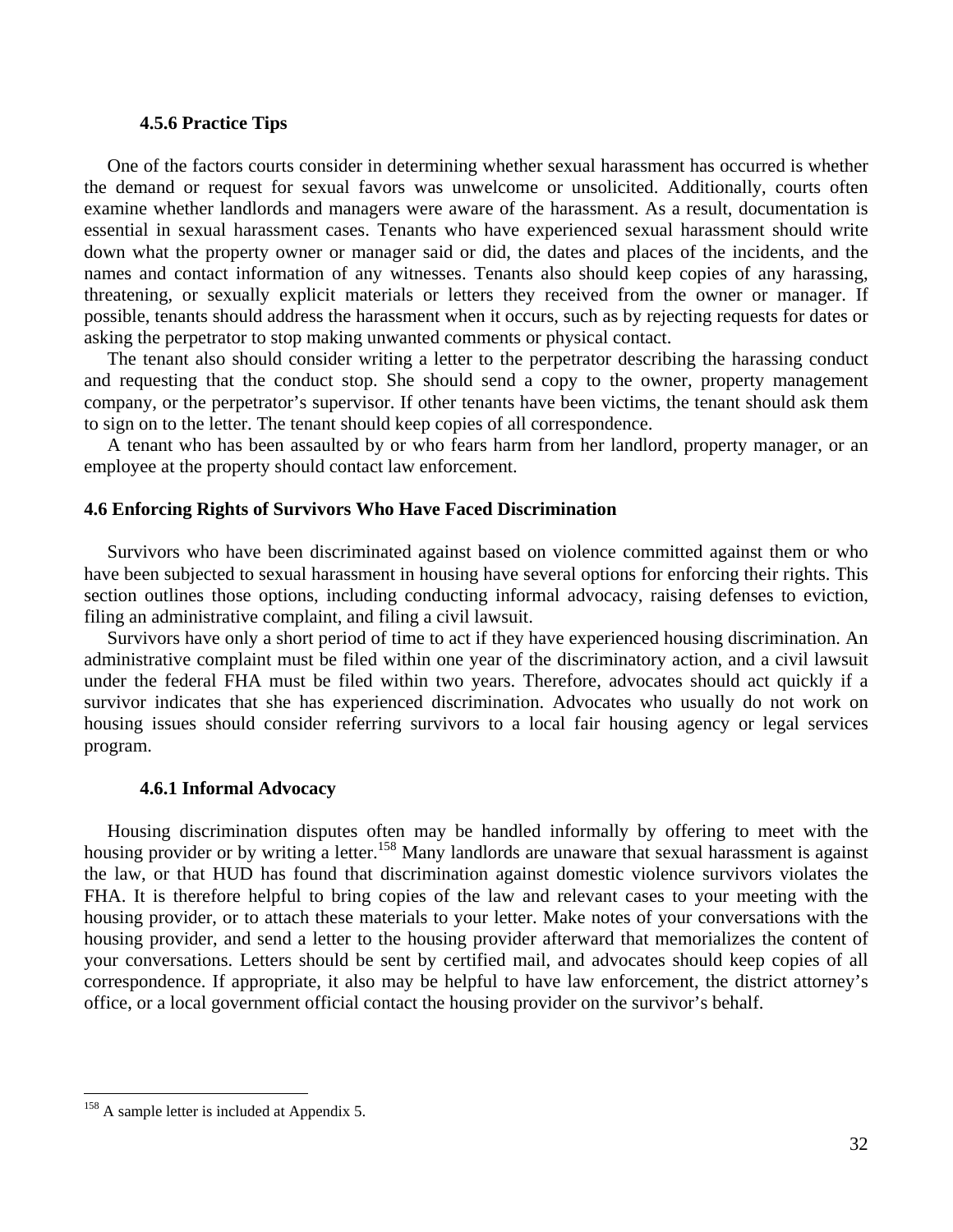## **4.6.2 Eviction Defenses**

 In many jurisdictions, a violation of fair housing laws may be raised as a defense to an eviction. Thus, tenants facing eviction for reasons related to acts of domestic violence or sexual harassment committed against them have successfully used state and federal fair housing laws as affirmative defenses to the eviction. Attorneys should note that in some jurisdictions it is unclear whether raising the discrimination issue in the eviction case will bar the tenant from later bringing a discrimination claim in a separate affirmative civil action.<sup>159</sup> Under the doctrine of res judicata, a final judgment on the merits of an action precludes the parties from relitigating issues that were raised in that action.<sup>160</sup> As a result, a survivor who defends and loses an eviction case on the grounds that the landlord discriminated against her may be barred from raising the discrimination issue again in a separate affirmative civil suit.<sup>161</sup> Attorneys should assess and discuss with the survivor the likelihood of a civil lawsuit's success before raising discrimination as a defense in an eviction case.

 In any event, a survivor who has received an eviction notice that is related to acts of domestic violence or sexual harassment committed against her should immediately contact the local legal services program for assistance.

#### **4.6.3 Administrative Complaint**

 A survivor who has experienced housing discrimination may file an administrative complaint with the federal Department of Housing and Urban Development (HUD). The Appendix to this Manual includes a sample housing discrimination complaint filed with HUD.<sup>162</sup> The administrative claim process seeks to reach an agreement between the parties, which may include damages and other relief for the survivor. As will be discussed at the end of this section, survivors can elect to forgo the administrative complaint process and instead file a civil lawsuit in state or federal court.

HUD is responsible for enforcement of the federal FHA.<sup>163</sup> A tenant must file a complaint with HUD within one year after the alleged discrimination. After the complaint is filed, HUD will conduct a telephone interview to determine whether it has jurisdiction over the complaint. If HUD has jurisdiction, it will conduct an investigation and attempt to settle the matter. If the parties cannot reach a settlement and there is reasonable cause to believe that discrimination has occurred, HUD will issue a charge of discrimination to the housing provider. The parties must then decide whether to have the case heard by a HUD administrative law judge or to have the case heard in federal court. Remedies available from a HUD administrative law judge include damages for the tenant, injunctive or other equitable relief, and civil penalties. However, punitive damages are not available.

 In cases involving a larger public impact, such as cases where a housing provider has sexually harassed multiple tenants, HUD and the Department of Justice also may file a lawsuit in court, either on behalf of their agencies or on behalf of injured tenants. To file a housing discrimination complaint with HUD, call 1 (800) 669-9777 or visit http://www.hud.gov/offices/fheo/online-complaint.cfm.

 In addition to HUD, many jurisdictions have state and local agencies that investigate fair housing complaints. If there is a state or local agency that provides rights and remedies that are equivalent to the

<sup>&</sup>lt;sup>159</sup> See, e.g., United States v. Katz, 2011 WL 2175787 (S.D.N.Y. 2011).

<sup>&</sup>lt;sup>160</sup> Allen v. McCurry, 449 U.S. 90, 94 (1980).<br><sup>161</sup> *See* Lovely v. Laliberte, 498 F.2d 1261, 1263-64 (1st Cir. 1974).<br><sup>162</sup> *See* Appendix 9.<br><sup>162</sup> For more information about HUD's Office of Fair Housing and Equal Oppo http://www.hud.gov/complaints/housediscrim.cfm.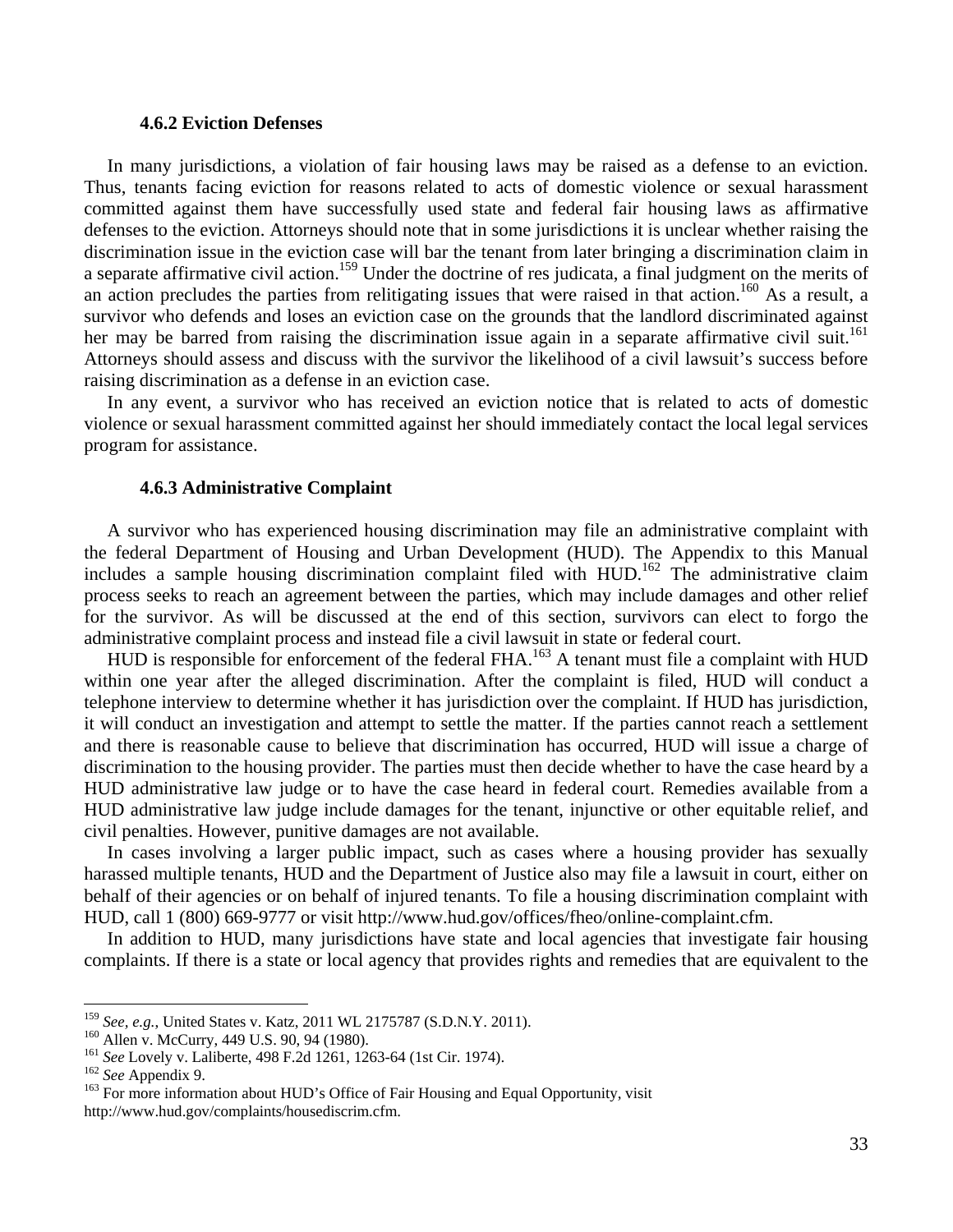ones provided by HUD, HUD will refer fair housing complaints to that agency.<sup>164</sup> The agency must begin to work with the complainant within 30 days, or HUD can take the complaint back.<sup>165</sup> HUD generally handles all cases involving federally subsidized housing.

## **4.6.4 Civil Lawsuits**

 Instead of filing an administrative complaint, a tenant who has been discriminated against may file a civil suit in state or federal court within two years of the discriminatory act. The Appendix to this Manual includes sample complaints filed in federal courts by survivors alleging housing discrimination.<sup>166</sup> Statutes of limitations for housing discrimination claims under state law may vary, and advocates will need to consult their state laws in order to advise survivors as to the time limitations on state fair housing claims. Agencies that are restricted from filing affirmative civil suits should consider referring survivors to pro bono attorneys who can litigate these cases.

 While tenants are not required to file an administrative complaint before filing a civil lawsuit, information gathered by HUD during its investigations may be helpful in a civil action. However, the tenant should avoid a determination by HUD or an equivalent state agency that no discrimination occurred and should withdraw her complaint if this outcome seems likely. Also, if a survivor files her civil lawsuit before filing an administrative complaint with HUD, HUD cannot investigate or otherwise act on the administrative complaint.

Remedies available in civil actions claiming violations of fair housing laws can include:

- Damages for emotional distress, loss of civil rights, or economic injuries, such as relocation or other expenses the tenant incurred due to the discrimination.
- Punitive damages if the housing provider intentionally or flagrantly violated the law.
- Injunctive or other equitable relief, such as ordering the housing provider to stop discriminating against the tenant, to cease any eviction proceedings against the tenant, or to allow the tenant to return to the unit if she already has been evicted.
- Attorney's fees and costs.

In addition to the fair housing claims discussed in this Chapter, additional state law claims also may be available. For example, survivors who have experienced housing discrimination may have state law claims for unfair business practices and retaliation for exercising fair housing rights.

## **4.7 Conclusion**

 Survivors of domestic violence have protections against evictions or other adverse housing actions for reasons related to the acts of violence committed against them. Advocates have successfully used state and local laws and fair housing theories, such as disparate treatment theory and disparate impact theory, to challenge denials of housing to domestic violence survivors. Several tools are available to those working on behalf of survivors who have experienced housing discrimination, including informal advocacy, administrative complaints filed with HUD or an equivalent state or local agency, and affirmative litigation.

 <sup>164</sup> HUD's Title VIII Fair Housing Complaint Process, http://www.hud.gov/offices/fheo/complaint-process.pdf.<br><sup>165</sup> *Id. See* Appendices 6 and 7.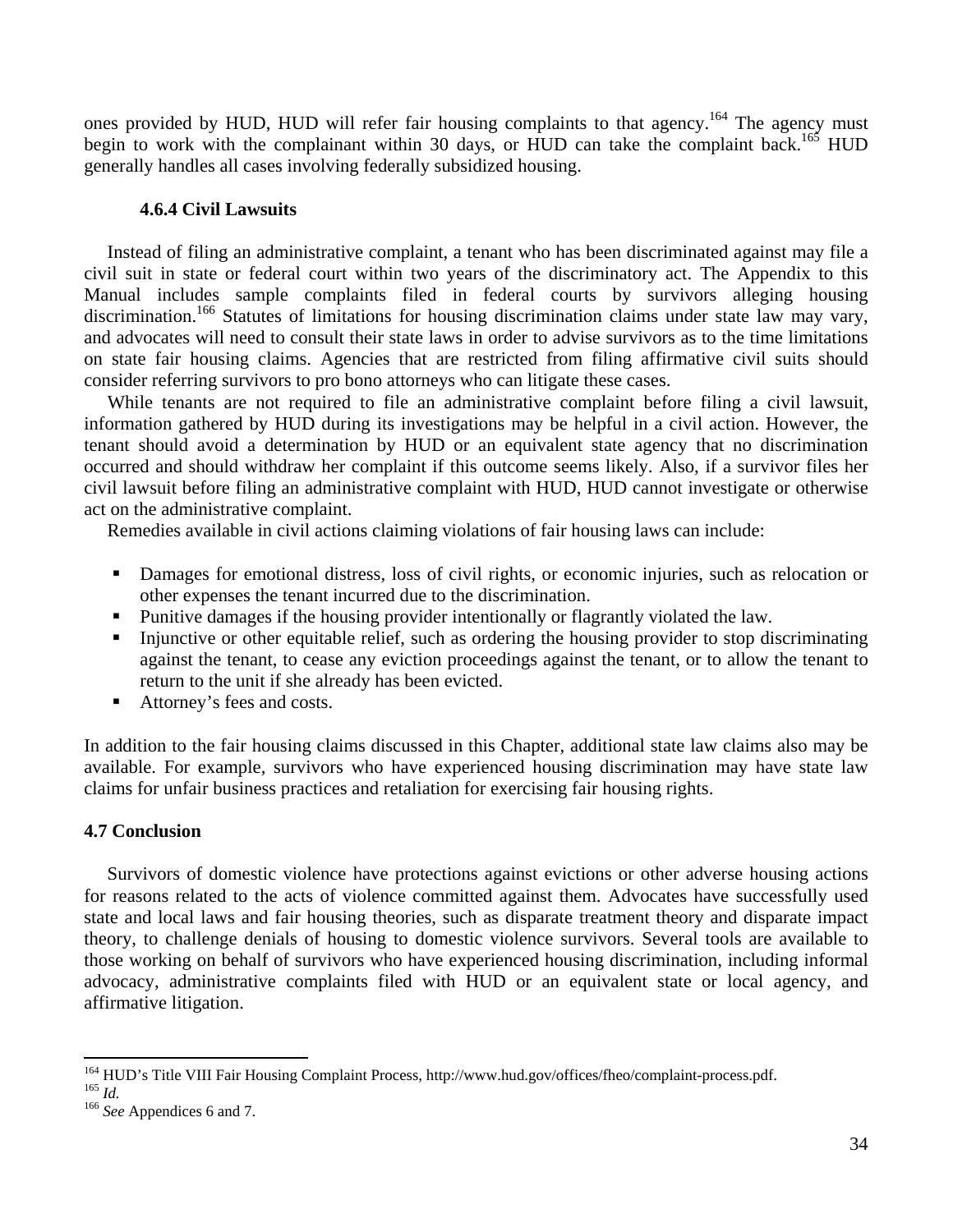# **Chapter 5: Housing Rights of Domestic Violence Survivors with Disabilities**

## **Table of Contents**

|  | 5.3.1 Federal Definition of Disability for the Purpose of Reasonable |  |
|--|----------------------------------------------------------------------|--|
|  |                                                                      |  |
|  |                                                                      |  |
|  |                                                                      |  |
|  |                                                                      |  |
|  |                                                                      |  |
|  |                                                                      |  |

## **5.1 Introduction**

 Safe, secure and accessible housing is critically important to all survivors, but it may be especially difficult to secure for victims with physical and/or cognitive disabilities.<sup>167</sup> This is because appropriate, affordable housing stock is often limited and admission may be difficult to gain. Victims with physical disabilities may be barred or impeded from residing in housing that is not designed to accommodate their needs. For example, a victim with a physical disability or mobility challenges may need housing that is wheelchair accessible. A deaf or hard of hearing victim may need a residence where the telephones, smoke alarms, security alarms, and other safety devices are visual instead of auditory. These services and devices may be especially important to a victim who was assaulted in her home, or in situations where the victim believes the perpetrator knows where she resides. Victims with mental or cognitive disabilities are sometimes evicted from or denied entry to certain housing because their mental

 <sup>167</sup> Portions of the chapter, "Housing Issues and Remedies for Survivors with Disabilities," are excerpted, with permission, from the Victim Rights Law Center's national manual, BEYOND THE CRIMINAL JUSTICE SYSTEM: Using the Law to Help Restore the Lives of Sexual Assault Victims, A Practical Guide for Attorneys and Advocates. All rights are reserved by the Victim Rights Law Center (VRLC). The material may not be altered or modified without the express permission of the VRLC. Preparation of the manual was supported by VRLC grant number 2004-WT-AX-K062, awarded by the U.S. Department of Justice, Office on Violence Against Women. The opinions, findings, and conclusions expressed in the document are those of the authors and editors and do not necessarily represent the official position or policies of the U.S. Department of Justice.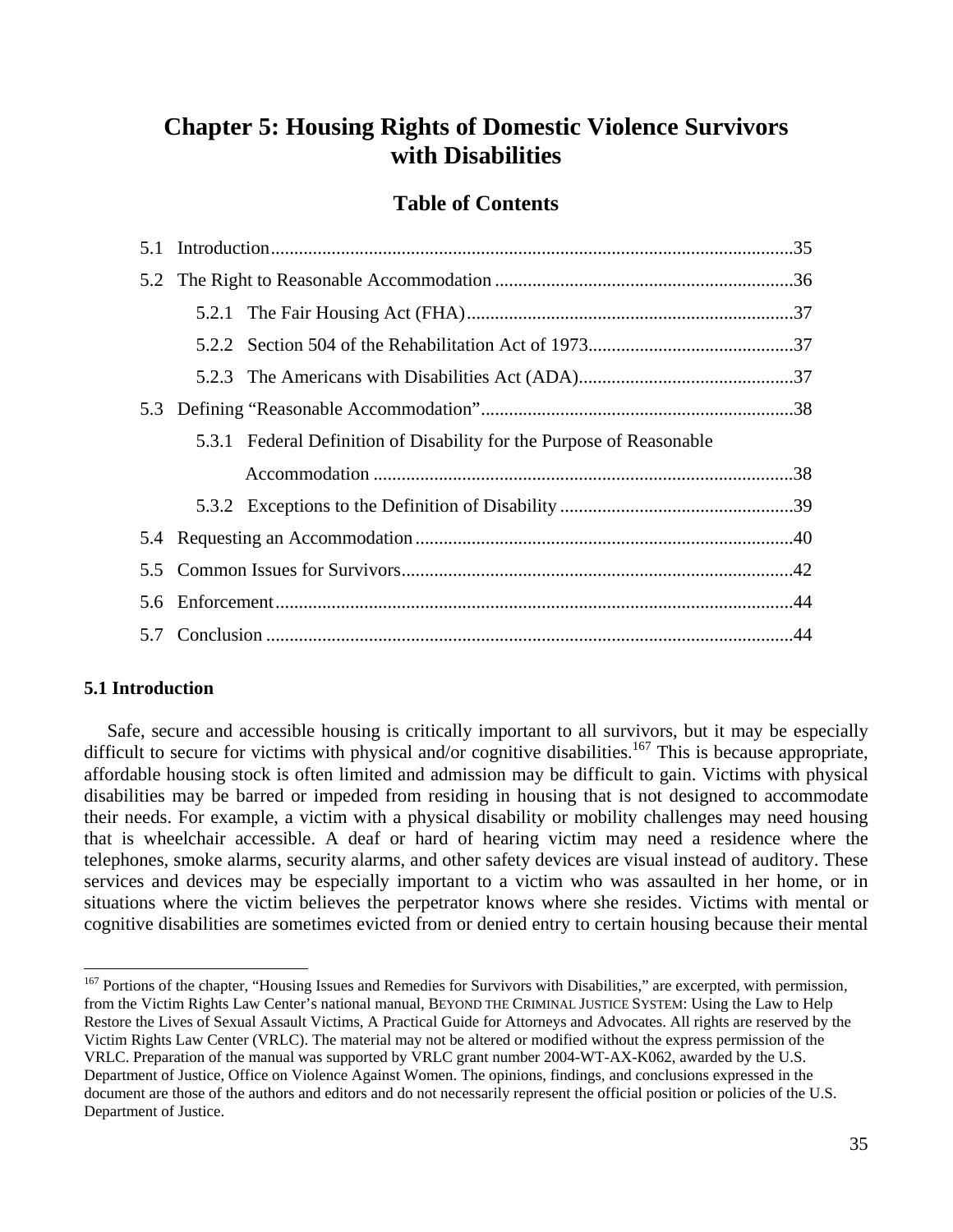illness is perceived to or does in fact result in anti-social, physically aggressive, or self-destructive behavior. (For example, some residential facilities will not accept or retain a resident who engages in serious acts of self-harm.) Addressing housing needs may be the first step to providing effective advocacy for victims with disabilities. The following examples illustrate how a disabled victim's circumstances may result in an acute housing need:

- Client was sexually assaulted in her apartment and the landlord denies her request to have a service animal to alert her to visitors;
- Client is not permitted to bring her service animal into emergency or transitional housing;
- Landlord refuses to allow client to make reasonable modifications to apartment to establish or enhance accessibility (e.g., a designated disabled parking space or a parking space closest to an accessible entrance);
- Client faces eviction for failure to pay rent on time due to a traumatic brain injury she sustained during a sexual assault;
- The survivor resides in a group home, family home, or other residential care facility where the perpetrator is employed; or
- Client's safety is at risk and she wishes to relocate but is told there are no accessible units available that can accommodate her disability.

## **5.2 The Right to Reasonable Accommodation**

As the examples above illustrate, it is critical that advocates familiarize themselves with the housing issues that survivors with disabilities face. In helping survivors utilize and maintain safe housing, advocates should look not only to laws that specifically protect the housing rights of survivors, but also to laws that protect the housing rights of persons with disabilities. Both federal and state fair housing laws prohibit discrimination based on a person's disability. One form of discrimination under these laws includes a refusal to make reasonable accommodations in rules or policies when needed to provide persons with disabilities an equal opportunity to use and enjoy a dwelling.<sup>168</sup> While other forms of housing discrimination based on disability may occur, this Chapter focuses on the right to reasonable accommodation. This Chapter discusses the reasonable accommodation process and describes how that process can be used to advocate for the housing rights of survivors with disabilities.

 In the housing context, a reasonable accommodation is a change in a rule, policy, practice, or service that may be necessary to allow a person with a disability the equal opportunity to use and enjoy a dwelling. Most fair housing laws require that housing providers' policies treat and impact groups equally. In contrast, fair housing laws related to reasonable accommodation require that housing providers make exceptions to policies that may be otherwise nondiscriminatory in order to guarantee equal housing opportunities for persons with disabilities.

 Reasonable accommodation laws arise from a number of sources. The Fair Housing Act  $(FHA)$ ,<sup>169</sup> the Americans with Disabilities Act  $(ADA)$ ,<sup>170</sup> and the Rehabilitation Act of 1973<sup>171</sup> are federal laws that require reasonable accommodation for individuals with disabilities. States also have enacted laws requiring reasonable accommodation in terms and conditions of housing. The FHA applies to most housing, except for (1) a dwelling with four or fewer units, as long as the owner is one of the

 $^{168}_{169}$  42 U.S.C. § 3604(f).<br> $^{169}_{169}$  §§ 3601 *et seq.* 

<sup>169 §§ 3601</sup> *et seq.* 170 §§ 12101 *et seq.* 171 29 U.S.C. § 794.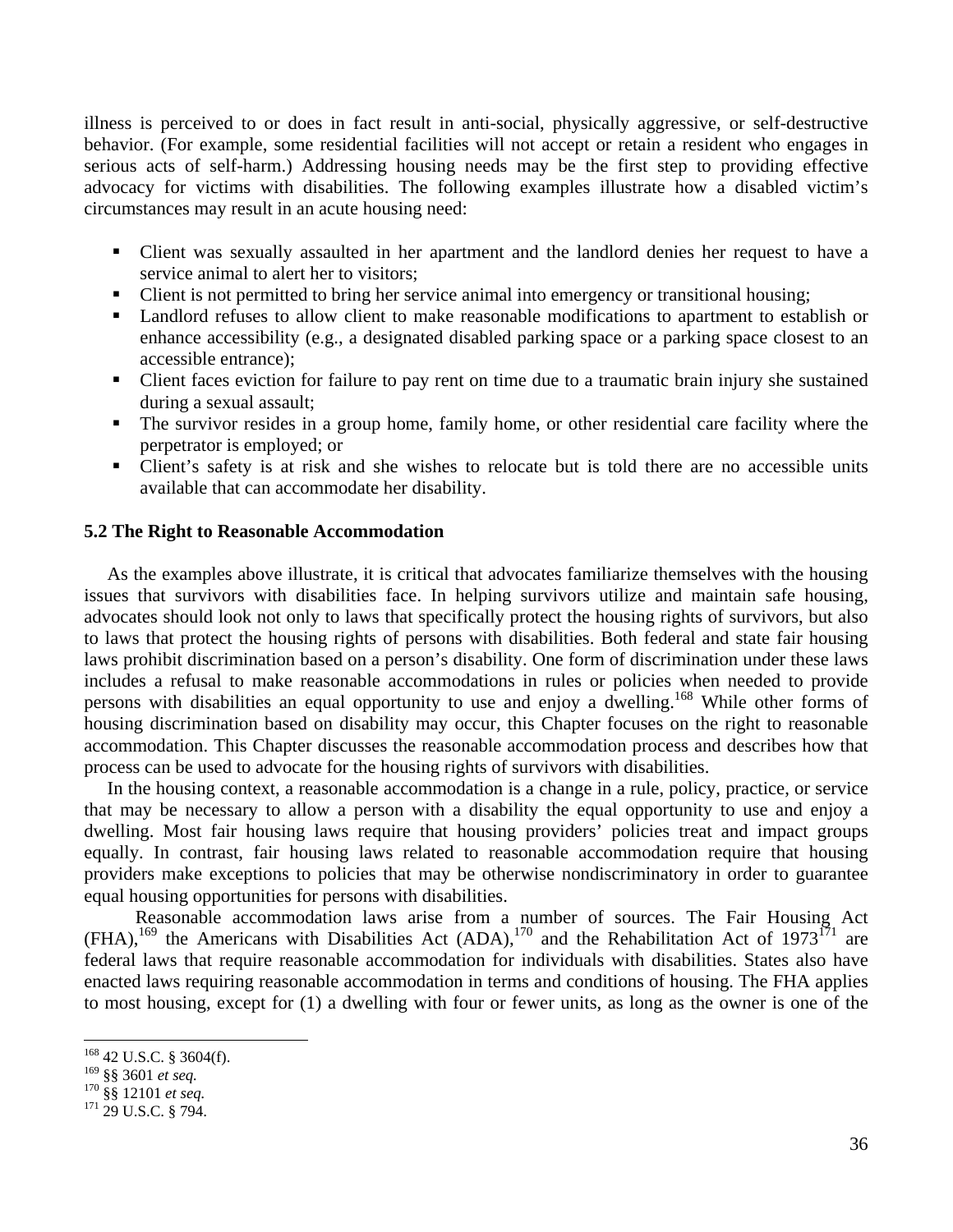occupants; (2) a single family home, provided the owner does not own more than three such houses at one time; and (3) certain housing run by private clubs for their members.<sup>172</sup> The Rehabilitation Act applies only to federally assisted housing, and the ADA applies only to state-funded housing. Advocates should note that state and local fair housing laws may provide broader and more comprehensive coverage than the federal laws. Accordingly, in addition to the federal laws, advocates should examine whether a survivor who needs a reasonable accommodation may have remedies under state and local fair housing laws. This section provides a brief overview of the federal reasonable accommodation laws.

## **5.2.1 The Fair Housing Act (FHA)**

 In 1988, the Fair Housing Amendments Act amended the FHA to prohibit discrimination against people with "handicaps," defining handicap in the same way that disability is defined in other federal legislation.<sup>173</sup> Discrimination under the FHA includes a refusal to make reasonable accommodation in rules, policies, practices, or services, when such accommodation may be necessary to give persons with disabilities equal opportunity to use and enjoy a dwelling.<sup>174</sup> The FHA applies to most housing providers, regardless of whether they are government subsidized. The FHA is of primary importance in helping survivors with disabilities obtain safe and accessible housing. The FHA regulations can be found at 24 C.F.R. § 100.204.

#### **5.2.2 Section 504 of the Rehabilitation Act of 1973**

 Section 504 of the Rehabilitation Act of 1973 provides additional protections for survivors living in federally subsidized housing. The statute provides that no qualified individual with a disability shall "be excluded from the participation in, be denied the benefits of, or be subjected to discrimination under any program or activity receiving Federal financial assistance or under any program or activity conducted by any Executive agency."<sup>175</sup> Section 504 applies only to housing providers receiving federal assistance. Such housing providers include public housing agencies (PHAs) and owners of project-based Section 8 properties, Section 202 properties (housing for seniors), Section 811 properties (housing for persons with disabilities), or properties subsidized by funds from the Community Development Block Grant, HOME, or Housing Opportunities for Persons with AIDS programs. Housing projects subsidized by the U.S. Departments of Veterans Affairs and Agriculture are also subject to Section 504. Section 504 regulations are found at 24 C.F.R. Part 8.

## **5.2.3 The Americans with Disabilities Act (ADA)**

The ADA prohibits discrimination by state and local governments on the basis of disability.<sup>176</sup> Its protections are essentially equivalent to those of Section 504.<sup>177</sup> In 2008, Congress passed the Americans with Disabilities Act Amendments Act (ADAAA).<sup>178</sup> The Act clarifies certain definitions under the ADA in response to Supreme Court decisions that had narrowed their scope. The ADAAA

<sup>&</sup>lt;sup>172</sup> 42 U.S.C. §§ 3603(b)(1)-(2), 3607.

<sup>&</sup>lt;sup>173</sup> See Chapter 4 for general information on the Fair Housing Act.<br><sup>174</sup> 42 U.S.C. § 3604(f).<br><sup>175</sup> See 29 U.S.C. § 794(a).<br><sup>176</sup> 42 U.S.C. § 12132.<br><sup>176</sup> 42 U.S.C. § 12132. programs).

 $178$  ADA Amendments Act, Pub. L. No. 110-325, 122 Stat. 3553 (effective Jan. 1, 2009).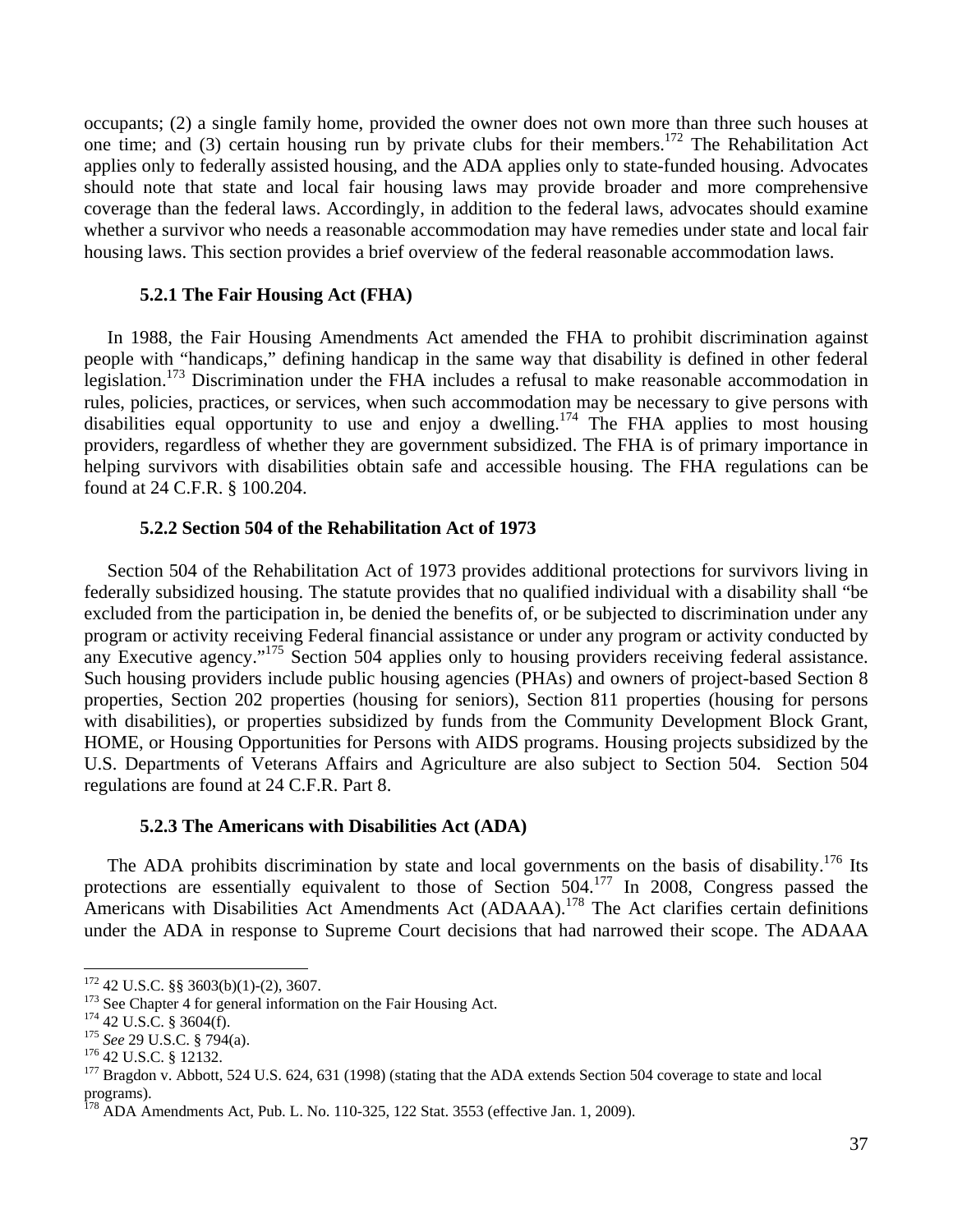emphasizes that the definition of disability should be construed in favor of broad coverage. ADA regulations are found at 28 C.F.R. § 35.130(b)(7).

## **5.3 Defining "Reasonable Accommodation"**

 A reasonable accommodation is a change in a rule, policy, practice, or service that may be necessary to allow a person with a disability the equal opportunity to use and enjoy a dwelling. A housing provider must grant a requested reasonable accommodation if it is necessary to accommodate the disability and does not create an undue financial or administrative burden. Failure to provide a reasonable accommodation may be construed as discrimination.<sup>179</sup> Practically, a reasonable accommodation helps individuals with disabilities fully use and enjoy their housing. As discussed below, one of the first considerations in determining whether a survivor has a right to a reasonable accommodation is whether the survivor has a disability as defined under state or federal law.

## **5.3.1 Federal Definition of Disability for the Purpose of Reasonable Accommodation**

All three federal laws define disability in the same manner,<sup>180</sup> based on the initial definition created in Section 504 of the Rehabilitation Act.<sup>181</sup> A person with disabilities is any person who (1) has a physical or mental impairment that substantially limits one or more major life activities; (2) has a record of such impairment; or (3) is regarded as having such an impairment.<sup>182</sup> Each prong of this definition is discussed in detail below. A survivor need only satisfy one of these prongs to be considered a person with a disability. State fair housing laws may have more expansive definitions of disability than the federal laws, so it is important for advocates to carefully review their jurisdiction's laws on reasonable accommodation.

## *Has a Physical or Mental Impairment that Substantially Limits One or More Major Life Activities*

 To determine whether a person is "substantially limited," courts will often consider whether the individual is unable to perform a major life activity at all, or whether he or she is "significantly restricted in the duration, manner, or condition" under which he or she can perform that activity, as compared to the average person.183 "Major life activities" can include either: (a) certain activities, such as caring for oneself, performing manual tasks, reading, bending, speaking, breathing, or working; or (b) major bodily functions, such as digestive, neurological, bowel, bladder, or reproductive functions.<sup>184</sup>

<sup>&</sup>lt;sup>179</sup> 42 U.S.C. § 3604(f)(3).<br><sup>180</sup> 29 U.S.C. § 705(20); 42 U.S.C. §§ 3602(h), 12102; 24 C.F.R. §§ 8.3, 100.201; 28 C.F.R. § 35.104.<br><sup>181</sup> While a number of Supreme Court decisions had interpreted the ADA definition of di Congress clarified the meaning of various terms in the ADA Amendments Act of 2008. *See* 42 U.S.C. § 12102 (effective Jan. 1, 2009).<br><sup>182</sup> 29 U.S.C. § 705(20)(B) (1973); 42 U.S.C. § 12102.

<sup>&</sup>lt;sup>183</sup> Peters v. City of Mauston, 311 F.3d 835, 843 (7th Cir. 2002).<br><sup>184</sup> 29 U.S.C. § 705(20)(B) (Rehabilitation Act); 42 U.S.C. § 12102(2)(A)-(B) (Americans with Disabilities Act).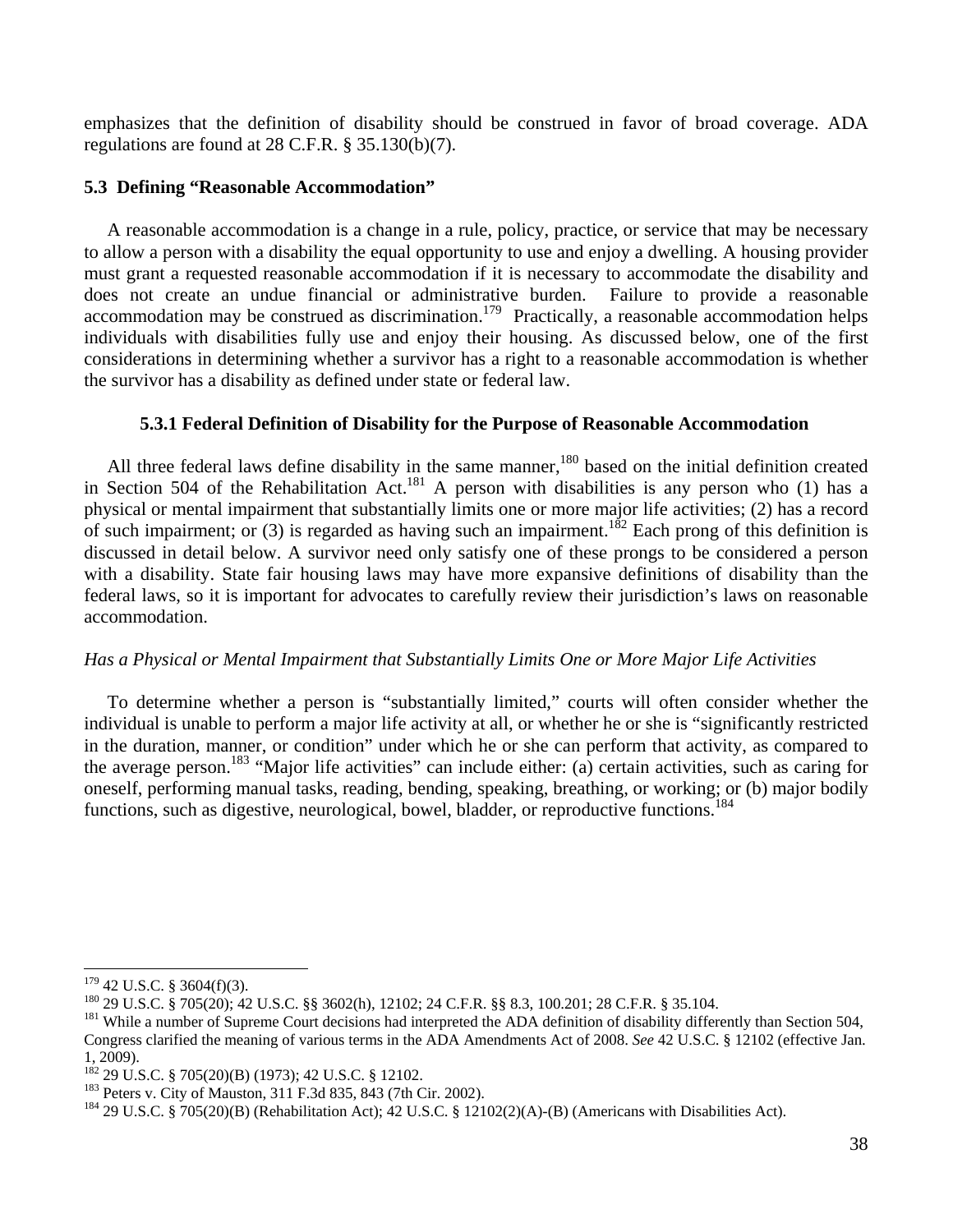## *Has a Record of Such Impairment*

 "Having a record" of an impairment requires that a person has a history of, or has been misclassified as having, a disability as defined above.<sup>185</sup> This would include, for example, a survivor who has recovered from cancer or mental illness.<sup>186</sup>

#### *Is Regarded as Having Such an Impairment*

 This final prong of the definition covers persons who: (a) have an impairment that does not substantially limit a major life activity but are treated as having such a limitation; (b) have an impairment that substantially limits a major life activity only as a result of others' attitudes toward the impairment; or (c) have no impairment but are treated as having such an impairment.<sup>187</sup> For example, this would cover a survivor with a facial disfigurement who is denied housing because a landlord feared negative reactions from other tenants.<sup>188</sup>

## **5.3.2 Exceptions to the Definition of Disability**

 Although fair housing laws cover persons with a range of physical and mental impairments, they do not protect every individual who has an impairment. This section explains the major exceptions to the definition of disability.

## *Drug Use*

 A current illegal user of a controlled substance is not disabled for purposes of reasonable accommodation. However, an individual with a disability can include a survivor who has successfully completed drug rehabilitation, is currently in such a program, or is mistakenly regarded as engaging in illegal drug use. $189$ 

## *Direct Threat*

 Nothing in the FHA requires a landlord to make a dwelling available "to an individual whose tenancy would constitute a direct threat to the health and safety of other individuals or whose tenancy would result in substantial physical damage to the property of others."190 Examples of a direct threat may include acts that affect tenants' health, such as excessive noise or physical violence. A direct threat must be based on objective evidence. It cannot be subjective; other tenants' perceived fears are not sufficient to create a direct threat, even if those fears are reasonable.<sup>191</sup> Furthermore, the housing provider has an

<sup>&</sup>lt;sup>185</sup> 29 C.F.R. § 1630.2(k).<br><sup>186</sup> *See* U.S. Equal Employment Opportunity Commission, U.S. Department of Justice Civil Rights Division, Americans with Disabilities Act: Questions and Answers, http://www.ada.gov/qandaeng.htm [hereinafter Americans with Disabilities Act: Questions and Answers].

<sup>&</sup>lt;sup>187</sup> 45 C.F.R. § 84.3(j)(2)(iv).<br><sup>188</sup> *See* Americans with Disabilities Act: Questions and Answers, *supra* note 186.

<sup>189 42</sup> U.S.C. § 12210(b).

 $190 \text{ }$  \$ 3604(f)(9).

<sup>191</sup> *See, e.g.,* Twp. of West Orange v. Whitman, 8 F. Supp. 2d 408 (D.N.J. 1998) (finding that a municipality and homeowners could not use a direct threat argument to prevent the siting of nearby group homes for persons with mental illness where the fear of the risk the home posed was based on generalized, subjective fear); Wirtz Realty Corp. v. Freund, 721 N.E.2d 589 (Ill.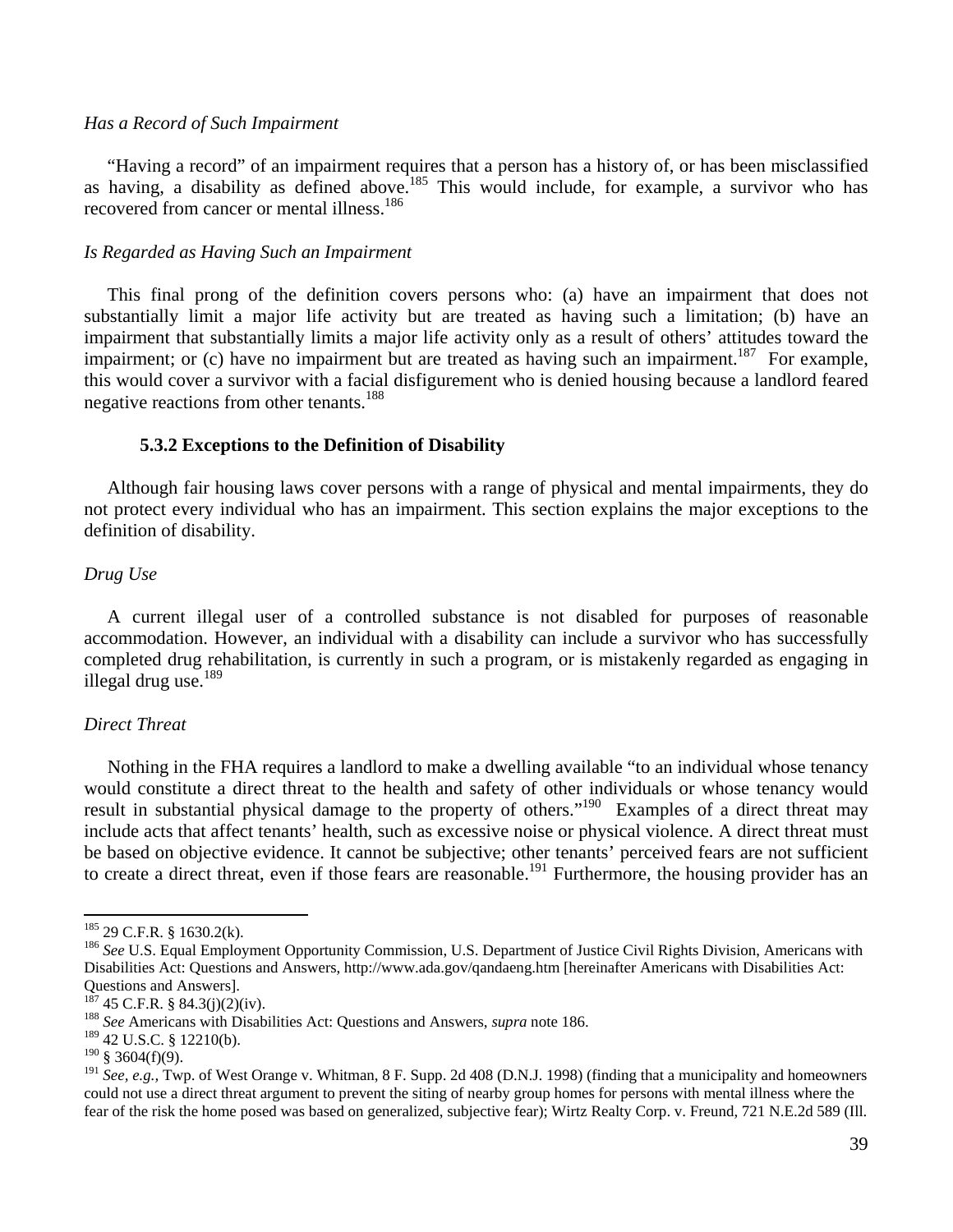obligation to provide a reasonable accommodation that may help mitigate the threat.<sup>192</sup> Therefore, if a survivor presents a direct threat to the health and safety of others for a reason related to disability, advocates should request an accommodation that would mitigate such a threat. For example, a survivor suffering from post-traumatic stress disorder who struck another tenant during a verbal altercation could request that the landlord refrain from evicting her while she enrolls in a specialized treatment program. If an accommodation that eliminates or mitigates the threat cannot be made, then the individual's tenancy may not be protected. Solutions to direct threat allegations will often need to be creative and individualized.193

## **5.4 Requesting an Accommodation**

 There are several components to requesting a reasonable accommodation, including initial requests, verification, reasonableness, and the interactive process. Each of these components is discussed in detail below. For more information, advocates should consult the Department of Housing and Urban Development's (HUD) guidance regarding the process of requesting a reasonable accommodation.<sup>194</sup>

## *Initial Requests*

 If a tenant tells a housing provider that she is disabled and needs a rule, policy, practice, or service changed to accommodate her disability, the provider is obligated to begin the reasonable accommodation process.<sup>195</sup> A request may be oral or written. In some cases, the provider may ask the tenant to make the request by filling out a form. While a housing provider may provide such a form, it must also accept a letter or oral request from the tenant. As a best practice, tenants or their advocates should request accommodations in writing, so that there is a clear record in case of a dispute. The appendix to this Manual contains a sample letter requesting a reasonable accommodation.<sup>196</sup> All requests should include a statement that the tenant has a disability, a description of the requested accommodation, an explanation of how the accommodation is related to the tenant's disability, and an explanation of how

<u> 1989 - Johann Stoff, amerikansk politiker (d. 1989)</u>

193 For more information regarding the direct threat exception, see Bazelon Center for Mental Health Law, *Fair Housing Information Sheet #8, Reasonable Accommodations for Tenant Posing a "Direct Threat" to Others*, http://www.bazelon.org/issues/housing/infosheets/fhinfosheet8.html.

App. 1999) (finding that objective evidence is required for a direct threat, and that residents' belief that they were in danger, even if that belief proved to be "reasonable," did not satisfy this requirement).

<sup>&</sup>lt;sup>192</sup> McAlister v. Essex Prop. Trust, 504 F. Supp. 2d 903 (C.D. Cal. 2007); Roe v. Hous. Auth. of Boulder, 909 F. Supp. 814 (D. Colo. 1995); Roe v. Sugar River Mills Assocs., 820 F. Supp. 636 (D.N.H. 1993); JOINT STATEMENT OF THE DEPARTMENT OF HOUSING AND URBAN DEVELOPMENT AND THE DEPARTMENT OF JUSTICE, REASONABLE ACCOMMODATIONS UNDER THE FAIR HOUSING ACT 4 (2004)[hereinafter Joint Statement], http://www.hud.gov/offices/fheo/library/huddojstatement.pdf.

<sup>&</sup>lt;sup>194</sup> See Non-discrimination and Accessibility for Persons with Disabilities, HUD Letter 2007-05 (Sept. 21, 2007) (making permanent Notice on Non-discrimination and Accessibility for Persons with Disabilities, PIH 2006-13 (March 8, 2006)); Joint Statement, *supra* note 192.

<sup>195</sup> Joint Statement, *supra* note 192, at 10.

<sup>196</sup> *See* Appendix 10.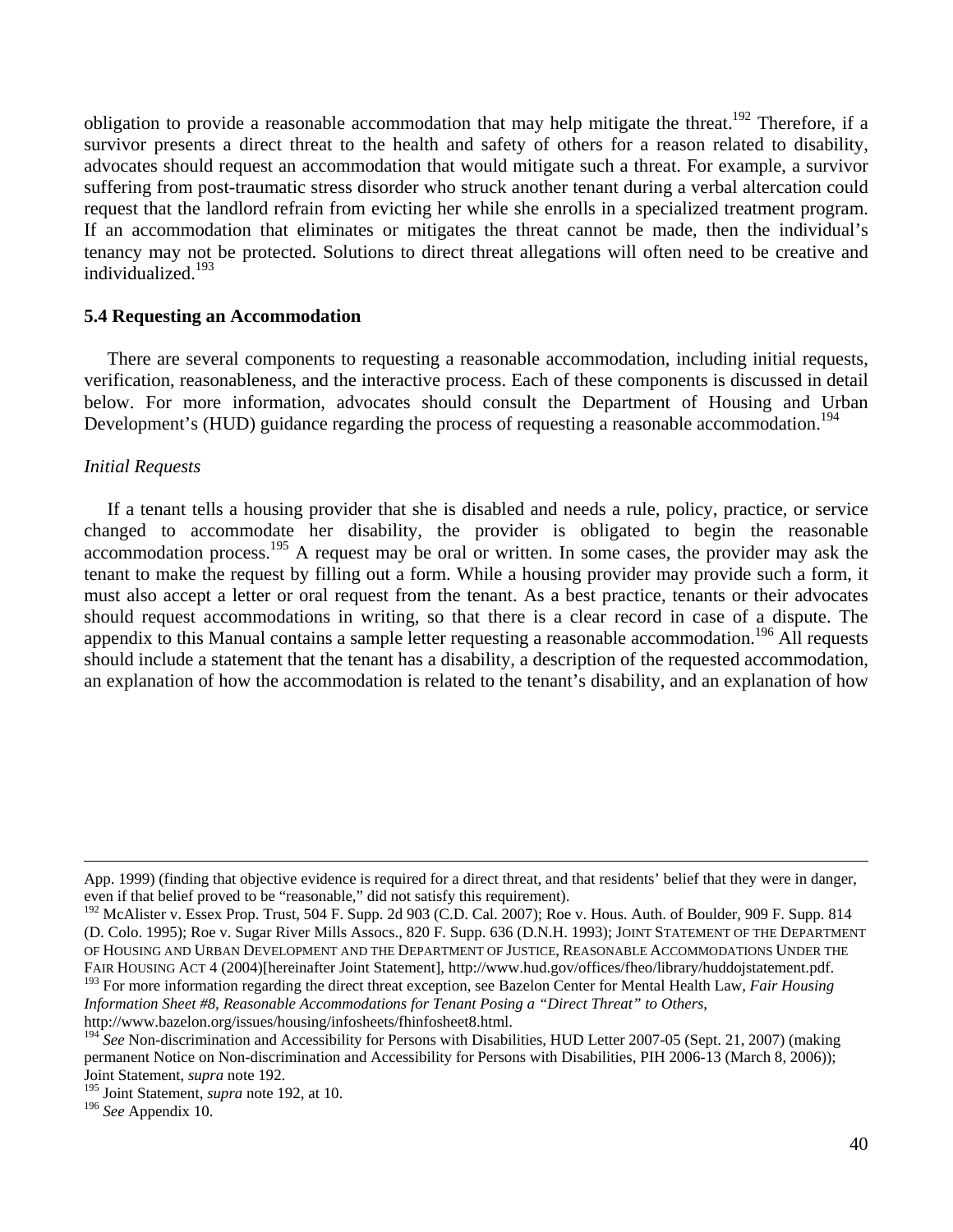the accommodation will help the tenant remain in the housing.<sup>197</sup> Note that a housing provider cannot ask about the diagnosis, treatment, nature, or extent of the disability.<sup>198</sup>

## *Verification*

 The housing provider may seek to verify the tenant's accommodation request. There are three possible verification scenarios. If a person's disability is obvious or is known to the housing provider, and the need for the requested accommodation is known, then the housing provider may not ask for any more information.<sup>199</sup> If the disability is known or obvious, but the need for the accommodation is not, then the housing provider should ask only for information necessary to verify the need.<sup>200</sup> If neither the disability nor the need for the accommodation is readily apparent, the housing provider may ask for verification of both the disability and the need for the accommodation.<sup>201</sup>

 In some cases, housing providers should allow individuals to self-certify their disabilities. For example, an applicant/participant may provide proof of Supplemental Security Income (if younger than 65) or Social Security Disability Insurance benefits in order to certify.202 A doctor or other medical professional, a peer support group, a non-medical service agency, or any reliable third party who is in a position to know about the individual's disability may also provide verification of the disability and the need for the accommodation.<sup>203</sup>

## *Reasonableness*

 If a housing provider has verified the need for the accommodation, and the requested accommodation is reasonable, then he or she must provide it. The term "reasonable" means that the accommodation does not cause the housing provider an undue burden or fundamentally alter the nature of the program.

An undue burden may be financial or administrative.<sup>204</sup> To determine if an undue financial burden exists, four factors should be considered: the housing provider's financial resources, the costs of the requested accommodation, the benefit to the tenant, and the availability of a less expensive alternative accommodation.<sup>205</sup> Courts have recognized that reasonable accommodation will often cause housing providers some financial or other burden.<sup>206</sup>

<sup>197</sup> *See, e.g.*, Andover Hous. Auth. v. Shkolnik, 820 N.E.2d 815 (Mass. 2005) (holding that tenant's requested reasonable accommodation, delay or withdrawal of eviction action, would not permit the tenant to comply with lease provisions regarding excessive noise); Landmark Props. v. Olivo, 783 N.Y.S.2d 745 (N.Y. App. Term 2004) (affirming order of eviction where tenant had not submitted clear evidence establishing that his dog was necessary to his enjoyment of his rental unit); U.S. DEPARTMENT OF HOUSING AND URBAN DEVELOPMENT, PUBLIC HOUSING OCCUPANCY GUIDEBOOK 20 (2003), http://www.hud.gov/offices/pih/programs/ph/rhiip/phguidebooknew.pdf.

<sup>&</sup>lt;sup>198</sup> PUBLIC HOUSING OCCUPANCY GUIDEBOOK, *supra* note 197, at 19.<br><sup>199</sup> Joint Statement, *supra* note 192, at 12.

<sup>&</sup>lt;sup>200</sup> *Id.*<br>
<sup>201</sup> *Id.* at 13.<br>
<sup>202</sup> *Id.* at 13-14.<br>
<sup>203</sup> *Id.* at 13-14.<br>
<sup>203</sup> *Id.* at 13-14.<br>
<sup>204</sup> <sup>24</sup> C.F.R. § 8.11.<br>
<sup>204</sup> <sup>24</sup> C.F.R. § 8.11.<br>
<sup>205</sup> Joint Statement, *supra* note 192, at 8; *see, e.g.*, Solbe burden where request would have required landlord to make significant changes to his personal life and daily activities and would have prevented him from inspecting tenant's unit).

<sup>&</sup>lt;sup>206</sup> United States v. Cal. Mobile Home Park Mgmt. Co., 29 F.3d 1413 (9th Cir. 1994) (holding that mobile home park owner, under duty to provide reasonable accommodation, may have to incur reasonable financial costs).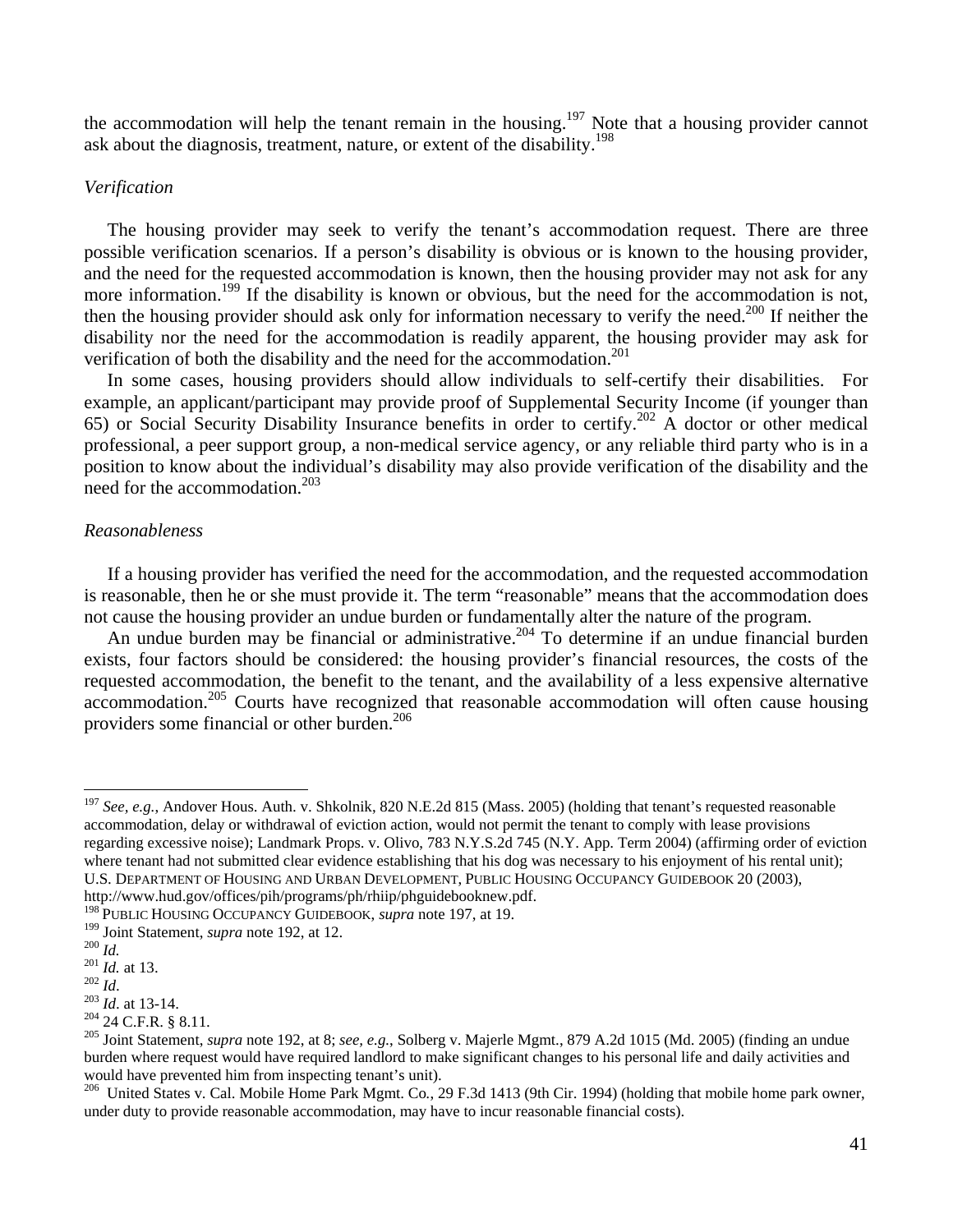An accommodation may also be unreasonable if it fundamentally alters the nature of the program. A housing provider does not have to grant a reasonable accommodation request if it includes services or policies that would change the very nature of what the housing provider does. For example, a tenant's request that a landlord provide daily transportation services would likely be considered unreasonable if the building currently has no such service.

## *Interactive Process*

 If a housing provider rejects a tenant's reasonable accommodation request, the housing provider still must engage in an interactive process with the tenant.<sup>207</sup> This means that the housing provider must offer to discuss alternative accommodations that would satisfy the tenant's need while not imposing an undue burden or fundamental alteration to the housing provider's program. During this interactive process, keep in mind that the person with disabilities knows best what accommodation will satisfy her needs. If the two parties cannot agree on an alternative accommodation, it is treated as a denial of the reasonable accommodation request.

 Federally assisted housing providers are required to create grievance procedures designed to address claims of discrimination against program participants with disabilities.<sup>208</sup> Therefore, a survivor living in federally assisted housing may use the grievance procedure to challenge an initial refusal to accommodate. In practice, this grievance procedure is often used as the vehicle for the interactive process.

## *Timing of the Request*

 A reasonable accommodation may be requested at any time, including prior to application and admission, during occupancy, after termination or eviction, and even during litigation.<sup>209</sup> Advocates should raise a request for a reasonable accommodation as soon as it is apparent that such accommodation is needed.

## **5.5 Common Issues for Survivors**

 This section describes some of the reasonable accommodation issues that may be encountered by survivors with disabilities, including requests to have a live-in aide or assistive animal in the unit, requests to transfer or move to units that better serve the survivor's needs, and evictions and subsidy terminations related to the survivor's disability.

<sup>207</sup> Joint Statement, *supra* note 192, at 7. 208 24 C.F.R. § 8.53.

<sup>209</sup> Joint Statement, *supra* note 192, at 12; *see also* Radecki v. Joura, 114 F.3d 115 (8th Cir. 1997) (finding that landlord may be required to halt eviction even if the accommodation request was not made until the eviction proceedings); Douglas v. Kregsfeld Corp., 884 A.2d 1109 (D.C. 2005) (explaining the "general rule under the Fair Housing Act [is] that a reasonable accommodation defense will be timely until the proverbial last minute"); Hous. Auth. of Bangor v. Maheux, 748 A.2d 474 (Me. 2000) (finding that until writ is issued, landlord remains under obligation to provide reasonable accommodation); Schuett Inv. Co. v. Anderson, 386 N.W.2d 249 (Minn. Ct. App. 1986) (ordering landlord not to evict tenant).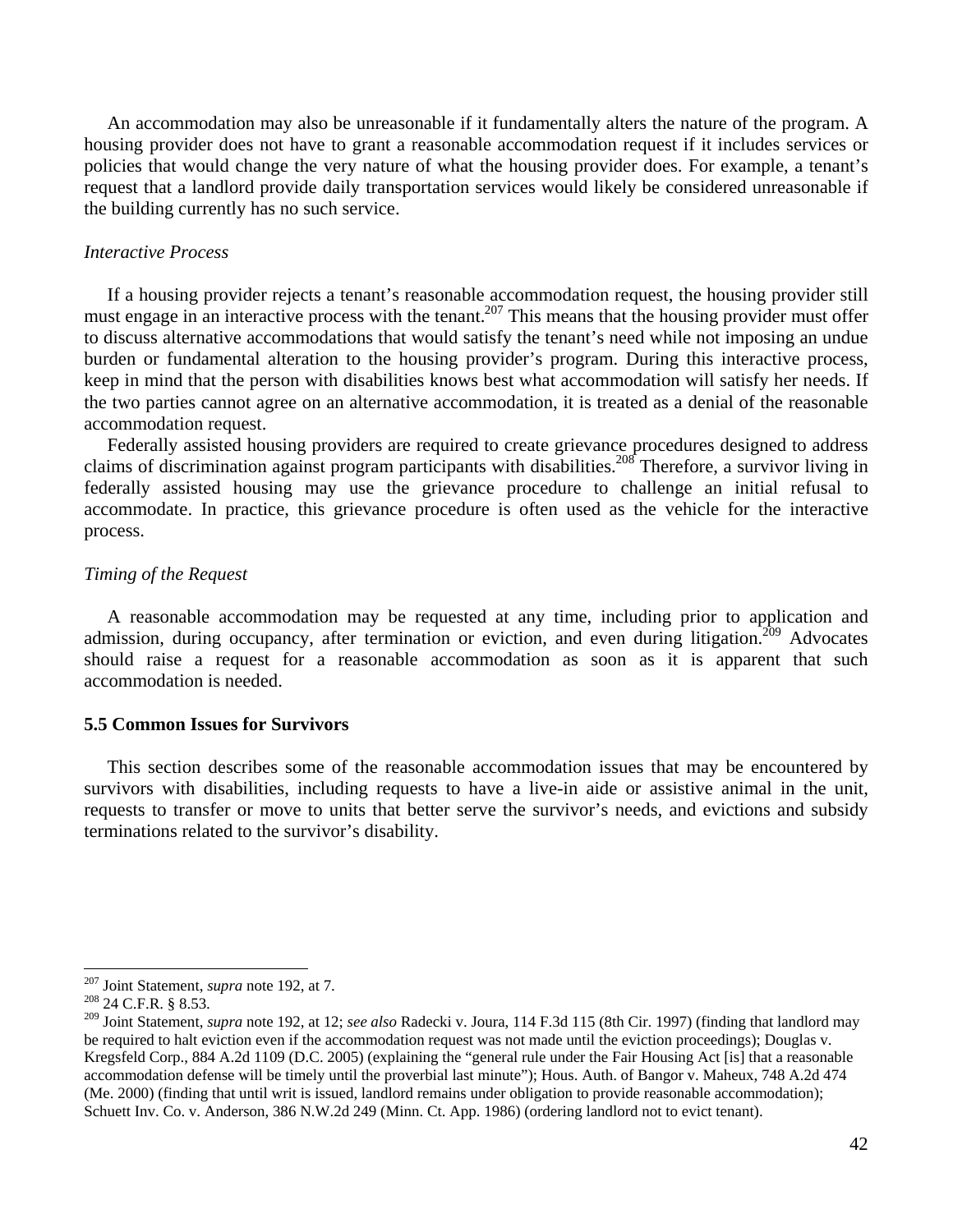## *Receiving Assistance from an Aide or Animal*

 A survivor who has a disability may need a live-in aide to help her perform activities of daily living. A PHA or owner must approve a live-in aide as a reasonable accommodation.<sup>210</sup> In some cases, a housing provider may be reluctant to allow a survivor to have a live-in aide where the prior aide had committed acts of domestic violence against the survivor. However, all reasonable accommodations must be judged on a case-by-case basis, and a housing provider should not restrict a survivor's right to a caregiver because of prior abuse.

 A survivor with a disability may need an assistive animal to perform tasks, provide emotional support, or alert the survivor to intruders. State and federal laws protect the right of people with disabilities to keep assistive animals, even when a housing provider's policy prohibits pets.<sup>211</sup> A housing provider may be required to provide an exception to a no-pets policy as a reasonable accommodation to a survivor who needs an assistive animal. For example, a court found that a survivor could request an exception to a landlord's pet policy as a reasonable accommodation where she kept a dog in her apartment to alleviate her post-traumatic stress disorder.<sup>212</sup> The tenant stated that she was a survivor of domestic violence and that the dog lessened her constant state of fear because he preceded her into rooms, switched on lights in darkened rooms, and had been trained to bring her cell phone to her.<sup>213</sup>

#### *Transferring or Moving*

 Many PHAs and owners have policies restricting transfers to other units or moves with a Section 8 voucher. For example, housing providers often have policies that prohibit tenants from moving during their first year in the unit, or from moving more than once during a 12-month period. Tenants with disabilities can request exceptions to these policies as a reasonable accommodation. Accordingly, a survivor who lives on the third floor of a walk-up apartment complex and who has become disabled as a result of acts of violence committed against her may request relocation to a ground-floor apartment.<sup>214</sup> Similarly, a survivor who is suffering from post-traumatic stress disorder as a result of an assault in the parking lot of her apartment complex may request a transfer to another apartment complex.

 A Section 8 voucher tenant who needs to move due to her disability can do so and continue to receive rental assistance. If a survivor with a disability needs to make such a move with her Section 8 voucher, she should request a reasonable accommodation and explain that the relocation is related to her disability.

<sup>&</sup>lt;sup>210</sup> § 982.316(a).<br><sup>211</sup> *See, e.g.*, Green v. Hous. Auth. of Clackamas County, 994 F. Supp. 1253 (D. Or. 1998); Auburn Woods I Homeowners Ass'n v. Fair Employment & Hous. Comm'n, 18 Cal. Rptr. 3d 669 (Cal. Ct. App. 2004); *see also* U.S. Department of Justice, *Commonly Asked Questions About Service Animals in Places of Business*, http://www.ada.gov/qasrvc.htm; Bazelon Center for Mental Health Law, *Fair Housing Information Sheet #6, Right to Emotional Support Animals in "No Pet" Housing*, http://www.bazelon.org/issues/housing/infosheets/fhinfosheet6.html.<br><sup>212</sup> State of Iowa v. Des Moines Mun. Hous. Agency, 2010 WL 4484005 (Iowa Ct. App. 2010).

<sup>&</sup>lt;sup>213</sup> *Id.*<br><sup>214</sup> *See, e.g.*, Bentley v. Peace & Quiet Realty 2 LLC, 367 F. Supp. 2d 341, 346 (E.D.N.Y. 2005) (finding that a request to move between units of an apartment building is a cognizable accommodation under the FHA); Roseborough v. Cottonwood Apartments, No. 94cv3708, 1994 WL 695516 (N.D. Ill. Dec. 9, 1994) (same); United States v. Hialeah Hous. Auth., 2011 WL 989815, slip op. (11th Cir. Mar. 22, 2011) (same); PUBLIC HOUSING OCCUPANCY GUIDEBOOK, *supra* note 197, at 148; DEPARTMENT OF HOUSING AND URBAN DEVELOPMENT, HUD HANDBOOK 4350.3: OCCUPANCY REQUIREMENTS OF SUBSIDIZED MULTIFAMILY HOUSING PROGRAMS 3-65, 3-67 (2008).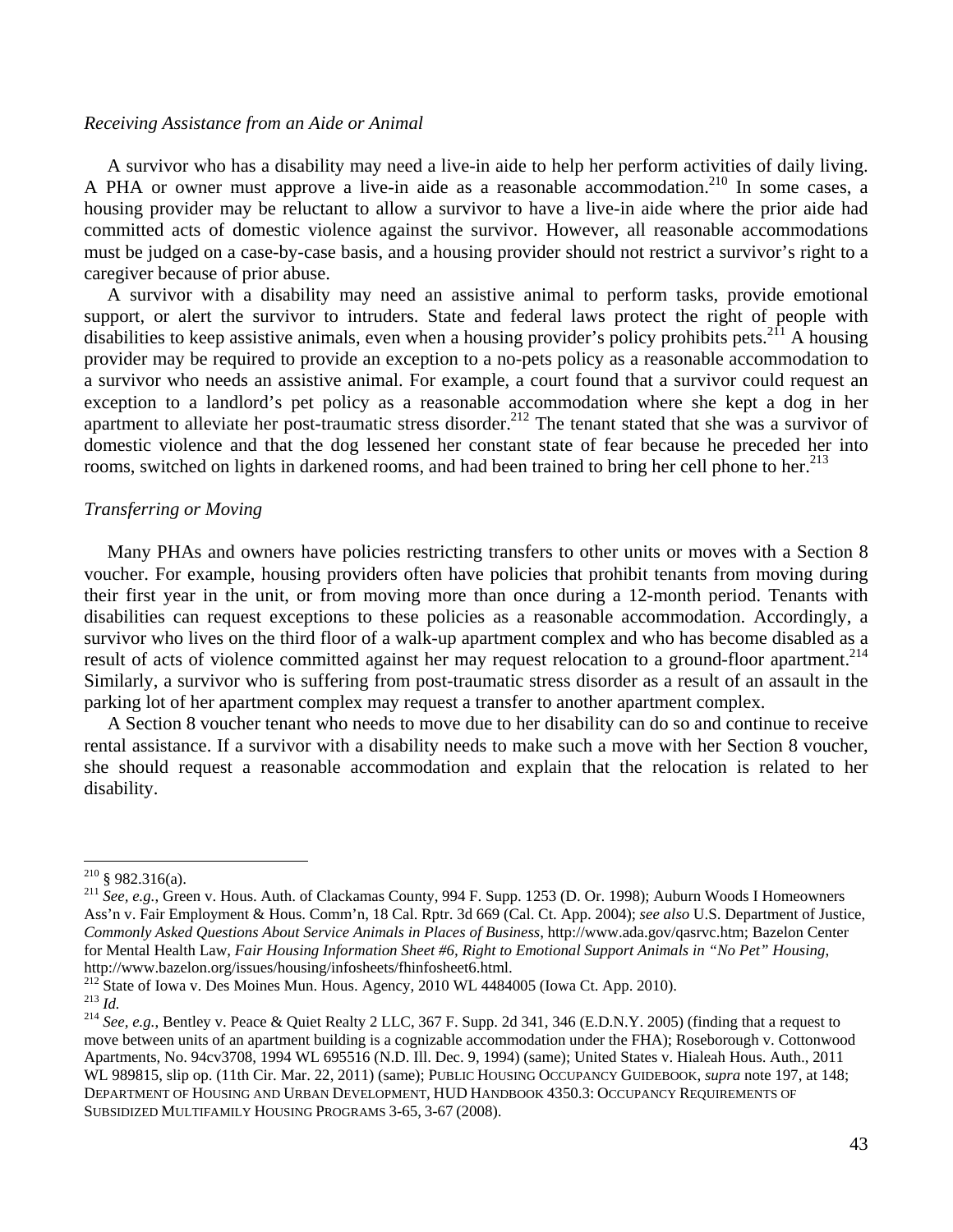## *Eviction/Termination*

 Individuals with disabilities sometimes face evictions or housing assistance terminations that are directly related to the disability. If a PHA seeks to terminate assistance or evict a tenant, it may consider disability as a mitigating circumstance and determine if a reasonable accommodation would allow the tenant to remain in the program.215 All housing providers must consider a request for reasonable accommodation at any time, including after the housing provider has served an eviction or termination notice. For example, a survivor who has been hospitalized for an extended period of time as a result of a physical or psychological condition may request, as a reasonable accommodation, that an eviction notice for nonpayment of rent be withdrawn and that she be given additional time to pay the rent. As another example, a survivor who failed to attend a meeting with the PHA to certify her income because she was suffering from severe depression may request that the PHA cease any efforts to terminate her subsidy for failure to attend the meeting. As a third example, a survivor who threatened a PHA staff member due to aggressive behavior caused by a change in her medication may request that the PHA cease any efforts to terminate her subsidy for threatening conduct. $216$ 

## **5.6 Enforcement**

 Individuals with disabilities who have been denied their right to a reasonable accommodation have several options for enforcement, including administrative complaints and civil lawsuits. For information on these options, see Chapter 4.

## **5.7 Conclusion**

 Survivors with disabilities face unique challenges to accessing safe and stable housing. Advocates must be aware of all the tools available to help survivors with disabilities, including the right to a reasonable accommodation. In many cases, a reasonable accommodation may lead to a swift and responsive solution to the survivor's housing needs.

<sup>&</sup>lt;sup>215</sup> 24 C.F.R. § 982.552(c)(2)(i); HUD, HOUSING CHOICE VOUCHER PROGRAM GUIDEBOOK 15-10 (2001).

<sup>&</sup>lt;sup>216</sup> See Wojcik v. Lynn Hous. Auth., 845 N.E.2d 1160, 1164 (Mass. Ct. App. 2006) (upholding hearing officer's decision not to terminate a disabled Section 8 voucher tenant who had recently been the victim of a domestic assault and whose children were also disabled).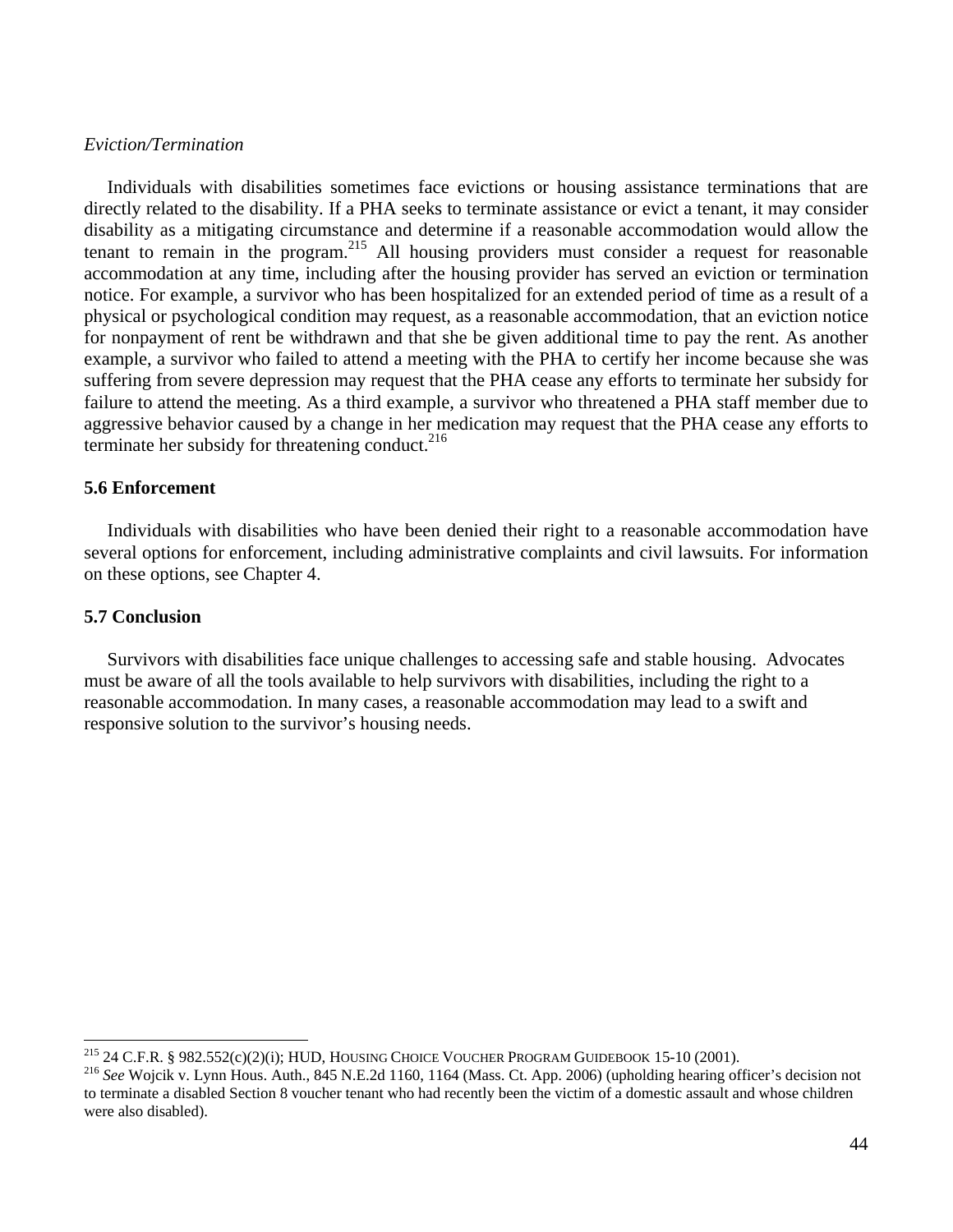# **Chapter 6: The Violence Against Women Act and Rights of Survivors in Federally Subsidized Housing**

## **Table of Contents**

| 6.1 |                                                                             |  |  |  |
|-----|-----------------------------------------------------------------------------|--|--|--|
| 6.2 |                                                                             |  |  |  |
| 6.3 |                                                                             |  |  |  |
| 6.4 | Proving Domestic Violence, Dating Violence, or Stalking Under VAWA48        |  |  |  |
| 6.5 |                                                                             |  |  |  |
| 6.6 | Survivors' Rights in Moving with Section 8 Voucher Assistance 51            |  |  |  |
|     |                                                                             |  |  |  |
|     | 6.6.2 Special Rights of Domestic Violence Survivors with Vouchers 52        |  |  |  |
| 6.7 |                                                                             |  |  |  |
| 6.8 |                                                                             |  |  |  |
|     | 6.8.1 Overview of the Protections Against Evictions and Terminations55      |  |  |  |
|     |                                                                             |  |  |  |
|     |                                                                             |  |  |  |
|     | 6.9 Survivors' Rights in Seeking to Remove the Abuser from the Household 60 |  |  |  |
|     |                                                                             |  |  |  |
|     |                                                                             |  |  |  |
|     |                                                                             |  |  |  |
|     |                                                                             |  |  |  |
|     |                                                                             |  |  |  |
|     |                                                                             |  |  |  |
|     |                                                                             |  |  |  |
|     |                                                                             |  |  |  |
|     |                                                                             |  |  |  |
|     |                                                                             |  |  |  |
|     |                                                                             |  |  |  |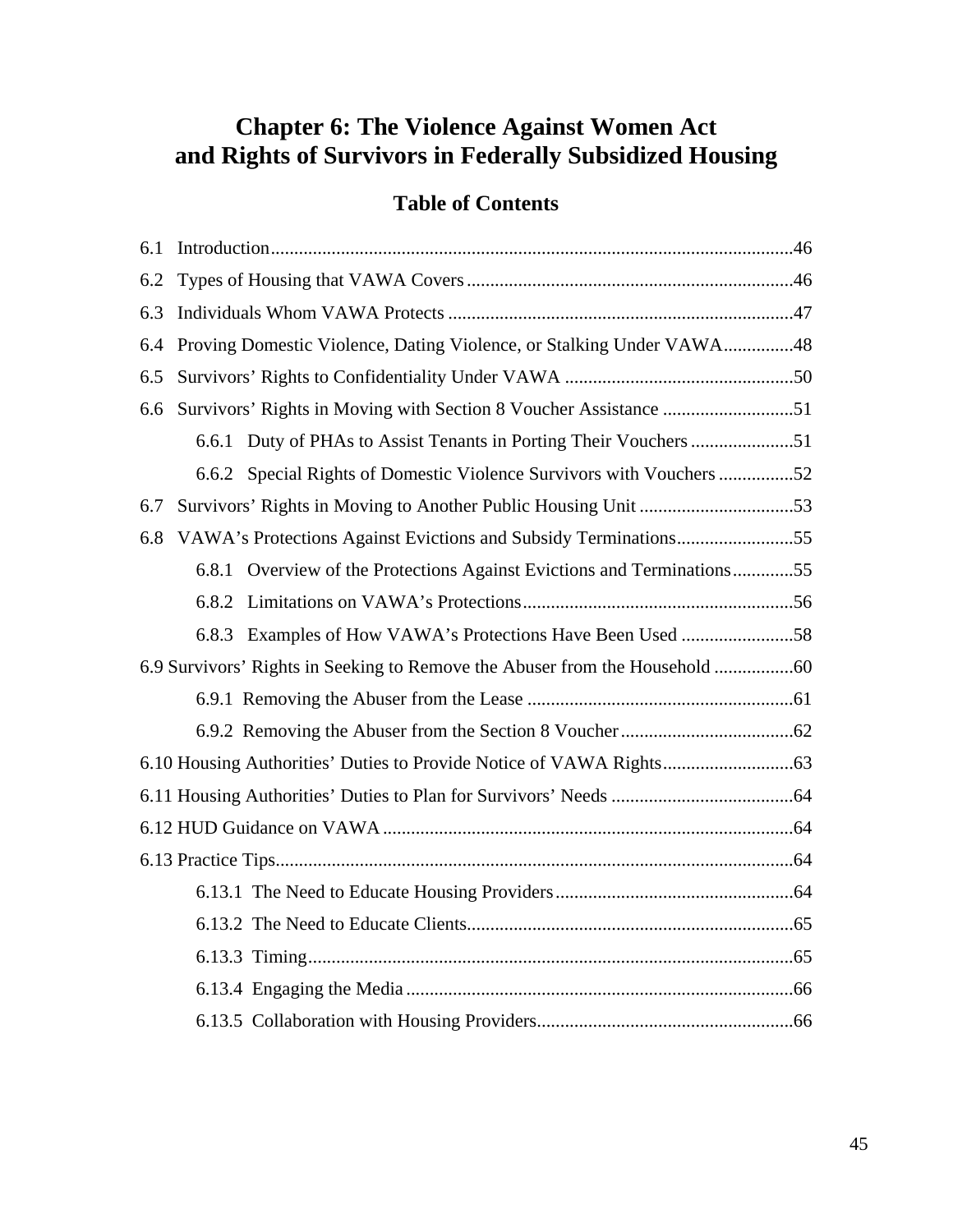## **6.1 Introduction**

 The Violence Against Women and Justice Department Reauthorization Act of 2005 (VAWA  $2005$ <sup>217</sup> protects the rights of applicants and tenants in certain federally subsidized housing programs who are survivors of domestic violence, dating violence, or stalking. VAWA 2005 marked the first time that the Act included housing protections for survivors of domestic violence, dating violence, and stalking living in federally subsidized housing. The housing provisions, which became effective January 2006, prohibit survivors from being evicted or denied housing assistance based on acts of violence committed against them.

 VAWA 2005 amended federal housing statutes, primarily 42 U.S.C. Sections 1437d and 1437f. Congress enacted the housing provisions in response to findings that "[w]omen and families across the country are being discriminated against, denied access to, and even evicted from public and subsidized housing because of their status as victims of domestic violence."<sup>218</sup>

 This Chapter first discusses the scope of VAWA's housing protections, including the types of housing and individuals to whom VAWA applies and the proof that is required to assert the protections. The Chapter then discusses the housing rights available to survivors, including protections against evictions and subsidy terminations, and provides examples of how these rights have been used in practice. The Chapter also discusses survivors' rights to relocate with continued rental assistance and to remove the abuser from a lease or Section 8 voucher. Finally, the Chapter concludes with practice tips for using VAWA's housing protections to their maximum potential.

 To help advocates locate the relevant statutory provisions, the appendix to this Manual includes a statutory compendium that contains the text of VAWA's housing provisions and the relevant citations.<sup>219</sup> Additionally, advocates should consult administrative guidance issued by the Department of Housing and Urban Development.<sup>220</sup>

#### **6.2 Types of Housing that VAWA Covers**

 In determining whether a survivor can use VAWA's housing protections, advocates first must examine whether the survivor is applying for or living in a federally subsidized housing program that is covered by VAWA. The housing programs VAWA covers are public housing, the Section 8 voucher program, project-based Section 8 developments, and the Section 202 and Section 811 supportive housing programs.<sup>221</sup> If a client needs help determining whether she is a participant in one of these covered programs, review the client's lease, contact the public housing agency (PHA) or the client's landlord, or request assistance from either a local legal services program or the National Housing Law Project.

 VAWA does not cover any other Department of Housing and Urban Development (HUD) programs, such as Shelter Plus Care. It also does not apply to the Department of Agriculture's Rural Housing Service programs. Survivors in the Low-Income Housing Tax Credit (LIHTC)

<sup>&</sup>lt;sup>217</sup> Pub. L. No. 109-162, 119 Stat. 2960 (Jan. 5, 2006).<br><sup>218</sup> 42 U.S.C. § 14043e.

<sup>218 42</sup> U.S.C. § 14043e.<br><sup>219</sup> *See* Appendix 11.<br><sup>219</sup> *See* § 6.12, *infra*; HUD Programs: Violence Against Women Act Conforming Amendments, 75 Fed. Reg. 66,246, 66,253 (Oct. 27, 2010); HUD, Implementation of the Violence Against Women and Justice Department

Reauthorization Act of 2005 for the Multifamily Project-Based Section 8 Housing Assistance Payments Program, H 09-15 (Oct. 1, 2009), *extended by* H 2010-23 (Nov. 9, 2010).<br><sup>221</sup> *See* 24 C.F.R. § 5.2001. For an overview of the federally subsidized housing programs, see Appendix 1.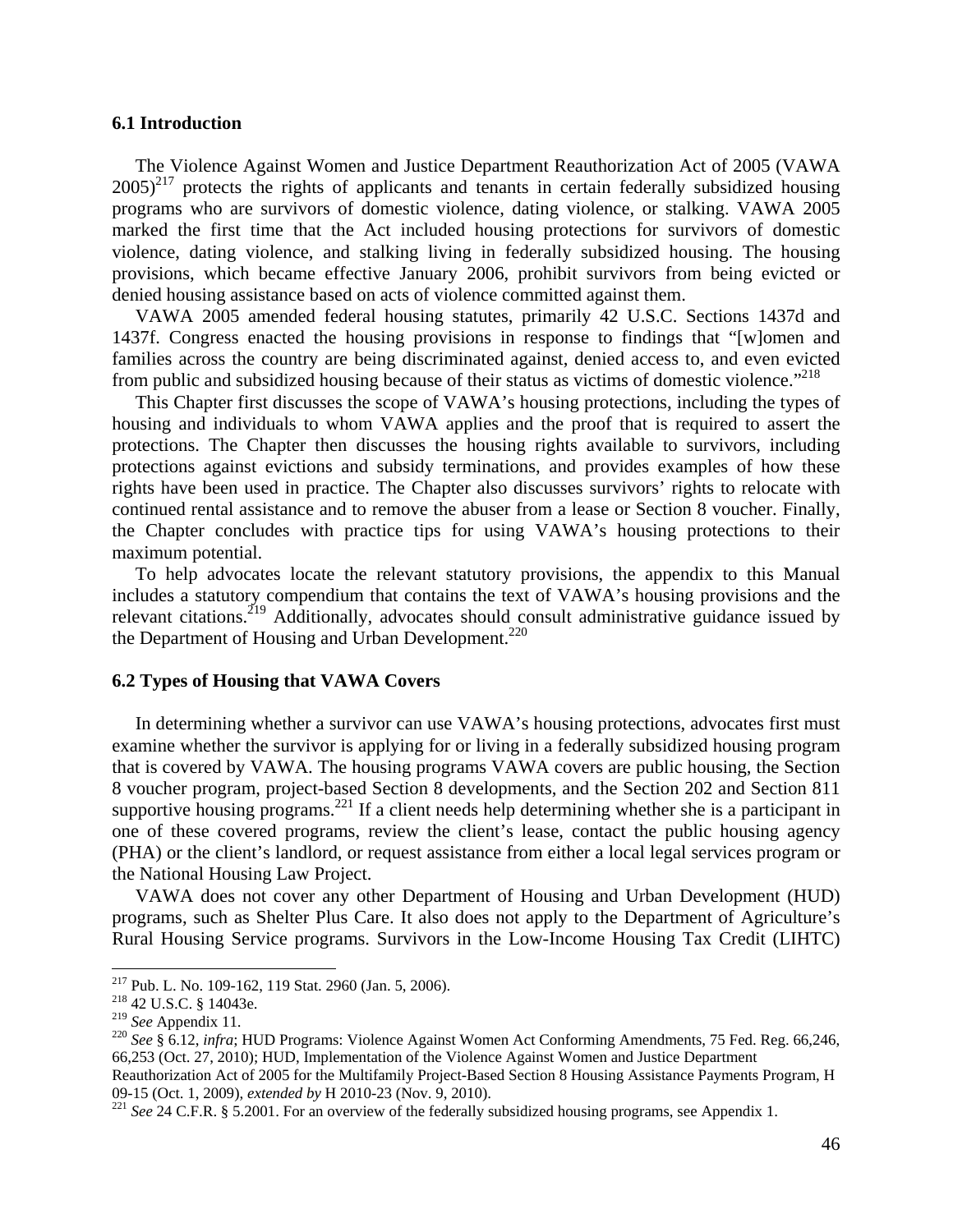program are not covered by VAWA unless their rent is subsidized by a Section 8 voucher or the project-based Section 8 program. Finally, VAWA does not cover tenants living in private housing without any type of rental subsidy. If a survivor is not participating in a housing program covered by VAWA, advocates should still consider whether the survivor may be protected by fair housing laws. $^{222}$ 

### **6.3 Individuals Whom VAWA Protects**

 VAWA protects any individual who is or has been a victim of actual or threatened domestic violence, dating violence, or stalking.223 Advocates therefore must determine whether a survivor qualifies as a victim of domestic violence, dating violence, or stalking as defined in VAWA. The statute's definitions of these terms are gender neutral. Thus, male survivors and survivors in same-sex relationships can assert VAWA's protections.

 Under VAWA, "domestic violence" includes violence committed by a current or former spouse of the survivor; a person with whom the survivor shares a child; a person who is cohabitating with or has cohabitated with the survivor as a spouse; or a person similarly situated to a spouse of the survivor under state law.<sup>224</sup> VAWA also covers any person who is protected by a state's family violence laws.<sup>225</sup> Some states use definitions of domestic violence that are more expansive than VAWA's. Thus, there may be instances where an individual fails to meet VAWA's definition of domestic violence but can still assert VAWA's protections because he or she meets the state's definition. For example, unlike VAWA's definition of domestic violence, California's definition includes violence against a person to whom the perpetrator is related within the second degree, such as violence against a parent by an adult child or violence between siblings. $226$ 

 Under VAWA, "dating violence" is violence committed by a person who is or has been in a social relationship of a romantic or intimate nature with the survivor.<sup>227</sup> The existence of such a relationship is based on factors such as its length and frequency of interaction.<sup>228</sup> "Stalking" is defined as following, pursuing, placing under surveillance, or repeatedly committing acts with intent to kill, injure, harass, or intimidate another person.229 To meet VAWA's definition of stalking, these acts must place the survivor in reasonable fear of death or serious bodily injury, or cause substantial emotional harm to the survivor or an immediate family member of the survivor.<sup>230</sup> In contrast to VAWA's definitions of domestic violence and dating violence, the definition of stalking does not require the survivor to have had a romantic or intimate relationship with the perpetrator.

- 
- 1437f(o)(20)(C) (Section 8 voucher).<br><sup>224</sup> 42 U.S.C. § 13925(a)(6); 24 C.F.R. § 5.2003.
- 225 *Id.*<br><sup>226</sup> See CAL. FAM. CODE § 6211.<br><sup>227</sup> 42 U.S.C. § 13925(a)(8); 24 C.F.R. § 5.2003.<br><sup>228</sup> *Id*
- 

<sup>&</sup>lt;sup>222</sup> See Chapter 4 for more information regarding fair housing laws.

<sup>&</sup>lt;sup>223</sup> See, e.g., 42 U.S.C. §§ 1437d(*l*)(6)(A) (public housing), 1437f(c)(9)(C)(i) (project-based Section 8),

<sup>&</sup>lt;sup>229</sup> 42 U.S.C. §§ 1437d(u)(3)(C) (public housing), 1437f(f)(10) (project-based Section 8 and vouchers); 24 C.F.R. § 5.2003.

<sup>&</sup>lt;sup>230</sup> *Id.* The statutes and regulations do not describe the type of evidence a survivor must produce to show that she had a reasonable fear of death or serious injury, or that she suffered substantial emotional harm. Any documentation of the threats or acts of intimidation that the survivor experienced, as well as records regarding the survivor's physical or mental state, would likely be helpful in supporting her assertion that she experienced fear or emotional harm.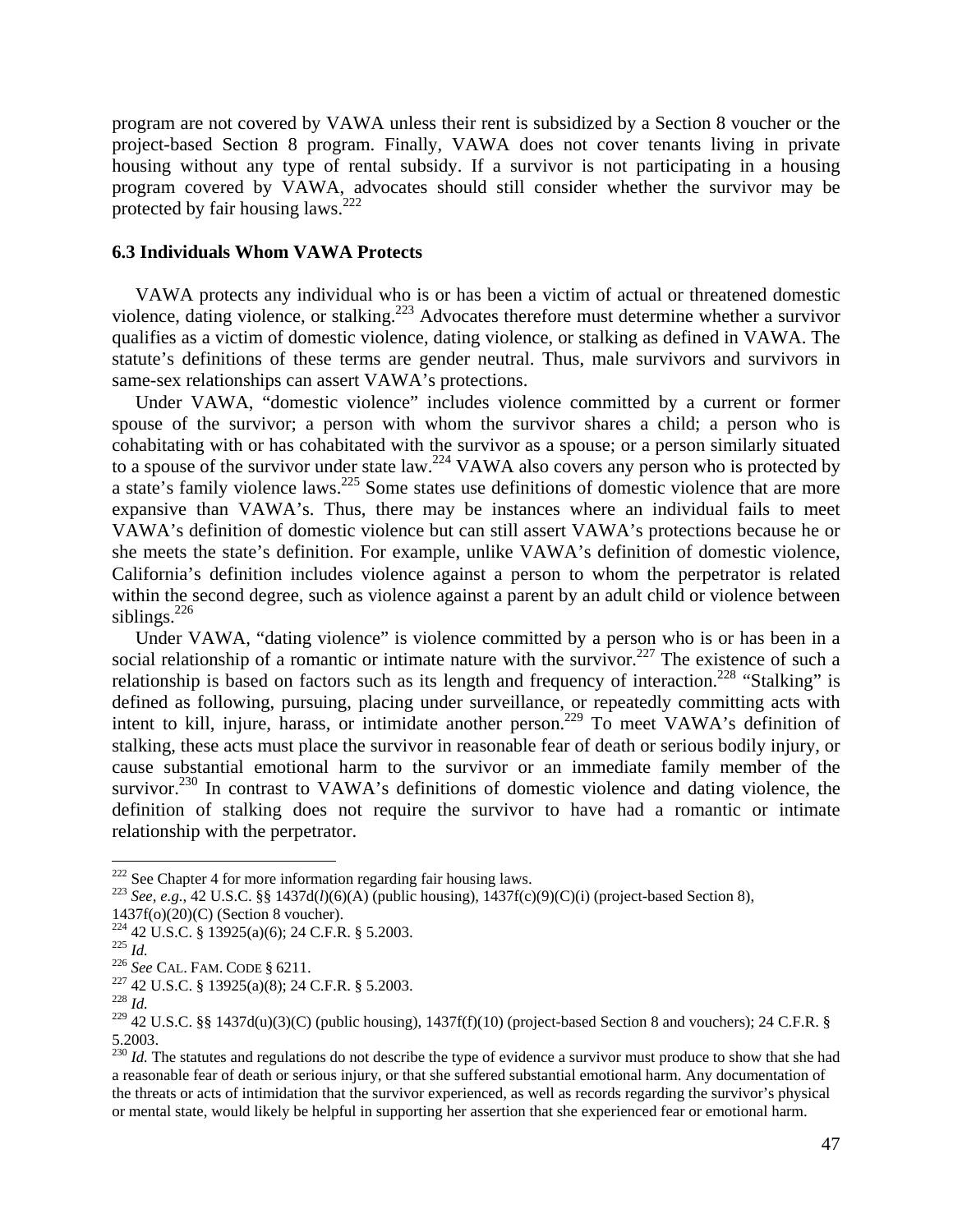VAWA also protects the immediate family members of the survivor of domestic violence, dating violence, or stalking. An immediate family member is defined as a spouse, parent, sibling, child, or any other person living in the survivor's household who is related by blood or marriage. $^{231}$ 

 Survivors of sexual assault are not explicitly listed among the categories of victims who are entitled to VAWA's housing protections. Advocates representing sexual assault survivors should carefully read VAWA's definitions of domestic violence, dating violence, and stalking, as well as state law definitions of domestic violence. In some instances, advocates may be able to argue that the circumstances surrounding the sexual assault meet one of these definitions. Additionally, one of VAWA's stated purposes is to protect the safety of victims of sexual assault who reside in public or assisted housing.232 Advocates can therefore argue that extending the housing protections to sexual assault survivors is consistent with VAWA's intent. Further, advocates should consider whether fair housing laws may protect the survivor.  $233$ 

## **6.4 Proving Domestic Violence, Dating Violence, or Stalking Under VAWA**

 This section focuses on one of the first steps in asserting a survivor's VAWA rights: assessing whether and how the survivor can provide documentation of domestic violence, dating violence, or stalking. Advocates should note that a survivor need only provide the documentation discussed in this section if the survivor seeks to assert a right provided in VAWA, and the housing provider requests such documentation.

 If a survivor seeks to assert her VAWA rights, a public housing agency (PHA) or landlord can ask for proof of domestic violence, dating violence, or stalking.<sup>234</sup> A housing provider may request documentation in several contexts, such as where the survivor raises her VAWA rights to challenge a denial of housing, an eviction, a subsidy termination, or a denial of a request to move. In deciding whether to apply VAWA's protections, the housing provider can choose to rely solely on the survivor's statement, or can submit a written request for certification to the survivor.<sup>235</sup> After a housing provider has requested documentation, a survivor must be given at least 14 business days to respond.<sup>236</sup> If the survivor does not provide the documentation within 14 business days, the housing provider may bring proceedings to terminate the survivor's tenancy or assistance.<sup>237</sup> However, housing providers can extend the 14-day deadline at their discretion, and advocates should encourage them to do so where the survivor can show good cause for an extension.238 If the survivor is ultimately unable to produce documentation, the housing provider must provide the survivor an opportunity for an informal review or informal hearing before denying her VAWA's protections.<sup>27</sup>

<sup>&</sup>lt;sup>231</sup> §§ 1437d(u)(3)(D) (public housing), 1437f(f)(11) (project-based Section 8 and vouchers); 24 C.F.R. § 5.2003.<br><sup>232</sup> 42 U.S.C. § 14043e-1.<br><sup>233</sup> See Chapter 4 for more information regarding fair housing laws.<br><sup>234</sup> §§

 $5.2007(a)(1)$ .<br>  $235 \& 1437d(u)(1)(D)$  (public housing), 1437f(ee)(1)(D) (project-based Section 8 and vouchers).

<sup>&</sup>lt;sup>236</sup> §§ 1437d(u)(1)(B) (public housing), 1437f(ee)(1)(B) (project-based Section 8 and vouchers); 24 C.F.R. § 5.2007(a)(2).

<sup>237</sup> *Id*. 238 *Id.*

<sup>&</sup>lt;sup>239</sup> HUD Programs: Violence Against Women Act Conforming Amendments, 75 Fed. Reg. 66,246, 66,253 (Oct. 27, 2010).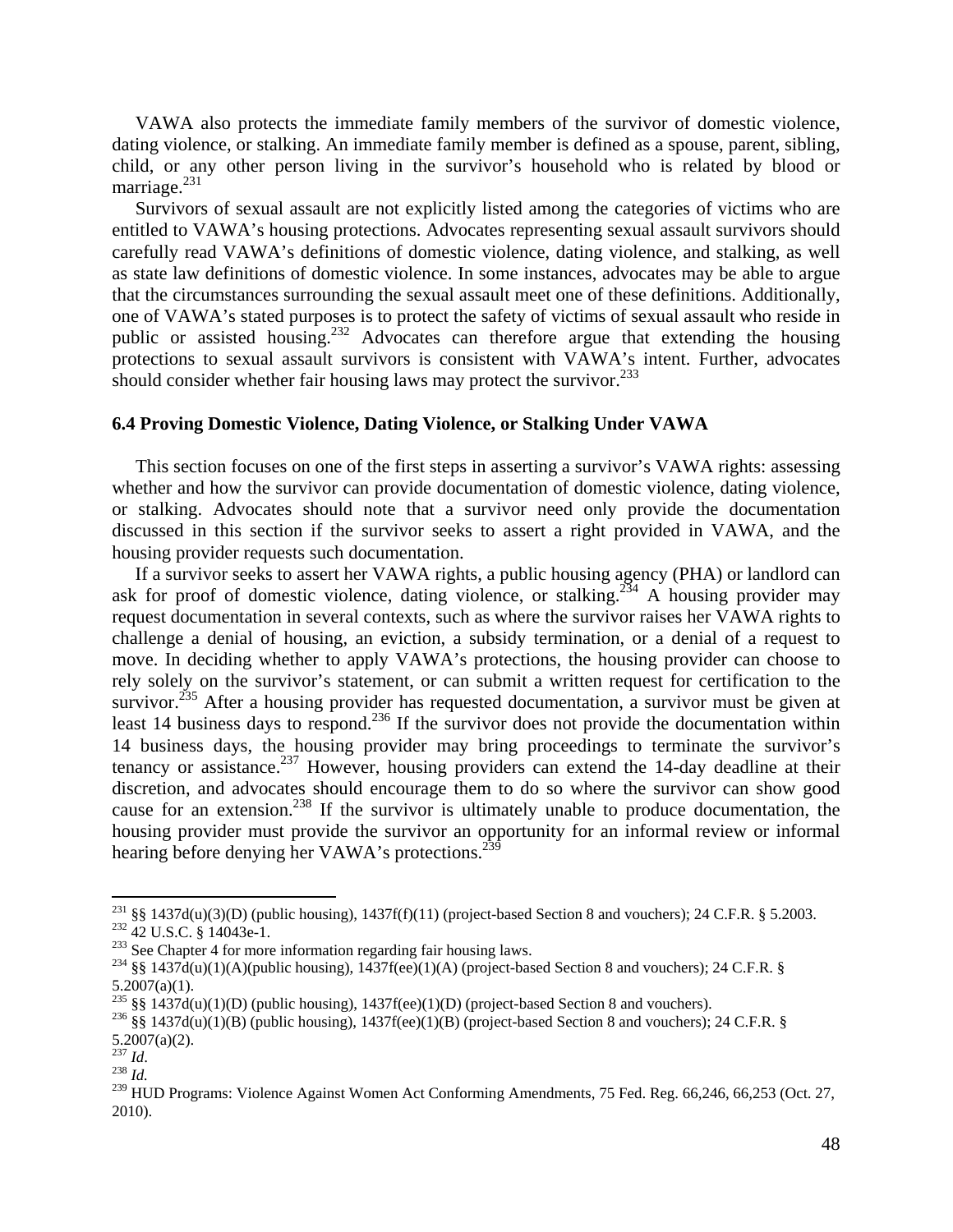There are three basic types of documentation the survivor can provide in response to the housing provider's request: (1) a HUD-approved form; (2) statement from a qualified third party; or (3) police or court record.<sup>240</sup> First, the survivor can self-certify by completing a HUDapproved certification form.<sup>241</sup> Survivors participating in the public housing or Section 8 voucher program should complete form HUD-50066, while form HUD-91066 is for survivors living in project-based Section 8 developments. The forms may be obtained from the housing provider, or downloaded from HUD's website.<sup>242</sup> Advocates should download and print several copies of the forms so that they are readily available in the event that a survivor immediately needs to assert her VAWA rights. These forms also are in the appendix to this Manual.<sup>243</sup> Both forms request the name of the survivor, the name of the perpetrator, the date on which the incident occurred, and a brief description of the incident. The survivor must sign the form and certify that the information is true and correct. Advocates should note that submitting false information on the form is grounds for termination of assistance or eviction.

 If the survivor does not feel comfortable providing the information requested in the HUDapproved form, she can instead provide either a statement from a qualified third party, or a police or court record.244 Documentation from a qualified third party must be signed by the victim and a victim service provider, an attorney, or a medical professional.<sup>245</sup> The third party must attest under penalty of perjury to his or her belief that the survivor has experienced bona fide incidents of abuse.246 Unfortunately, VAWA does not contain language protecting any privileged relationship existing between the survivor and the third party. To avoid waiving attorney-client privilege, an attorney representing a survivor generally should not certify that the survivor has experienced bona fide incidents of abuse. Instead, the attorney should explore with the survivor whether there is another individual who can provide the documentation, such as a shelter employee or victim-witness advocate.

 As an alternative to submitting the third-party documentation or HUD-approved form, the survivor can provide a federal, state, tribal, territorial, or local police or court record.<sup>247</sup> VAWA's housing provisions do not define what constitutes a police or court record. Examples of documents that should satisfy the documentation requirement include a restraining order, a police report, or a criminal complaint or conviction.

 A common area of confusion under VAWA is whether a housing provider may request that a survivor provide multiple forms of documentation, or that a survivor provide a particular type of documentation. For example, in some instances housing providers have requested that survivors provide both the HUD-approved certification form and third-party documentation, or that survivors provide restraining orders. However, HUD has made clear that VAWA allows for the victim to self-certify, and that its certification form satisfies VAWA's documentation

<sup>240</sup> *See* 42 U.S.C. § 1437d(u)(1)(A), (C) (public housing); 42 U.S.C. § 1437f(ee)(1)(A), (C) (project-based Section 8 and vouchers); 24 C.F.R. § 5.2007(a)(1).<br> $^{241}$  *Id* 

<sup>&</sup>lt;sup>242</sup><br>
<sup>242</sup> The forms are available in several different languages at http://www.hud.gov/offices/adm/hudclips/forms/.<br>
<sup>243</sup> See Appendices 12 and 13.<br>
<sup>244</sup> See supra note 240.<br>
<sup>245</sup> Id.<br>
<sup>246</sup> Id.<br>
<sup>246</sup> Id.<br>
<sup>246</sup> Id

C.F.R.  $§ 5.2007(a)(1)(ii)$ .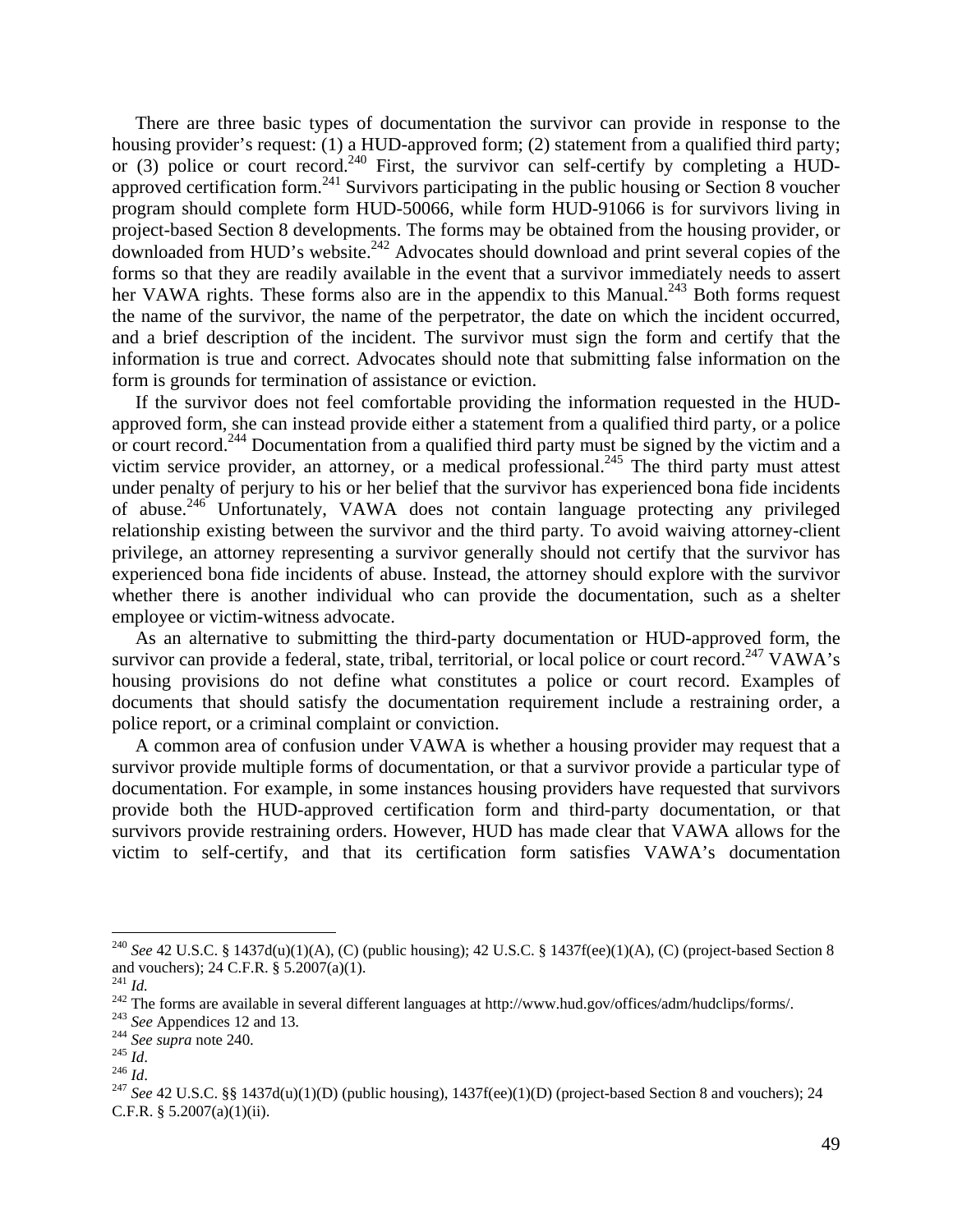requirements.248 Housing providers must accept the HUD-approved certification form "as a complete request for relief, without insisting on additional documentation."<sup>249</sup> An individual requesting VAWA's protections "cannot be required to provide third-party documentation."<sup>250</sup>

 HUD also has stated that survivors cannot be required to provide its certification form. Rather, third-party documentation or a police or court record must be accepted "in lieu of the HUD standard certification form."251 This indicates that survivors have the authority to decide what type of documentation they will provide, whether it is third-party documentation, a police or court record, or the self-certification form. In sum, it is contrary to HUD's guidance to require the survivor to provide two forms of documentation, or to limit the types of documentation a survivor can provide. It is also unduly burdensome for the survivor, who in some cases will be fleeing from the perpetrator or temporarily staying in a confidential location.

 If a housing provider has an overly restrictive documentation policy, advocates should remind the provider of HUD's regulations and explain why many survivors cannot provide multiple forms of documentation. At the same time, however, advocates should attempt to secure several forms of documentation from the survivor in order to strengthen the case and to avoid a protracted dispute with the housing provider regarding documentation, particularly where the survivor risks eviction or needs alternative housing immediately.

Documentation also may be critical in cases where a housing provider has difficulty determining which household member is the victim and which is the perpetrator. HUD regulations state that in cases where a housing provider receives documents from two members of a household, each claiming to be a victim and naming the other household member as the perpetrator, "the PHA, owner, or management agent may determine which is the true victim by requiring third-party documentation."<sup>252</sup> If any questions remain regarding which household member is the victim, "a PHA grievance hearing, informal hearing or informal review could be an appropriate venue to pursue fact-finding and make a determination."<sup>253</sup>

## **6.5 Survivors' Rights to Confidentiality Under VAWA**

 Advocates often have questions regarding housing providers' obligations to keep information about domestic violence confidential. Under VAWA, housing providers are prohibited from disclosing any information a survivor provides to document incidents of domestic violence, dating violence, or stalking.<sup>254</sup> They may not enter the information into any shared database or provide it to another entity.<sup>255</sup> Employees of a PHA, owner or management agent are prohibited from having access to information regarding domestic violence unless they are specifically and explicitly authorized to access this information because it is necessary to their work.<sup>256</sup> However,

<sup>&</sup>lt;sup>248</sup> HUD Programs: Violence Against Women Act Conforming Amendments, 75 Fed. Reg. at 66,251; The Violence Against Women and Department of Justice Reauthorization Act of 2005: Applicability to HUD Programs, 72 Fed. Reg. 12,696, 12,698 (Mar. 16, 2007).<br><sup>249</sup> HUD Programs: Violence Against Women Act Conforming Amendments, 75 Fed. Reg. at 66,251.

 $^{250}$  *Id.*<br> $^{251}$  *See* HUD Programs: Violence Against Women Act Conforming Amendments, 75 Fed. Reg. at 66,251; see also

Notice PIH 2006-42 (Dec. 27, 2006); Form HUD-50066; Form HUD-91066.<br><sup>252</sup> 24 C.F.R. § 5.2007.

<sup>&</sup>lt;sup>253</sup> HUD Programs: Violence Against Women Act Conforming Amendments, 75 Fed. Reg. at 66,253.<br><sup>254</sup> See 42 U.S.C. §§ 1437d(u)(2)(A) (public housing), 1437f(ee)(2)(A) (project-based Section 8 and vouchers); 24

C.F.R. § 5.2007(a)(1)(v).<br> $^{255}$  See id.

<sup>&</sup>lt;sup>256</sup> 24 C.F.R. § 5.2007(b)(4)(ii).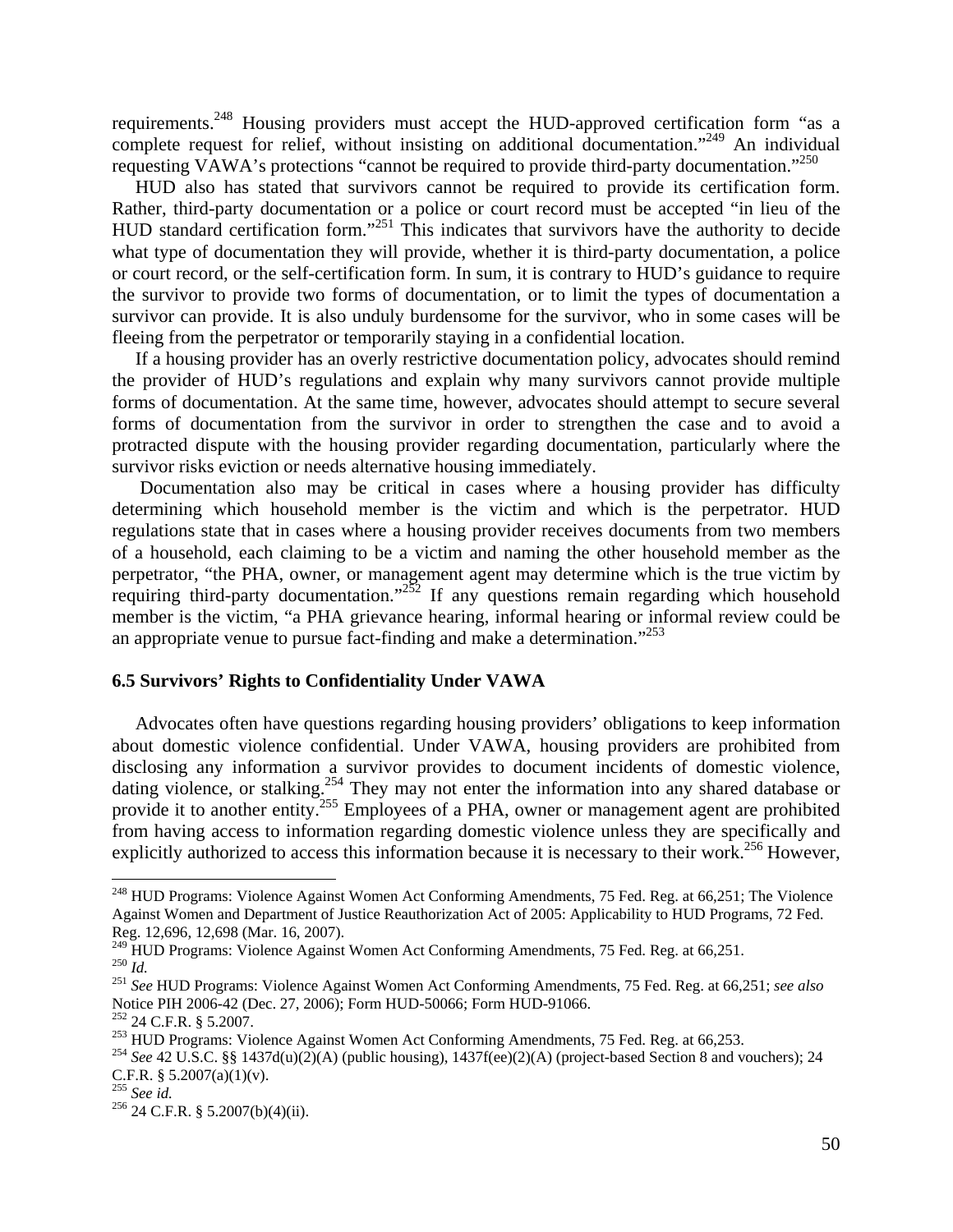advocates should note that a housing provider is permitted to disclose the information if it chooses to evict the batterer based on the acts of domestic violence, dating violence, or stalking.<sup>257</sup> Accordingly, advocates should request that the housing provider contact the survivor first before taking steps to evict the batterer, so that the survivor can plan for her safety.<sup>258</sup>

 Certification information also may be disclosed if the survivor requests disclosure in writing, or if disclosure is otherwise required by law.<sup>259</sup> Advocates should remind housing providers of the importance of warning the survivor and giving her adequate time to plan for her safety before the information is disclosed. Advocates also should emphasize the importance of confidentiality in instances where the survivor is relocating or seeking to have the abuser removed from the lease or the Section 8 voucher.

## **6.6 Survivors' Rights in Moving with Section 8 Voucher Assistance**

 VAWA also contains provisions affecting the relocation rights of survivors of domestic violence, dating violence, and stalking who are participants in the Section 8 voucher program. In some cases, a survivor who has a Section 8 voucher may need to move from the city or county in which she lives to protect her safety. Tenants in the Section 8 voucher program can use their rental assistance anywhere in the country where there is a PHA administering a voucher program. This feature is known as "portability," and it allows tenants to relocate to a rental unit of their choice, including one located outside the jurisdiction of the PHA that initially issued the voucher. Below is a summary of the relevant HUD regulations governing the portability feature of the voucher program, and of voucher holders' rights with respect to moving out of the jurisdiction of the PHA that initially issued their vouchers. To protect victims of domestic violence, dating violence, and stalking, HUD has enacted regulations pursuant to VAWA that exempt abuse victims from some of the restrictions on portability. PHAs' obligations regarding portability are set forth in HUD regulations, HUD PIH Notices, HUD's Housing Choice Voucher Program Guidebook, and each PHA's Section 8 Administrative Plan. This section primarily relies on HUD PIH Notice 2011-3, issued January 19, 2011.<sup>260</sup>

## **6.6.1 Duty of PHAs to Assist Tenants in Porting Their Vouchers**

 PHAs have obligations to assist tenants in moving to another jurisdiction while continuing to use their vouchers. This process of moving to another jurisdiction with voucher assistance is called "porting." The PHA that first issued the voucher to the tenant is known as the "initial PHA." The PHA in the jurisdiction where the tenant will be moving is called the "receiving PHA." Portability begins when a voucher tenant contacts the initial PHA and expresses interest in moving to the jurisdiction of another PHA. The portability rules provide that the initial PHA must provide the tenant with contact information for the receiving PHA.<sup>261</sup> It must also contact the receiving PHA on the family's behalf. $262$ 

<sup>&</sup>lt;sup>257</sup> *See id.* <sup>258</sup> See Chapter 2 for more information regarding safety planning. <sup>259</sup> *See supra* note 254.

<sup>&</sup>lt;sup>260</sup> HUD, Housing Choice Voucher Family Moves with Continued Assistance, PIH 2011-3 (Jan. 19, 2011).<br><sup>261</sup> PIH 2011-3, at 3. <sup>262</sup> *Id.*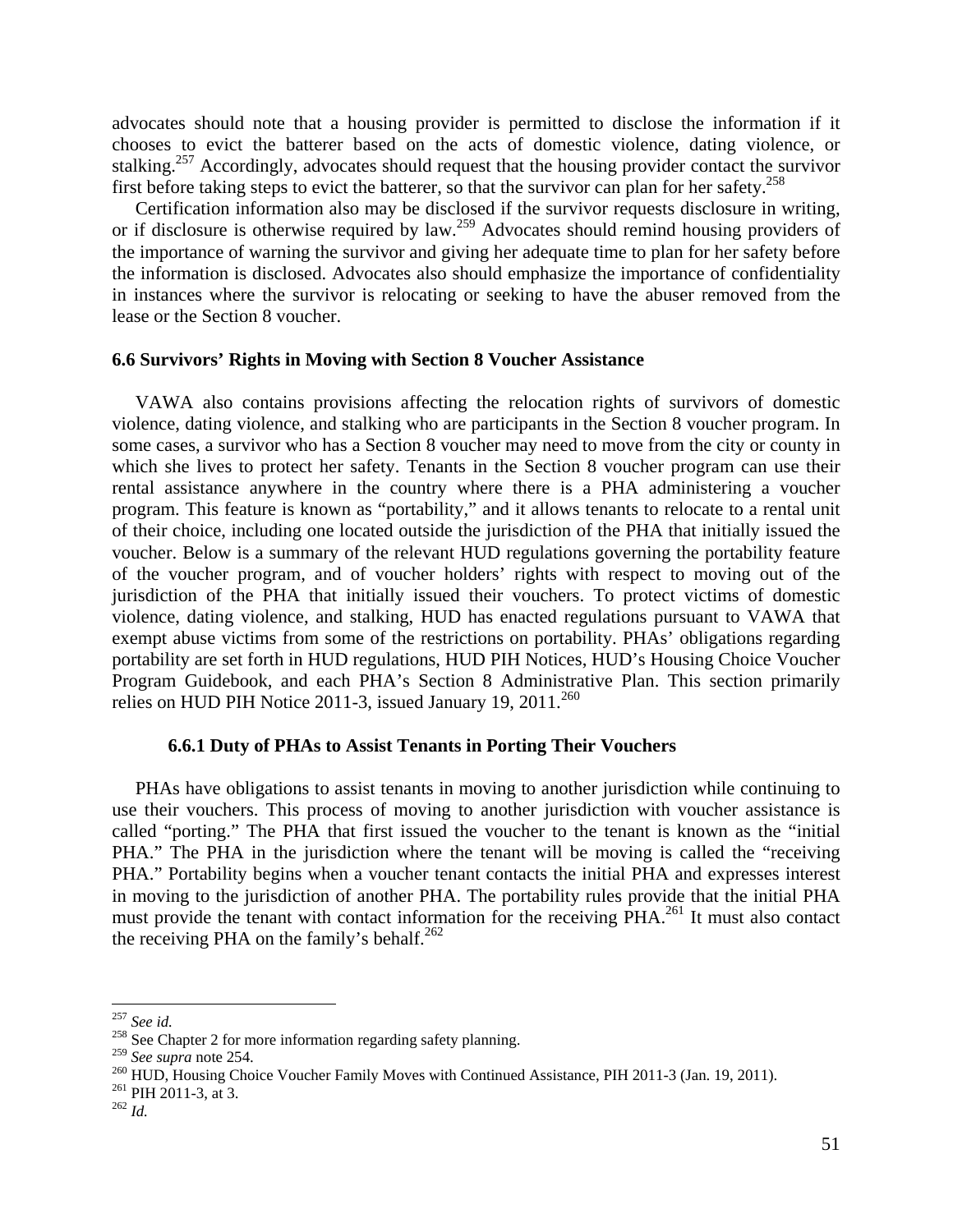The receiving PHA *must* provide an eligible transferring tenant with assistance.<sup>263</sup> Therefore, the receiving PHA's local preferences or priorities for selecting applicants are not relevant to the transferring tenant, and the receiving PHA may not place the porting tenant on its waiting list. However, the receiving PHA may deny assistance, or terminate the family once it has ported, in accordance with its rules regarding screening for criminal history and illegal drug activity.<sup>264</sup> Thus, it is important for any voucher participant who wishes to port to become familiar with the criminal history screening policies of the receiving PHA. This is especially true if the participant or a member of the participant's family has a criminal background.

 HUD regulations provide that the receiving PHA *must* issue a voucher to the porting tenant within two weeks of obtaining all of the tenant's documentation.<sup>265</sup> The receiving PHA has the choice of billing the initial PHA for assistance on behalf of the porting family, or of absorbing the family into its own program. $^{266}$ 

## **6.6.2 Special Rights of Domestic Violence Survivors with Vouchers**

 PHAs often impose a number of restrictions on the timing and frequency of moves by Section 8 voucher tenants, and they may not be aware that special rules apply to survivors of domestic violence, dating violence, and stalking. For example, many PHAs restrict portability for one year if a family receiving a voucher for the first time does not reside in the PHA's jurisdiction at the time the family applies for voucher assistance. Further, many PHAs prohibit voucher tenants from moving if they already have moved at least once during the past 12 months. However, HUD's VAWA regulations state that PHA policies restricting the timing or frequency of portability moves do not apply if a family needs to relocate due to domestic violence, dating violence, or stalking.<sup>267</sup> Therefore, advocates can use HUD regulations to show PHAs that the typical restrictions on portability may not apply to abuse victims.

 PHAs often deny portability in cases where a voucher holder has left her assisted rental unit in violation of the lease. Ordinarily, tenants who vacate the unit before the lease term has ended do not maintain the right of portability. This rule is obviously problematic for a survivor who has fled her unit to escape her abuser and cannot pay rent at a new location without voucher assistance. However, an exception to this rule exists for survivors of domestic violence, dating violence, and stalking. As part of VAWA, abuse victims maintain the right to port themselves and their families to a new jurisdiction even if they have left their prior rental unit in violation of the lease.<sup>268</sup> Thus, if a survivor was forced to break her lease and move elsewhere in order to escape her abuser, and she failed to seek the PHA's approval before moving, she can still exercise her right to use her voucher in another jurisdiction.

 PHAs often prohibit tenants from moving if they owe money for repairs or back rent, or if they have not obtained the landlord's permission to end the lease. These policies can endanger a survivor's safety by unnecessarily preventing her from moving. If a PHA has denied a survivor's portability request, the survivor should exercise her right to an informal hearing to challenge the denial.<sup>269</sup> Advocates should urge housing authorities to consider the safety needs of domestic

<sup>&</sup>lt;sup>263</sup> *Id.* at 4.<br><sup>264</sup> *Id.* at 5.<br><sup>265</sup> *Id.* at 4.<br><sup>267</sup> 24 C.F.R § 982.314.<br><sup>268</sup> 42 U.S.C. § 1437f(r)(5); 24 C.F.R. § 982.353(b); PIH 2011-3, at 12.

<sup>269</sup> *See* PIH 2011-3, at 5.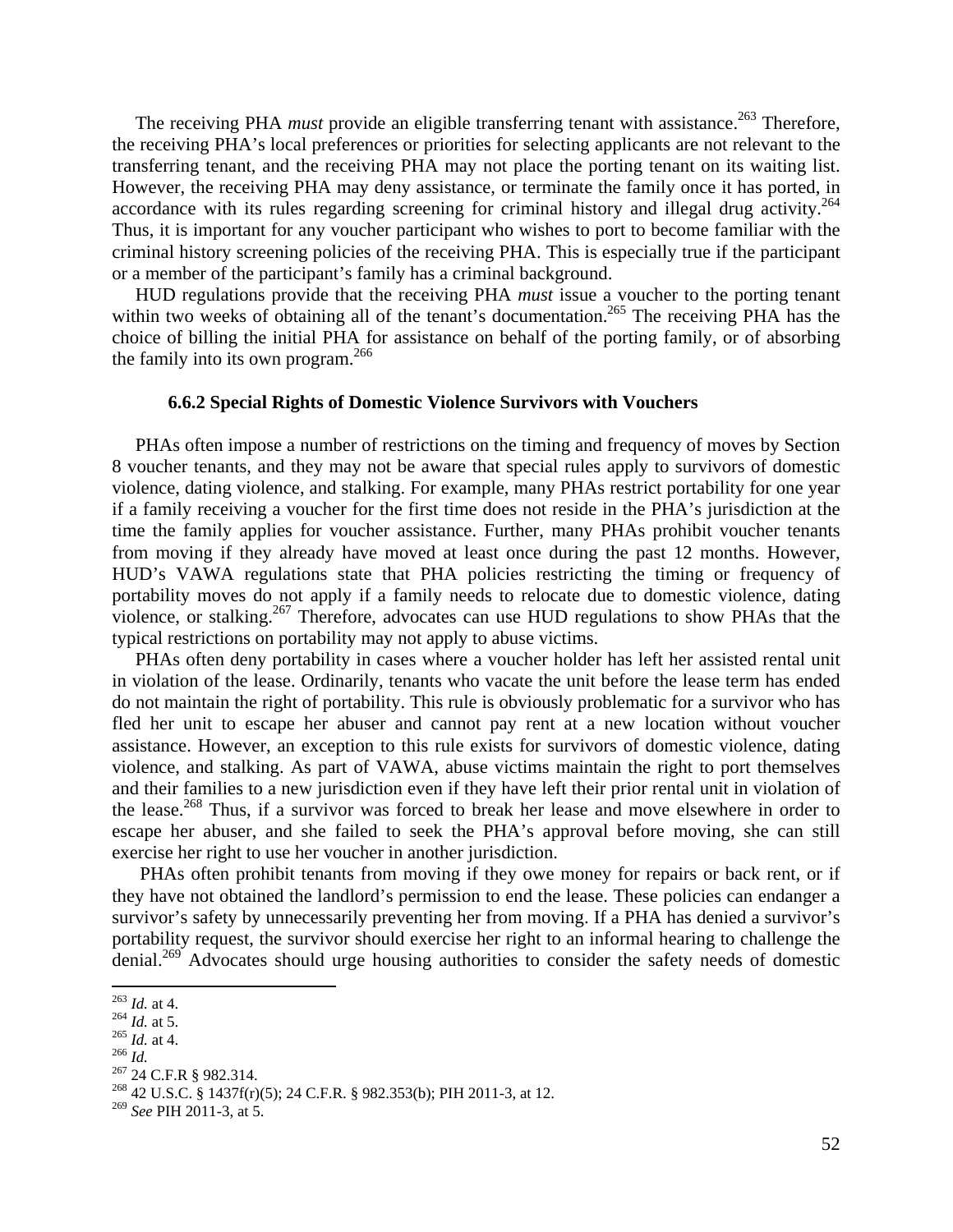violence survivors when they assess portability requests. Advocates also can cite VAWA's provisions stating that the fact that an applicant is a domestic violence survivor is not an appropriate basis for denial of assistance, which are discussed later in this Chapter. To avoid future problems, advocates should urge PHAs to adopt explicit exceptions to their written portability policies where needed to accommodate a domestic violence survivor's safety.<sup>270</sup>

 To prevent disputes with the PHA, survivors who must temporarily relocate for safety reasons while the portability request is being processed should inform the PHA of this in writing. Many PHAs have policies limiting the number of days a tenant may be absent from a Section 8 unit before her assistance will be terminated. Further, Section 8 regulations provide that in no case may a tenant be absent from the unit for more than 180 consecutive days.<sup>271</sup> To remain in good standing with the PHA and ensure that the survivor's portability request is processed, the survivor should notify the PHA that she has temporarily moved for safety reasons and that she intends to remain in the Section 8 program.

 In working with a survivor who must move, advocates also may need to contact the survivor's existing Section 8 landlord. Section 8 regulations provide that the initial term of the lease must be for at least one year.<sup>272</sup> If the survivor has been in the unit for less than a year, advocates will need to negotiate with the Section 8 landlord to waive or reduce any fees associated with breaking the lease, as VAWA does not protect a victim from being held liable for these fees. In some jurisdictions, the survivor may be able to use state law to break the lease without financial penalty.273

 After the survivor has terminated the lease, the PHA will give her a new voucher so that she can relocate. The PHA must provide the survivor at least 60 days to search for housing, which is called the initial voucher term.<sup>274</sup> To assist voucher holders in locating suitable housing, many PHAs have elected to increase the initial voucher term beyond 60 days. To determine your PHA's initial voucher term, consult the PHA's Administrative Plan or look at the client's voucher. Additionally, PHAs often grant extensions to the initial voucher term if the voucher holder shows that she was unable to locate housing after an extensive search. Accordingly, advocates should advise survivors to keep a log of all the housing providers they contacted during their housing search. Further, if the survivor was unable to search for housing during a certain time period (due to a disability or injury, for example) she may request that the PHA stop the clock on the voucher search term during that period.

#### **6.7 Survivors' Rights in Moving to Another Public Housing Unit**

 Like Section 8 voucher tenants, public housing residents may need to relocate to escape domestic violence, dating violence, or stalking. To relocate to another public housing development, a public housing tenant must request a transfer from the PHA. Unfortunately VAWA does not address a PHA's obligation to transfer a public housing tenant to a safer unit in the event that the tenant must move due to domestic violence, dating violence, or stalking. PHAs have a great deal of discretion in deciding the circumstances in which they will allow a public

 $270$  See Chapter 8 for more information on PHA policies regarding portability.

<sup>&</sup>lt;sup>271</sup> 24 C.F.R. § 982.312(a).<br><sup>272</sup> § 982.309(a)(1).<br><sup>272</sup> § 982.309(a)(1).<br><sup>273</sup> See Chapter 3 for information on advocacy in cases where the survivor needs to break the lease due to domestic violence.

 $274$  § 982.303.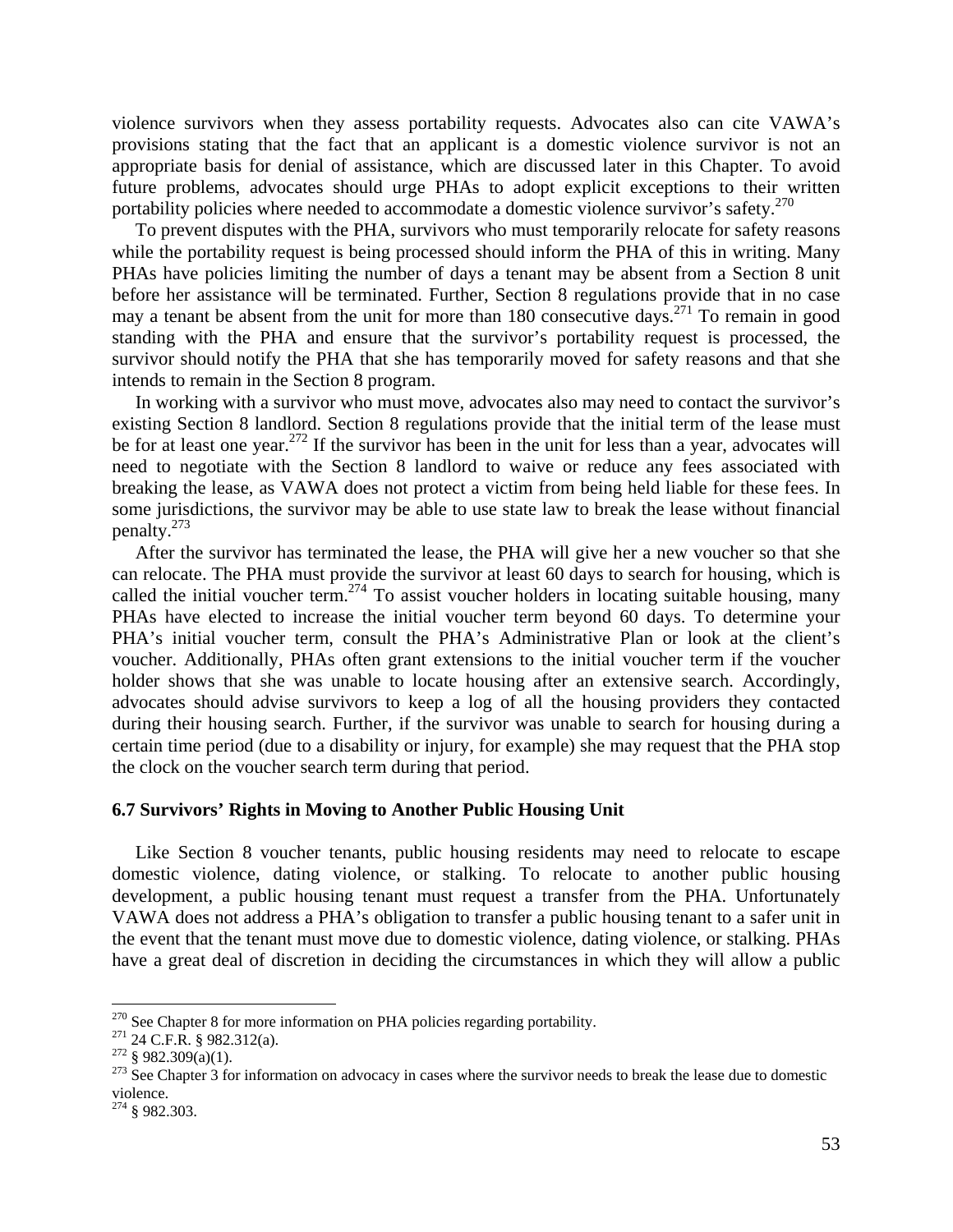housing tenant to transfer to another unit, and advocates will need to check with their local PHAs to determine what their transfer policies are. Policies regarding transfers should be set forth in the PHA's Admissions and Continued Occupancy Policy (ACOP). The appendix to this Manual contains a sample letter requesting a public housing transfer on behalf of a domestic violence survivor. $275$ 

 Advocates working with survivors who need transfers should carefully examine the ACOP and determine the grounds under which a survivor may be entitled to a transfer.<sup>276</sup> Unfortunately, many PHAs do not have transfer policies for domestic violence or victims of crime, or have policies with unduly burdensome documentation requirements.<sup>277</sup> Further, at least one court has found that a PHA was not obligated to provide a transfer to a domestic violence survivor where the PHA's ACOP did not provide for such transfers.<sup>278</sup> Under that PHA's ACOP, the only crime victims who were eligible for transfers were victims of federal hate crimes. To avoid a similar result, advocates in jurisdictions without domestic violence transfer policies or with overly restrictive policies should encourage PHAs to amend these policies.<sup>279</sup> In fact, HUD has encouraged PHAs to adopt transfer policies for survivors of domestic violence.<sup>280</sup>

 To increase the likelihood that the survivor's transfer request will be granted, advocates should give as many reasons as possible for why the PHA should grant the survivor a transfer. For example, many PHAs have transfer policies for tenants living in units that are too small or too large based on the family's size, that are in need of repair due to habitability issues, that are inaccessible to a tenant with disabilities,  $281$  or that are a significant distance from the tenant's job or school. Advocates should explore with survivors any possible grounds under which they might be entitled to a transfer, particularly where the jurisdiction has no transfer policy for victims of domestic violence.

 Before submitting the transfer request, discuss with the survivor whether there are certain developments where the abuser would be less likely to find her, and whether there are certain developments where the survivor would be at greater risk of harm. These developments should be discussed in the transfer application to help expedite the survivor's request and to prevent the PHA from placing the survivor in a development that is no safer than her current home. If there are no public housing developments where the survivor would be safe, advocates should contact the PHA and request that the survivor be issued a Section 8 voucher. In jurisdictions where there are limited numbers of public housing units and vouchers, the survivor should consider signing up for federally subsidized housing waitlists in neighboring jurisdictions.

 If the survivor must temporarily relocate for her safety while her transfer request is being processed, it is crucial to inform the PHA in writing that the survivor has temporarily moved but intends to remain in the public housing program. The PHA's ACOP will likely state the maximum number of days a family can be absent from a public housing unit. If the survivor

<sup>&</sup>lt;sup>275</sup> See Appendix 3.<br><sup>276</sup> PHAs are required to comply with the policies established in the ACOP. See § 903.25.<br><sup>277</sup> PHAs often require a tenant to provide documentation from law enforcement in order to obtain a domesti violence transfer, which may be unrealistic for survivors who cannot call the police due to fear of retaliation. 278 Robinson v. Cincinnati Hous. Auth., 2008 WL 1924255 (S.D. Ohio 2008).

<sup>&</sup>lt;sup>279</sup> See Chapter 8 for more information on working locally to shape a PHA's Admissions and Continued Occupancy Policy.

<sup>280</sup> *See* U.S. DEPARTMENT OF HOUSING AND URBAN DEVELOPMENT, PUBLIC HOUSING OCCUPANCY GUIDEBOOK 218- 19 (2003).

<sup>&</sup>lt;sup>281</sup> See Chapter 5 for more information regarding reasonable accommodations in housing for persons with disabilities.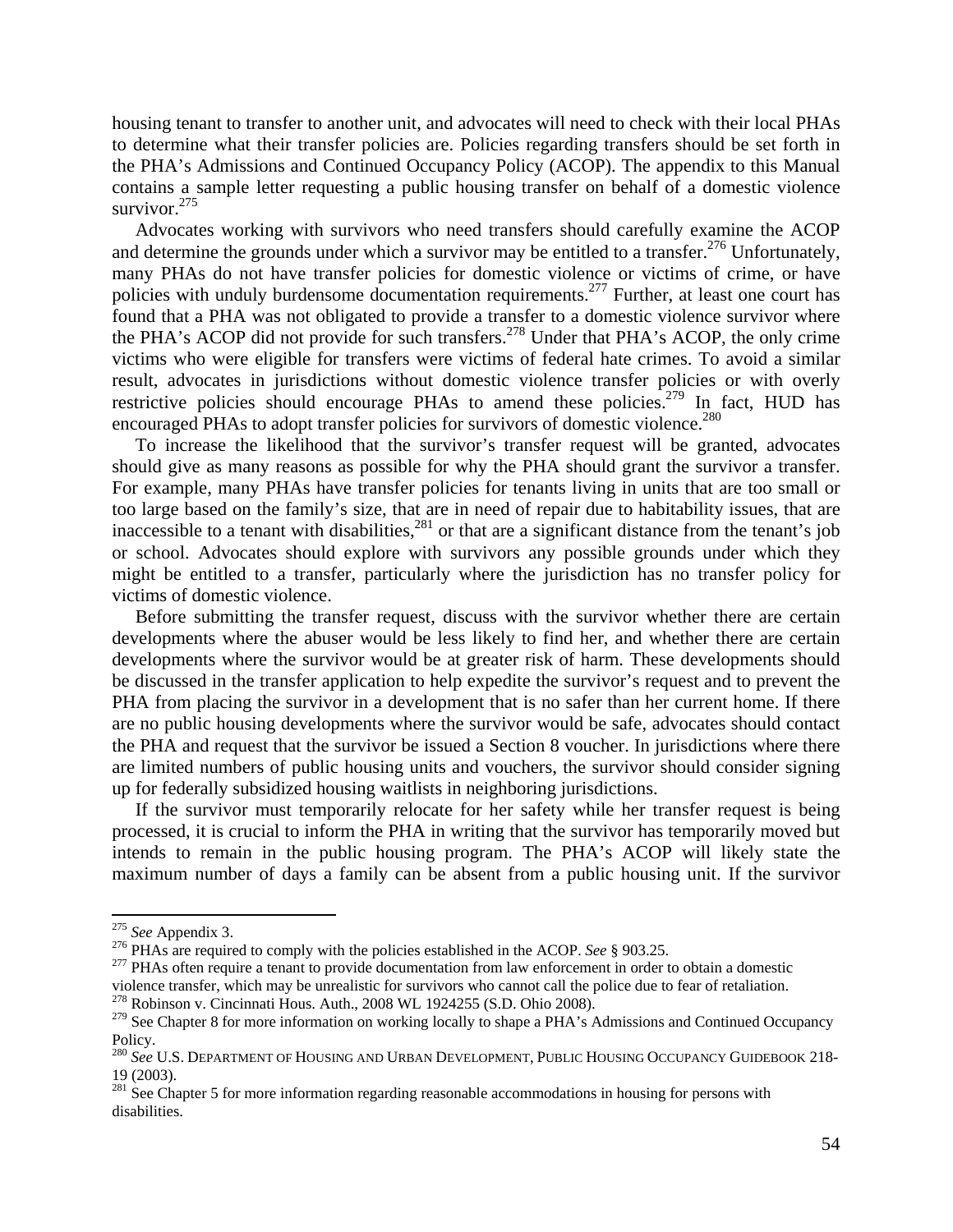relocates without notifying the PHA, and she is absent from the unit for more than the maximum number of days, the PHA may assume that the unit has been abandoned and may attempt to evict the survivor. To remain in good standing with the PHA and ensure that the survivor's transfer request is processed, the survivor should contact the PHA before or shortly after she relocates to let the PHA know that she has not abandoned the unit.

## **6.8 VAWA's Protections Against Evictions and Subsidy Terminations<sup>282</sup>**

 VAWA prohibits survivors of domestic violence, dating violence, or stalking from being evicted or having their rental subsidies terminated based on acts of violence committed against them. These protections were enacted to create an exception for survivors from the federal "onestrike and you're out" criminal activity rule. The rule gives PHAs the authority to evict or terminate a tenant's assistance based on only one instance of criminal activity committed by any household member, guest, or other person under the tenant's control that threatens the health, safety, or peaceful enjoyment of other tenants.<sup>283</sup> Unfortunately, some housing authorities have applied the rule to justify the evictions and subsidy terminations of all members of a particular household, even those who did not commit the criminal acts or were themselves victims of those acts. As a result, many survivors have faced evictions and subsidy terminations based on criminal acts committed by their batterers.<sup>284</sup>

 To address this problem, VAWA explicitly provides that criminal activity directly relating to domestic violence, dating violence, or stalking shall not be considered grounds for eviction or subsidy termination for the survivor of the domestic violence, dating violence, or stalking.<sup>285</sup> This section provides an overview of VAWA's protections against evictions and subsidy terminations, explains some of the protections' limitations, and discusses how the protections have been used in practice. Advocates should note that in addition to VAWA's protections, clients also may be able to assert similar protections under fair housing laws, which are discussed in Chapter 4.

## **6.8.1 Overview of the Protections Against Evictions and Terminations**

 VAWA provides that an incident or incidents of actual or threatened domestic violence, dating violence, or stalking will not be construed as a serious or repeated violation of the lease by the victim or threatened victim of that violence and shall not be good cause for terminating the victim's tenancy or rental assistance.<sup>286</sup> In other words, a tenant cannot be evicted for reasons related to domestic violence, dating violence, or stalking committed against her. Notably, this provision of VAWA refers to "an incident or incidents" of violence, indicating that only one incident is needed to trigger VAWA's protections and that repeated incidents are not required. Further, this provision refers to "actual or threatened" violence, indicating that threats of violence are sufficient to trigger VAWA's protections.

 $282$  This section is limited to discussing the protections available to survivors under VAWA. See Chapters 4 and 7 for more strategies for defending against evictions and subsidy terminations.<br><sup>283</sup> See 42 U.S.C. § 1437d(*l*)(6).

<sup>&</sup>lt;sup>284</sup> *See* § 14043e.<br><sup>285</sup> §§ 1437d(*l*)(6)(A) (public housing), 1437f(c)(9)(C)(i) (project-based Section 8), 1437f(o)(20)(C) (Section 8 voucher).

<sup>286 §§ 1437</sup>d(*l*)(5) (public housing), 1437f(c)(9)(B) (project-based Section 8), 1437f(o)(20)(B) (Section 8 voucher); 24 C.F.R. § 5.2005(a).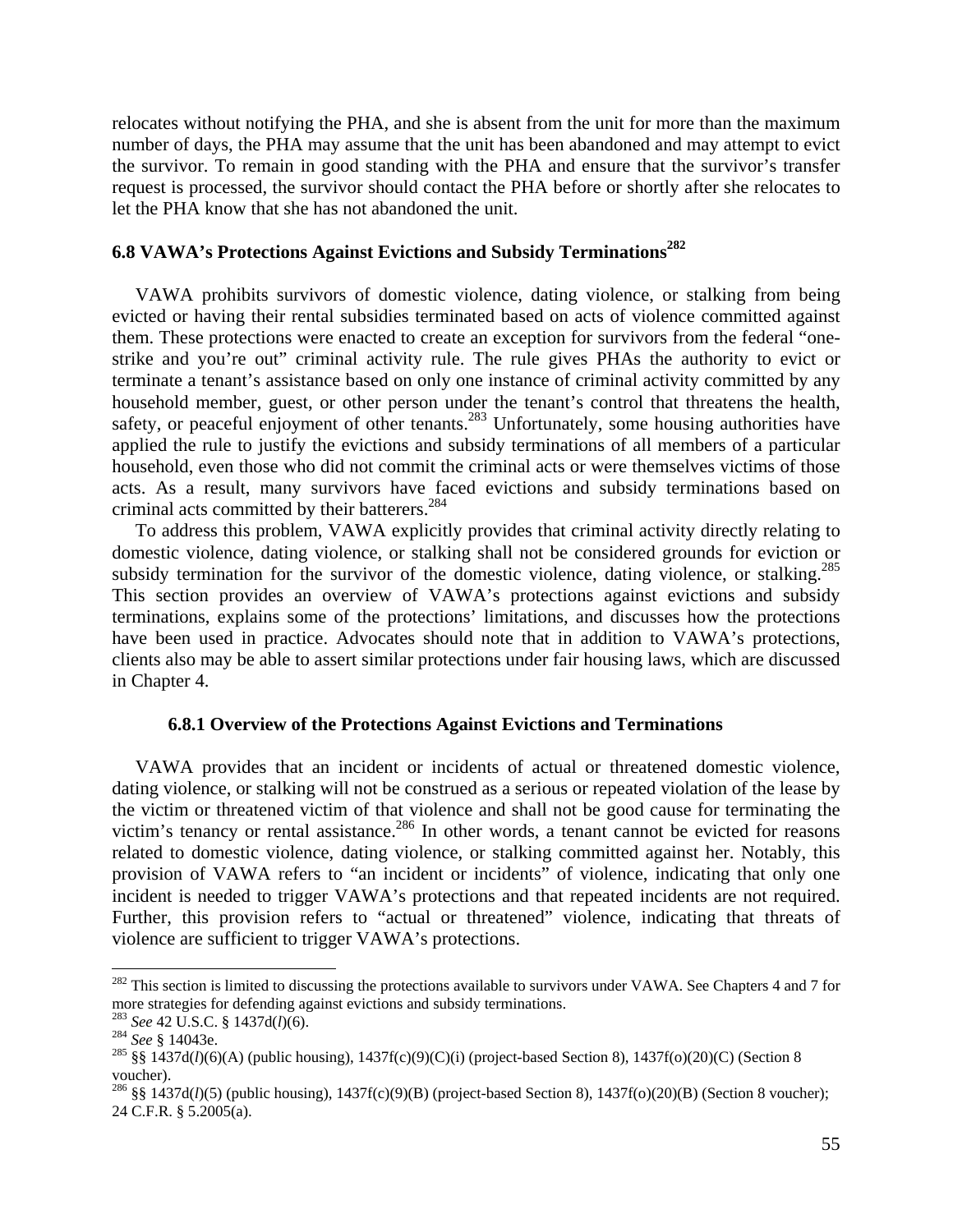VAWA also provides that criminal activity directly relating to domestic violence, dating violence, or stalking shall not be cause for eviction or subsidy termination if the tenant or an immediate member of the tenant's family is the victim or threatened victim of that violence.<sup>287</sup> This provision is similar to the one discussed above, except that it specifically refers to "criminal activity" directly relating to domestic violence, dating violence, or stalking. VAWA does not define what constitutes "criminal activity" directly relating to abuse. A common question that arises is whether a survivor can be evicted for the abuser's drug-related activity where the survivor could not control this activity due to threats of retaliation by the abuser. Because VAWA does not squarely address this issue, advocates will need to demonstrate that the abuser's drug-related activity was directly related to the domestic violence, dating violence, or stalking. For example, an advocate could provide a statement from a domestic violence expert explaining the risk of harm the survivor would have faced if she had reported the abuser's drug-related activity, or a statement from the survivor documenting the threats or retaliation she experienced when she tried to stop the drug-related activity on prior occasions.

 Attorneys should assert VAWA's protections as soon as they become aware that a client is facing an eviction or a subsidy termination that is related to domestic violence, dating violence, or stalking. There are several venues for clients to assert their VAWA rights, such as during informal advocacy with the housing provider, in an administrative proceeding, or in a judicial eviction action. Attorneys can informally assert VAWA's protections by calling the housing provider to explain why VAWA applies, and by sending a letter requesting that the housing provider cease the eviction or subsidy termination proceedings and explaining why VAWA prohibits the adverse action. The appendix to this Manual contains sample letters.<sup>288</sup> Attorneys also should direct the client to request an administrative proceeding, such as the grievance procedure for public housing tenants or the informal hearing procedure for Section 8 tenants, so that the client can assert VAWA rights during the proceeding.<sup>289</sup> If the housing provider has already filed an eviction action in court against the client, the client can assert VAWA as a defense to the eviction or seek summary judgment on the basis of her rights under VAWA. The appendix to this Manual contains examples of documents that have been used in eviction proceedings.290

#### **6.8.2 Limitations on VAWA's Protections**

 There are important limitations on VAWA's protections against evictions and subsidy terminations. First, VAWA does not restrict a housing provider's authority to evict or terminate assistance to a tenant if the housing provider can demonstrate an "actual and imminent threat" to other tenants or employees at the property if either the tenant is not evicted or her assistance is not terminated.<sup>291</sup> In other words, evictions may still proceed in rare situations where the housing provider demonstrates that an individual's tenancy, despite her status as a covered victim, presents an actual and imminent threat to other tenants or employees. This provision is intended to address situations in which a housing provider demonstrates that a perpetrator of domestic

<sup>&</sup>lt;sup>287</sup> §§ 1437d(*l*)(6)(A) (public housing); 1437f(c)(9)(C)(i) (project-based Section 8); 1437f(o)(20)(C) (Section 8 voucher); 24 C.F.R. § 5.2005(b).

<sup>288</sup> *See* Appendices 10 and 14.

<sup>&</sup>lt;sup>289</sup> See Chapter 7 for more information on challenging evictions and subsidy terminations.

<sup>290</sup> *See* Appendices 15 and 16.

<sup>291 §§ 1437</sup>d(*l*)(6)(A) (public housing), 1437f(c)(9)(C)(i) (project-based Section 8), 1437f(o)(20)(D)(iv) (Section 8 voucher); 24 C.F.R. § 5.2005(e).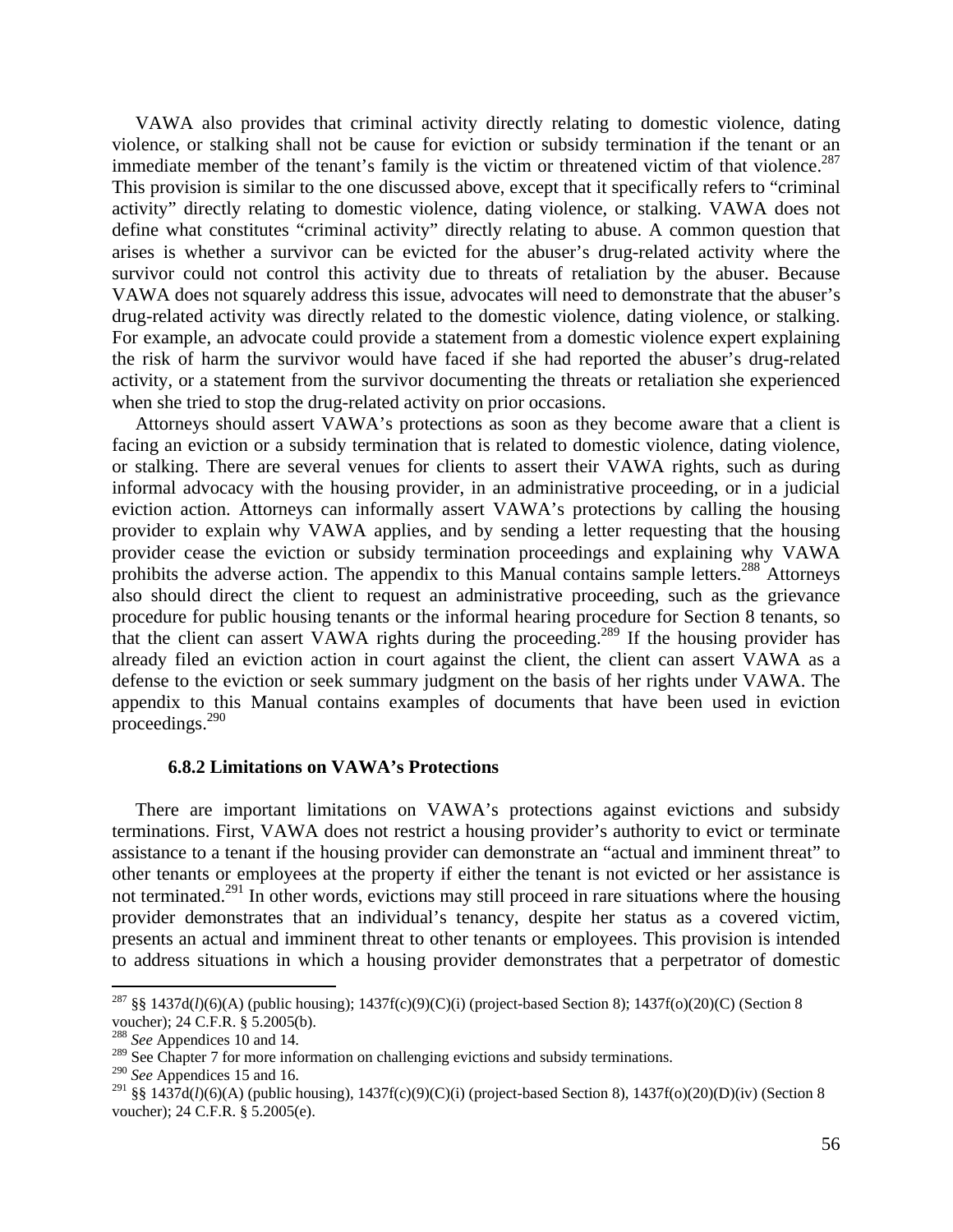violence will pose a threat to tenants or employees at the property unless the domestic violence survivor permanently leaves the premises.

 HUD regulations provide guidance that advocates can use in assessing whether a victim's continued tenancy presents an actual and imminent threat to other tenants or employees. The regulations state that an actual and imminent threat consists of a physical danger that is real, would occur within an immediate timeframe, and could result in death or serious bodily harm.<sup>292</sup> The factors to be considered in determining the existence of an actual and imminent threat include the duration of the risk, the nature and severity of the potential harm, the likelihood that the potential harm will occur, and the length of time before the potential harm would occur.<sup>293</sup> Additionally, eviction or termination of a victim's assistance under the actual and imminent threat provision should occur "only when there are no other actions that could be taken to reduce or eliminate the threat, including, but not limited to, transferring the victim to a different unit, barring the perpetrator from the property, contacting law enforcement to increase police presence or develop other plans to keep the property safe, or seeking other legal remedies to prevent the perpetrator from acting on a threat."<sup>294</sup> Evictions or terminations predicated on public safety "cannot be based on stereotypes, but must be tailored to particularized concerns about individual residents."<sup>295</sup> Accordingly, housing providers must meet a high standard in order to demonstrate that eviction or termination of a victim's assistance is permitted under the actual and imminent threat provision.

 Another limitation on VAWA's protections is that the law does not restrict a housing provider's authority to evict or to terminate assistance to a survivor for any lease or program violation not premised on acts of violence against the survivor.<sup>296</sup> In other words, VAWA does not protect survivors if the acts for which they are being evicted are unrelated to domestic violence, dating violence, or stalking. A circumstance that may be disputed is whether the conduct for which the survivor is being evicted is in fact related to acts of violence committed against her. For example, a survivor of domestic violence may know that her abusive spouse has failed to report all of his income as required by the PHA, but may fear retaliation if she confronts him and asks him to report the income. This may be especially true in cases where the abuser exerts excessive control over the family's finances and becomes hostile when the survivor seeks access to information regarding income. If the family later faces eviction for the failure to report the income, the survivor will need to demonstrate the link between the abuse and her failure to report in order to avoid any argument by the PHA that the program violation was not premised on acts of violence. Additionally, in determining whether to evict, a housing provider may not hold a survivor of domestic violence, dating violence, or stalking to a more demanding standard than other tenants.297 Thus, if a survivor can demonstrate that other tenants were not evicted or terminated from assistance based on lease violations similar to the ones for which she is being penalized, the survivor may be able to argue she is being held to a more demanding standard in violation of VAWA.

 $292$  24 C.F.R. § 5.2005.

 $\frac{^{293}}{^{294}}$ *Id.* 

<sup>295</sup> *Id.*<br><sup>295</sup> *Id.* 296 *Id.* 206 *Id.* 206 42 U.S.C. §§ 1437d(*l*)(6)(D) (public housing), 1437f(c)(9)(C)(iv) (project-based Section 8), 1437f(o)(20)(D)(iii) (Section 8 voucher), 24 C.F.R. § 5.2005(b).

<sup>297</sup> *See id.*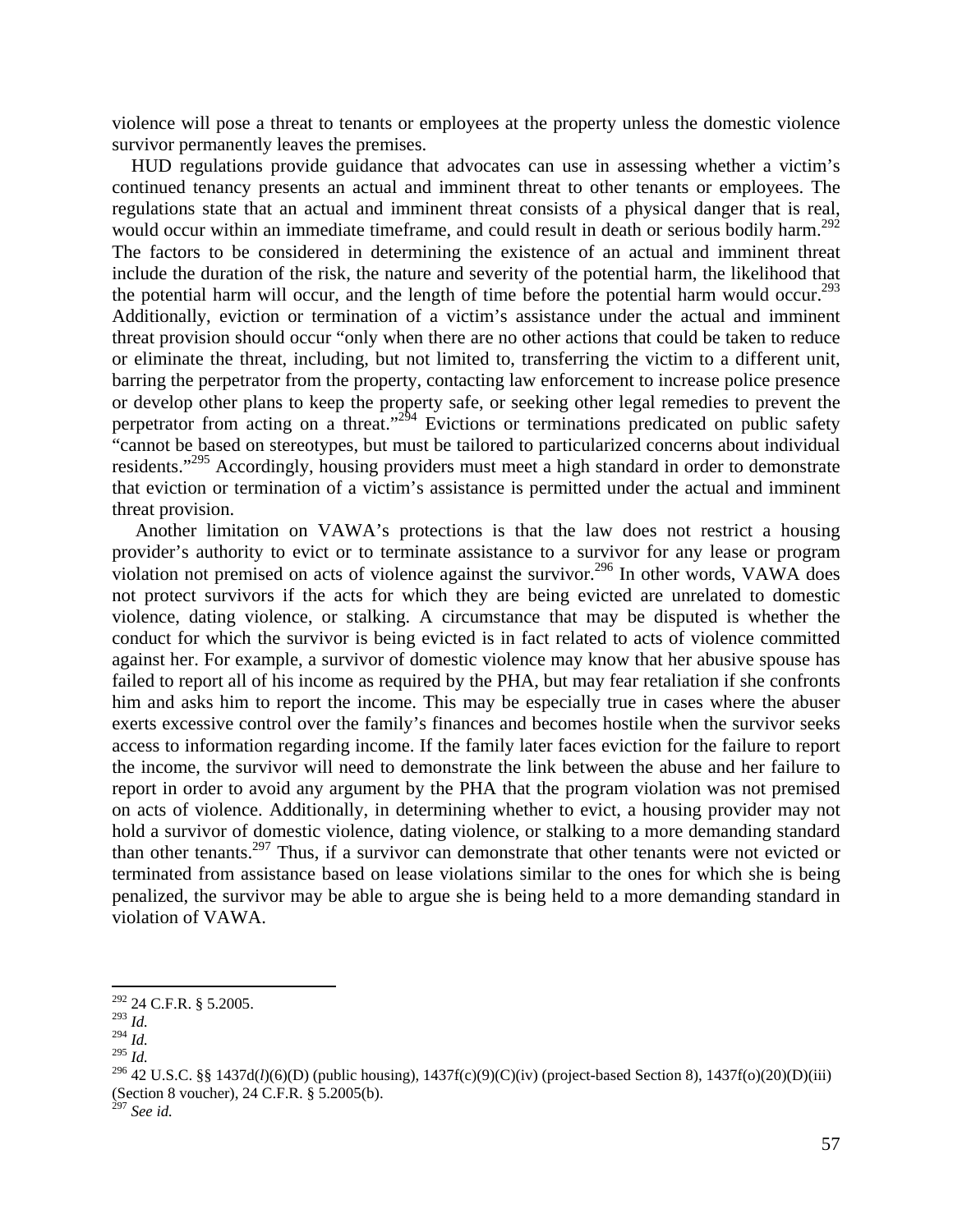#### **6.8.3 Examples of How VAWA's Protections Have Been Used**

 To help advocates better understand how VAWA's protections have worked in practice, this section describes several cases where survivors successfully asserted VAWA protections to prevent evictions and subsidy terminations. *Metro North Owners, LLC v. Thorpe*<sup>298</sup> and *Brooklyn Landlord v.*  $RF^{299}$  both involved subsidized tenants whose landlords filed eviction proceedings after the tenants' batterers caused violent disturbances at the subsidized properties. *[Redacted] v. Housing Authority of the County of Salt Lake*<sup>300</sup> involved a Section 8 voucher tenant whose assistance was terminated after she fled her assisted unit to escape domestic violence.

## *Metro North Owners, LLC v. Thorpe*

 In a case involving a survivor of domestic violence who faced eviction after being accused of assaulting her former partner, a New York court found that the subsidized tenant was entitled to VAWA's protections. In *Metro North Owners, LLC v. Thorpe*,<sup>301</sup> police officers responded to a violent incident at the tenant's apartment. Shortly thereafter, the landlord commenced eviction proceedings against the tenant, alleging that she violated her lease by creating a nuisance.<sup>302</sup> The tenant raised VAWA as a defense in her answer to the eviction complaint.<sup>303</sup> She also filed a motion for summary judgment, arguing that VAWA required dismissal of the eviction action before it went to trial.

 According to an affidavit from a property manager, the tenant stabbed her former partner during the incident.<sup>304</sup> The property manager also alleged that the tenant allowed her former partner into the building and that they regularly argued loudly.<sup>305</sup> The landlord submitted a security guard's incident report containing similar information.<sup>306</sup>

 The tenant denied that she had stabbed her former partner and submitted evidence that the district attorney's office declined to prosecute her for the incident.<sup>307</sup> In an affidavit, the tenant stated that her former partner forcibly entered the apartment and injured himself on broken glass when he threw her into a cabinet.<sup>308</sup> The tenant asked the court to consider the entire history of domestic violence perpetrated by her former partner and submitted several police reports and a criminal protection order.<sup>309</sup> She argued that because the landlord's nuisance allegations were based solely on acts of domestic violence committed against her, VAWA prohibited her eviction.

 The court found that the tenant submitted sufficient evidence to establish that she was a survivor of domestic violence, and that the landlord's evidence that the tenant was the assailant

 $^{298}$  870 N.Y.S.2d 768 (N.Y. Civ. Ct. 2008).<br> $^{299}$  Mot. Summ. J., Brooklyn Landlord v. RF (N.Y. Civ. Ct. Jan. 8, 2007).

 $^{300}$  Compl., [Redacted] v. Housing Authority of the County of Salt Lake (D. Utah Sept. 27, 2007).<br> $^{301}$  870 N.Y.S.2d 768 (N.Y. Civ. Ct. 2008). The tenant was represented by the Legal Aid Society, Harlem Community Law Offices.<br> $\frac{302}{Id}$ 

<sup>&</sup>lt;sup>303</sup> The tenant's answer to the eviction complaint is Appendix 15.<br><sup>304</sup> *Id.* at 772.<br><sup>305</sup> *Id.*  $\frac{304}{500}$  *Id.* at 771.<br><sup>308</sup> *Id.*  $\frac{307}{500}$  *Id.*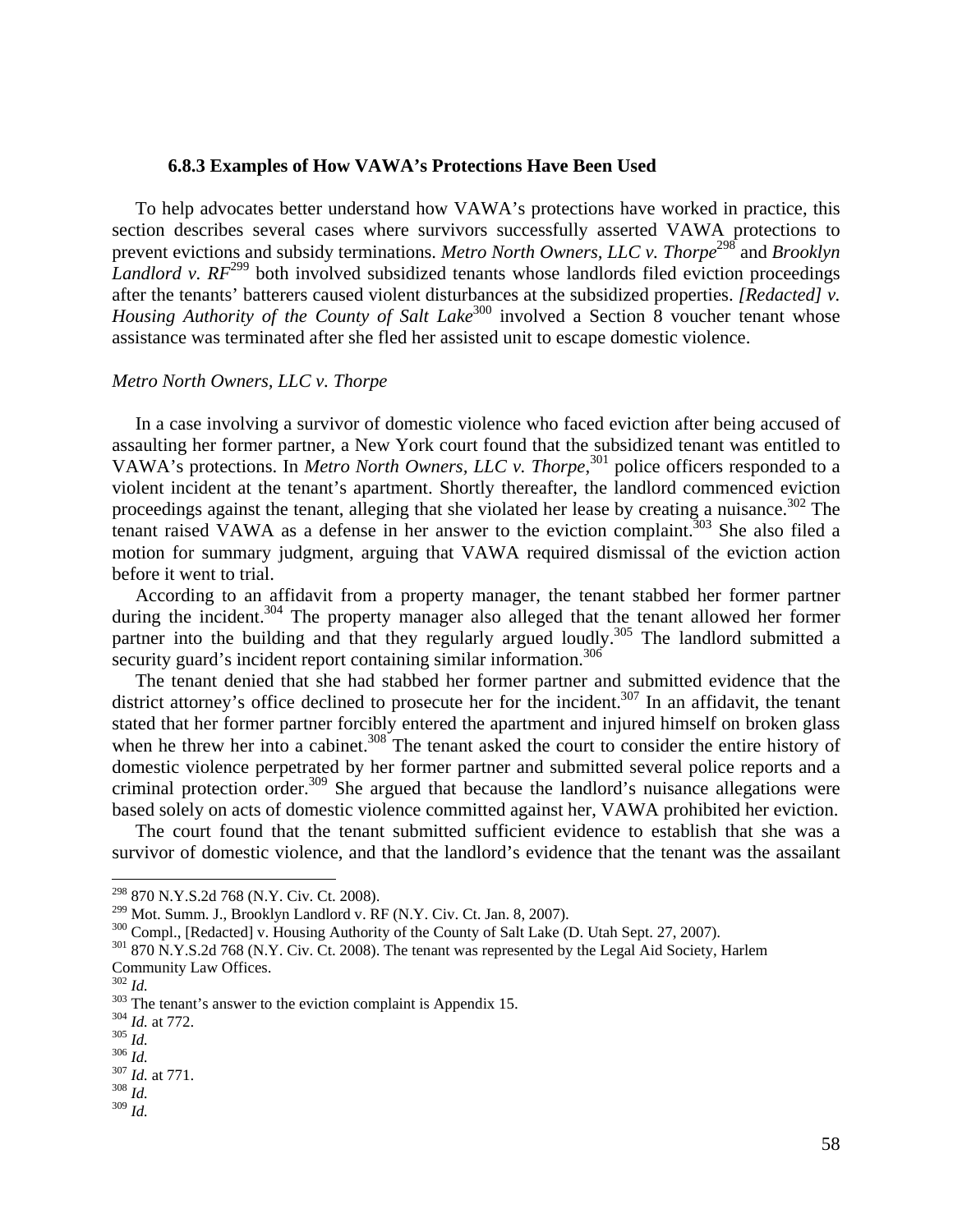was unsubstantiated.<sup>310</sup> As a result, VAWA prohibited the landlord from terminating the tenancy, and the court dismissed the eviction proceeding.<sup>311</sup> The court also stated that the allegations that the tenant allowed her former partner into the building did not refute the evidence that she was a survivor of domestic violence.<sup>312</sup> According to the court, the tenant's conduct in allowing her former partner into the building was characteristic of battered-woman syndrome, which "explains the concept of anticipatory self-defense and seemingly inconsistent victim behavior."<sup>313</sup> The court also noted that domestic violence is cyclical in nature, enticing the survivor to remain with the abuser after the violence ends.<sup>314</sup> This language should prove helpful to advocates who are representing survivors who acted in self-defense or whose batterers have repeatedly returned to the subsidized unit.

## *Brooklyn Landlord v. RF*

 In a case involving a survivor living in a project-based Section 8 development, attorneys successfully used VAWA to reach a settlement to prevent the survivor's eviction. In *Brooklyn*  Landlord v. R.F.,<sup>315</sup> the landlord sought to evict a domestic violence survivor after her exboyfriend shot at the project's security guard. The survivor's ex-boyfriend was not a member of the household, nor was he a guest of the survivor at the time of the incident.<sup>316</sup> At the time of the eviction proceedings, he was incarcerated as a result of the incident and therefore was no longer a threat to tenants or employees at the building. In her answer to the eviction complaint, the survivor asserted VAWA as a defense.<sup>317</sup> She also filed a pretrial motion asserting that VAWA forbids owners of federally subsidized housing from evicting tenants for acts of domestic violence or stalking against them, or for criminal activity by third parties which is directly related to such violence.<sup>318</sup> The motion also alleged that the owner's attempt to evict the survivor constituted sex discrimination in violation of the Fair Housing Act, the New York State Human Rights Law, and the New York City Human Rights Law.<sup>319</sup> After extensive negotiations, the landlord agreed to dismiss the eviction proceedings, and the survivor agreed that she would not knowingly or willingly allow the abuser access into the building. $320$ 

 The settlement is particularly notable given that the abuser threatened other tenants and employees at the property. In cases where the abuser has threatened or harmed other tenants or employees, the landlord or PHA may argue that VAWA's protections do not apply because allowing the survivor to remain would constitute an actual and imminent threat to other tenants or employees. It is crucial to demonstrate that the abuser is no longer a threat, such as by showing that the abuser is incarcerated or has moved out of the jurisdiction, or that the survivor has obtained a restraining order and has taken steps to enforce it.

<sup>&</sup>lt;sup>310</sup> *Id.*<br><sup>312</sup> *Id.*<br><sup>312</sup> *Id.*<br><sup>313</sup> *Id.* (citing People v. Torres, 488 N.Y.S.2d 358 (N.Y. Super. Ct. 1985)).<br><sup>314</sup> *Id.*<br><sup>315</sup> Mot. Summ. J., Brooklyn Landlord v. RF (N.Y. Civ. Ct. Jan. 8, 2007) [hereinafter Motion Judgment]. The tenant was represented by Legal Momentum and South Brooklyn Legal Services.  $^{316}$  *Id.* 

<sup>&</sup>lt;sup>317</sup> Answer, Brooklyn Landlord v. RF (N.Y. Civ. Ct. Jan. 8, 2007),

http://www.legalmomentum.org/assets/pdfs/answer.pdf.

<sup>&</sup>lt;sup>318</sup> Mot. for Summ. J., *supra* note 315. The tenant's motion for summary judgment is Appendix 16.<br><sup>319</sup> Id

<sup>&</sup>lt;sup>320</sup> Stipulation of Settlement at 2, Brooklyn Landlord v. R.F. (N.Y. Civ. Ct. May 30, 2007), Appendix 17.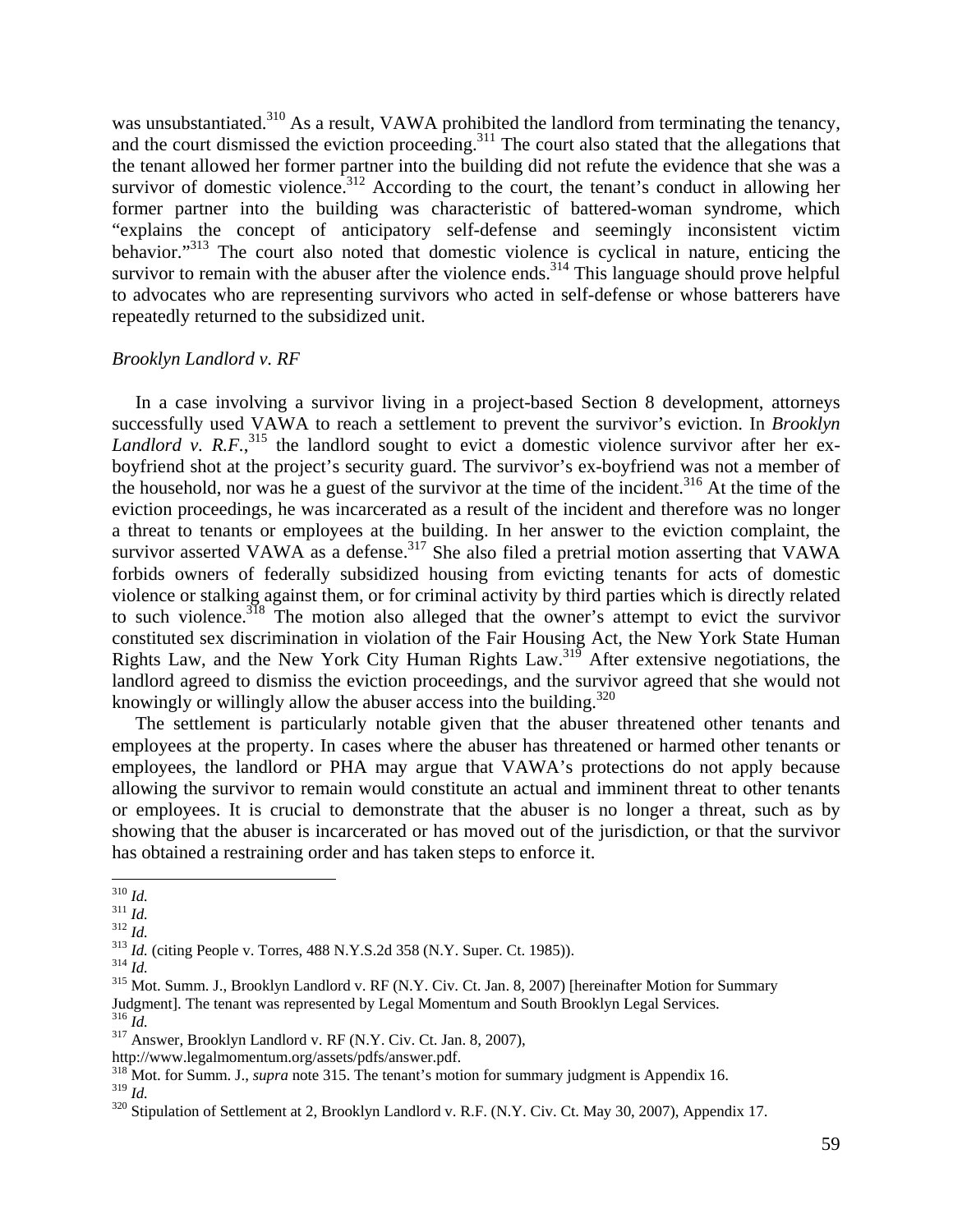## *[Redacted] v. Housing Authority of the County of Salt Lake*

 Attorneys used VAWA to successfully settle a case involving a Section 8 voucher tenant whose assistance was terminated by the PHA after she fled her unit to escape domestic violence. In *[Redacted]* v. Housing Authority of the County of Salt Lake,<sup>321</sup> the tenant filed suit in federal district court to seek reinstatement of her voucher on the grounds that the PHA's termination of her assistance violated VAWA. According to the complaint, the tenant obtained permission from the PHA to allow her ex-husband to move into the home, but he became increasingly violent once he moved in.<sup>322</sup> The tenant alleged that when she moved out of the home because she feared for her safety and that of her children, the PHA terminated her housing assistance.<sup>323</sup> The tenant asserted that the PHA violated VAWA and the Fair Housing Act by terminating her voucher because of her need to escape domestic violence.<sup>324</sup>

 The PHA later settled the suit by agreeing to reinstate the voucher of the tenant, who had ended her relationship with the abuser. The settlement is significant because it marks one of the first cases where a survivor has used VAWA to affirmatively file a lawsuit against a PHA.<sup>325</sup> Typically, VAWA is used defensively by a survivor in an administrative action or eviction proceeding to prevent the loss of a survivor's housing. Here, the survivor had already lost her voucher and sought to regain it by filing an action in federal court against the PHA. While this approach proved successful, it has not yet been widely used by advocates.

#### **6.9 Survivors' Rights in Seeking to Remove the Abuser from the Subsidized Household**

 In addition to protecting victims from being evicted or terminated based on acts of abuse committed against them, VAWA provides that the perpetrator of abuse can be removed from the assisted housing unit while the victim remains in place. In cases where the survivor and the abuser live together in federally subsidized housing, the survivor may want to remain in the unit while seeking the housing provider's assistance to remove the abuser from the lease or voucher. Or, if the entire household is facing eviction or subsidy termination due to the abuser's criminal activity, the survivor may request that the housing provider pursue the eviction or subsidy termination against the abuser only. For survivors who live with their abusers in public or Section 8 housing, there are two separate processes at issue. First, survivors living in public or Section 8 housing may need to request that the housing provider remove the abuser from the lease. Second, survivors receiving Section 8 voucher assistance need to take the additional step of asking the PHA to remove the abuser from the voucher.

<sup>&</sup>lt;sup>321</sup> Compl., [Redacted] v. Housing Authority of the County of Salt Lake (D. Utah Sept. 27, 2007), Appendix 18. The tenant was represented by Utah Legal Services.<br> $\frac{322}{1}$  *Id.* at 6.<br> $\frac{323}{1}$  *Id.* at 7.

<sup>&</sup>lt;sup>324</sup> *Id.* at 10-12.<br><sup>325</sup> Another case in which a tenant used VAWA to affirmatively file a lawsuit against a PHA is *Meister v. Kansas City, Kansas Hous. Auth.*, 2011 WL 765887, slip op. (D. Kan. Feb. 25, 2011). Citing limited briefing on the issue, the court declined to rule whether the tenant in *Meister* had an affirmative right of action, enforceable under 42 U.S.C. § 1983, pursuant to the provisions of VAWA.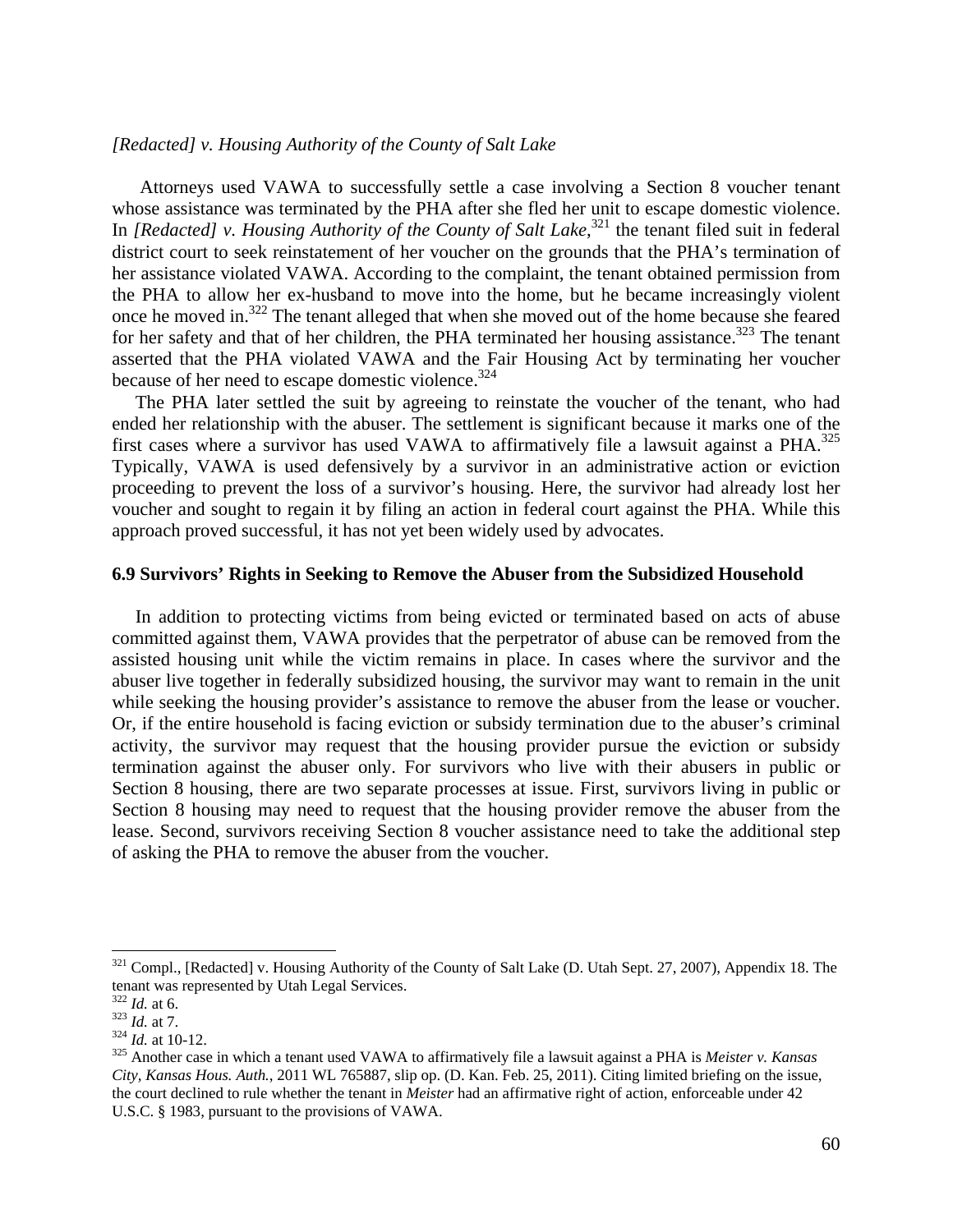#### **6.9.1 Removing the Abuser from the Lease**

 Under VAWA, a PHA or Section 8 landlord may bifurcate (split) a lease to evict, remove, or terminate assistance to any tenant who engages in criminal acts of violence against household members.<sup>326</sup> This action may be taken without evicting, removing, terminating assistance to, or otherwise penalizing the survivor of such violence.<sup>327</sup> The authority to bifurcate a lease or otherwise remove the abuser is applicable to all leases for families participating in the public housing or Section 8 programs.<sup>328</sup> Housing providers can bifurcate the lease regardless of whether the lease itself has specific language authorizing the bifurcation.<sup>329</sup> Notably, even before VAWA's enactment, HUD encouraged PHAs "to carefully review circumstances where victims of domestic violence may be evicted due to circumstances beyond their control" and to exercise their authority to evict the perpetrator while allowing the victim to remain.<sup>330</sup>

 In removing the abuser from the lease, the housing provider must follow federal, state, and local eviction laws.<sup>331</sup> It may take several weeks or even months to complete the eviction process, and the survivor may need to relocate to a safe, confidential location until the eviction proceedings are over. Because survivors who separate from their abusers often risk retaliation, advocates should work with survivors to consider additional security measures that should be implemented during this period.<sup>332</sup> Additionally, advocates should recommend that housing providers consult with the survivor well before taking any action to evict the abuser, so that the survivor has adequate time to plan for her safety.

 In any case where the abuser is no longer living in the unit, whether due to eviction, incarceration, or court order, the survivor should immediately request that the PHA recertify the household's income. Federal regulations provide for an adjustment in rent upon a change in family circumstances.<sup>333</sup> In many cases, the survivor's income will likely decrease once the abuser vacates the unit. Because rents in the public housing and Section 8 programs are incomebased, a survivor may be entitled to a lower rent if the household's income decreases as a result of the abuser's absence.

 At least one court has addressed PHAs' obligations to remove perpetrators of domestic violence from leases and to subsequently adjust the rent. In *St. Louis Housing Authority v.*  Boone,<sup>334</sup> a public housing tenant requested that the PHA remove her husband from the lease after he fired a gun in the apartment. Shortly thereafter, the tenant informed the PHA that she had separated from her husband.<sup>335</sup> She requested a hearing and asked for a rent adjustment based on the change in her family composition and income.<sup>336</sup> At the hearing the tenant submitted a restraining order she had obtained against her husband, but the housing authority refused to act

<sup>326 42</sup> U.S.C. §§ 1437d(*l*)(6)(B) (public housing), 1437f(c)(9)(C)(ii) (project-based Section 8), 1437f(o)(20)(D)(i) (Section 8 voucher); 24 C.F.R.  $\frac{8}{3}$  5.2009.<br><sup>327</sup> See id.

<sup>&</sup>lt;sup>328</sup> 24 C.F.R. § 5.2009.

<sup>&</sup>lt;sup>329</sup> HUD, The Violence Against Women and Department of Justice Reauthorization Act of 2005: Applicability to HUD Programs, 72 Fed. Reg. 12,696, 12,697 (Mar. 16, 2007).

<sup>&</sup>lt;sup>330</sup> PUBLIC HOUSING OCCUPANCY GUIDEBOOK, *supra* note 280, at 219.<br><sup>331</sup> See supra note 326.<br><sup>332</sup> See Chapter 2 for more information regarding safety planning.<br><sup>333</sup> 24 C.F.R. § 960.209(b).<br><sup>334</sup> 747 S.W.2d 311 (Mo. Ct.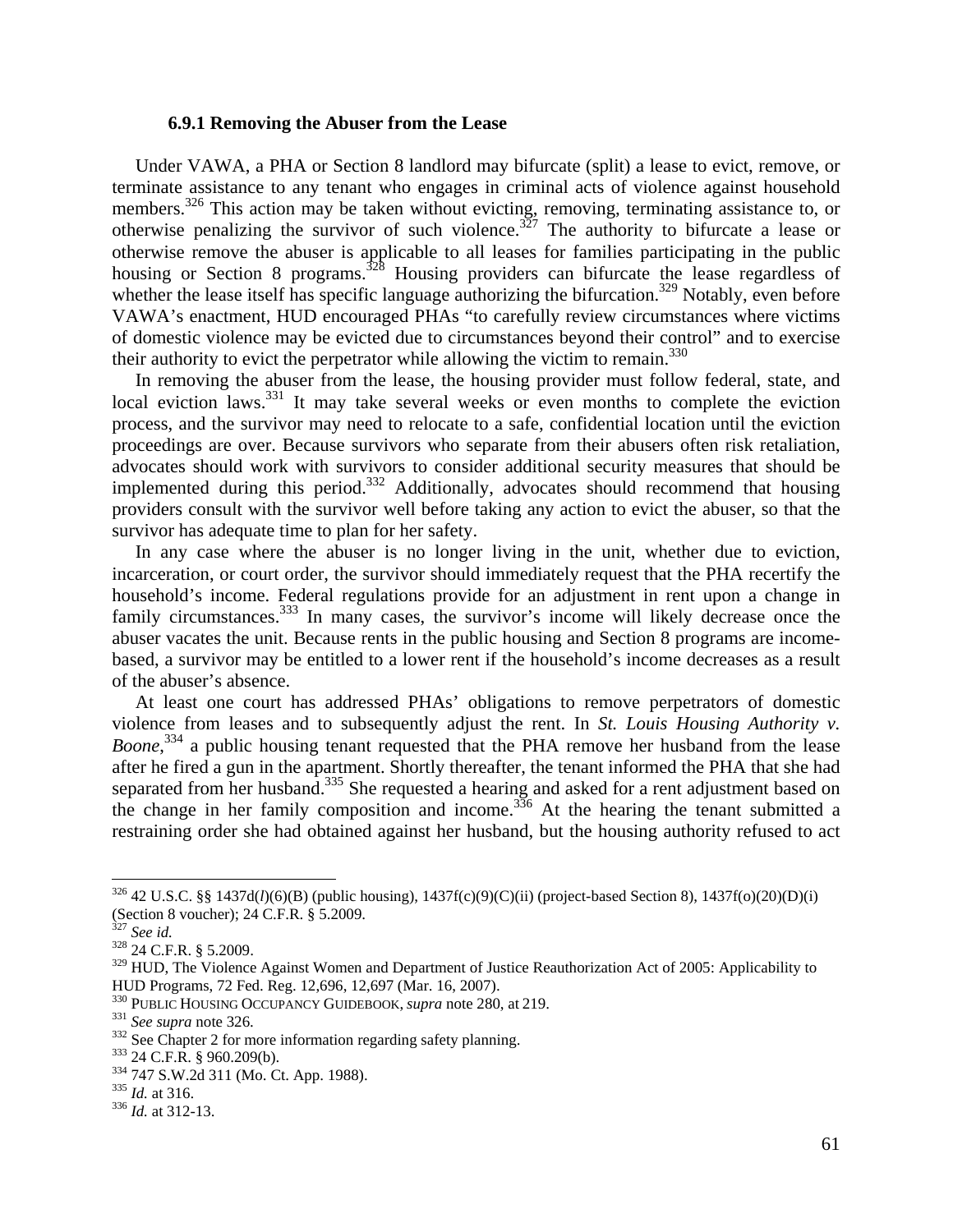on the tenant's request to remove him from the lease.<sup>337</sup> A court later ordered the PHA to reduce the tenant's rent to reflect the change in her family composition, to terminate the husband's tenancy, and to renew the tenant's lease for one year.<sup>338</sup> The court found that the PHA had authority to terminate the husband's tenancy because he posed a threat to the safety of other tenants and that the tenant was entitled to a rent adjustment to reflect her change in family income once he left the unit.  $339$ 

## **6.9.2 Removing the Abuser from the Section 8 Voucher**

 In addition to removing the abuser from the lease, survivors in the Section 8 voucher program also need to ask the PHA to remove the abuser from the voucher. In the Section 8 program, PHAs have authority to terminate voucher assistance for perpetrators of criminal activity while permitting innocent family members to continue receiving voucher assistance.<sup>340</sup> Further, HUD's VAWA regulations state that in cases where a voucher family breaks up due to domestic violence, "the PHA must ensure that the victim retains assistance."341 The PHA does not have to wait for the Section 8 landlord to bifurcate the lease or to evict the batterer before exercising its discretion to remove the abuser from the voucher. $342$ 

 PHAs are required to set forth in their Section 8 Administrative Plans the factors they will consider in assigning the voucher in the event that a family breaks up. $343$  Factors that HUD urges PHAs to consider when developing a family break-up policy include the interest of family members who are minor children, ill, elderly, disabled, or victims of domestic violence.<sup>344</sup> Advocates should consult the Administrative Plan and determine whether any of the factors cited in the family break-up policy support awarding the voucher to the survivor. As already noted, if the family has broken up due to domestic violence, the PHA must ensure that the victim retains voucher assistance. $345$ 

 In some instances, the factors set forth in the Section 8 Administrative Plan regarding family breakup may actually weigh against the survivor. For example, some PHAs have policies stating that the PHA will consider whether a family member is listed as the head of household on the Section 8 voucher, has remained in the assisted unit, or has been chosen by the family to retain the voucher. These policies can be problematic, as the abuser is often the head of household, family members may have fled the assisted unit to escape the domestic violence, and the victim of domestic violence may have been coerced by the abuser to agree to allow the abuser to keep the voucher. In these cases, advocates should argue that PHAs must abide by HUD's regulation stating that the victim must retain voucher assistance in cases where the family has broken up due to domestic violence.<sup>346</sup> The appendix to this Manual contains sample letters and pleadings

<sup>&</sup>lt;sup>337</sup> *Id.* at 313.<br><sup>338</sup> *Id.* at 317.<br><sup>339</sup> *Id.* 

<sup>&</sup>lt;sup>340</sup> 24 C.F.R. §§ 982.552(c)(2)(i)-(ii).<br><sup>341</sup> § 982.315.<br><sup>342</sup> HUD Programs: Violence Against Women Act Conforming Amendments, 73 Fed. Reg. 72,336, 72,338 (Nov. 28, 2008).

<sup>2000).&</sup>lt;br>343 24 C.F.R. § 982.315(a). For more information regarding PHA plans, see Chapter 8.<br>344 § 982.315.<br>346 § 982.315.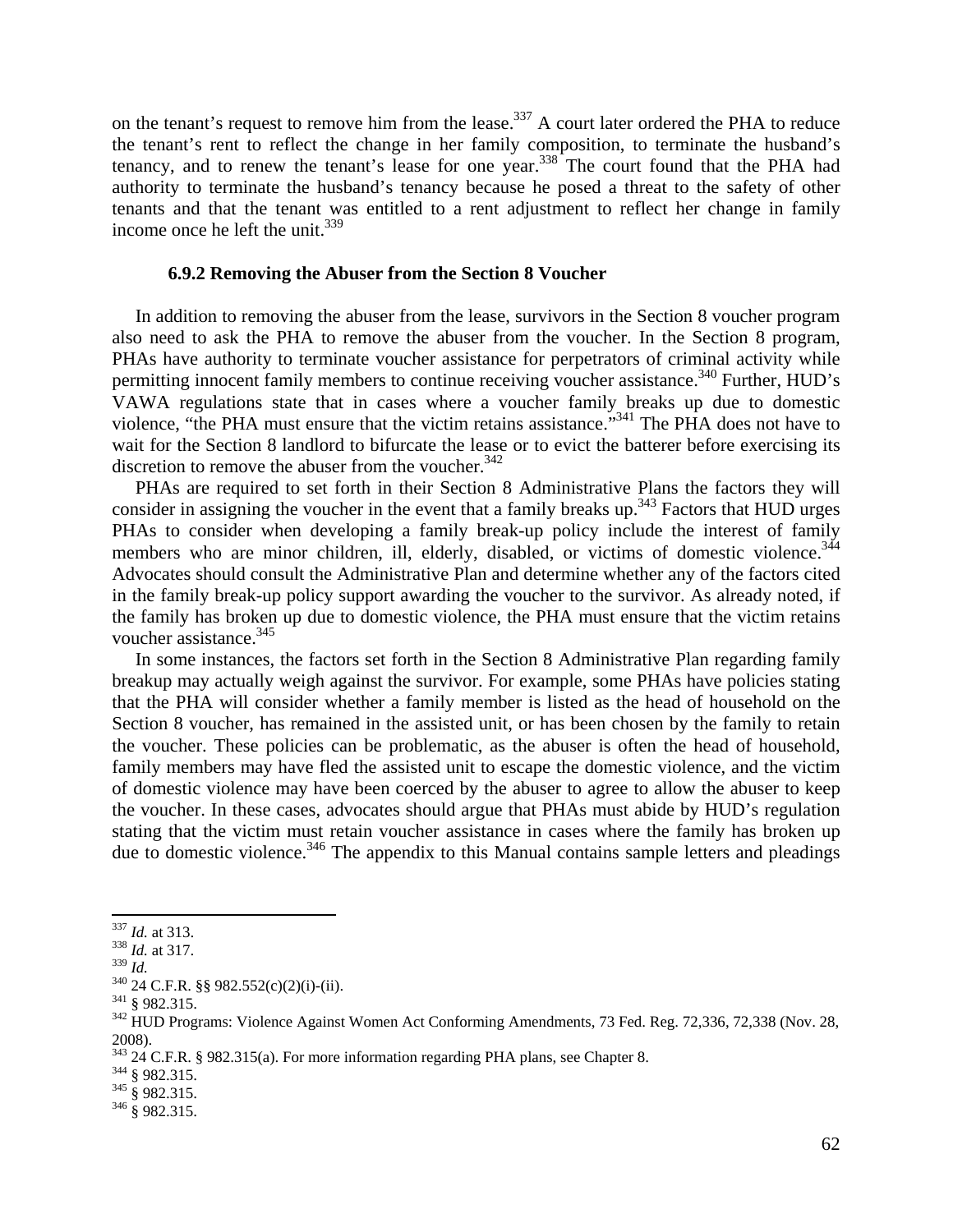requesting assignment of the Section 8 voucher to the survivor in cases where the family has separated due to domestic violence.<sup>347</sup>

 If a court awards the voucher to the survivor as part of divorce or separation proceedings, the PHA is bound by the court's determination of which family members continue to receive assistance.<sup>348</sup> Accordingly, family law practitioners should request that the voucher be awarded to the survivor in any divorce or separation proceedings.

#### **6.10 Housing Authorities' Duties to Provide Notice of VAWA Rights**

 PHAs must inform landlords and tenants in the Section 8 and public housing programs of their rights and obligations under VAWA.<sup>349</sup> For example, PHAs must provide tenants with notice that:

- Incidents of domestic violence, dating violence, or stalking do not qualify as serious or repeated violations of the lease or other "good cause" for termination of the assistance, tenancy, or occupancy rights of a survivor of abuse;
- Criminal activity directly relating to domestic violence, dating violence, or stalking does not constitute grounds for termination of the survivor's assistance, tenancy, or occupancy rights;
- Information provided for purposes of documenting that an individual is a survivor of domestic violence, dating violence, or stalking must be kept confidential.<sup>350</sup>

 VAWA does not specify what methods a PHA must use to provide notice. Many PHAs have provided notice by mailing letters to all Section 8 and public housing tenants. However, this method may be ineffective where the abuser monitors the mail, or the notices have not been translated into other languages for households with limited English proficiency. Accordingly, advocates should urge housing authorities to notify tenants in a variety of ways, including providing verbal notice during orientations for new participants; discussing the provisions during a tenant's annual recertification meetings; inserting a paragraph regarding VAWA rights into denial of assistance letters and termination or eviction notices; posting notice of VAWA in the PHA's office; and posting notice of VAWA on the PHA's website.

 PHAs can inform Section 8 owners of their VAWA obligations by providing verbal notice during orientations for new landlords; including a notice with the PHA's monthly checks to landlords; including an article regarding VAWA in owner newsletters; and posting notice of VAWA on the PHA's website. The appendix to this Manual contains sample VAWA notices for tenants and landlords.<sup>351</sup>

<sup>347</sup> *See* Appendices 19-23. 348 § 982.315(c).

<sup>349 42</sup> U.S.C. §§ 1437d(u)(2)(B) (public housing), 1437f(ee)(2)(B) (project-based Section 8 and vouchers). 350 *See id*. 351 *See* Appendices 24-25.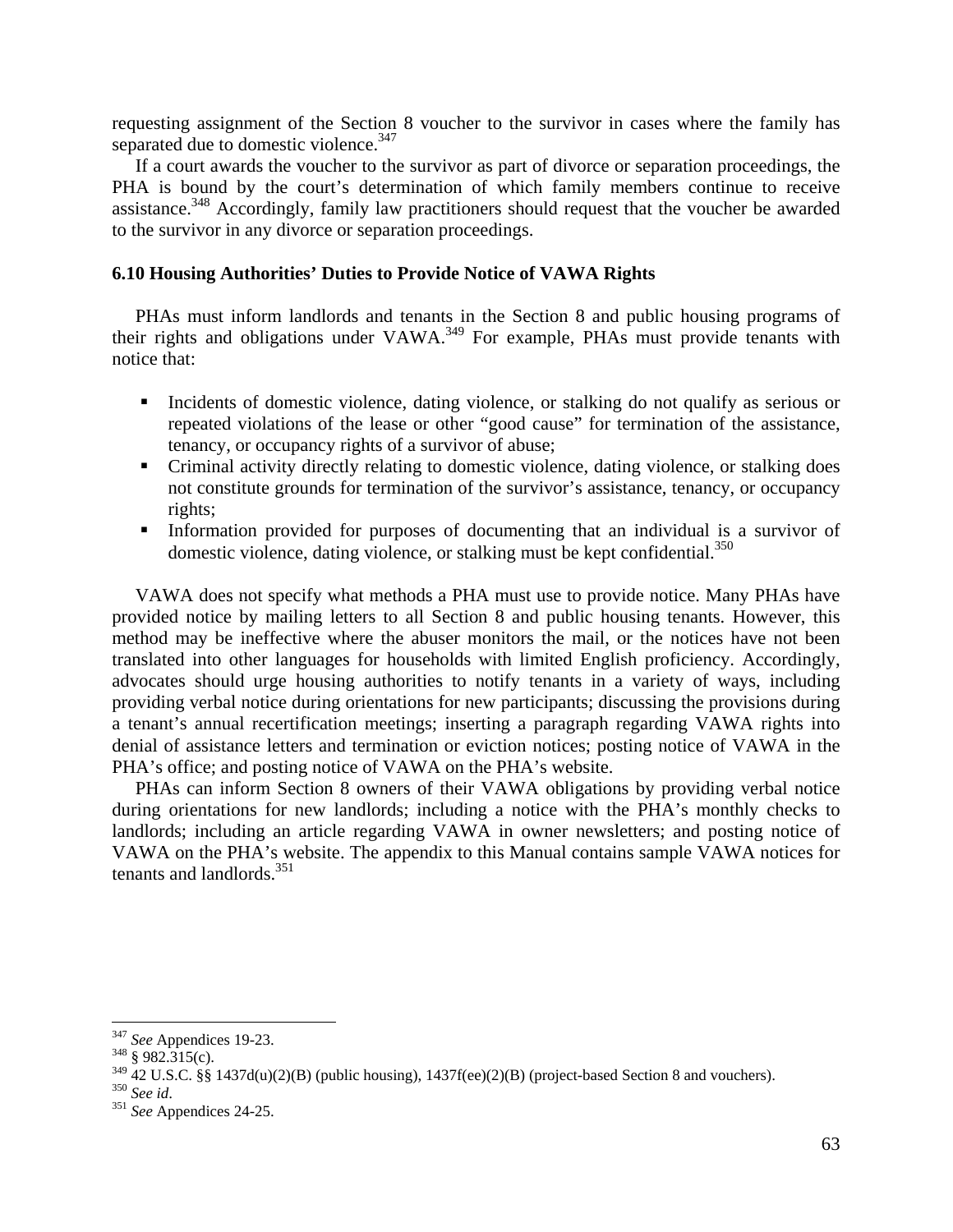#### **6.11 Housing Authorities' Duties to Plan for Survivors' Needs**

 Under VAWA, PHAs must address the housing needs of survivors of domestic violence, dating violence, stalking, and sexual assault in their annual planning documents. These obligations are discussed in Chapter 8.

#### **6.12 HUD Guidance on VAWA**

 HUD has issued regulations and notices to implement VAWA's housing provisions, all of which are available on its website.<sup>352</sup> The bulk of HUD's VAWA regulations are found at 24 C.F.R. Part 5. HUD also has summarized the content of these regulations in a Federal Register notice.<sup>353</sup> In addition to the regulations, HUD has issued a notice regarding certification of incidents of domestic violence, dating violence, and stalking;<sup>354</sup> a notice providing guidance to PHAs and owners on implementation of VAWA in the Section 8 voucher program;<sup>355</sup> a notice providing guidance specifically for landlords in the project-based Section 8 program;<sup>356</sup> and a notice summarizing all of VAWA's provisions.<sup>357</sup> These notices closely track VAWA's statutory language and may provide additional support when conducting informal or administrative advocacy on behalf of survivors. Further, because these notices are tailored specifically for PHAs and Section 8 landlords, these housing providers may find the notices easier to understand than the statutes.

 Another resource that advocates should consult is Chapter 19 of HUD's Public Housing Occupancy Guidebook.<sup>358</sup> Although the Guidebook predates VAWA, it contains useful language regarding proof of domestic violence, transfer policies, and evictions.

### **6.13 Practice Tips**

 There are several ways in which advocates can ensure that VAWA's housing protections are used to their maximum potential, such as by educating housing providers and clients, timely asserting a client's VAWA housing rights, engaging the media, and collaborating with housing providers.

#### **6.13.1 The Need to Educate Housing Providers**

 From the outset, advocates should recognize that most PHA staff members, hearing officers, judges, and Section 8 landlords have not received training on VAWA's housing provisions. In

<sup>352</sup> To download any of the documents discussed in this section, visit www.hud.gov/hudclips.

<sup>&</sup>lt;sup>353</sup> HUD Programs: Violence Against Women Act Conforming Amendments, 75 Fed. Reg. at 66,251.<br><sup>354</sup> HUD, Violence Against Women and Justice Department Reauthorization Act 2005 Form HUD-50066

Certification of Domestic Violence, Dating Violence, or Stalking, PIH 2006-42 (Dec. 27, 2006). 355 HUD, Housing Choice Voucher Program Administration and the Violence Against Women and Justice

Department Reauthorization Act of 2005, PIH 2007-5 (Feb. 16, 2007).

<sup>&</sup>lt;sup>356</sup> HUD, Implementation of the Violence Against Women and Justice Department Reauthorization Act of 2005 for the Multifamily Project-Based Section 8 Housing Assistance Payments Program, H 09-15 (Oct. 1, 2009), *extended* 

<sup>&</sup>lt;sup>357</sup> HUD, The Violence Against Women and Department of Justice Reauthorization Act of 2005, Applicability to HUD Programs, 72 Fed. Reg. 12,696 (Mar. 16, 2007).

<sup>358</sup> HUD, PUBLIC HOUSING OCCUPANCY GUIDEBOOK, *supra* note 280, at 216-21.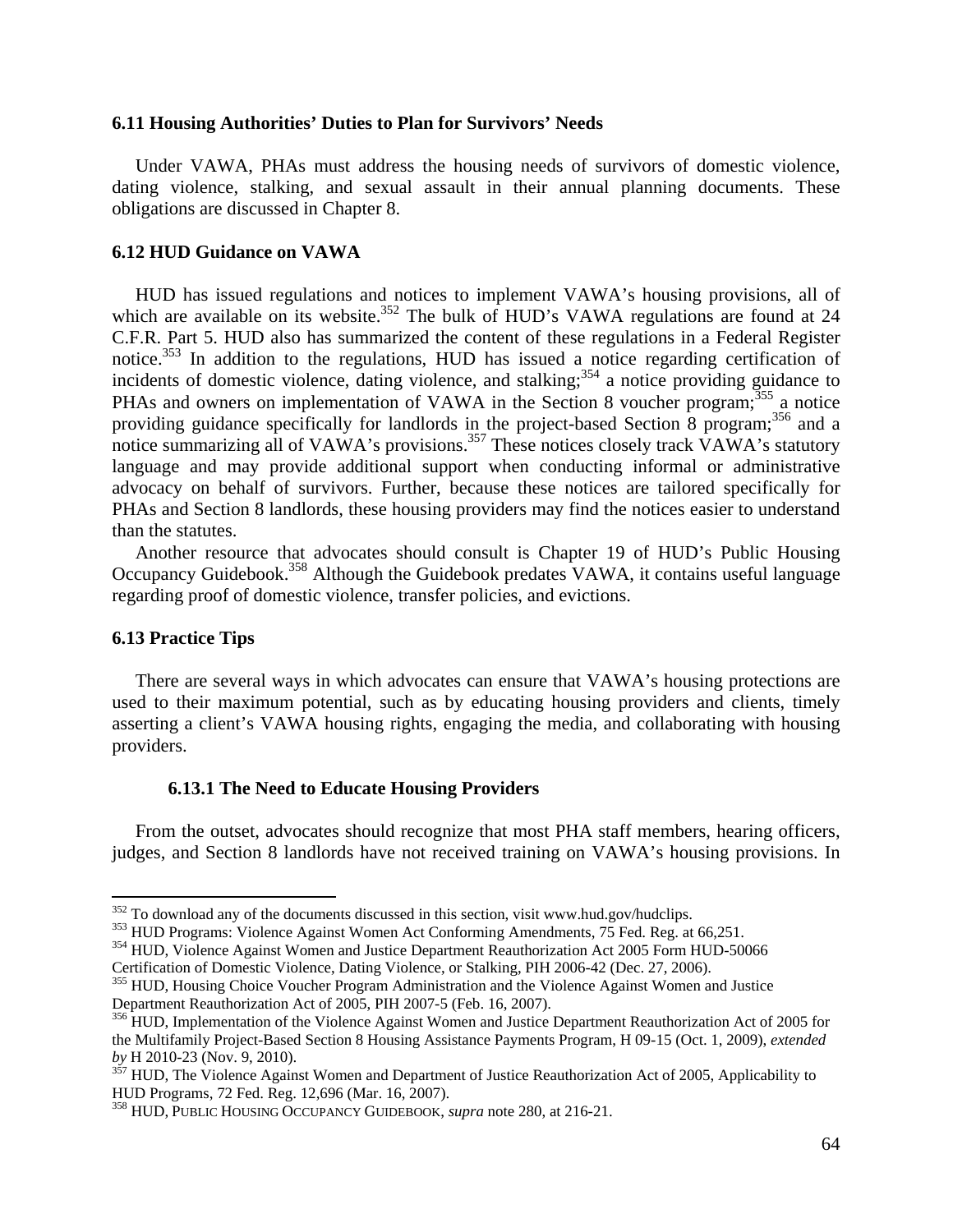some cases, these individuals may be unaware that the provisions even exist. Further, many of these individuals may lack a basic understanding of the dynamics of domestic violence, dating violence, and stalking. Accordingly, in advocacy letters, hearing documents, and pleadings, advocates will need to provide these parties with basic information regarding VAWA's purpose and protections. Advocates also should attach copies of VAWA's statutory and regulatory provisions to advocacy letters and bring copies to administrative proceedings.

 Advocates also will need to provide fundamental information regarding domestic violence, such as why survivors stay with abusers, the nature and impact of economic abuse, and the psychological impact that battering has upon survivors. To help housing providers understand that domestic violence often consists of a pattern of conduct, advocates should describe and provide documentation of the entire history of the abusive relationship, rather than just the incident for which the survivor is currently facing eviction or termination. This is especially critical in cases where both the survivor and the abuser seek to assert VAWA's protections, with the abuser claiming that the survivor is the perpetrator of the domestic violence.

## **6.13.2 The Need to Educate Clients**

 Most survivors lack information regarding their housing rights under VAWA. As a result, survivors often fail to assert VAWA as a defense to an eviction or subsidy termination and needlessly lose their housing. Advocates should develop strategies for educating clients regarding their VAWA rights, such as by posting notices at their offices, on their websites, and at social services agencies. The appendix to this Manual contains sample brochures regarding tenants' VAWA rights.<sup>359</sup> As described earlier in this chapter, advocates also should urge PHAs to use a variety of methods to provide tenants with notice of their VAWA rights. Further, advocates may need to revise their intake procedures to identify whether a survivor may be entitled to VAWA's housing protections. As a standard procedure, advocates should consider asking clients whether a lease or program violation for which they are currently facing an eviction or a subsidy termination was in any way related to acts of violence committed against them.

#### **6.13.3 Timing**

 Time is often of the essence in cases involving eviction or termination of a survivor's housing benefits. Survivors may have only a few weeks or even days to respond to the housing provider's request for documentation, to exercise their right to request an administrative proceeding, or to respond to an eviction complaint. Further, it can be difficult to use VAWA to seek reinstatement of a survivor's voucher or public housing unit once the survivor has been evicted or her assistance has been terminated. This is because VAWA does not explicitly address a survivor's right to file an affirmative lawsuit to seek reinstatement of housing assistance, and this approach is relatively untested. Accordingly, it is crucial to assist survivors in asserting their VAWA rights before the eviction or termination is complete, such as by raising VAWA in an administrative proceeding or in an eviction answer. To ensure that the survivor has adequate time to gather documentation of domestic violence, advocates may need to contact the housing provider and request a delay of any scheduled proceedings.

<sup>359</sup> *See* Appendices 26 and 27.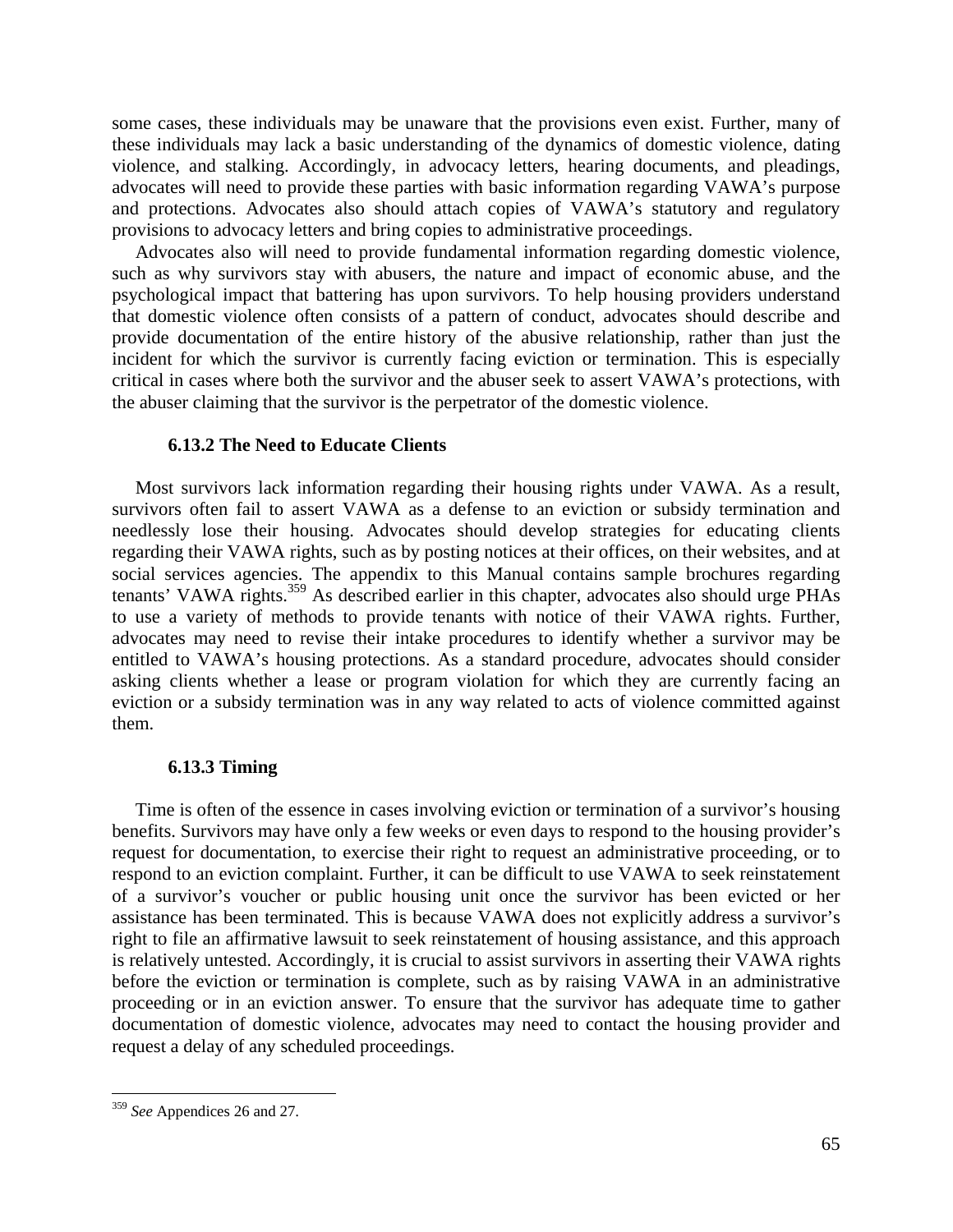## **6.13.4 Engaging the Media**

 Advocates have successfully used the media to obtain sympathetic coverage of survivors who have lost their housing or are at risk of becoming homeless due to acts of violence committed against them.<sup>360</sup> This coverage can help pressure the housing provider to resolve the matter quickly, such as by reinstating the survivor's housing or ceasing actions to evict. Advocates should consider issuing press releases where an advocacy letter or complaint has been filed against the housing provider. In most cases, the media will want to interview the survivor, so it is critical to discuss the survivor's willingness to speak about her experiences before going public. Advocates also should consider using the media to increase the public's awareness of VAWA housing rights, such as through newspaper editorials or public service announcements on the radio or local cable access channels.

## **6.13.5 Collaboration with Housing Providers**

 To prevent housing providers from needlessly pursuing evictions or subsidy terminations against survivors, advocates should request meetings with their local housing providers to discuss ways to work together to implement VAWA's protections. Advocates should offer to provide training on VAWA's housing provisions as well as on the fundamentals of domestic violence, dating violence, sexual assault, and stalking. Where possible, advocates also should offer to take referrals in cases where the housing provider becomes aware that a tenant is experiencing domestic violence. Advocates also should volunteer to work with housing providers to develop policies that serve survivors' needs.<sup>361</sup>

<sup>360</sup> For more information regarding this approach, see Sandra Park, *Domestic Violence Survivor Achieves Policy Changes at Michigan Management Company*, 43 CLEARINGHOUSE REV. 80, 83 (May/June 2009). <sup>361</sup> See Chapter 8 for more information on working with PHAs on their policies.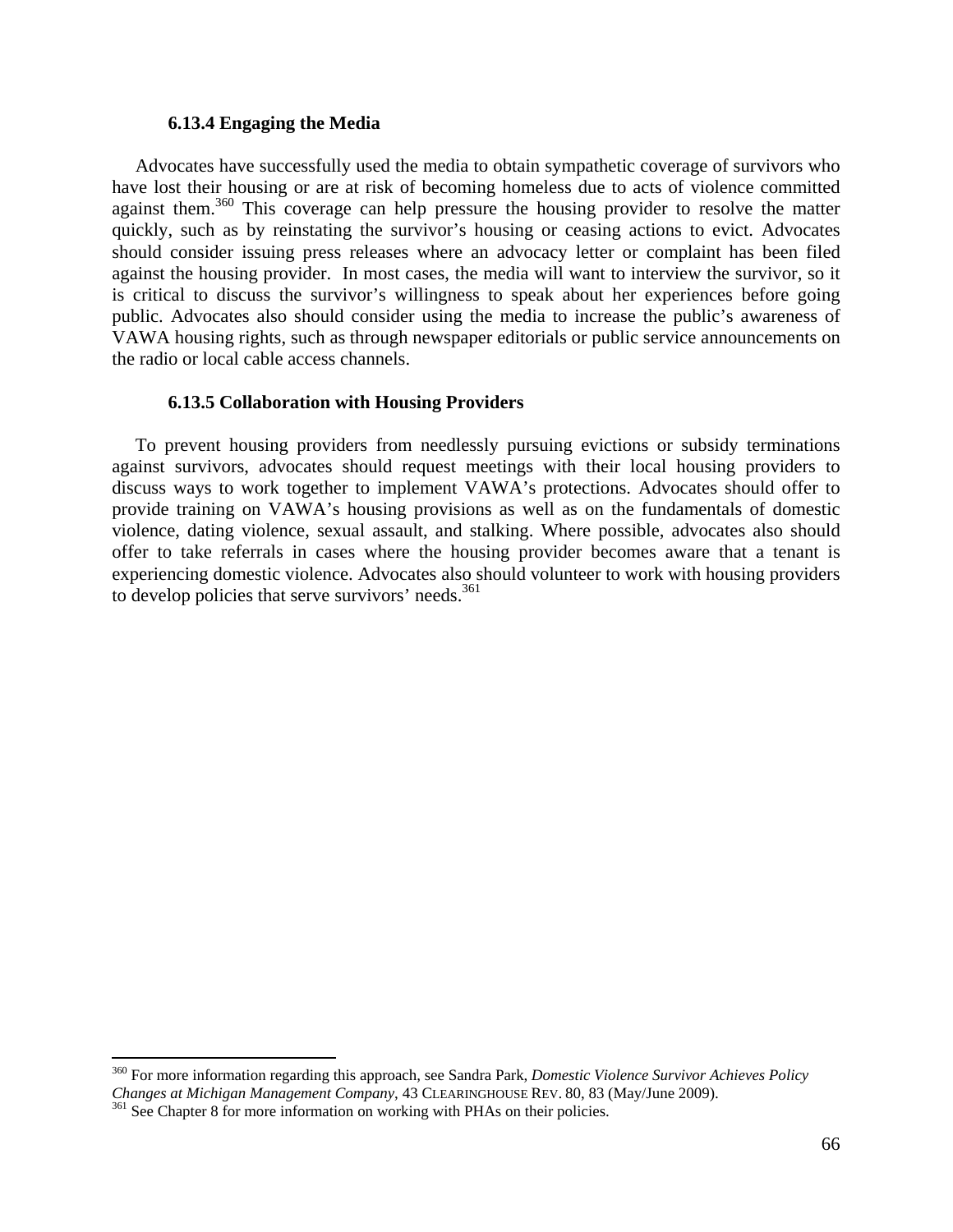# **Chapter 7: Evictions and Subsidy Terminations in Federally Subsidized Housing**

# **Table of Contents**

| 7.1 |       |  |  |  |  |
|-----|-------|--|--|--|--|
|     |       |  |  |  |  |
|     |       |  |  |  |  |
|     |       |  |  |  |  |
|     |       |  |  |  |  |
|     |       |  |  |  |  |
|     |       |  |  |  |  |
|     |       |  |  |  |  |
| 7.3 |       |  |  |  |  |
|     |       |  |  |  |  |
|     |       |  |  |  |  |
|     | 7.3.3 |  |  |  |  |
|     |       |  |  |  |  |
|     |       |  |  |  |  |
|     |       |  |  |  |  |
| 7.5 |       |  |  |  |  |
|     |       |  |  |  |  |

## **7.1 Introduction**

 Domestic violence survivors living in federally subsidized housing often face evictions and subsidy terminations related to acts of domestic violence committed against them. For example, many survivors risk losing their housing because the abuser caused disturbances and damage at the assisted unit, the abuser committed a criminal act at the assisted unit, the abuser refused to make rent payments, or the housing provider mistakenly assumed that the abuser was living in the assisted unit without its permission.

 This Chapter discusses some of the common reasons why survivors face evictions and terminations in subsidized housing, and describes arguments that advocates can use to prevent survivors from losing their housing. The Chapter also reviews the procedural rules that a housing provider must follow before it can evict a survivor or terminate her subsidy. The Chapter then discusses the steps that attorneys should take to prepare a survivor for challenging an eviction or subsidy termination in federally assisted housing. The Chapter concludes by discussing factors attorneys should consider in helping a survivor to settle an eviction or termination. Although this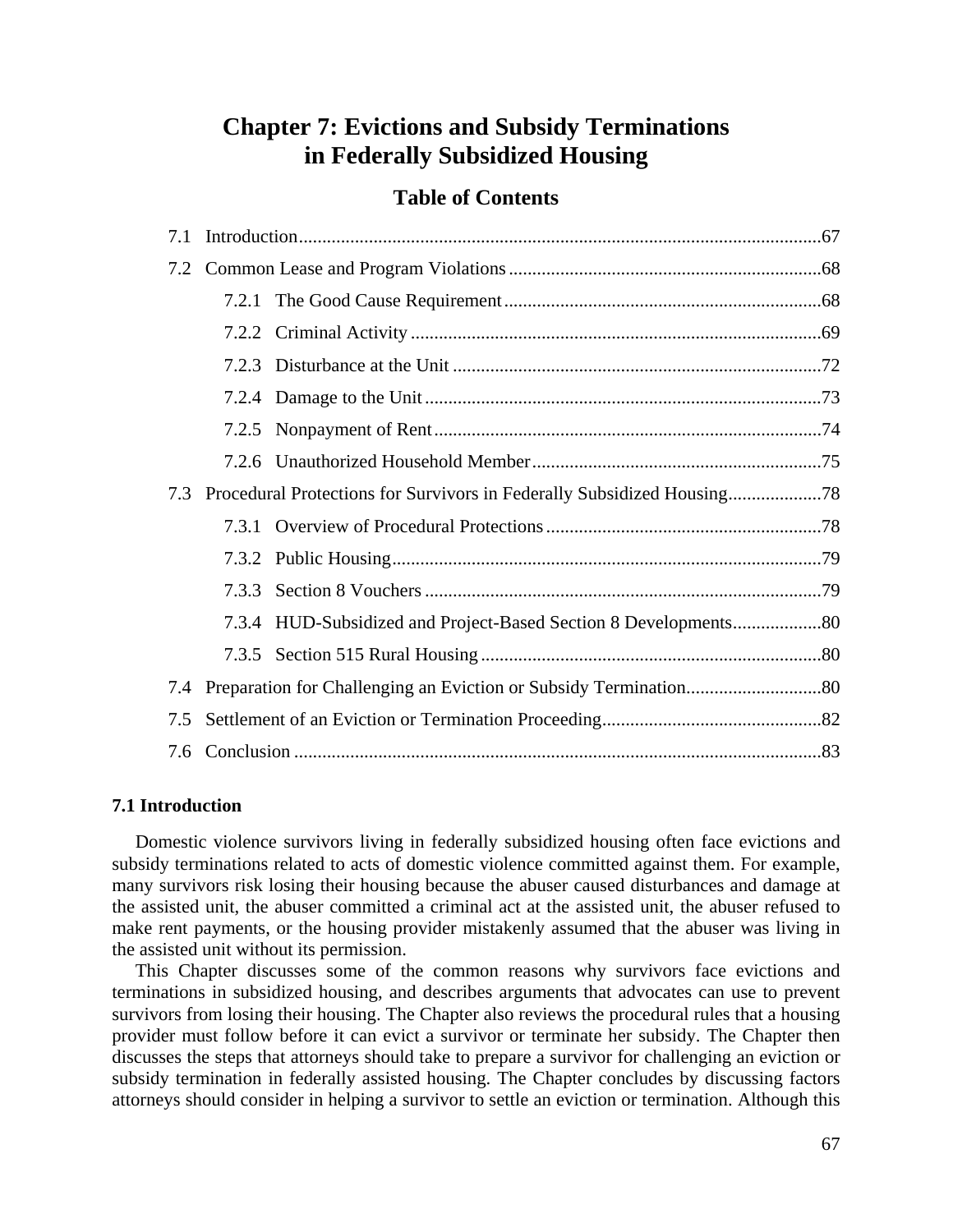Chapter addresses federally subsidized housing only, some of the strategies discussed may also be applicable to evictions in private unsubsidized housing.<sup>362</sup>

 Advocates assisting survivors who are facing evictions and terminations from federally subsidized housing should also consult Chapters 4, 5, and 6, which address protections for survivors under fair housing laws and the Violence Against Women Act. Advocates also should examine whether their state or local laws provide special housing protections for domestic violence survivors.<sup>363</sup> For advocates seeking general information regarding the housing rights of tenants in federally subsidized housing, there are a number of resources that provide a comprehensive review of protections available to these tenants.<sup>364</sup>

#### **7.2 Common Lease and Program Violations**

 This section discusses some of the common lease and program violations that advocates encounter when representing domestic violence survivors who are being evicted or terminated from federally subsidized housing. As discussed below, subsidized housing providers must have good cause—in other words, a good reason—for evicting the survivor or terminating her subsidy. Some of the reasons that housing providers cite in evicting survivors or terminating their assistance include (1) criminal activity at the unit; (2) disturbances at the subsidized unit; (3) damage to the unit; (4) nonpayment of rent; and (5) unauthorized occupancy by a nonhousehold member.

#### **7.2.1 The Good Cause Requirement**

 In federally subsidized housing programs, tenants generally cannot be evicted without good cause.<sup>365</sup> For the most part, good cause reasons for eviction are limited to tenant misconduct, lease violations, or program violations. Given the harsh consequences of eviction from federally subsidized housing, such as a high risk of homelessness, courts often require housing providers to demonstrate serious wrongdoing by tenants before they will grant evictions.<sup>366</sup> One factor

 $362$  Additionally, advocates should determine whether a housing provider is the recipient of a transitional housing grant from the Department of Justice's Office on Violence (OVW) against Women. Recipients of these grants are prohibited from evicting a tenant on the grounds that the tenant refuses to participate in the recipient's supportive services. 42 U.S.C. § 13975(d)(2)(B). Thus, federal law may provide a defense in cases where a tenant faces eviction from an OVW-funded transitional housing program for refusing to participate in supportive services.<br><sup>363</sup> A compendium of state and local laws offering housing protections for domestic violence survivors is at Appendix 36.

<sup>364</sup> *See, e.g.*, NHLP, HUD HOUSING PROGRAMS: TENANTS' RIGHTS Ch. 14 (3d ed. 2004 and Supp.); Fred Fuchs, *Defending Against Eviction from Public and Federally Subsidized Housing*, 39 CLEARINGHOUSE REV. 302 (Sept./Oct. 2005); Lawrence R. McDonough & Mac McCreight, *Wait a Minute: Slowing Down Criminal Activity Eviction Cases to Find the Truth*, 41 CLEARINGHOUSE REV. 55 (May/June 2007).<br><sup>365</sup> *See* 42 U.S.C. §§ 1437d(1)(B)(ii) (project-based Section 8), 1437f(o)(7) (Section 8 voucher); 7 C.F.R. pt. 1930,

subpt C, Ex. B ¶ XIV A (Section 515 Rural Housing); 24 C.F.R. § 966.4(*l*) (public housing). In the Section 8 voucher program, the good cause protections apply only during the tenant's initial lease term. A voucher tenant may be evicted without cause at the end of the lease term. *See* 42 U.S.C. §1437f(o)(7)(C). <sup>366</sup> *See*, *e.g.*, 24 C.F.R. §§ 5.852(a)(1) (in determining whether to evict, housing providers can consider the

seriousness of the offending action), 966.4(*l*)(5)(vii)(B) (same), 982.310(h)(1) (same), 982.552(c)(2) (in determining whether to terminate assistance, PHAs can consider the seriousness of the offending action); Thomas v. Hous. Auth. of Little Rock, 282 F. Supp. 575 (E.D. Ark. 1967); Robinson v. Martinez, 764 N.Y.S.2d 94 (N.Y. App. Div. 2003); Messiah Baptist Hous. Dev. Fund Co. v. Rosser, 400 N.Y.S.2d 306, 308 (N.Y. Civ. Ct. 1977); *see also* 24 C.F.R. §§ 5.852, 966.4(*l*)(5)(vii) (giving housing providers discretion to consider all the circumstances in deciding whether to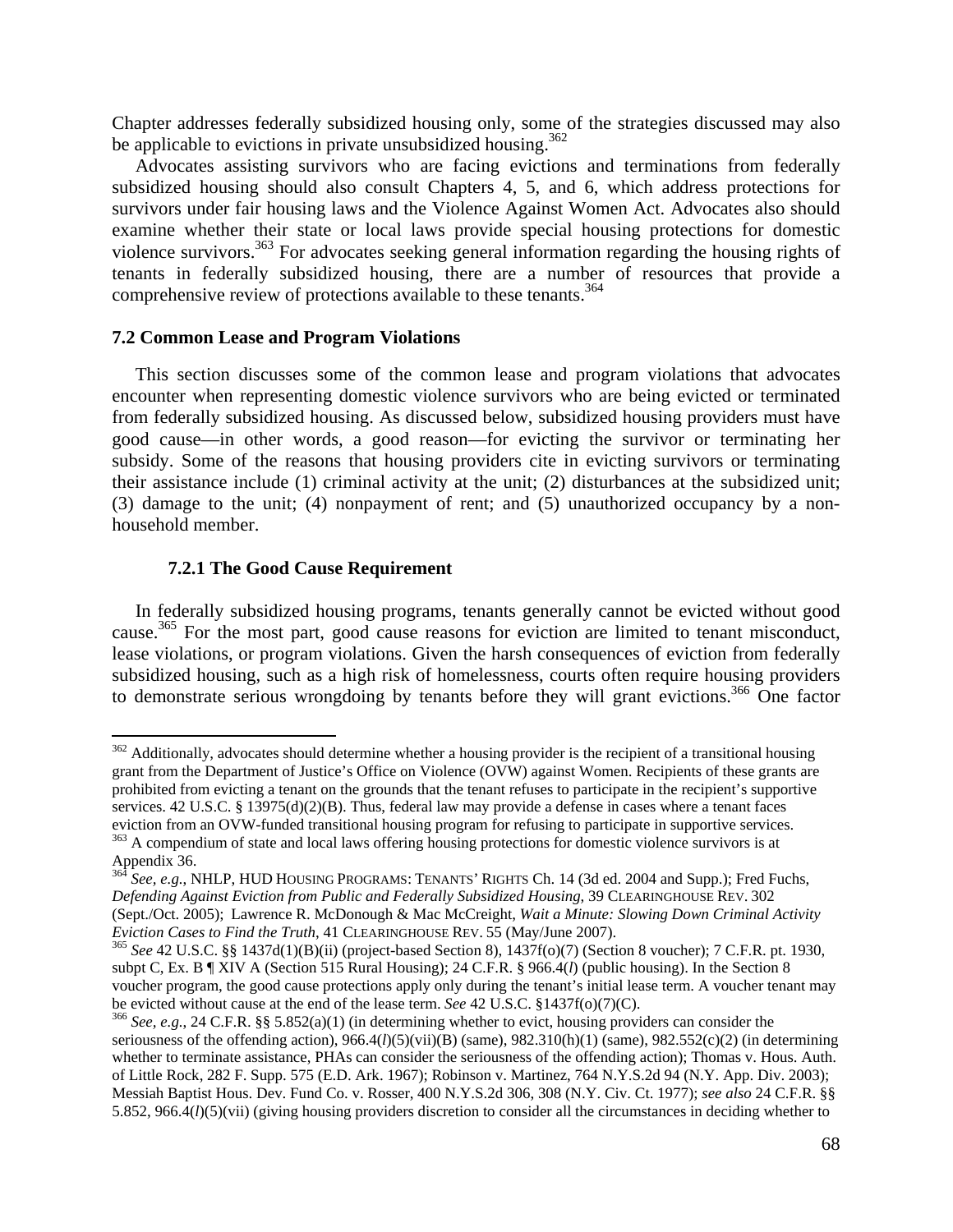courts use in evaluating the seriousness of the conduct in question is whether it has adversely affected other tenants, project employees, or the project itself.<sup>367</sup> Further, courts often require a showing that the tenant, and not persons who were beyond the tenant's control, was responsible for the lease or program violation.<sup>368</sup> Another factor some courts consider is whether the tenant is willing to make an effort to prevent future violations, such as excluding from the household the person who was responsible for criminal activity or barring from the unit a guest or visitor who has caused disturbances at the property.<sup>369</sup> Advocates should keep these principles in mind in developing arguments in support of survivors who are facing eviction from federally subsidized housing.

 The rest of this section focuses on lease and program violations that are commonly cited as good causes for terminating or evicting survivors, including criminal activity, disturbances, damages, nonpayment of rent, and unauthorized occupancy by a non-household member.

#### **7.2.2 Criminal Activity**

 Survivors frequently face eviction or termination from federally subsidized housing due to criminal activity at the assisted unit that was related to domestic violence, dating violence, or stalking. This section discusses some of the strategies and arguments available to advocates assisting survivors who are facing evictions or terminations that are related to criminal activity. The appendix to this Manual includes a sample answer to an eviction complaint filed against a survivor due to the abuser's criminal activity.<sup>370</sup> Additionally, there are a number of resources available to advocates seeking a comprehensive review of all the defenses available to subsidized tenants in criminal activity cases. $371$ 

 Owners of federally subsidized and public housing must use leases that authorize eviction for criminal activity of tenants, household members, guests, and other persons under the tenant's control.<sup>372</sup> Lease provisions regarding criminal activity vary slightly from program to program, so advocates should read them carefully to determine whether the survivor has in fact violated a criminal activity provision. Department of Housing and Urban Development (HUD) regulations give housing providers discretion to decide whether to proceed with eviction of households that violate criminal activity lease provisions.<sup>373</sup> Thus, housing providers are not required to pursue

<u> 1989 - Johann Stein, marwolaethau a gweledydd a ganlad y ganlad y ganlad y ganlad y ganlad y ganlad y ganlad</u>

evict); Letter from HUD Secretary Mel Martinez to Public Housing Directors re One-Strike Evictions (Apr. 16, 2002) (on file with NHLP) (encouraging landlords to take into account the seriousness of the offending action when making a determination to terminate a tenancy).  $367 \text{ See } id$ .

<sup>&</sup>lt;sup>368</sup> See 24 C.F.R. §§ 5.852(a)(3) (in determining whether to evict, housing providers can consider the extent of participation by the tenant in the offending action),  $966.4(l)(5)(vii)(B)$  (same),  $982.310(h)(1)$  (same),  $982.552(c)(2)$ (in determining whether to terminate assistance, PHAs can consider the extent of participation by the tenant in the offending action); Maxton Hous. Auth. v. McLean, 328 S.E.2d 290 (N.C. 1985).

<sup>369</sup> *See* 24 C.F.R. §§ 5.852(b) (housing providers may require a tenant to exclude a household member in order to continue to reside in the unit, where that household member committed an act that warrants termination), 966.4(*l*)(5)(vii)(C) (same), 982.310(h)(2) (same), 982.552(c)(2)(ii) (PHAs may impose, as a condition of continued assistance, a requirement that family members who participated in the offending conduct will not reside in <sup>370</sup> See Appendix 28.<br><sup>371</sup> See supra note 364.<br><sup>372</sup> See 42 U.S.C. §§ 1437d(*l*) (public housing), 1437f(d) (project-based Section 8), 1437f(o)(7) (Section 8 voucher);

<sup>24</sup> C.F.R. §§ 966.4(f)(12), (l) (public housing), 5.850-861 (project-based Section 8), 982.310(c) (Section 8 voucher).<br><sup>373</sup> § 5.852 (project-based Section 8), 966.4(l)(5)(vii) (public housing), 982.310(h) (Section 8 vouche Oakwood Plaza Apartments v. Smith, 800 A.2d 265, 267-71 (N.J. Super. Ct. App. Div. 2002).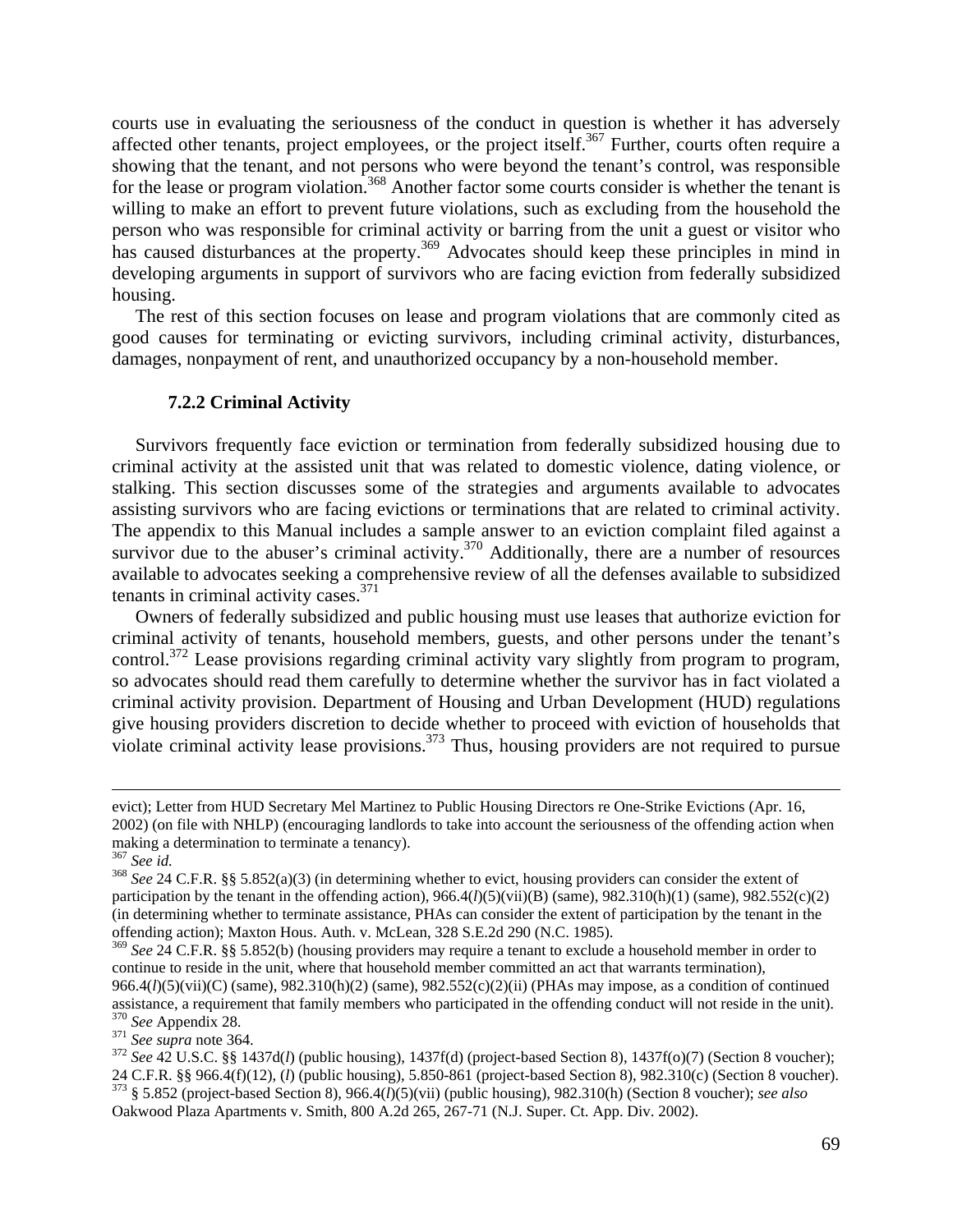evictions in cases where it can be demonstrated that a tenant was unaware of or could not have prevented the criminal activity at issue. Unfortunately, some housing providers have applied these lease provisions to justify the evictions and subsidy terminations of all members of a particular household, even those who did not participate in the criminal acts or who were in fact victims of those acts. Consequently, survivors have faced evictions and subsidy terminations based on crimes committed against them by their abusers.<sup>374</sup> Fortunately, there are some strategies that can be used to protect these survivors. As discussed below, advocates should examine whether the survivor has protections under state or local laws, whether the Violence Against Women Act (VAWA) applies, whether the person responsible for the criminal activity was a guest, and whether the survivor could have anticipated or controlled the criminal activity. Survivors also may have protections under fair housing laws, which are discussed in Chapter 4.

#### *State and Local Laws Specifically Protecting Victims of Domestic Violence*

It is critical for advocates to examine their state and local laws to determine whether they provide any protections for domestic violence survivors who are at risk of eviction. Several jurisdictions have enacted laws that prohibit landlords from evicting tenants based on acts of domestic violence committed against them or that provide a special eviction defense for victims of domestic violence. As of the publication of this Manual, those jurisdictions are Arkansas, California, Colorado, Dane County (Wisconsin), the District of Columbia, Illinois, Indiana, Maryland, New Hampshire, New Mexico, North Carolina, Oregon, Rhode Island, Virginia, Washington, Westchester County (New York), and Wisconsin.<sup>375</sup> Advocates who suspect that a client is facing eviction because of her status as a victim of domestic violence should consider asserting these state or local laws in challenging the eviction.

#### *Violence Against Women Act*

 If the criminal activity for which the survivor is being evicted was related to acts of domestic violence, dating violence, or stalking committed against her, she can argue that VAWA prohibits her eviction.<sup>376</sup> VAWA provides that criminal activity directly relating to domestic violence, dating violence, or stalking shall not be considered good cause for eviction or subsidy termination for the victim of the domestic violence, dating violence, or stalking.<sup>377</sup> For example, if a survivor is facing a criminal activity eviction because the police arrested her husband at the family's public housing unit after he assaulted her, the survivor can assert VAWA as a defense to the eviction.

<sup>&</sup>lt;sup>374</sup> See 42 U.S.C. § 14043e.<br><sup>375</sup> See ARK. CODE ANN. § 18-16-112; CAL. CIV. PROC. CODE 1161.3; COLO. REV. STAT. ANN. § 13-40-104; DANE COUNTY CODE § 31.02; D.C. CODE § 42-3505.01; ILL. COMP. STAT. ANN. 5/9-106.2; IND. CODE ANN. § 32-31-9-8; MD. CODE ANN., REAL PROP. § 8-5A-05; N.H. REV. STAT. ANN. § 540:2; N.M. STAT. ANN. § 47-8-33; N.C. GEN. STAT. ANN. § 42-42.2; OR. REV. STAT. ANN. § 90.449; R.I. GEN. LAWS § 34-37-4; VA. CODE ANN. § 55-248.31; WASH. REV. CODE ANN. § 59.18.580; WESTCHESTER COUNTY CODE § 700.05; WIS. STAT. ANN. § 106.50. The text of these laws is at Appendix 36.

<sup>&</sup>lt;sup>376</sup> See Chapter 6 for more information regarding VAWA. The statute applies only to tenants in public housing, project-based Section 8, Section 8 voucher, Section 811, and the Section 202 and Section 811 supportive housing programs. 24 C.F.R. § 5.2001.

 $377 \frac{\text{S}}{\text{S}}$  1437d(*l*)(6)(A) (public housing), 1437f(c)(9)(C)(i) (project-based Section 8), 1437f(o)(20)(C) (Section 8 voucher).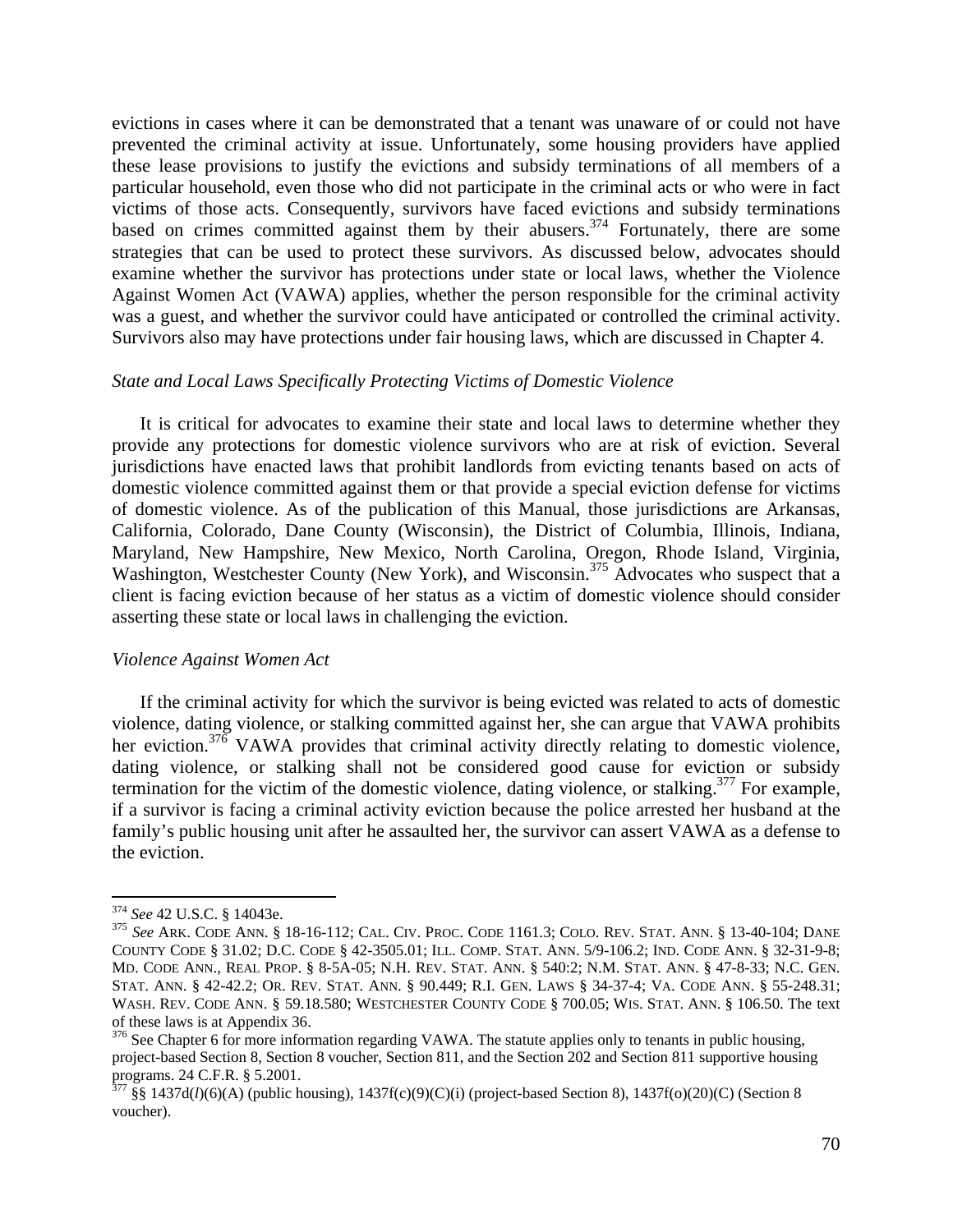#### *Guest or Other Person Under the Tenant's Control*

 In addition to VAWA, it is critical for advocates to examine whether the person responsible for the criminal activity was in fact a "guest" or "other person under the [survivor's] control." As discussed above, federal laws authorize evictions for criminal activity by guests and other persons under a subsidized tenant's control. In cases where the batterer arrived at the unit uninvited and committed a criminal act, the batterer does not fall within the definition of "guest" or "other person under the tenant's control." HUD defines "guest" as a person temporarily staying in the unit with the tenant's consent.<sup>378</sup> HUD defines "other person under the tenant's control" as a person who, although not staying as a guest in the unit is, or was at the time of the criminal activity, on the premises because of an invitation from the tenant.<sup>379</sup>

 Survivors have a defense to eviction or termination when the person who commits the criminal activity is not a household member, guest, or other person under the survivor's control.<sup>380</sup> For example, if the abuser forces his way into the survivor's apartment, is arrested, and is found to have drugs in his possession during a post-arrest search, the survivor could raise as a defense to eviction the fact that the abuser was not a guest or person under her control. In these cases, the issue will often be whether the survivor invited the abuser into the unit or gave the abuser consent to enter the unit. The survivor can bolster her case by presenting evidence demonstrating that she had excluded the abuser from the unit on prior occasions, such as by calling security, summoning the help of neighbors, or obtaining a restraining order.

 Even if the survivor gave the abuser permission to enter the unit, she still may have a defense to eviction if she can demonstrate that she could not anticipate or control the abuser's criminal activity.381 Advocates should muster all favorable facts showing lack of participation by the survivor and utilize them to convince the housing provider not to proceed with eviction or termination. Further, if there are any steps the survivor can take to exclude the abuser from the unit in the future, the survivor's willingness to take these steps may bolster her case.

#### *Self-Defense and Reliability of Evidence*

 Survivors sometimes face evictions or subsidy terminations for criminal activity in cases where they injured their abusers while acting in self-defense. In self-defense cases, it is critical for advocates to determine whether the housing provider's evidence against the survivor is reliable. Advocates successfully challenged the reliability of a housing provider's evidence in *[Redacted] v. Boston Housing Authority*. 382 While this case did not involve an incident of domestic violence, the reasoning of the court's opinion may be helpful where a housing provider relies solely on hearsay evidence in cases involving self-defense.

 A Section 8 voucher tenant slashed a woman with a bottle during a violent altercation. The PHA issued a termination notice to the tenant based on violent criminal activity. At the informal

 $378$  24 C.F.R. § 5.100.

<sup>379 § 5.100. 380</sup> *See* Boston Hous. Auth. v. Bruno, 790 N.E.2d 1121 (Mass. App. Ct. 2003) (finding that PHA could not evict tenant for son's drug activity because the son was not a household member at the time of the activity); Assoc. Estates Corp. v. Bartell, 492 N.E.2d 841 (Ohio Ct. App. 1985) (finding that tenant could not be evicted for disturbance and damages caused by non-guests).

<sup>381</sup> *See, e.g.*, Cuyahoga Metro. Hous. Auth. v. Harris, 139 Ohio Misc. 2d 96 (2006) (declining to uphold eviction of public housing tenant where she was unaware that her guest had drugs in his possession).

 $382$  The court's opinion is at Appendix 29.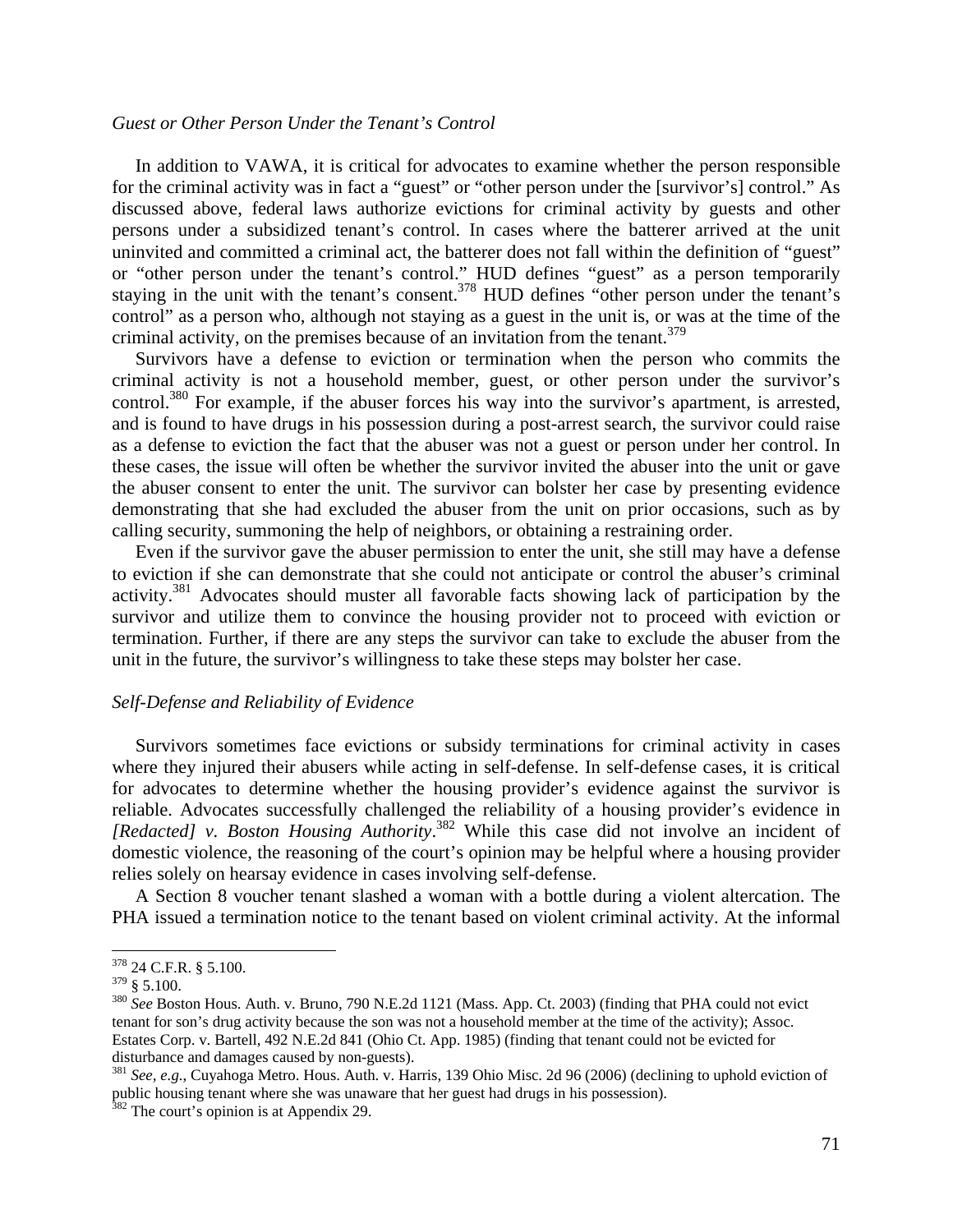hearing, the tenant testified that she grabbed the bottle in self-defense after the woman stabbed her with a box cutter. The PHA presented no evidence other than the police report, which included the woman's statement that the tenant instigated the fight. The hearing officer rejected the tenant's self-defense claim and upheld the termination of her Section 8 voucher.

 A housing court vacated the decision, finding the evidence in the administrative record insufficient to support the hearing officer's conclusion that the tenant did not use the bottle in self-defense. The court noted that once the tenant presented evidence that she acted in selfdefense, the burden shifted to the PHA to prove, by a preponderance of the evidence, that the tenant started the altercation. The court determined that it was improper for the hearing officer to rely on the woman's uncorroborated and self-serving hearsay statement that the tenant acted as the aggressor.383 Because no other evidence in the record showed that the tenant's conduct was unjustified, the court reinstated her voucher.

#### **7.2.3 Disturbance at the Unit**

 Evictions and terminations against survivors living in federally subsidized housing are often based on the abuser disturbing neighbors. In general, federally subsidized tenants must not disturb other residents' peaceful enjoyment of the premises.<sup>384</sup> There are several arguments that advocates can raise in defense of a survivor who is facing eviction for disturbing other tenants. First, if the disturbance was related to acts of domestic violence, dating violence, or stalking committed against the survivor, the survivor can argue that VAWA prohibits her eviction.<sup>385</sup> As discussed above, VAWA provides that an incident of actual or threatened domestic violence, dating violence, or stalking is not good cause for terminating the tenancy of the victim.<sup>386</sup> Thus, if the abuser disturbs the survivor's neighbors by screaming threats at her and pounding on her door, the survivor can argue that the abuser's conduct constitutes an incident of domestic violence, and such an incident is not good cause for terminating her tenancy. Survivors may also have protections under fair housing laws, which are discussed in Chapter 4.

 Additionally, advocates should examine whether the disturbance was so serious as to justify the termination of the survivor's federally subsidized housing. If the disturbance occurred only once, or if the housing provider cannot show that the disturbance had an adverse effect on other tenants, then it is not serious enough to constitute good cause for terminating the survivor's assistance.387 This argument was successful in *Moundsville Housing Authority v. Porter*. 388 The survivor was awakened from sleep and beaten by her "live-in companion," who was subsequently arrested for the attack.<sup>389</sup> The housing authority received one written complaint and several phone calls from residents in the building concerning the altercation.<sup>390</sup> However, the survivor testified that her neighbors told her they were not disturbed by the altercation. Two days after the incident, the survivor received an eviction notice for violating a provision of her lease

<sup>&</sup>lt;sup>383</sup> *Id.* slip op. at 6, 7 (citing Costa v. Fall River Hous. Auth., 453 Mass. 614 (2009)).<br><sup>384</sup> *See, e.g.*, 24 C.F.R. § 966.4(f)(11); HUD, OCCUPANCY REQUIREMENTS OF SUBSIDIZED MULTIFAMILY HOUSING PROGRAMS, Handbook 4350.3, REV-1, CHG-2, at App. 4-a,  $\P$  13(e) (June 2007).<br><sup>385</sup> See Chapter 6 for more information regarding VAWA.<br><sup>386</sup> See 42 U.S.C. §§ 1437d(*l*)(5) (public housing), 1437f(c)(9)(B) (project-based Se

<sup>(</sup>Section 8 voucher).

<sup>&</sup>lt;sup>387</sup> *See* Moundsville Hous. Auth. v. Porter, 370 S.E.2d 341, 343 (W. Va. 1988). *Id.* at 342.

<sup>389</sup> *Id.* 390 *Id.*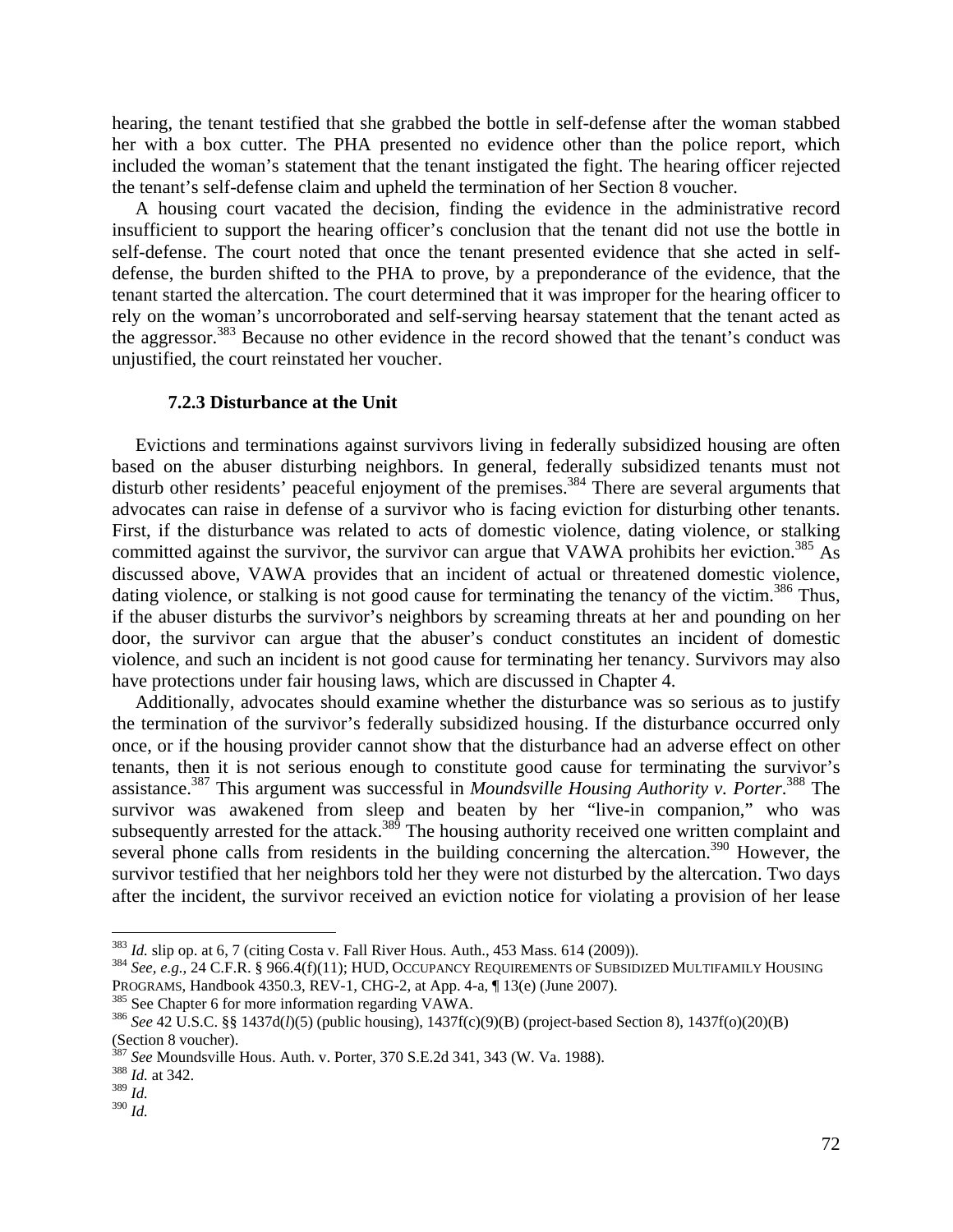that required her to ensure that her guests did not disturb other tenants' peaceful enjoyment of the property.<sup>391</sup> The court reversed the survivor's eviction, finding that she had not committed an act amounting to a serious violation of the lease.<sup>392</sup> The court noted that the incident was isolated, there was no evidence that the survivor was otherwise a troublesome tenant, and the companion no longer lived on the premises.<sup>393</sup>

 As discussed in the above section regarding criminal activity, advocates should examine whether the abuser was a guest of the survivor at the time the disturbance occurred. HUD defines "guest" as a person temporarily staying in the unit with the tenant's consent.<sup>394</sup> Courts will be less willing to find that the survivor has committed a lease violation where the survivor could not anticipate or prevent the disturbance. This approach was successful in *Associated Estates Corporation v. Bartell*. 395 The tenant had invited guests to her subsidized unit, but asked them to leave when they became noisy.<sup>396</sup> At 2:30 a.m. the "guests" returned to her apartment, banged on her door, damaged the door, and broke the windows in another tenant's car.<sup>397</sup> The court found that the tenant could not be evicted for causing a disturbance, because the persons who caused the disturbance were uninvited, the tenant had filed criminal charges against them, and the tenant was not responsible for their actions.<sup>398</sup>

 Even if the abuser was a member of the household when the disturbance occurred, the housing provider should not evict the survivor if the abuser moved out. In that situation the survivor has cured the adverse impact that the disturbance had on other tenants, making it unlikely that such disturbances will recur. Courts may be more sympathetic to these arguments if the survivor can demonstrate that she has done all she can to avoid future incidents, such as obtaining a restraining order or providing security officers with photos of the abuser and instructing them to exclude the abuser from the premises.

#### **7.2.4 Damage to the Unit**

 Survivors often face evictions from federally subsidized housing due to damage to their assisted units caused by their abusers. Much like evictions involving criminal activity and disturbances, evictions involving damage to the unit may be defended if the abuser was not a guest at the time the damage occurred. Leases in the federally subsidized housing programs contemplate that tenants will be responsible for damage caused by household members or guests.<sup>399</sup> The leases do not contemplate that tenants will be responsible for damage caused by vandals or intruders. Accordingly, the survivor should not be liable for damage caused when the abuser came to the subsidized unit without the survivor's consent. Rather, the landlord's remedy in these cases is to pursue an action against the abuser for the cost of repairs. If possible, advocates should bolster these arguments by providing evidence that the survivor has done everything within her ability to prevent the abuser from returning to the premises. Additionally,

 <sup>391</sup> *Id.* 

<sup>392</sup> *Id.* at 343.

<sup>393</sup> *Id.* 

<sup>394 24</sup> C.F.R. § 5.100.

<sup>395 492</sup> N.E.2d 841 (Ohio Ct. App. 1985).

<sup>396</sup> *Id.* at 843.

<sup>397</sup> *Id.* 

<sup>398</sup> *Id.* at 847.

<sup>399</sup> *See* 24 C.F.R. § 966.4(h) (public housing); OCCUPANCY REQUIREMENTS OF SUBSIDIZED MULTIFAMILY HOUSING PROGRAMS, *supra* note 384, at App. 4-A, ¶ 11; Form HUD-52641-A (Jan. 2007) (Section 8 voucher).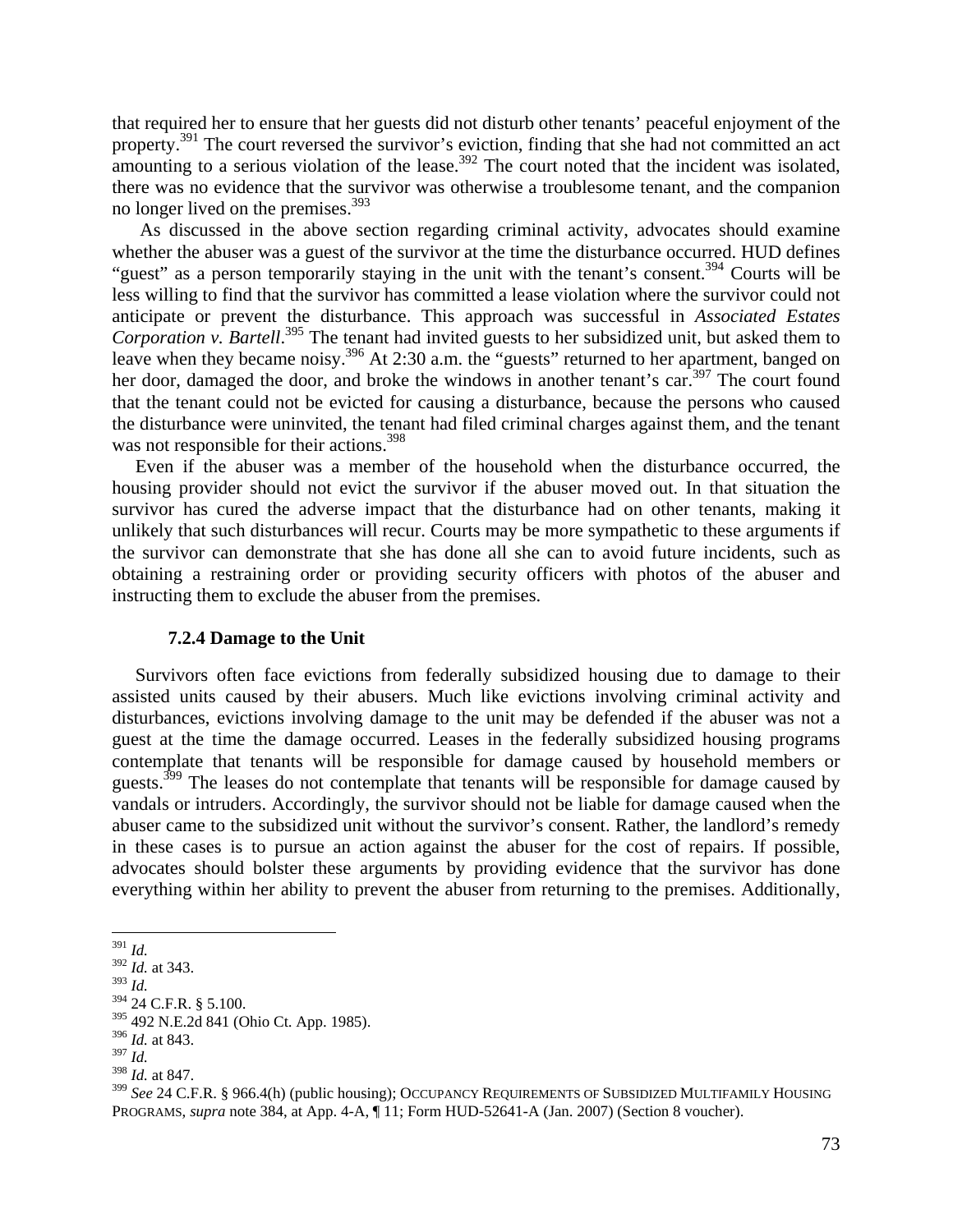if the damage was related to acts of domestic violence, dating violence, or stalking committed against the survivor, the survivor can argue that  $VAWA^{400}$  and the Fair Housing Act<sup>401</sup> prohibit her eviction.

 Tenants have had some success in arguing that they should not be held liable for damage caused by non-guests. In *Associated Estates Corporation v. Bartell*, 402 the court found that the tenant could not be evicted for damage to her door caused by persons she had previously asked to leave her apartment. In *Branish v. NHP Property Management, Inc.*,<sup>403</sup> the court found that a tenant could not be evicted for damage that her boyfriend caused to the premises because he entered her unit without her consent. The court noted that while invited guests are the responsibility of the tenant, the tenant in this case did not neglect her obligations to prevent damage to the unit because her boyfriend was uninvited when he caused the damage.<sup>404</sup> Similarly, in *Jenkins v. Boyce*,<sup>405</sup> the court held that a tenant was not liable for a trespasser's vandalism of her apartment, stating that to require a tenant to prevent the criminal actions of those who are not guests would impose an unreasonable burden.

## **7.2.5 Nonpayment of Rent**

 Many survivors face evictions and terminations from federally subsidized housing due to nonpayment of rent stemming from acts of domestic violence. Failure to make rent payments due under the lease constitutes sufficient grounds to terminate a tenancy.<sup>406</sup> However, even if a survivor has failed to pay the rent, there are some situations where that fact alone does not constitute good cause to evict. Specifically, the survivor may have a defense to eviction where the housing provider failed to properly adjust the rent, or forces beyond the survivor's control caused the nonpayment.

 In many cases, the nonpayment of rent occurs because the survivor has recently suffered a loss of income. For example, the survivor may be unable to pay the rent if the abuser was the primary source of income and has left the household due to a restraining order or incarceration. Or, the survivor may have been forced to reduce her work hours or quit working entirely due to an injury stemming from domestic violence.<sup>407</sup> Statutes and regulations for federally subsidized housing programs with income-based rents require the landlord to recertify the tenant's income and reduce the rent when the tenant's income drops.<sup>408</sup> These provisions can be used as a defense to eviction when a survivor's income has been reduced and the landlord has not reduced her rent accordingly.409

 Survivors may also have a defense to eviction where forces beyond the survivor's control caused the nonpayment.<sup>410</sup> For example, this defense may apply if the abuser stole the survivor's

<sup>409</sup> *See, e.g.*, Hous. Auth. of St. Louis County v. Boone, 747 S.W.2d 311 (Mo. Ct. App. 1988). <sup>410</sup> *See, e.g.*, Maxton Hous. Auth. v. McLean, 328 S.E.2d 290 (N.C. 1985).

<sup>400</sup> See Chapter 6 for more information regarding VAWA.

<sup>&</sup>lt;sup>401</sup> For sample documents that use this approach, see Appendices 6 and 7.<br><sup>402</sup> 492 N.E.2d 841 (Ohio Ct. App. 1985).<br><sup>403</sup> 694 A.2d 1106 (Pa. Super. Ct. 1997).<br><sup>405</sup> 703 N.E.2d 392 (Ohio Mun. Ct. 1998).<br><sup>405</sup> 703 N.E.2d under fair housing laws. See Chapter 7 for more information regarding these laws.

<sup>408</sup> *See, e.g.*, 42 U.S.C. § 1437a(a) (public housing); 24 C.F.R. §§ 5.657(c) (project-based Section 8), 884.218(b) (Section 515 Rural Housing), 966.4(c) (public housing); 982.516 (Section 8 voucher).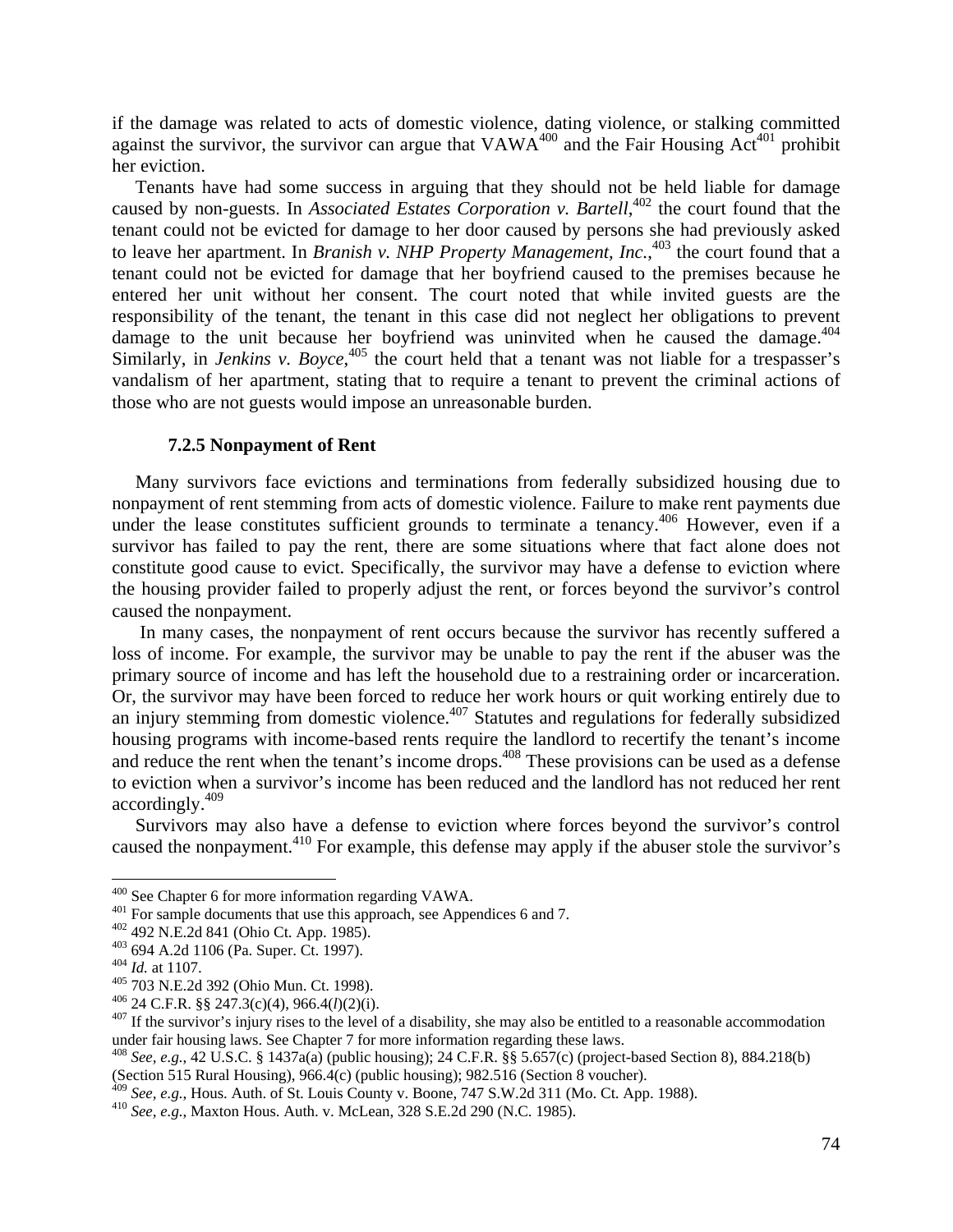public assistance check or refused to make child support payments that were included in the survivor's rent calculation.

 Additionally, if the survivor can demonstrate a link between her inability to pay the rent and incidents of domestic violence, dating violence, or stalking, she can argue that evicting her for nonpayment of rent would essentially constitute an eviction on the basis of acts of violence committed against her in violation of VAWA.<sup>411</sup>

 At least one court has found that a survivor could not be evicted where the PHA failed to adjust her rent after being informed that the abuser had left the household. In *Housing Authority of St. Louis County v. Boone*, the survivor informed the PHA that she had separated from her husband after he fired a gun in the apartment.<sup>412</sup> She requested a hearing and asked for a rent adjustment based on the change in her family composition and income.<sup>413</sup> At the hearing she submitted a restraining order she had obtained against her husband, but the PHA still did not act on her request for a rent adjustment.<sup>414</sup> The PHA subsequently filed an eviction action against the survivor for nonpayment of rent.<sup>415</sup> The court found that federal regulations and the survivor's lease required the PHA to adjust the survivor's rent, and ordered the PHA to renew the tenant's lease for one year. $416$ 

 Another court found that a survivor could not be evicted for nonpayment of rent where her husband refused to pay the rent and assaulted her when she attempted to talk to him about their unpaid bills. In *Maxton Housing Authority v. McLean*, 417 the survivor's husband moved out of the family's subsidized housing unit after failing to make rent payments, which were based on his income. After moving out of the household, the husband refused to pay child support, and the survivor had no income until she was able to secure public benefits. $418$  The court found that the PHA did not have good cause to evict the survivor because she had committed no wrongful acts that resulted in her nonpayment of rent, and the husband was at fault for the failure to pay rent.<sup>419</sup> The court noted that "To eject [the tenant] and her two children from their humble abode upon this evidence would indeed shock one's sense of fairness."420

#### **7.2.6 Unauthorized Household Member**

 Survivors frequently face evictions or subsidy terminations on the grounds that they added an additional household member without the housing provider's permission. A tenant's failure to seek permission from the housing provider before allowing additional persons to move into the assisted unit can constitute a lease violation. In cases where the abuser repeatedly returns to the survivor's subsidized unit, housing providers often wrongfully assume that the abuser is living in the unit without their permission. This is more likely to occur in cases where the abuser

<sup>411</sup> *See* 42 U.S.C. §§ 1437d(*l*)(5) (public housing), 1437f(c)(9)(B) (project-based Section 8), 1437f(o)(20)(B) (Section 8 voucher). For more information regarding VAWA, see Chapter 6.<br><sup>412</sup> 747 S.W.2d at 312.

<sup>413</sup> *Id.* at 312-13.<br>
415 *Id.*<br>
416 *Id.* at 315-16.<br>
417 328 S.E.2d 290 (N.C. 1985).<br>
418 *Id.* at 291.<br>
419 *Id.* at 293.

<sup>&</sup>lt;sup>420</sup> *Id.* at 294.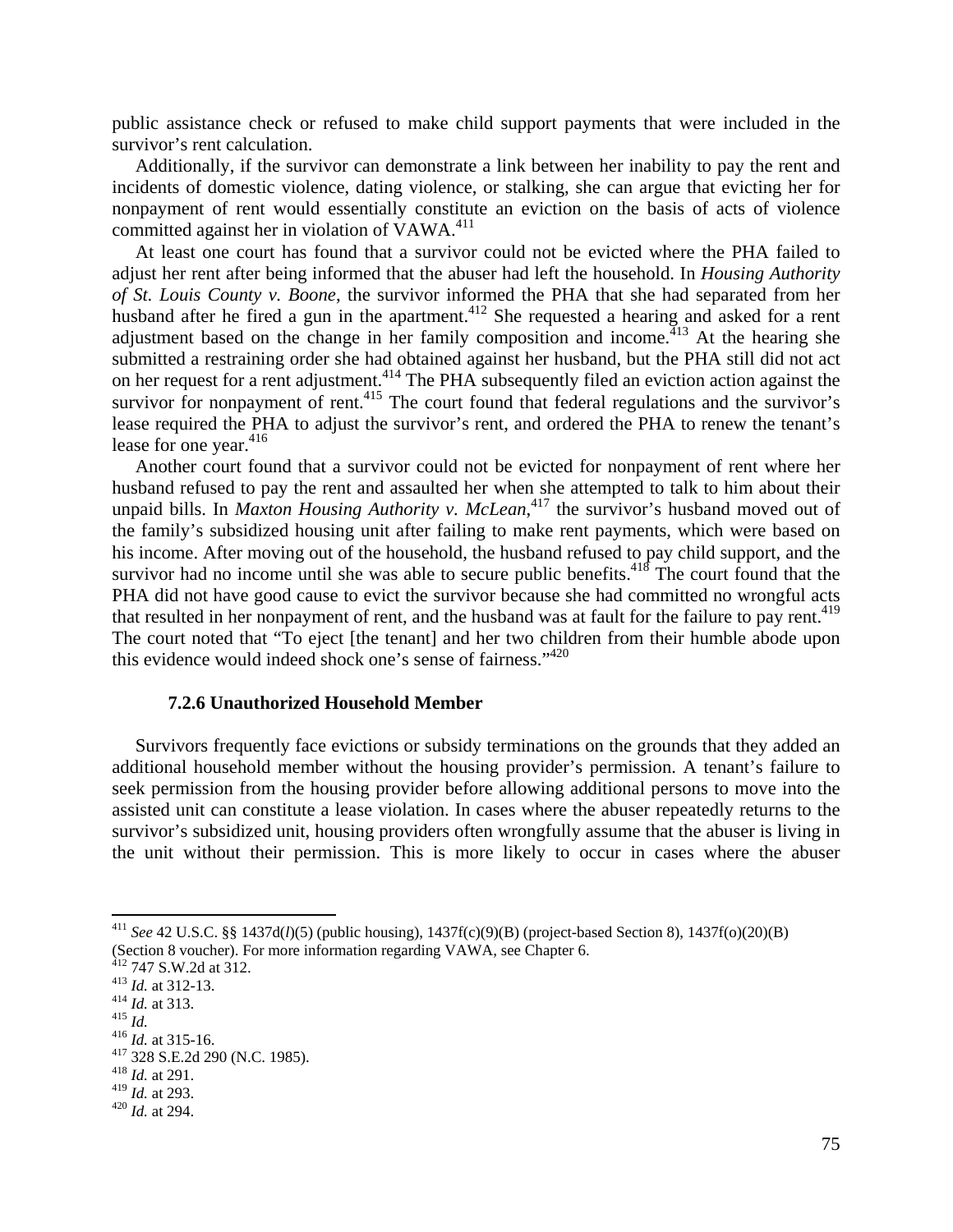previously lived with the survivor, and the survivor subsequently requested that he be removed from the household.

 To prove that the abuser is not living in the unit, advocates should find out where the abuser is living, whether he pays rent there, whether the abuser uses the survivor's unit as an address, and whether the survivor's neighbors can vouch for the fact that the abuser does not live with her. Ultimately, the matter will depend upon a determination by the trier of fact as to whether the abuser lives in the survivor's home or elsewhere. Below are several cases where domestic violence survivors challenged allegations that they were allowing their abusers to live with them without the PHA's permission.

### *Pittman v. Dakota County Community Development Agency*

 A domestic violence survivor successfully overturned the termination of her Section 8 voucher where the hearing officer disregarded evidence that the abuser lived at a different address. In *Pittman v. Dakota County Community Development Agency*, 421 the PHA terminated Section 8 tenant Jessica Pittman's voucher for having an unauthorized adult living in the unit. At the informal hearing, Ms. Pittman had testified that this person had been physically violent toward her on several occasions.<sup>422</sup> She introduced mail and a child support order placing the person at another address, and a social worker also testified on her behalf.<sup>423</sup> A court overturned the termination, finding that the hearing officer failed to consider Ms. Pittman's evidence and disregarded mitigating circumstances, such as the fact that Ms. Pittman was the victim of domestic violence perpetrated by the alleged unauthorized occupant.<sup>424</sup>

#### *[Redacted] v. Sellers-Earnest*

In *[Redacted]* v. Sellers-Earnest,<sup>425</sup> a court ordered a PHA to reinstate a domestic violence survivor's Section 8 voucher after the PHA failed to present sufficient evidence that the survivor's abuser was living with her. The PHA sent a termination notice to a Section 8 tenant on the grounds that an unauthorized occupant, "K," was residing in her unit. According to the PHA, K had used the tenant's address on an arrest record. The tenant requested an informal hearing to challenge the termination of her voucher.

 At the hearing, the PHA presented a criminal report affidavit and a domestic violence incident report from the city police department. According to the criminal report affidavit, K told the arresting officer that he and the tenant were dating and lived together. The tenant testified that while K sometimes stayed with her, he lived at his mother's residence. She also submitted a temporary injunction she had obtained against K because of dating violence and an affidavit regarding the dating violence as evidence that K did not reside with her. The hearing officer upheld the decision to terminate the tenant's housing assistance.

 The tenant sued the housing authority for violating her procedural rights guaranteed by 24 C.F.R. § 982.555(e)(5)-(6) and her due process rights under the Fourteenth Amendment because the hearing officer relied solely on unreliable hearsay—the police reports. The court found that it

<sup>421 2009</sup> WL 112948 (Minn. Ct. App. Jan. 20, 2009).

<sup>422</sup> *Id.* at \*1.<br>
<sup>422</sup> *Id.* at \*1.<br>
<sup>423</sup> *Id.* at \*2.<br>
<sup>424</sup> *Id.* at \*4.<br>
<sup>425</sup> The motion for preliminary injunction and opinion are at Appendices 30 and 31.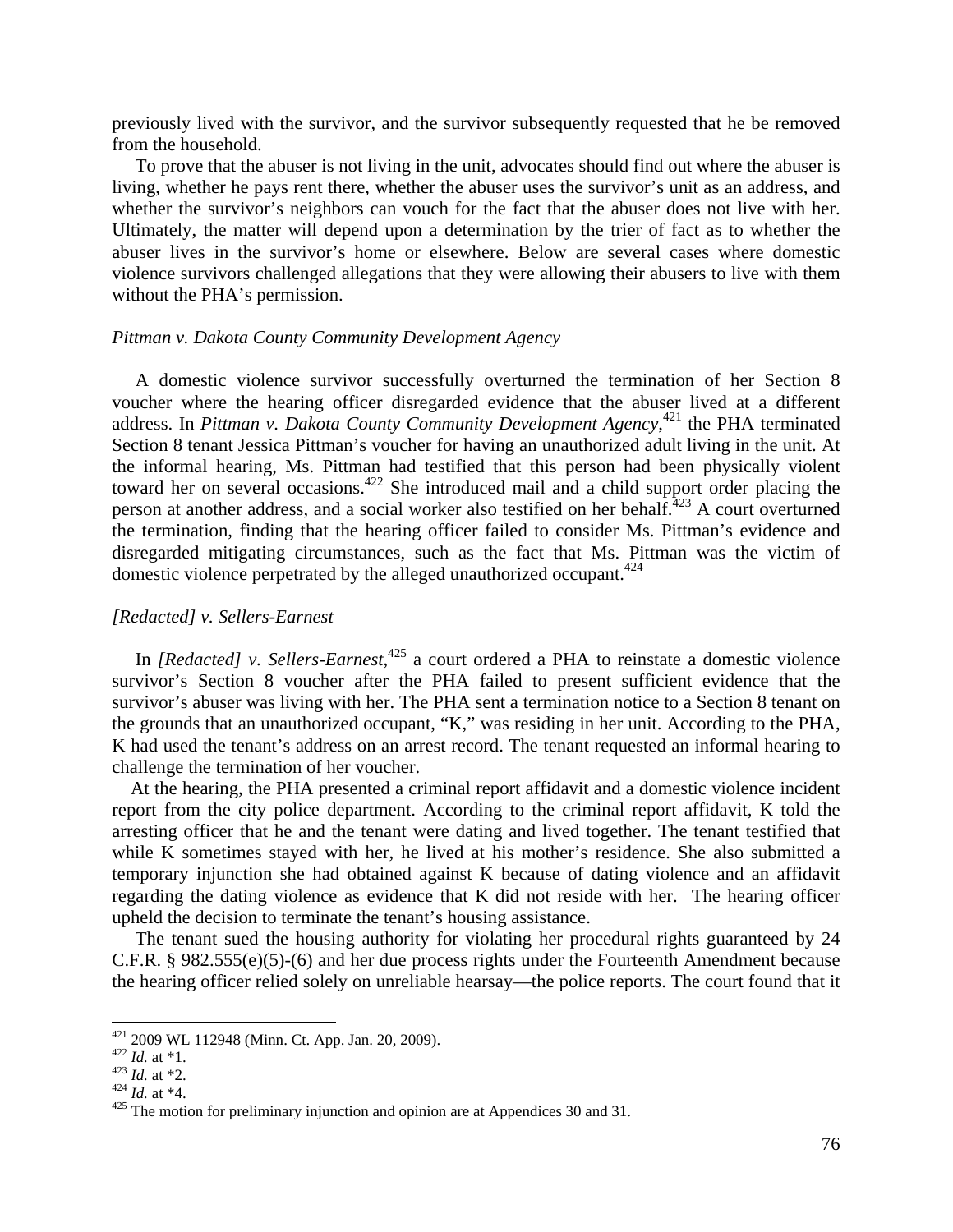could not assess the reliability of K's statements in the police report since, having been arrested for domestic violence based on the tenant's accusations, he was not free from potential bias. Additionally, the tenant could not cross-examine K or the police officers because she had no authority to subpoena them for the informal hearing. The court concluded that the police reports did not constitute sufficient evidence that the tenant allowed the alleged occupant to reside in her unit, and it ordered the PHA to reinstate her Section 8 voucher.

## *[Redacted] v. City of Chandler PHA*

In *[Redacted] v. City of Chandler PHA*,<sup>426</sup> attorneys filed a fair housing complaint with HUD after the PHA terminated a domestic violence survivor's Section 8 voucher for permitting an unauthorized person to reside in her home. The voucher tenant had been assaulted by her exboyfriend on several occasions. To escape the domestic violence, the survivor asked the PHA to let her use her voucher in another state. To document the violence, the survivor provided the PHA with copies of police reports. One of the police reports incorrectly stated that the survivor's abuser resided with her in her apartment. The PHA relied on this police report as evidence that the survivor had allowed her abuser to live in her unit without prior approval, and terminated her voucher.

 The survivor filed an administrative complaint against the PHA with HUD's Office of Fair Housing and Equal Opportunity. She alleged that the PHA denied her right to appropriate services, terms, and conditions in housing because of her sex and her status as a victim of domestic violence in violation of the Fair Housing Act. She also argued that the termination of her voucher violated VAWA. Further, she alleged that the termination of her voucher for having an unauthorized occupant was pretext for discrimination based on sex. HUD investigated the survivor's allegations and worked with the parties to resolve her complaint. As part of a conciliation agreement, the PHA agreed to reinstate the survivor's voucher and allow her to move out of state.

#### *Hammond v. Akron Metropolitan Housing Authority*

In *Hammond v. Akron Metropolitan Housing Authority*, 427 the PHA terminated tenant Lisa Hammond's voucher on grounds that she allowed an unauthorized person named Dalton Snow to reside in her unit. The PHA's rules prohibited voucher tenants from having visitors staying in a unit for more than four consecutive days or a total of 15 days in a 12-month period. During an informal hearing on the voucher termination, a PHA police officer testified that he had received a complaint from Mr. Snow's mother that Mr. Snow was residing in Ms. Hammond's unit in violation of PHA rules. The officer also verified with the post office that Mr. Snow used Ms. Hammond's address as his mailing address. Ms. Hammond admitted that Mr. Snow had stayed at her apartment one or two nights per week, but testified that he had moved out because he was incarcerated due to domestic violence against her. Ms. Hammond also testified that she had tried to keep Mr. Snow away, but he kept coming back.

Ms. Hammond argued that the termination of her voucher violated her rights under VAWA, because the PHA terminated her subsidy due to violence perpetrated against her by Mr. Snow. The court found no evidence that incidents of domestic violence had prompted the PHA to

<sup>&</sup>lt;sup>426</sup> The fair housing complaint filed in this case is at Appendix 9.  $427$  2011 WL 2175801 (Ohio Ct. App. June 1, 2011).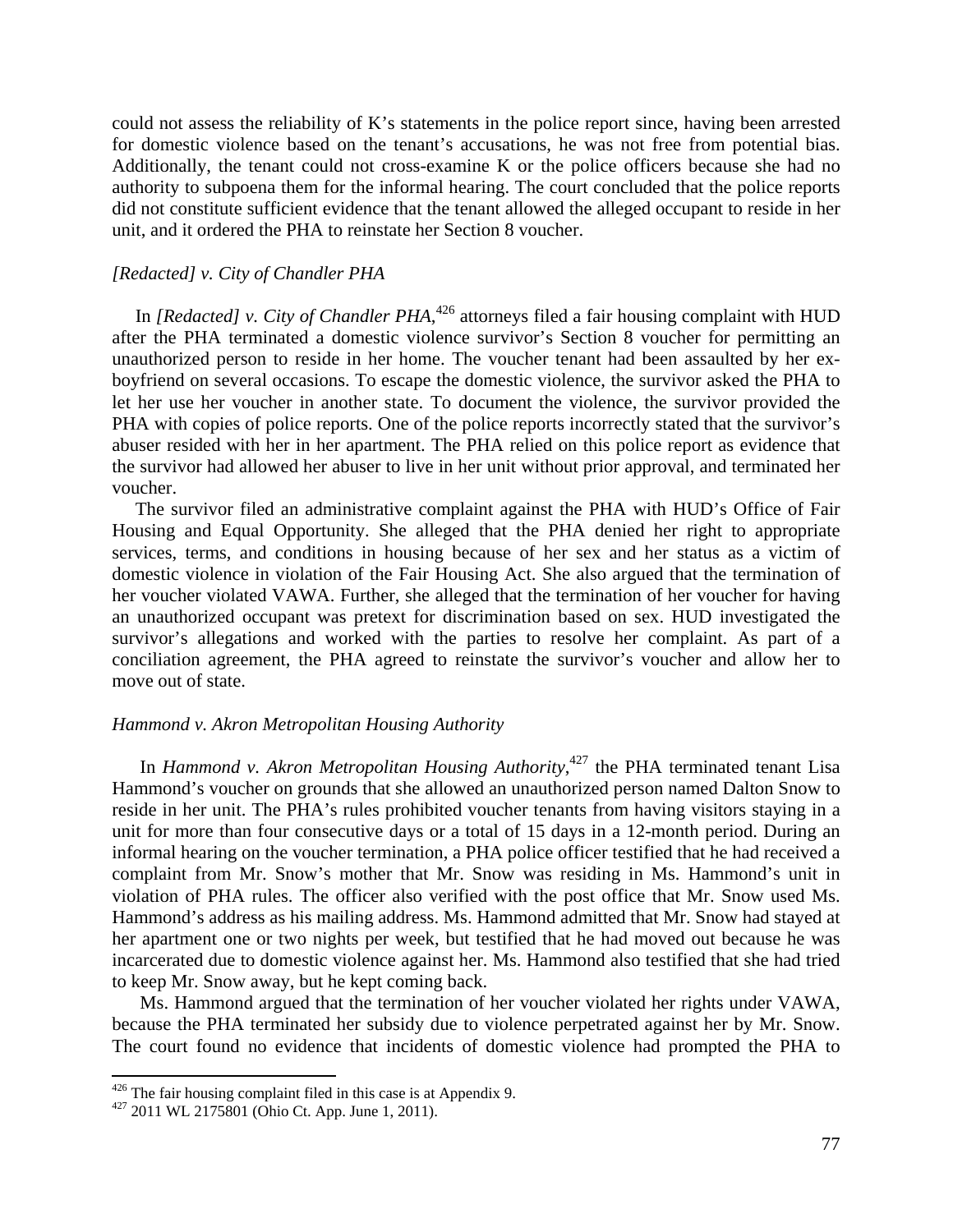investigate Mr. Snow's presence at the unit. The court noted that the PHA had investigated Ms. Hammond because Mr. Snow's mother had informed the PHA that he was living in the unit. The court found no indication that Mr. Snow's mother had notified the PHA of the violence or that the PHA had treated Ms. Hammond differently from other voucher holders in its decision to terminate her assistance. Accordingly, the court found that Ms. Hammond failed to show that the termination of her voucher violated VAWA. The case illustrates the need to demonstrate a link between domestic violence and the unauthorized person's presence at the unit. For example, evidence demonstrating that Mr. Snow forced Ms. Hammond to allow him to use her mailing address or that Mr. Snow's mother had reported Ms. Hammond to the PHA in retaliation for Mr. Snow's incarceration may have been helpful in establishing a VAWA claim.

# **7.3 Procedural Protections for Survivors in Federally Subsidized Housing**

 This section discusses the procedures attorneys can use to challenge an eviction or termination in federally subsidized housing. In federally assisted housing, the statutes, regulations, HUD guidance, PHA policies, and leases pertaining to each program provide procedural protections for tenants facing eviction or termination of assistance. The procedures differ among the federal housing programs. As a result, the procedures that will apply in an individual case will depend on which housing program the survivor is in. For example, survivors in public housing are usually entitled to a more elaborate set of procedural protections than those in other subsidized housing programs. This section describes the procedural protections available to survivors in the major federally subsidized housing programs.

#### **7.3.1 Overview of Procedural Protections**

 Survivors in federally subsidized housing are entitled to notice and an opportunity to be heard before they can be evicted or terminated from the program. The survivor must be notified of the adverse action in writing, and the notice must inform her of the specific grounds for termination or eviction.428 The time period in which the survivor must respond to the notice will depend on the housing program she is in and the nature of the alleged violation. For example, a survivor in public housing must receive 14 days' notice for an eviction due to nonpayment of rent.<sup>429</sup>

 In many instances, federally subsidized tenants are entitled to an informal meeting or hearing before they may be evicted or their subsidies may be terminated. Depending on the program, the proceeding is called a grievance hearing, an informal hearing, or a meeting.<sup>430</sup> The proceeding provides the survivor an opportunity to raise the arguments discussed above regarding criminal activity, disturbances, damages, nonpayment of rent, and unauthorized residents. The survivor can also use the proceeding to demonstrate that the housing provider relied on erroneous information, failed to consider mitigating circumstances related to domestic violence, or violated VAWA or fair housing laws. Whether a survivor is entitled to a pre-eviction administrative

<sup>428 42</sup> U.S.C. § 1437f(d)(1)(B(iv) (Section 8 voucher); 24 C.F.R. §§ 966.4(k) & (*l*)(3)(ii) (public housing),

<sup>982.310(</sup>e), 982.552(d) (Section 8 voucher); OCCUPANCY REQUIREMENTS OF SUBSIDIZED MULTIFAMILY HOUSING PROGRAMS, *supra* note 384, at App. 4-A ¶ 23 (June 2007) (project-based Section 8).<br><sup>429</sup> 24 C.F.R. § 966.4(*l*)(3)(i)(A).

<sup>&</sup>lt;sup>430</sup> For public housing, the proceeding is called a grievance hearing. For the voucher program, it is called an informal hearing. For HUD-assisted housing and Section 515 Rural Housing, it is called a meeting.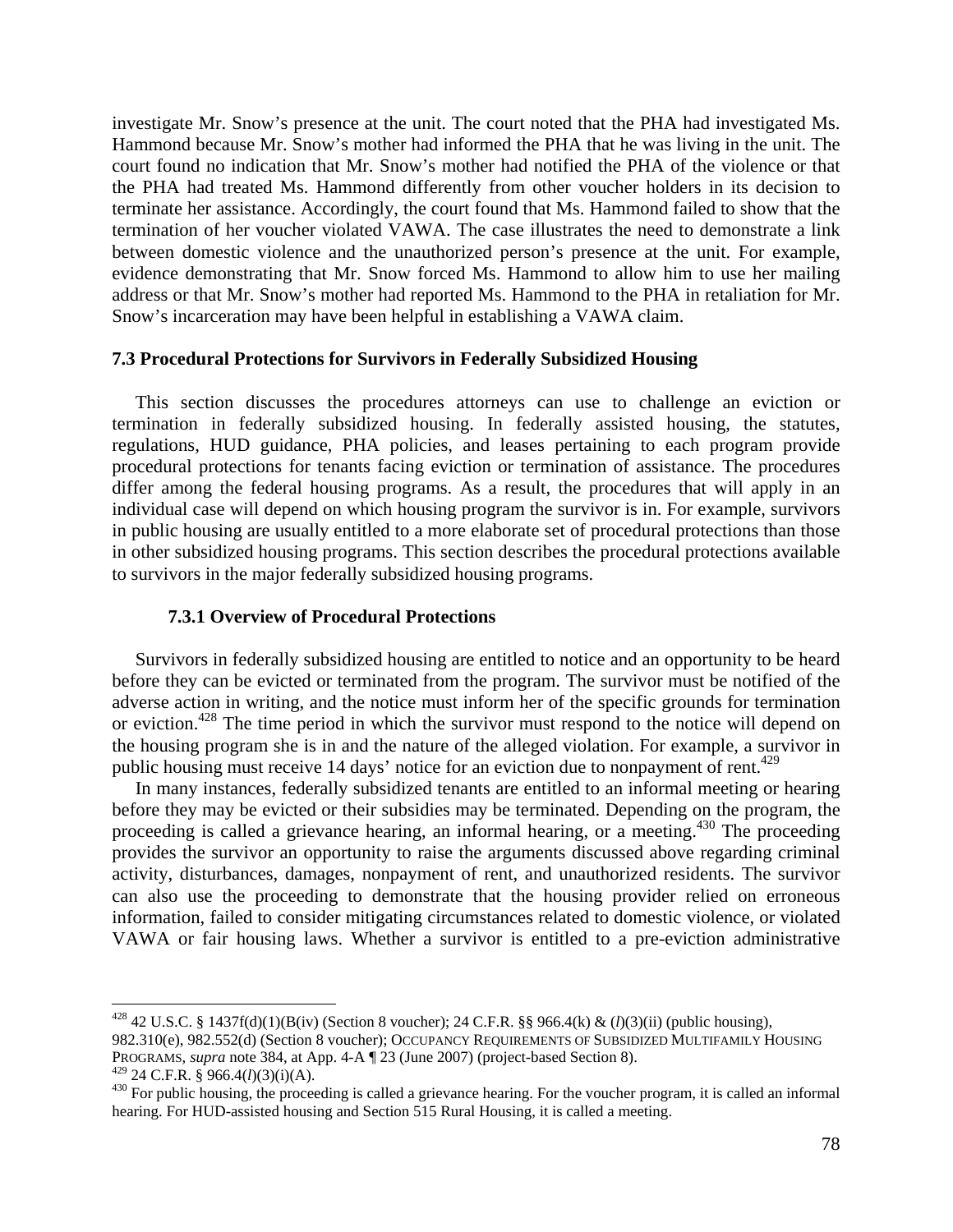proceeding will depend upon which housing program she is in. The procedures for the major federal housing programs are discussed below.

## **7.3.2 Public Housing**

 In the public housing program, tenants are usually entitled to a pre-eviction grievance hearing.<sup>431</sup> This hearing is preceded by an informal meeting where the parties attempt to settle the matter.<sup>432</sup> If the informal meeting does not yield a settlement, the tenant can request a grievance hearing.<sup>433</sup> Before the hearing, the PHA must provide the tenant a reasonable opportunity to examine any documents that it has that are directly relevant to the eviction.434 During the hearing, the tenant has the right to be represented by counsel or a representative of her choice, to present evidence and arguments, to rebut contrary evidence, and to cross-examine witnesses.<sup>435</sup> After the proceeding, the hearing officer must issue a written decision that includes the reasons for the decision. $436$ 

 Attorneys should note that if the eviction is based on criminal activity that threatens health or safety or involves drug-related activity, the PHA can decline to offer the grievance procedure and directly proceed with eviction.<sup>437</sup> Thus, a PHA may decline to offer a survivor the grievance procedure in cases where she is facing eviction due to criminal acts committed by the abuser that threaten health or safety. If the survivor was the victim of these criminal acts, attorneys should ask the PHA to reconsider its decision not to offer the grievance procedure. Because the survivor likely has a defense against eviction under  $VAWA<sup>438</sup>$  or fair housing laws,<sup>439</sup> pursuing the eviction may be a waste of the PHA's time and resources, and may harm the survivor's credit history. It is therefore preferable to resolve these cases using the grievance procedure.

#### **7.3.3 Section 8 Vouchers**

 As a preliminary matter, eviction of a Section 8 tenant must be distinguished from the termination of the tenant's voucher. An eviction is handled by the Section 8 landlord and is commenced by filing an action in court, By contrast, termination of the voucher is handled by the PHA and is commenced by issuing a notice of proposed termination that informs the Section 8 tenant of her right to request an administrative proceeding called an informal hearing to challenge the decision. In some circumstances, eviction for breach of the lease can be grounds for termination of the Section 8 voucher, but the PHA still must follow the notice and informal hearing procedure in order to terminate the voucher.<sup>440</sup>

 In the voucher program, landlords are not required to offer tenants an informal meeting or other proceeding before pursuing an eviction action in court. However, advocates should contact

<sup>431 42</sup> U.S.C. § 1437d(k); 24 C.F.R. §§ 966.50-57. Advocates should also examine their PHA's Admissions and Continued Occupancy Policy for further information regarding the grievance procedure.<br><sup>432</sup> 24 C.F.R. § 966.54.

<sup>433 § 966.55(</sup>a).<br>
434 42 U.S.C. § 1437d(k); 24 C.F.R. § 966.4(m).<br>
435 24 C.F.R. § 966.56(b).<br>
436 § 966.57(a).<br>
437 § 966.51(a)(2).<br>
438 See Chapter 6 for more information regarding VAWA.

<sup>439</sup> See Chapter 4 for more information regarding fair housing laws. 440 *See* § 982.552.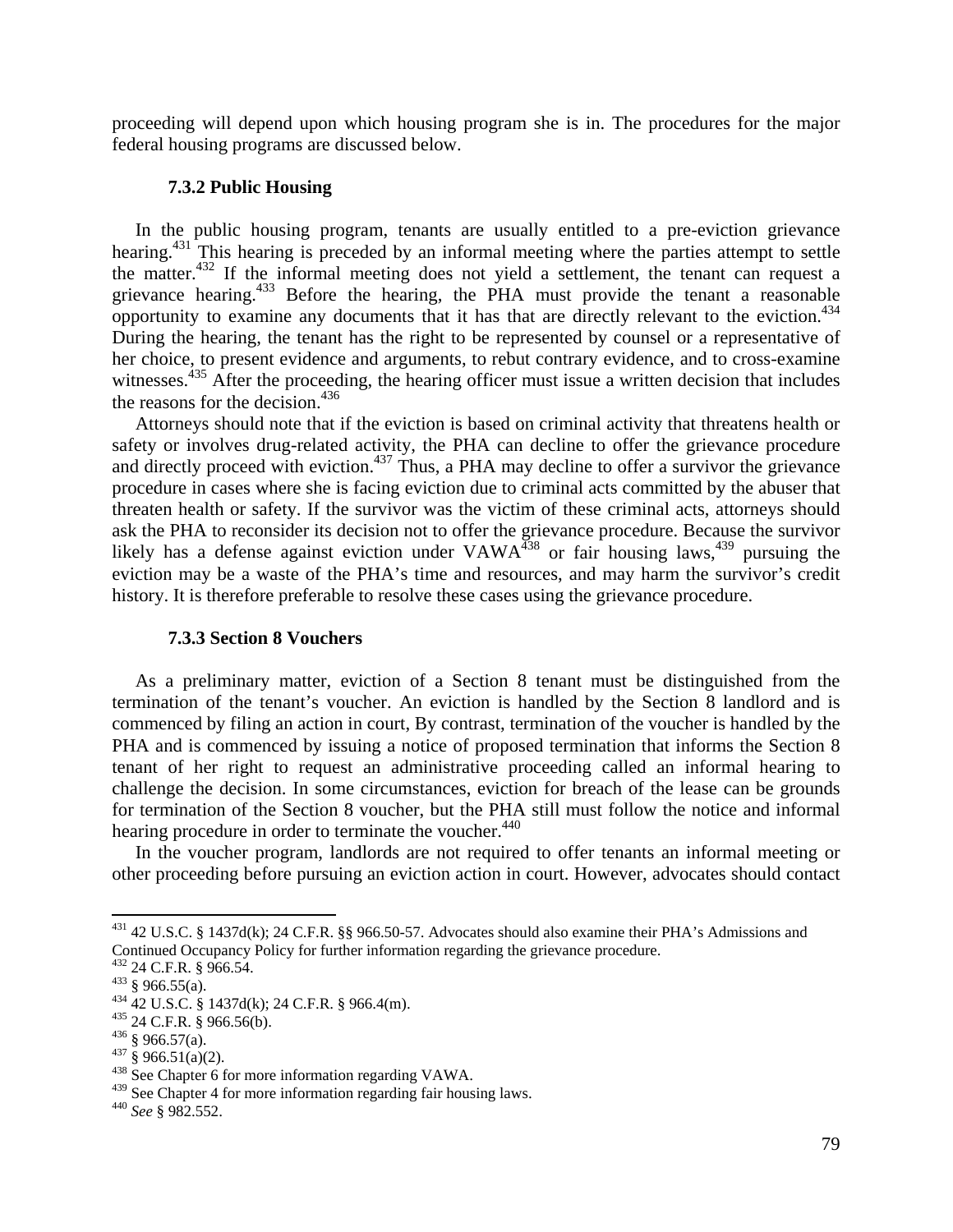the Section 8 landlord anyway to determine whether the matter can be resolved informally, particularly where the survivor has a defense under VAWA or fair housing laws.<sup>441</sup>

 In contrast to the judicial eviction process, PHAs must provide the opportunity for an informal hearing to a tenant before it can terminate her Section 8 voucher assistance.<sup> $442$ </sup> During the informal hearing, the tenant may be represented by counsel or other representative, may present evidence, and may question witnesses.<sup>443</sup> After the proceeding, the hearing officer must promptly furnish the tenant with a written decision that includes the reasons for the decision.<sup>444</sup>

## **7.3.4 HUD-Subsidized and Project-Based Section 8 Developments**

 If a tenant is facing eviction from a HUD-subsidized or project-based Section 8 development, she must be given 10 days to request a meeting where she can discuss the proposed eviction with the landlord.445 Although this does not entitle the tenant to the procedural protections of the public housing grievance hearing or the Section 8 informal hearing, it does give the tenant a chance to explain the circumstances surrounding the alleged lease violation. Advocates should use this meeting as an opportunity to informally resolve the eviction.

#### **7.3.5 Section 515 Rural Housing**

 Much like tenants in HUD-subsidized and project-based Section 8 developments, tenants facing eviction from Section 515 Rural Housing must be given an opportunity to meet with the owner to discuss the lease violation.<sup>446</sup> This gives the tenant a chance to informally resolve the dispute before the owner files an eviction proceeding.

#### **7.4 Preparation for Challenging an Eviction or Subsidy Termination**

 This section provides a general overview of some of the steps that attorneys can take to help survivors who are facing evictions or terminations.<sup>447</sup> These steps include requesting a meeting with the housing provider, gathering and reviewing documents, requesting a hearing, and preparing evidence.

#### *Requesting a Meeting*

 After interviewing the survivor and reviewing the eviction or termination notice, the attorney should contact the housing provider to request an informal meeting to discuss the eviction or

<sup>&</sup>lt;sup>441</sup> See Chapters 4 and 6 for more information regarding VAWA and fair housing laws.<br><sup>442</sup> See § 982.555(a).<br><sup>443</sup> See §§ 982.555(e)(3)-(5).<br><sup>445</sup> See § 982.555(e)(6).<br><sup>445</sup> See OCCUPANCY REQUIREMENTS OF SUBSIDIZED MULTI B-2(c)(4).<br><sup>446</sup> See 7 C.F.R. Part 1930, Subpart C, Ex. B, ¶ XIV.

<sup>&</sup>lt;sup>447</sup> A comprehensive review of all the strategies available for challenging evictions and subsidy terminations is beyond the scope of this Manual. Advocates that lack housing law expertise should refer survivors to an agency that has experience in representing clients in eviction and termination proceedings.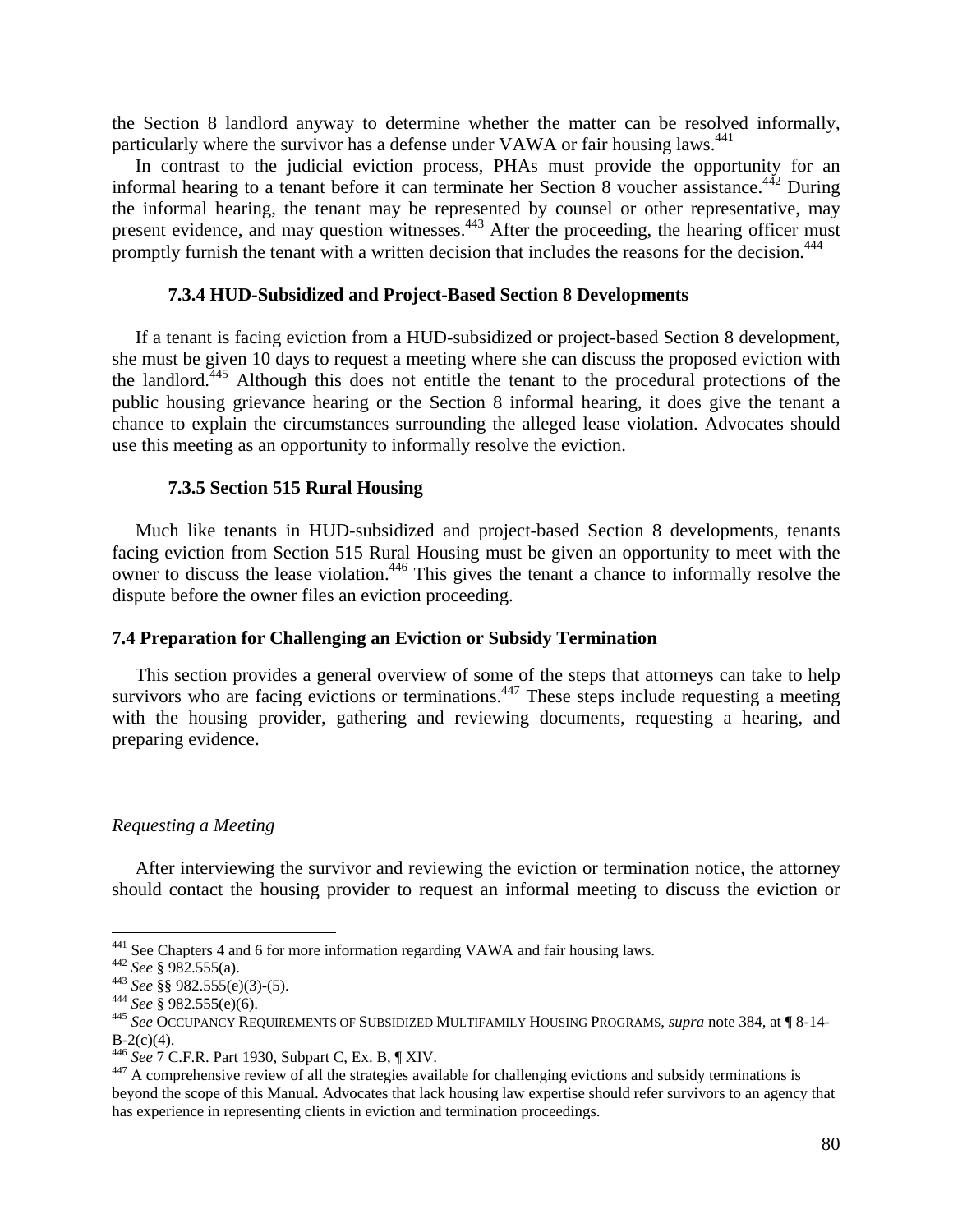termination.448 Requests for meetings should be put in writing to document that the survivor attempted to resolve the matter informally. A meeting may be especially beneficial where the survivor believes that the housing provider is relying on inaccurate information, there are mitigating circumstances, or the eviction or termination violates VAWA or fair housing laws. The purpose of this meeting is to discuss the steps that can be taken to address any lease or program violations without putting the survivor through the stress and uncertainty of an administrative hearing or an eviction proceeding. The end of this Chapter discusses some of the factors that advocates should consider in negotiating an agreement with a housing provider to cease eviction or termination proceedings against a survivor.

#### *Gathering Documents*

 Before the meeting, the survivor or her advocate should contact the housing provider and assert the survivor's right to inspect her tenant file. Copies should be made of all documents related to the termination or proposed eviction, which may include the lease, written complaints, agreements to pay back rent or repairs, witness statements, notes of conversations, damage claims, and police reports. The survivor or her advocate should ask the housing provider to identify all documents it intends to rely on in any pre-termination hearing.

## *Requesting a Hearing*

 If the meeting with the housing provider does not yield a resolution, the advocate and survivor must decide whether to request a hearing. The decision should usually be to request a hearing, because a survivor has more to gain than lose by going through the hearing process. As explained, pre-termination administrative hearings are generally available where a PHA seeks to terminate a tenant's Section 8 voucher assistance or seeks to evict a public housing tenant. Tenants are not entitled to an administrative hearing before they may be evicted from projectbased Section 8 developments, Section 515 Rural Housing, or housing paid for with a Section 8 voucher. However, many of the steps that must be taken to prepare for an administrative hearing will be the same as the steps needed to prepare for an eviction proceeding.

#### *Preparing Evidence*

 Advocates should determine what documents are needed to prove the facts that the survivor will rely on in defending against an eviction or termination of assistance. This can include police reports, court records, letters, medical records, pictures, or notes from phone calls. Advocates should also consider what witnesses may be helpful in proving the survivor's case, such as neighbors who can testify as to the survivor's efforts to exclude the abuser from the unit or service providers who can testify to the survivor's efforts to end the abusive relationship. It may also be helpful to have expert witnesses explain the effects of domestic violence, such as an expert who can explain why a survivor may have been afraid to ask security officers to remove the abuser from the unit or why a survivor's erratic behavior may have been the result of post-

<sup>448</sup> In public housing, project-based Section 8 housing, and Section 515 Rural Housing, housing providers are required to provide an opportunity for an informal meeting before proceeding with eviction. While there is no similar requirement for landlords participating in the Section 8 voucher program, they may welcome the opportunity to informally resolve the proposed eviction.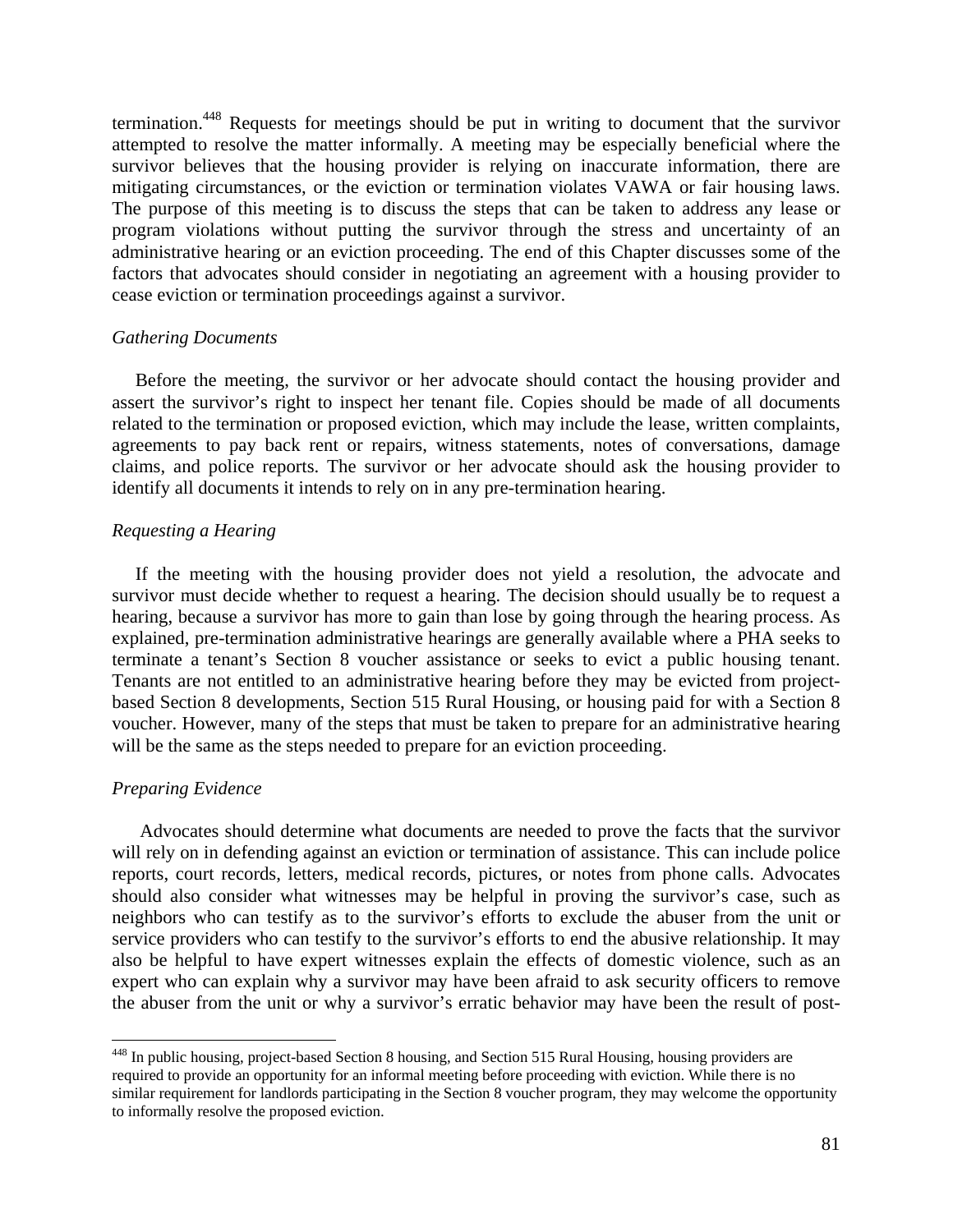traumatic stress disorder. Advocates should anticipate that the survivor may have difficulty clearly explaining her side of the story to a hearing officer, particularly where the survivor is still suffering trauma from incidents of violence. Where possible, advocates should seek to bolster the survivor's testimony with documentary evidence and testimony by other witnesses.

#### **7.5 Settlement of an Eviction or Termination Proceeding**

 The remainder of this Chapter discusses issues attorneys should consider when a housing provider offers to settle an eviction or termination proceeding. Generally, the best outcome where a survivor is facing eviction or termination of her subsidy is a settlement agreement (also known as a stipulation). A settlement will save the survivor time and avoid the emotional stress and uncertainty of an eviction or termination proceeding.

 Settlements typically contain provisions allowing for the continuation of the tenancy or assistance if the survivor agrees to certain conditions, such as a probation period, permanent exclusion of the person who caused the lease or program violation, repayment of back rent or repair costs, or periodic inspections by the housing provider. If the survivor violates the settlement agreement, the violation could be cause for evicting the survivor or terminating her subsidy. Therefore, it is crucial for attorneys to carefully review the terms of any proposed settlement and candidly discuss with the survivor whether she can feasibly comply with those terms. The survivor should not enter into a settlement agreement if it is unlikely that she will be able to comply with it. The appendix to this Manual contains a sample settlement agreement.<sup>449</sup>

 In cases involving criminal activity, disturbances, damages, or unauthorized occupancy by the abuser, one of the most problematic settlement terms that housing providers propose is that the survivor permanently exclude the abuser from the premises.<sup>450</sup> Advocates should discuss with the survivor whether it is feasible for her to deny the abuser access to the property, particularly where the parties have children together and visitation has previously taken place at the property. If the survivor feels that she can abide by this condition, advocates should also discuss whether the survivor will need additional security measures to exclude the abuser from the property, such as reinforced doors, security bars on windows, improved locks, and additional security patrols.<sup>451</sup> Advocates should ask that the housing provider agree to provide these additional security measures as part of the settlement, and that the housing provider agree to take all steps necessary to respond to the survivor's requests for assistance regarding the abuser. Advocates should also closely review the language of the settlement agreement regarding exclusion of the abuser. The language should state that the survivor will not *willingly or knowingly* allow the abuser on the premises. This protects the survivor from violating the settlement agreement in instances where the abuser arrives at the premises uninvited or breaks into the unit.

 In some cases, housing providers will ask the survivor to seek a restraining order as a condition of remaining in the unit. However, it may be unrealistic for the survivor to seek a restraining order, particularly where she will face retaliation from the abuser if she seeks the order, she is suffering from severe trauma and cannot discuss the incidents of violence publicly, she lacks the evidentiary support needed for the order, or she is unable to take time off from

<sup>450</sup> *See* 24 C.F.R. §§ 5.852(b) (housing providers may require a tenant to exclude a household member in order to continue to reside in the unit, where that household member committed an act that warrants termination), 966.4(*l*)(5)(vii)(C) (same), 982.310(h)(2) (same), 982.552(c)(2)(ii) (PHAs may impose, as a condition of continued assistance, a requirement that family members who participated in the offending conduct will not reside in the unit). 451 For more information regarding safety planning, see Chapter 2.

<sup>&</sup>lt;sup>449</sup> See Appendix 17.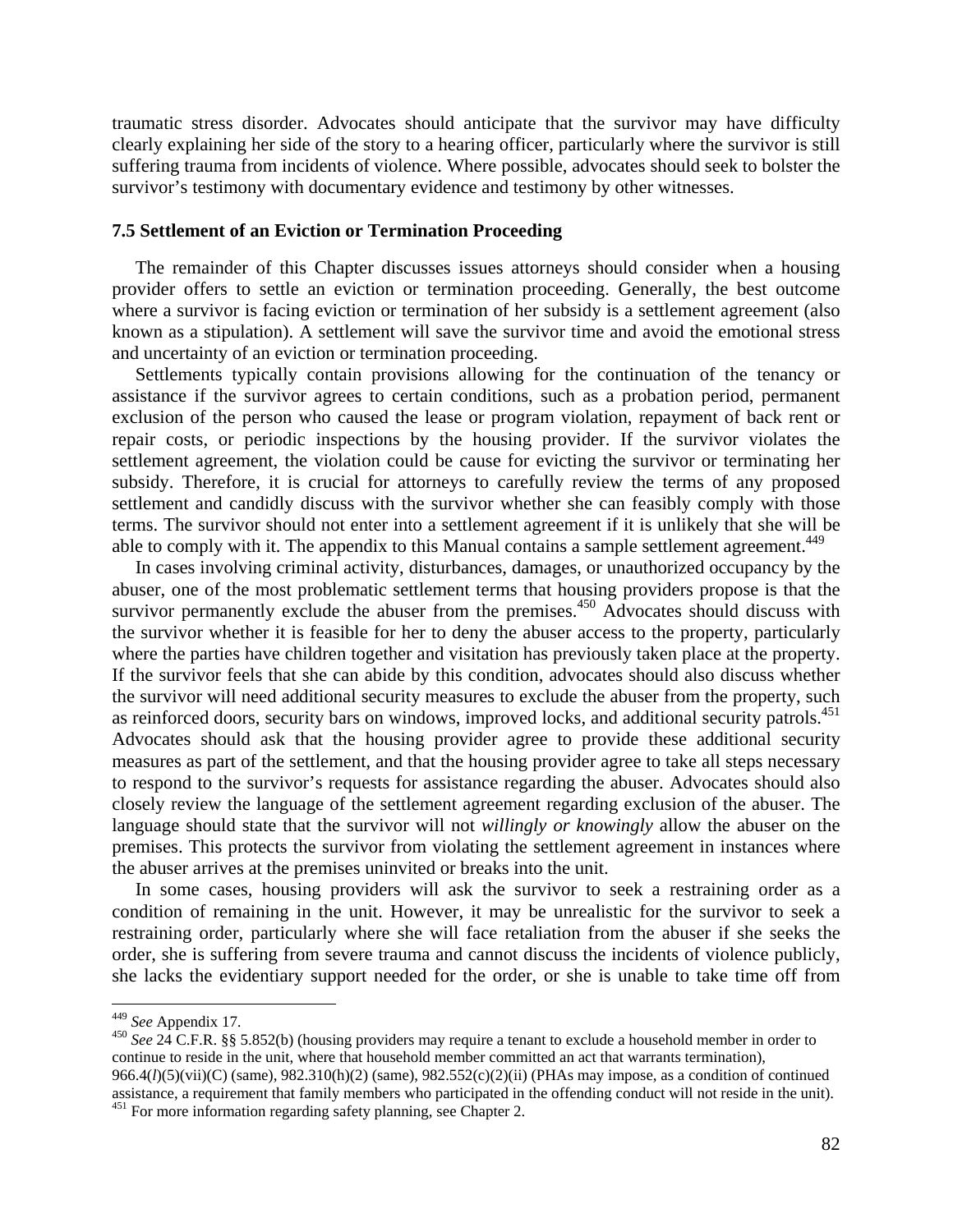work to obtain the order. Further, there is no guarantee that a court will grant the restraining order. Attorneys should approach this type of settlement provision with caution and be prepared to discuss other steps the survivor can take to end contact with the abuser.

 In cases involving repair costs or back rent, the housing provider will likely ask the survivor to enter into an agreement to pay back some of these costs over time. If the abuser is clearly responsible for the damages or back rent, advocates should suggest that the housing provider seek these costs from the abuser instead. This approach may be more effective if the survivor agrees to take reasonable actions to assist the housing provider in these efforts, such as agreeing to draft a declaration regarding the circumstances surrounding the costs. If the housing provider is insistent that the survivor pay part of the costs, advocates should work with the survivor to review her monthly expenses to make sure that the repayment agreement is feasible.

# **7.6 Conclusion**

 Advocates may need to use a variety of creative strategies and arguments to assist survivors who are facing evictions or subsidy terminations due to domestic violence committed against them. VAWA, the Fair Housing Act, the good cause eviction requirement of the federally subsidized housing programs, and the procedural protections available to subsidized tenants under federal law are useful tools in preserving survivors' housing. In any case, advocates can significantly aid survivors by helping them gather documentation of domestic violence, identifying potential witnesses who can speak in support of the survivor, working with the housing provider to resolve the matter informally, and assisting the survivor in negotiating and reviewing the terms of any proposed settlement agreement.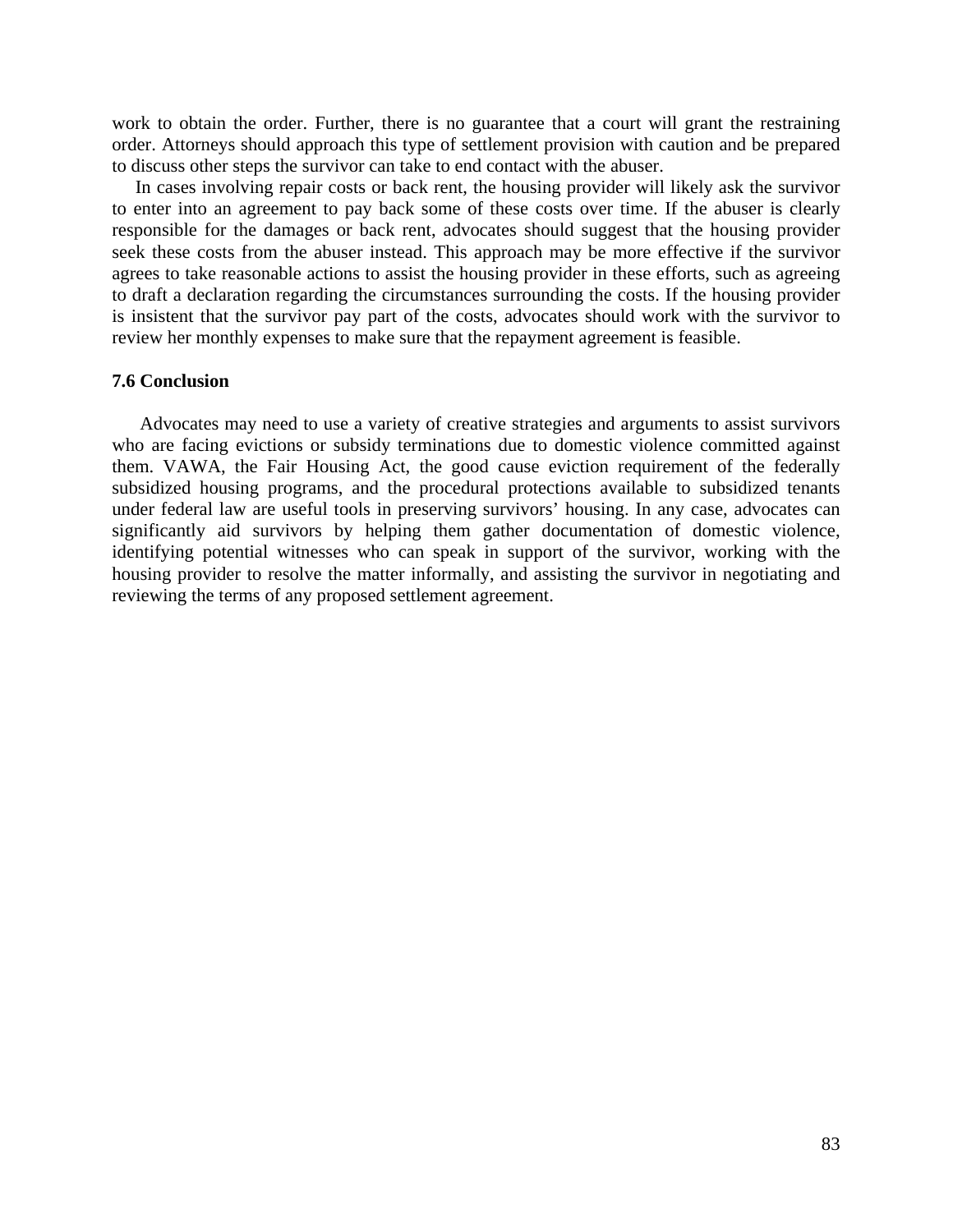# **Chapter 8: Working with Housing Authorities to Improve Domestic Violence Survivors' Access to Housing**

# **Table of Contents**

|  | 8.2.2.5 Documentation of Domestic Violence and Confidentiality93 |  |  |  |  |  |
|--|------------------------------------------------------------------|--|--|--|--|--|
|  |                                                                  |  |  |  |  |  |
|  | 8.2.2.7 Definitions of Domestic Violence, Dating Violence, and   |  |  |  |  |  |
|  |                                                                  |  |  |  |  |  |
|  |                                                                  |  |  |  |  |  |
|  |                                                                  |  |  |  |  |  |
|  |                                                                  |  |  |  |  |  |
|  |                                                                  |  |  |  |  |  |
|  |                                                                  |  |  |  |  |  |
|  |                                                                  |  |  |  |  |  |
|  |                                                                  |  |  |  |  |  |
|  |                                                                  |  |  |  |  |  |

# **8.1 Introduction**

 Advocates can improve local housing policies that affect domestic violence survivors by participating in the public housing agency (PHA) annual planning process. PHAs, commonly referred to as housing authorities, must develop plans each year that set forth the policies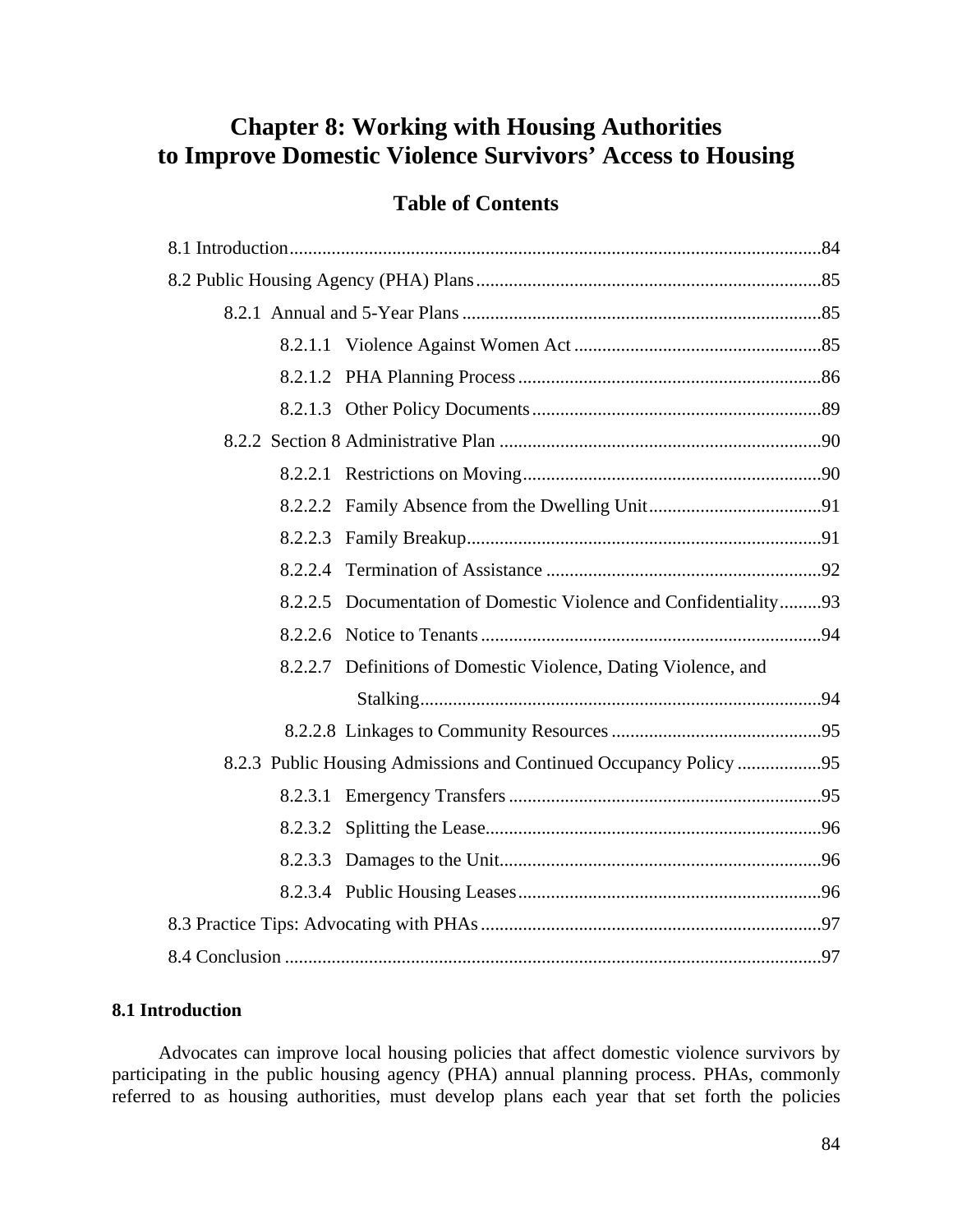governing their Section 8 voucher and public housing programs. This process is crucial for advocates who want to prevent survivors from being needlessly terminated from public housing or Section 8. It provides an opportunity for advocates to comment on their local PHA's policies on domestic violence (or to ask the PHA to adopt such policies), and to work toward implementing policies that serve their clients' housing needs. This Chapter outlines the different types of PHA plans, explains the PHA plan process, and provides examples of policies that PHAs can adopt to protect domestic violence survivors' housing stability. This Chapter does not address policies affecting the subsidized housing admissions process. For more information on this topic, see NHLP's manual "Assisting Survivors of Domestic Violence in Applying for Housing." $452$ 

## **8.2 Public Housing Agency (PHA) Plans**

 This section describes how advocates can shape three types of PHA plans: (1) Annual Plans; (2) Section 8 Administrative Plans; and (3) public housing Admissions and Continued Occupancy Policies. The Annual Plan is a document that PHAs must submit yearly that summarizes some of the PHA's policies regarding the public housing and Section 8 programs. The Administrative Plan details the policies that a PHA uses in the day-to-day operation of its Section 8 voucher program. The Admissions and Continued Occupancy Policy serves a similar function for the PHA's public housing program.

## **8.2.1 Annual and 5-Year Plans**

 Most PHAs, which administer public housing units and Section 8 vouchers, are required to submit Annual and 5-Year Plans to the Department of Housing and Urban Development (HUD).453 PHAs must submit an Annual Plan each year, with supporting documents, that states some of the PHA's policies regarding the public housing and Section 8 programs. Every five years, all PHAs must update and submit 5-Year Plans stating their mission, goals, and objectives. Additionally, as discussed in the next section, the Annual and 5-Year Plans must contain a statement regarding the housing needs of survivors of domestic violence, dating violence, stalking, and sexual assault.

## **8.2.1.1 Violence Against Women Act**

 Under the Violence Against Women Act of 2005 (VAWA), PHAs now have obligations to address the housing needs of survivors of domestic violence, dating violence, stalking, and sexual assault. In the 5-Year Plan, PHAs are required to include a statement of the goals, objectives, policies, or programs that will enable the PHA to serve the needs of victims of domestic violence, dating violence, sexual assault, or stalking.<sup>454</sup>

In the Annual Plan, PHAs are required to include a description of:

<sup>&</sup>lt;sup>452</sup> This manual is available at http://nhlp.org/node/1428.<br><sup>453</sup> There are exemptions from the Annual Plan requirements for PHAs with 550 or fewer public housing units and Section 8 vouchers. *See* HUD, Public Housing Agency (PHA) Five-Year and Annual Plan Process for all PHAs, PIH 2008-41 (Nov. 13, 2008).

<sup>454 42</sup> U.S.C. § 1437c-1.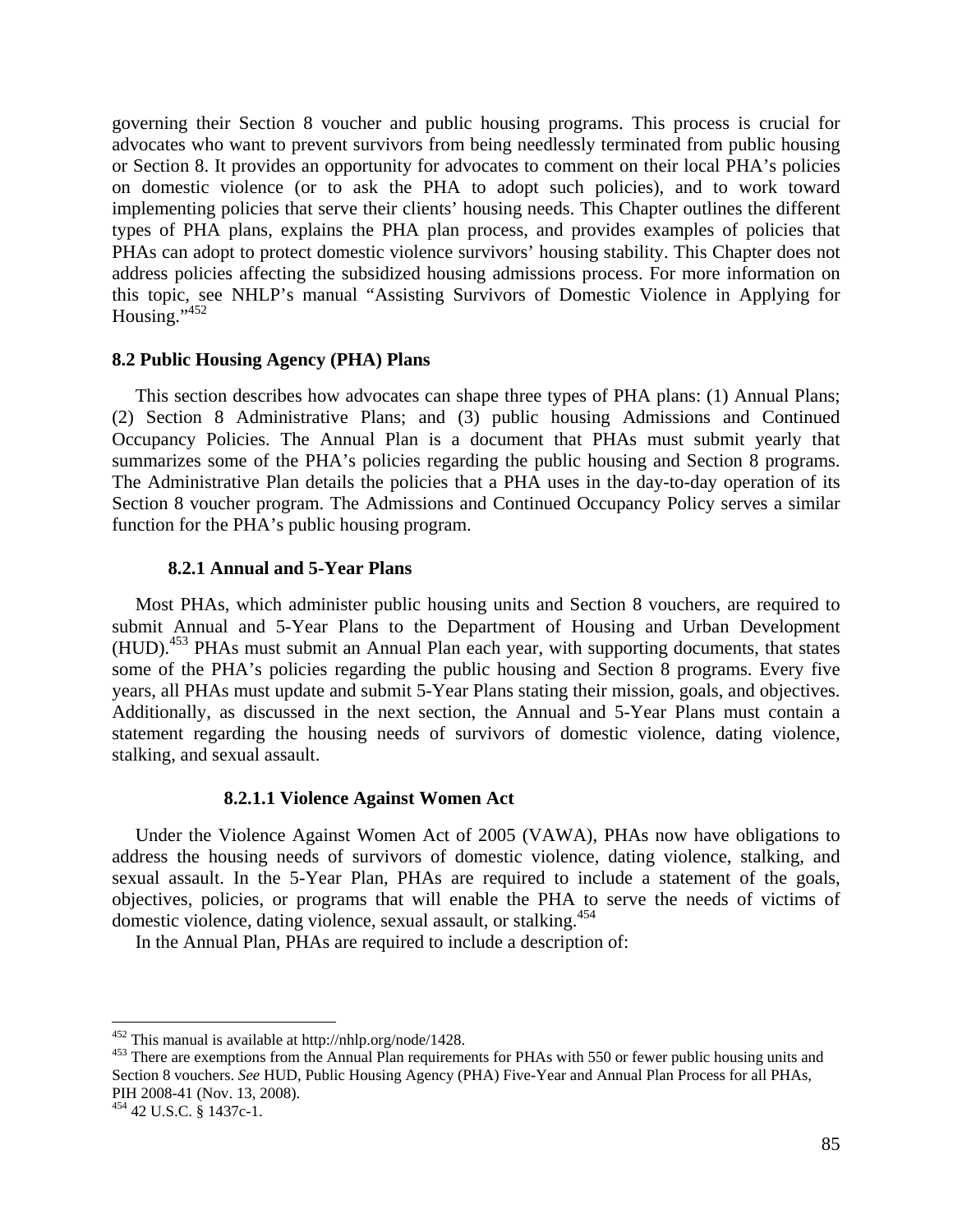(A) any activities, services, or programs provided or offered by an agency, either directly or in partnership with other service providers, to child or adult victims of domestic violence, dating violence, sexual assault, or stalking;

(B) any activities, services, or programs provided or offered by a public housing agency that help child and adult victims of domestic violence, dating violence, sexual assault, or stalking, to obtain or maintain housing; and

(C) any activities, services, or programs provided or offered by a public housing agency to prevent domestic violence, dating violence, sexual assault, and stalking, or to enhance victim safety in assisted families."455

 A PHA's description of the activities, services, or programs offered to survivors of domestic violence must be readily available to the public.<sup>456</sup> However, many PHAs have not yet developed this description. Others include only a cursory description of activities that serve survivors' needs, such as "The housing authority has amended its policies to comply with VAWA." Advocates should urge PHAs to describe in detail the activities, services, or programs that they offer to help survivors to obtain or maintain housing. For example, if a PHA has trained its staff on domestic violence or VAWA's provisions, designated staff members to handle VAWA cases, or made arrangements to refer tenants or applicants to a victim service provider, the PHA should describe these activities and indicate the steps it has taken to make survivors aware of the services. If a PHA has not yet implemented any programs to assist survivors, advocates should offer to meet and discuss ways in which the PHA and local service providers can work together to provide this assistance. Later in this Chapter, we provide tips regarding collaboration with PHAs. In setting meetings with PHAs, advocates should consider the timeline for the PHA planning process, which is discussed in the next section.

#### **8.2.1.2 PHA Planning Process**

#### *Timeline for PHA Plans*

 PHAs must follow a federally mandated timeline when developing and submitting their Annual Plans. The plans must be submitted to HUD 75 days before the end of the PHA's fiscal year.457 Additionally, the PHA must give the public 45 days' notice of the public hearing on the plan, which is typically published in local newspapers.458 As an example, a PHA may operate on a fiscal year that begins on July 1. Therefore, the PHA's plans must be submitted to HUD by April 16, 75 days before the end of the fiscal year. The public hearing should be set to allow the PHA enough time to respond to the public's comments. Because the public must be given a 45‐day notice regarding the hearing, a July 1 PHA will often begin the comment process in early to mid‐January. Advocates can determine which fiscal year their local PHA is on by visiting HUD's website.<sup>459</sup> Below is a chart detailing the timeline of the PHA Plan Process for varying fiscal year start dates.

<sup>&</sup>lt;sup>455</sup> § 1437c-1.<br><sup>456</sup> HUD, Instructions Form HUD-50075, at 1 (2005).<br><sup>457</sup> 24 C.F.R. § 903.23(b)(2). .<br><sup>458</sup> 24 C.F.R. § 903.17(b).

<sup>459</sup> HUD, View Approved Plans—By State, http://www.hud.gov/offices/pih/pha/approved/.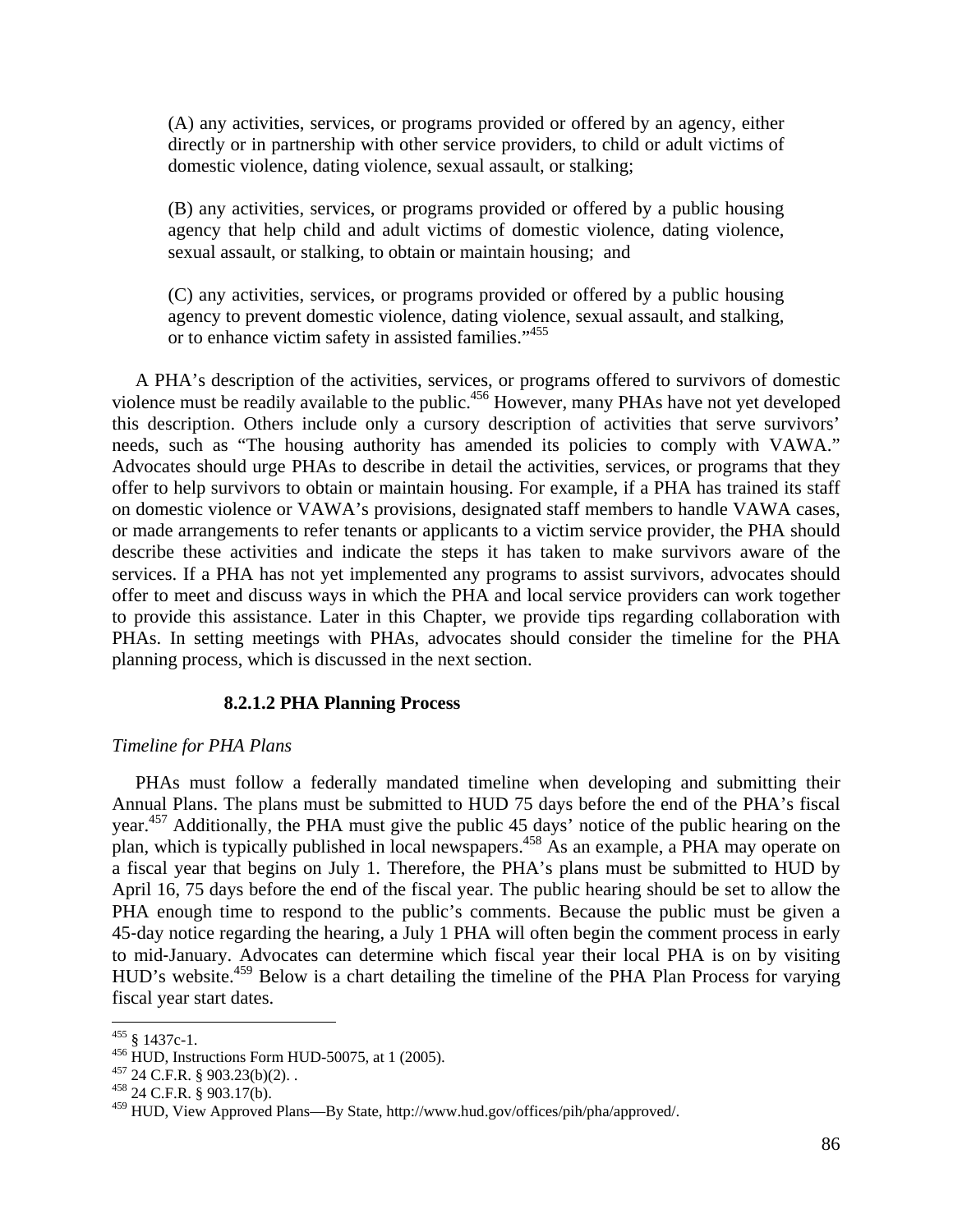As a practical matter, advocates should begin working with the PHA long before the official comment period is open. This allows advocates to influence the initial drafting process, during which the PHA may be more open to ideas and input. To do this, advocates can contact the PHA's executive director or the persons in charge of administering the Section 8 program and the public housing program and indicate their interest in working on the plan process.

| <b>Action</b>                                                                                                                                                                                                                                                                                              | Jan. 1 FY<br><b>Start Date</b>        | <b>April 1 FY</b><br><b>Start Date</b> | <b>July 1 FYI</b><br><b>Start Date</b> | Oct. 1 FY<br><b>Start Date</b> |
|------------------------------------------------------------------------------------------------------------------------------------------------------------------------------------------------------------------------------------------------------------------------------------------------------------|---------------------------------------|----------------------------------------|----------------------------------------|--------------------------------|
| PHA should begin to develop plan for coming year.<br>Resident Advisory Board (RAB) and tenants should<br>review prior year plan, develop issues, determine<br>progress on prior year goals and strategies. Current<br>year approved plan attachments and supporting<br>documents are available for review. | May (Prior<br>Year)                   | Aug. (Prior<br>Year)                   | Nov. (Prior<br>Year)                   | Feb.                           |
|                                                                                                                                                                                                                                                                                                            | 8 months                              | 8 months                               | 8 months                               | 8 months                       |
| PHA should have available a draft plan and should<br>be discussing the plan with RAB, tenants and other<br>advocates, such as housing advocates, disability<br>rights groups, homeless advocates, and other                                                                                                | Mid-July<br>(Prior Year)              | Mid-Oct.<br>(Prior<br>Year)            | Mid-Jan.                               | Mid-April                      |
| agencies.                                                                                                                                                                                                                                                                                                  | 5.5 months                            | 5.5 months                             | 5.5 months                             | 5.5 months                     |
| Notice of hearing, proposed plan on file for review.                                                                                                                                                                                                                                                       | Mid-Aug.<br>(Prior Year)              | Mid-Nov.<br>(Prior<br>Year)            | Mid-Feb.                               | Mid-May                        |
|                                                                                                                                                                                                                                                                                                            | 4.5 months                            | 4.5 months                             | 4.5 months                             | 4.5 months                     |
| Public hearing (time should be allowed between<br>public hearing and date plan is due at HUD to make<br>revisions based upon public comment).                                                                                                                                                              | First week<br>of Oct.<br>(Prior Year) | First week<br>of Jan.                  | First week<br>of April                 | First week<br>of July          |
|                                                                                                                                                                                                                                                                                                            | 3 months                              | 3 months                               | 3 months                               | 3 months                       |
| Plan due at HUD.                                                                                                                                                                                                                                                                                           | Mid-Oct.<br>(Prior Year)              | Mid-Jan.                               | Mid-April                              | Mid-July                       |
|                                                                                                                                                                                                                                                                                                            | 2.5 months                            | 2.5 months                             | 2.5 months                             | 2.5 months                     |
| HUD approves the plan and notifies PHA. PHA<br>provides RAB with a copy of the approved plan.<br>Or HUD rejects the plan.                                                                                                                                                                                  | Jan. 1                                | April 1                                | July 1                                 | Oct. 1                         |

# **Timeline for PHA Plan Process**

# *Obtaining PHA Plans*

To obtain copies of the Annual Plan, advocates should contact their PHAs. PHAs must make available to the public their Five‐Year and Annual Plans, along with all required attachments and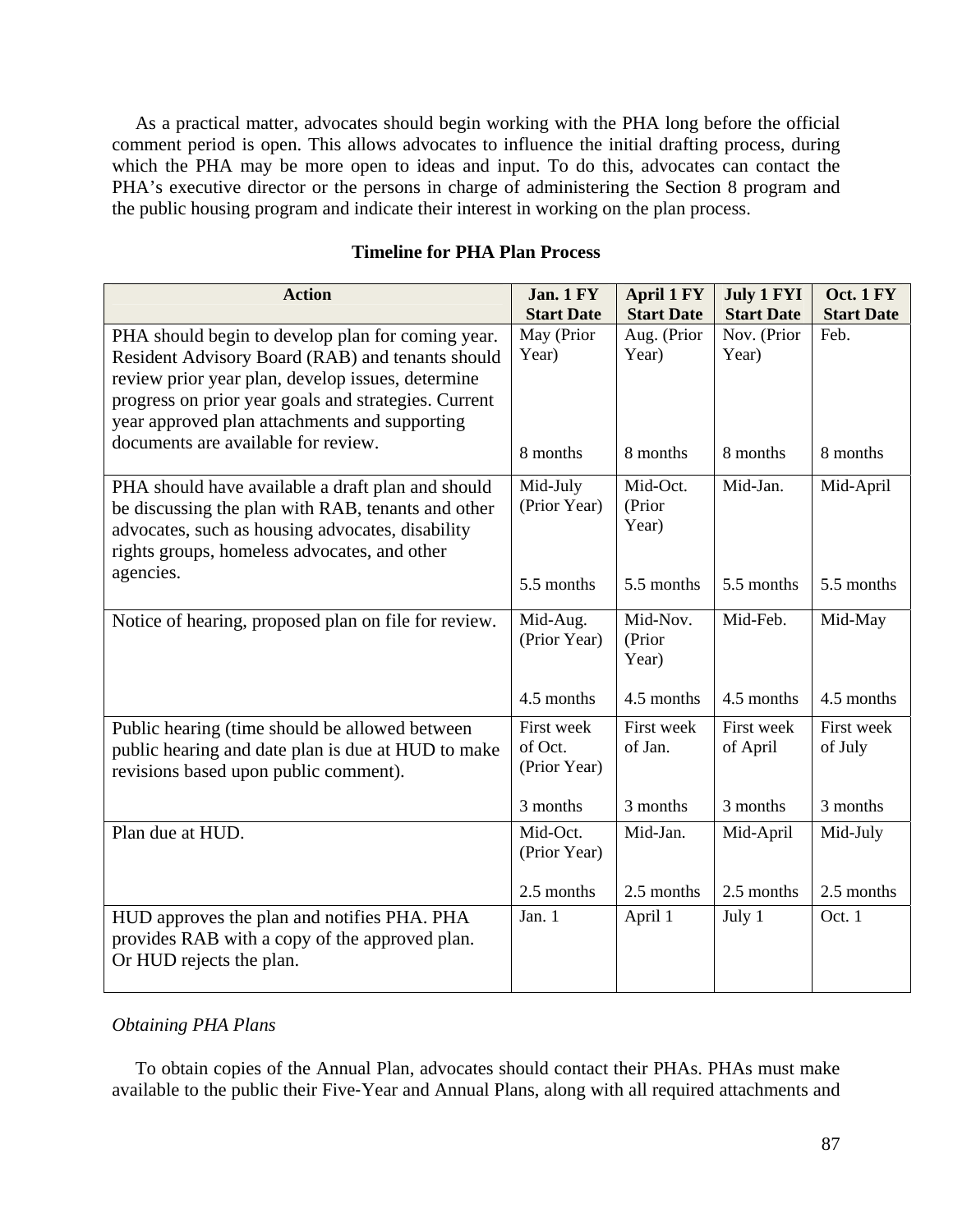supporting documents. The Five-Year and Annual Plan are posted on HUD's website. Many PHAs post their plans, including the Administrative Plan and ACOP, on their own websites. Often, an advocate can simply request the plans from the PHA via email and receive electronic copies. Advocates should review the plans, especially in areas where the PHA's policies do not fully serve survivors' needs. For example, if survivors have complained about lengthy wait periods before they are able to transfer to another public housing unit, even in emergency situations, the advocate should determine exactly what the PHA's policies are regarding transfers and whether they can be improved.

#### *Written Comments*

The written comment process should be interactive. Advocates should offer to meet with the PHA to discuss potential changes to its policies. The PHA may be more receptive if advocates explain how they can assist the PHA, such as by conducting trainings on VAWA and domestic violence or by accepting referrals from PHA staff members who are assisting tenants experiencing domestic violence. In any case, advocates should submit written comments by the deadline provided by the PHA. Advocates should consider submitting the comments in conjunction with other organizations. The appendix to this Manual includes several sample comments. Generally, written comments on the plans are due the day of or shortly before the public hearing. The public hearing is typically before the PHA's board of commissioners, which must approve the plan before it is submitted to HUD.

#### *Public Hearing*

 The PHA must hold a public hearing to accept comments on its proposed plans. The hearing must be held in front of the PHA's board of commissioners. This can often be a vital tool for influencing the plans, as the board can pressure PHA staff to make changes. Advocates have found that the board is often interested in hearing how the PHA is addressing domestic violence, particularly whether the PHA is complying with VAWA. PHA plans are typically but one item on the board's agenda. There is usually a time limit on public comments—sometimes just two or three minutes per person. Thus, advocates should prepare statements that briefly summarize their concerns and explain how the PHA's policies could be improved. Even with such a short time for comment, the hearing process can be an important part of advocating for policies that improve survivors' access to housing.

#### *Follow-Up*

 PHAs are required to respond in writing to resident comments regarding plans and to submit those responses to HUD with its Annual Plan. Most PHAs will also respond to comments from the general public. These responses are sometimes useful to understanding the reasoning behind a PHA's refusal to make a change. After submitting comments, advocates should request follow-up meetings with the PHA. Through these meetings, the advocates can work with the PHA to make and implement policy changes.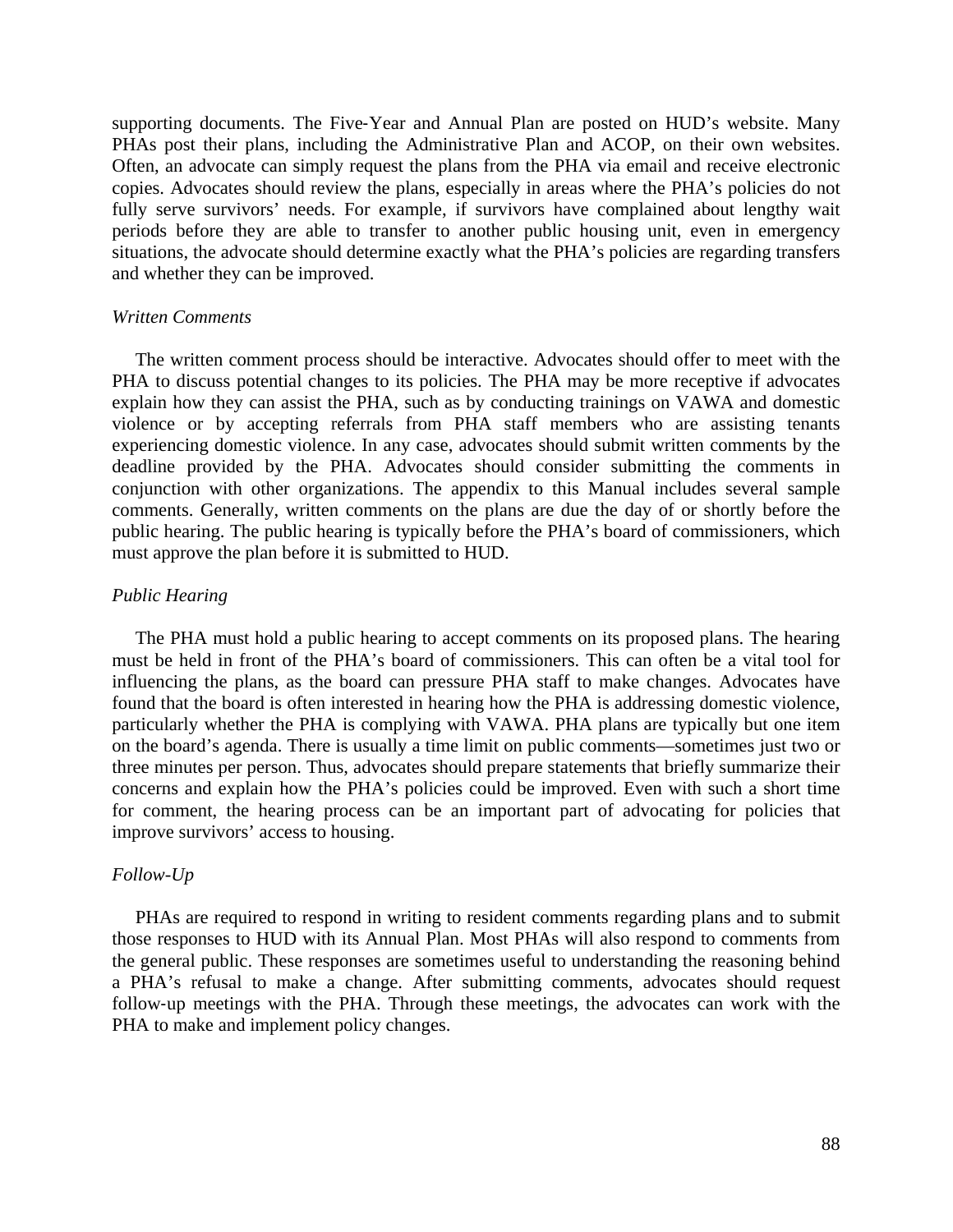#### *HUD Review*

 HUD reviews PHA Annual Plans to determine if a plan contains all the information required by law, including information on how the PHA is serving victims of domestic violence, dating violence, and stalking. Once HUD approves a plan, it must be made available to the public.

## *Enforceability*

 HUD regulations require that a PHA must follow the rules and policies set forth in its approved PHA Plan.<sup>460</sup> HUD has the authority to respond to complaints of noncompliance. If a PHA has failed to include information regarding domestic violence in its Annual Plan and has not responded to requests to address this deficiency, advocates should contact their regional HUD office of Fair Housing and Equal Opportunity.

#### **8.2.1.3 Other Policy Documents**

 In addition to commenting on the Annual Plan, advocates should also review their PHA's Section 8 Administrative Plan and public housing Admissions and Continued Occupancy Policy (ACOP). These two documents govern the PHA's day-to-day operation of its subsidized housing programs. The Administrative Plan sets forth the policies that the PHA uses in its Section 8 program,461 while the ACOP sets forth the policies that are used in the public housing program. Although some PHAs revise the Administrative Plan and ACOP on the same timeline as the Annual Plan, they are not required to do so, and some PHAs do not regularly revise these documents.

 Regardless of when a PHA last revised its Administrative Plan and ACOP, advocates can review these documents to determine whether the PHA has adopted policies that serve the housing needs of domestic violence survivors. As we will discuss, PHAs should amend their terminations and confidentiality policies in the Administrative Plan and ACOP to comply with VAWA. The rest of this section discusses in detail the VAWA protections that should be incorporated into the Administrative Plan and ACOP. Advocates should note that VAWA's statutory language providing protections against terminations applies only to survivors of domestic violence, dating violence, and stalking. However, PHAs are free to extend these protections to survivors of sexual assault, and the Administrative Plan and ACOP can be amended accordingly.

 In addition to incorporating VAWA's language, PHAs should adopt a variety of other policies to improve survivors' chances of maintaining housing. These policies are discussed throughout this Chapter, and a sample PHA domestic violence policy is included in the appendix to this Manual.<sup>462</sup> Advocates should consider providing proposed policy language when submitting comments on the Administrative Plan and ACOP.

 Advocates should also review the policies in the Administrative Plan and ACOP regarding language access for limited English proficient (LEP) families and reasonable accommodations for persons with disabilities. This helps to ensure maximum access to subsidized housing for

<sup>460 24</sup> C.F.R. § 903.25. 461 This includes both the Housing Choice Voucher Program and the project-based voucher program. 462 *See* Appendix 32.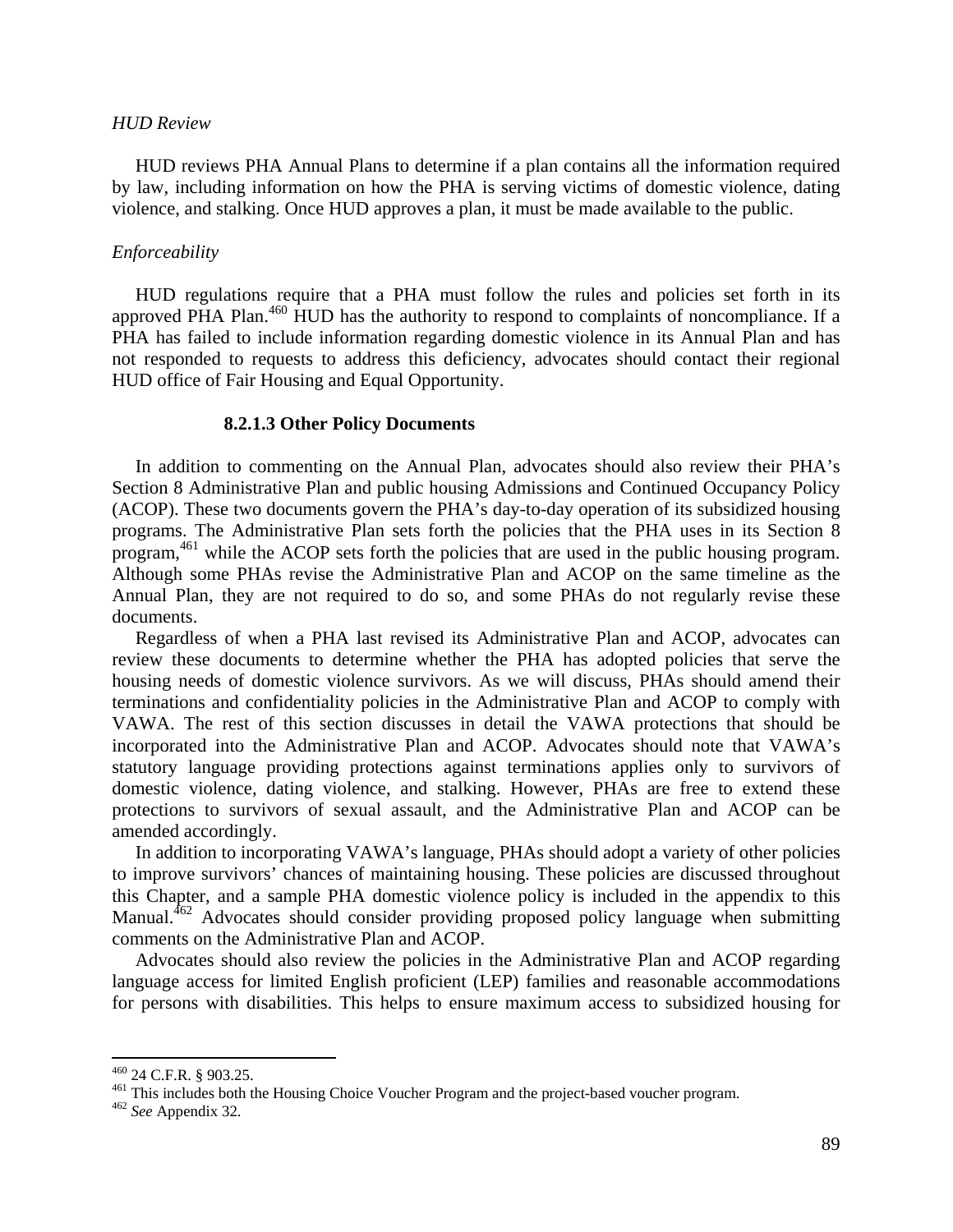survivors with disabilities and LEP survivors. It may be particularly effective to collaborate with disability and immigrants' rights organizations to review the policies and submit comments.

#### **8.2.2 Section 8 Administrative Plan**

 The Administrative Plan contains the policies that the PHA uses in administering its Section 8 voucher program.<sup>463</sup> Many of these policies may impact a survivor's ability to maintain housing. Below we discuss some of the Administrative Plan policies that advocates should review and submit comments upon, including portability, family absence from the unit, family breakup, termination of assistance, and certification of domestic violence.<sup>464</sup> Many of these policies should also be included in the public housing ACOP, which is discussed in detail later in this Chapter. Sample comments on PHA Administrative Plans and sample Administrative Plan language are included in the appendix to this Manual. $465$ 

#### **8.2.2.1 Restrictions on Moving**

 A PHA's Administrative Plan sets forth the policies that are used when a Section 8 voucher tenant seeks to move to another unit. Most PHAs have detailed procedures regarding "portability," which is when a Section 8 tenant seeks to move and use her voucher assistance outside of the housing authority's jurisdiction. Portability is particularly important to domestic violence survivors who must move to a confidential location to escape their batterers.

 Ordinarily, a Section 8 voucher family cannot continue to receive assistance if they move out of their assisted apartment in violation of the lease.<sup>466</sup> However, VAWA provides an exception to this restriction on portability. If a Section 8 voucher family has moved to protect the safety of a victim of domestic violence, dating violence, or stalking who reasonably believed she would be threatened by further violence if she remained, the family may continue to receive assistance.<sup>467</sup> A PHA cannot refuse to issue a voucher to an assisted family due to the family's failure to seek the PHA's approval before moving if the family moved to protect the health or safety of a domestic violence victim.468 Advocates should urge PHAs to amend their Administrative Plans to include VAWA's language regarding portability.

 Additionally, advocates should also ask their PHAs to amend existing policies that restrict survivors' ability to move. Many PHAs have policies that require a family to lease a unit within the PHA's jurisdiction for the initial 12 months of assistance before they can move to another jurisdiction. Additionally, PHAs often have policies stating that a family can only move during the initial term of the lease (generally 12 months) if the landlord agrees to end the lease. Some PHAs also have policies stating that families may only move once during a 12-month period. However, VAWA provides that PHA policies restricting the timing or frequency of portability

<sup>&</sup>lt;sup>463</sup> Many PHAs do not administer a Section 8 voucher program and only operate a public housing program. As a result, these PHAs do not maintain an Administrative Plan.

<sup>&</sup>lt;sup>464</sup> For information on advocating for policies that can assist survivors who are applying for subsidized housing, see NATIONAL HOUSING LAW PROJECT, ASSISTING SURVIVORS OF DOMESTIC VIOLENCE IN APPLYING FOR HOUSING 55- 65 (2010), http://nhlp.org/files/Domestic%20Violence%20&%20Housing%20Manual%201.pdf.

<sup>&</sup>lt;sup>466</sup> 42 U.S.C. § 1437f(r)(5).<br><sup>467</sup> § 1437f(r)(5); 24 C.F.R. § 982.353(b); PIH 2011-3, at 12.<br><sup>468</sup> HUD Programs: Violence Against Women Act Conforming Amendments, 75 Fed. Reg. 66,246, 66,263-66,264 (to be codified at 24 C.F.R. § 982.314) (Oct. 27, 2010) [hereinafter VAWA Final Rule].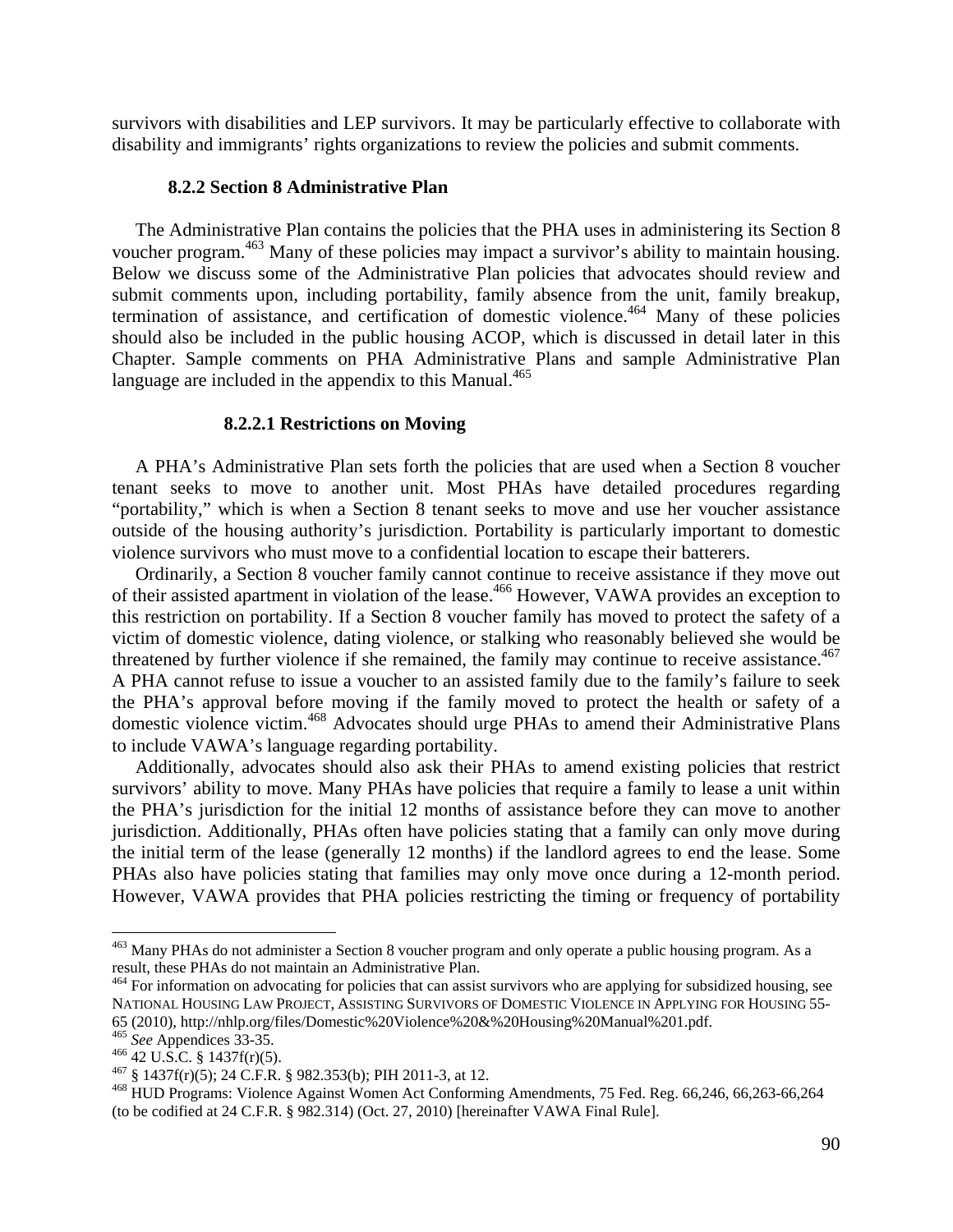moves do not apply if a family needs to relocate due to domestic violence, dating violence, or stalking.<sup>469</sup> Advocates therefore should ask PHAs to amend these policies to provide explicit exceptions for families who must move to protect the safety of survivors of domestic violence. Further, advocates should ask PHAs to adopt a policy stating that if it is necessary for a family member to break a lease to escape domestic violence, the PHA will not terminate the victim from the Section 8 program. Finally, advocates should ask PHAs to include a statement in the Administrative Plan that the address to which an individual fleeing domestic violence has relocated will be confidential and will not be shared with any person outside the PHA unless the individual waives confidentiality.

#### **8.2.2.2 Family Absence from the Dwelling Unit**

 The Administrative Plan must include the PHA's policies regarding how long a family may be absent from the assisted dwelling unit before their assistance will be terminated.<sup>470</sup> For example, many PHAs have policies stating that if the entire family is absent from the assisted unit for more than 30 consecutive days, the unit will be considered abandoned and the family's assistance will be terminated. Advocates should urge PHAs to adopt exceptions to these policies if the family's absence was due to domestic violence. A family experiencing domestic violence may be forced to relocate to a shelter or other confidential location while they develop a safety plan, obtain a restraining order, or wait for law enforcement to apprehend the perpetrator. Accordingly, PHAs should adopt a policy stating that prior to determining that a family has abandoned the unit, the PHA shall take into account the role domestic violence played in the absence.

### **8.2.2.3 Family Breakup**

 Family breakup policies in a PHA's Section 8 program can have a significant impact on survivors. For example, a survivor who lives with her batterer may need to flee the Section 8 unit due to domestic violence. Or, the batterer may be forced to leave the Section 8 unit as a result of a restraining order or incarceration. In these circumstances, PHAs have discretion to determine which members of the family will continue to receive Section 8 assistance.<sup>471</sup> The Administrative Plan must state the PHA's policies on how it will decide who remains in the Section 8 program if the family breaks up.<sup>472</sup> PHAs can consider a variety of factors in making this decision.<sup>473</sup> However, if the Section 8 assistance has been allocated under a settlement or judicial decree as part of divorce or separation proceedings, the PHA must follow the court's determination of which family members continue to receive assistance.<sup>474</sup>

 Advocates should review their PHA's family breakup policy to ensure that it considers whether domestic violence caused the family to split up. HUD's VAWA regulations provide that if the family has broken up due to domestic violence, the PHA must ensure that the victim retains voucher assistance.<sup>475</sup> This policy should be clearly stated in the PHA's Administrative Plan. If

<sup>469 24</sup> C.F.R § 982.314.

<sup>470 § 982.54(</sup>d)(10).<br>
471 § 982.315(a).<br>
472 §§ 982.54(d)(11), 982.315(a).<br>
473 § 982.315(b)(3).<br>
474 § 982.315(c).<br>
475 § 982.315(a)(2).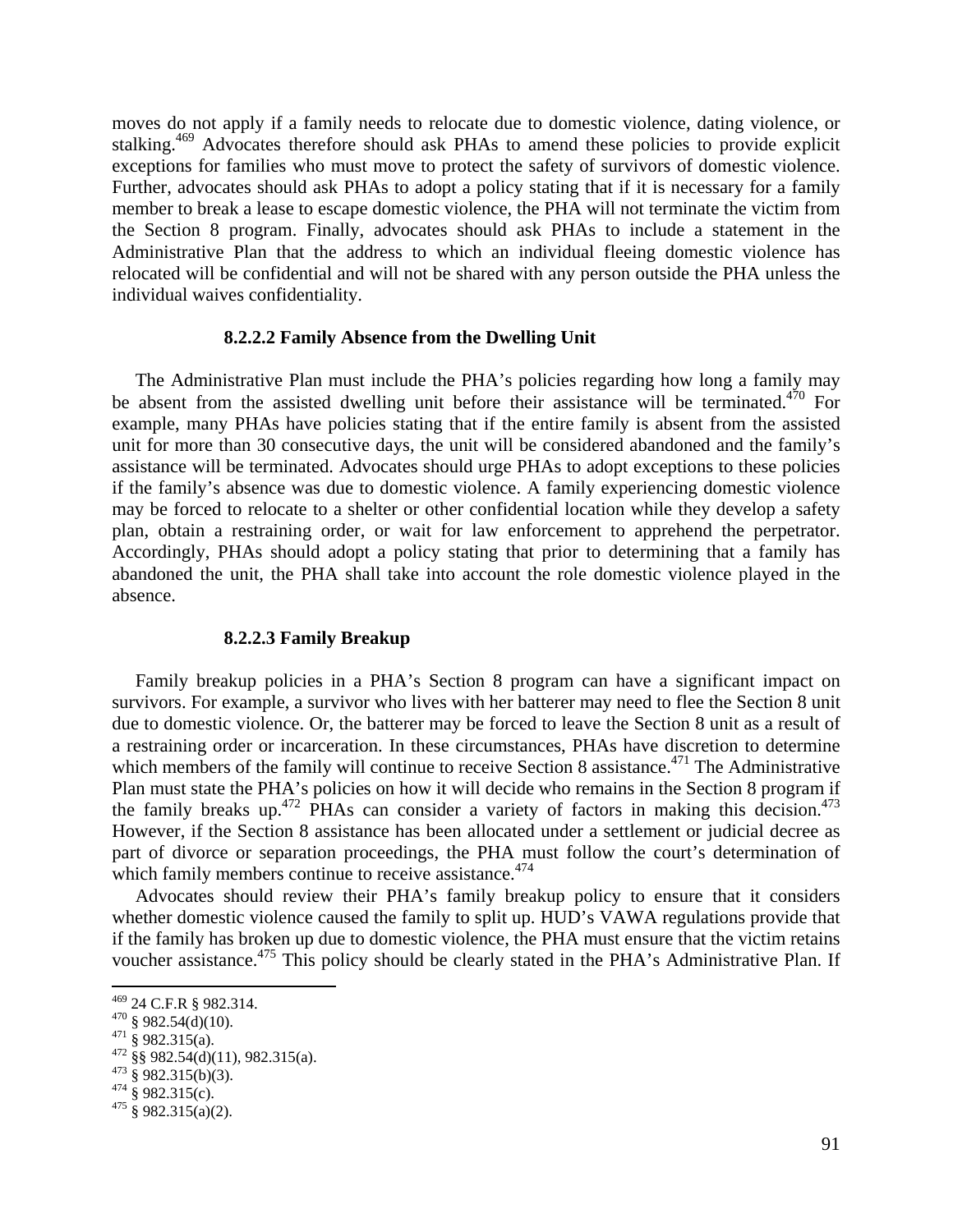there is a dispute as to which member or members of the family should continue receiving Section 8 assistance after a family separation, the PHA must prioritize survivors of domestic violence where that violence contributed to the household's breakup.

 Many PHAs have not amended their Administrative Plans since the publication of HUD's VAWA regulations. As a result, advocates should ask their PHAs to amend family breakup policies that assign the voucher to the head of household, to the family member who remains in the assisted unit, or to the family member who has been chosen by the household to retain the voucher. Advocates should explain that these policies can be problematic because in cases where the abuser controls all of the family's finances and resources, it is likely that the abuser will have listed himself as head of household on the voucher, forced the survivor to leave the unit, or forced the survivor to agree to assigning him the voucher. The Administrative Plan should make clear that such policies do not apply in cases where the family has broken up due to domestic violence, and that the PHA will ensure that the victim retains voucher assistance.

#### **8.2.2.4 Termination of Assistance**

 Advocates should encourage PHAs to incorporate into the Administrative Plan VAWA's protections against subsidy terminations, as well as other policies that protect survivors from losing their housing due to violence committed against them. The Administrative Plan should include VAWA's language providing that criminal activity directly relating to domestic violence, dating violence, or stalking shall not be considered a serious or repeated violation of the lease by the victim justifying termination of assistance.<sup>476</sup> The Administrative Plan should also include VAWA's provision stating that the PHA may terminate voucher assistance to individuals who engage in violence against family members or others without penalizing the victims of such violence.<sup>477</sup> Finally, the Administrative Plan should state that if a victim has committed a lease violation unrelated to domestic violence, dating violence, or stalking, the PHA may not hold the victim to a more demanding standard than other tenants in deciding whether to terminate.<sup>478</sup>

 In addition to adopting VAWA's language, advocates should ask PHAs to amend their Administrative Plans to state that in making termination decisions, the PHA will consider the role that domestic violence played in lease violations or program violations. In many cases, it may not be readily apparent that a survivor's failure to comply with a lease provision or program requirement was related to acts of domestic violence. For example, a survivor may miss appointments with the PHA because she is afraid to leave the home due to threats of violence by the batterer, or because she has taken refuge at a shelter or has been hospitalized. If inquiries by the PHA reveal that a family's action or failure to act was the consequence of domestic violence against a member of the household, a PHA should not deny or terminate assistance.

 Furthermore, while a PHA may evict or terminate assistance to a victim if the PHA can demonstrate an "actual and imminent threat" to other tenants or employees of the property if the victim is not removed, the Administrative Plan should outline how the PHA will determine what an "actual and imminent threat" is. An "actual and imminent" threat consists of a physical danger that is real, would occur within an immediate timeframe and could result in death or

<sup>&</sup>lt;sup>476</sup> 42 U.S.C. § 1437f(o)(20)(B).<br><sup>477</sup> § 1437f(o)(20)(D)(i); *see also* 24 C.F.R. § 982.552(c)(2) (stating that a PHA may terminate voucher assistance to culpable family members while permitting the innocent family members to continue receiving assistance); HUD Notice PIH 2007-5 (Feb. 16, 2007) (same).

<sup>478 42</sup> U.S.C. § 1437f(o)(20)D)(iii).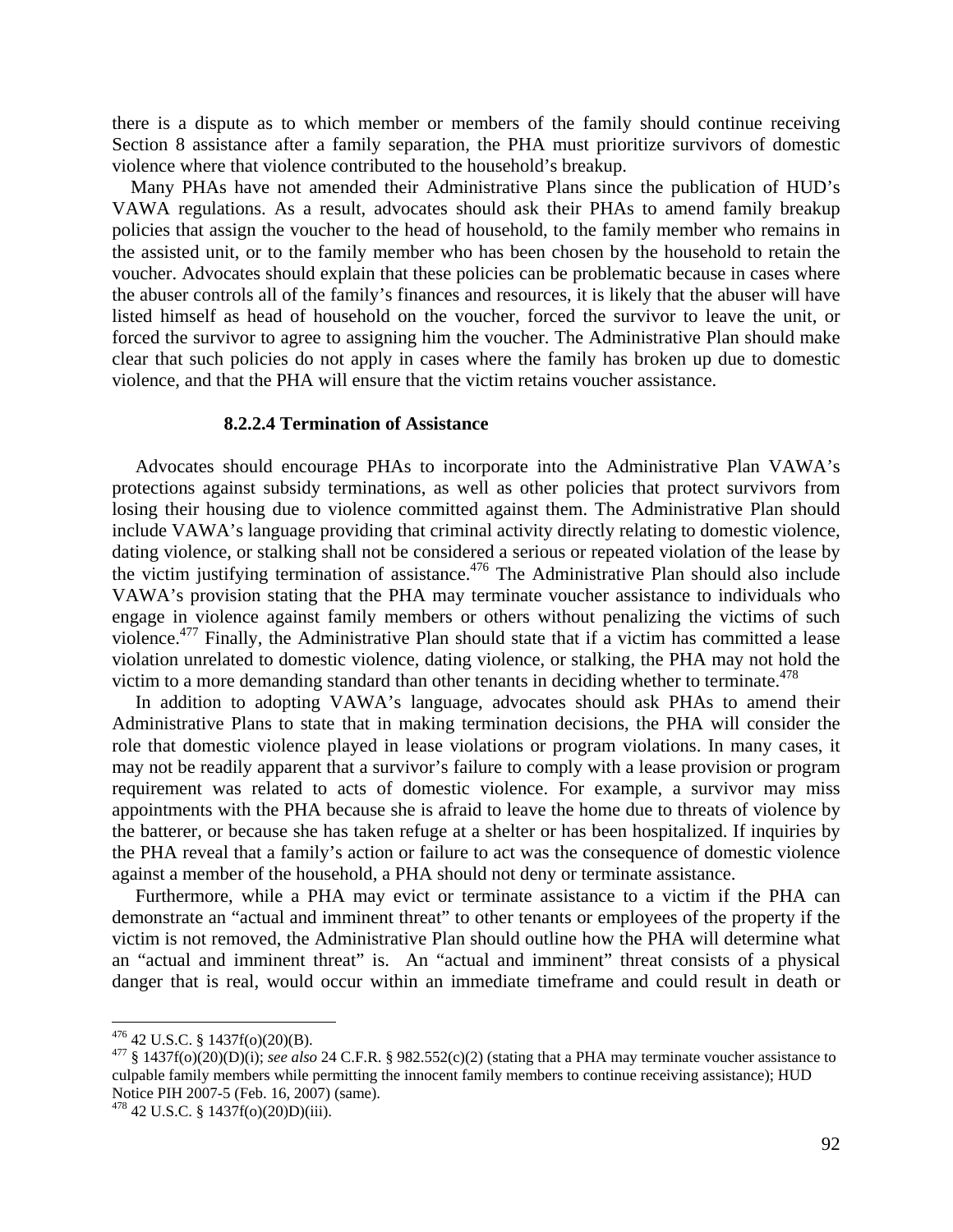serious bodily harm. Advocates should make sure that there is language in the Plan listing the factors a PHA will consider in determining this kind of threat, which include:

- $\blacksquare$  the duration of the risk,
- $\blacksquare$  the nature and the severity of the potential harm,
- $\blacksquare$  the likelihood that the potential harm will occur and
- $\bullet$  the length of time before the potential harm would occur.<sup>479</sup>

 Advocates should also make sure the Administrative Plan states that terminating assistance for a domestic violence victim because of an "actual and imminent threat" should occur only if no other actions would reduce or eliminate the threat. Therefore, before evicting a victim, a PHA should consider alternatives such as transferring the victim to a different unit, barring the perpetrator from the property, contacting law enforcement to increase police presence or develop other plans to keep the property safe, or seeking other legal remedies to prevent the perpetrator from acting on a threat. Evictions or terminations predicated on public safety cannot be based on stereotypes and must be tailored to particular concerns about individual residents.<sup>480</sup>

# **8.2.2.5 Documentation of Domestic Violence and Confidentiality**

 If a survivor asserts VAWA's protections, a PHA may request documentation of domestic violence. The Administrative Plan should clearly set forth a PHA's requirements for documenting domestic violence. VAWA permits survivors to certify their status as victims of domestic violence in any of the following three ways: (1) completing a HUD-approved certification form; (2) providing documentation signed by a victim service provider, an attorney, or a medical professional, from whom the victim has sought assistance in addressing domestic violence, dating violence, or stalking, in which the professional attests under penalty of perjury to the professional's belief that the incidents in question are bona fide incidents of abuse, and the victim of domestic violence, dating violence, or stalking has signed or attested to the documentation; or (3) providing a police or court record.<sup>481</sup> Advocates should be aware that a PHA must accept the self-certification form as a complete request for relief, without insisting on additional documentation from the individual seeking protection.<sup>482</sup> In addition, they should review the Administrative Plan to ensure that their PHA has a policy of accepting any one of these three types of documentation. Advocates should also consider whether there are other documents that should be added to the list, such as medical records, a statement from a clergy member or social worker, or a signed statement by the survivor.<sup>483</sup> The Administrative Plan should also set forth the deadline for documentation<sup>484</sup> and what will be considered good cause for extending the deadline, such as hospitalization or continuance of a court date.

<sup>&</sup>lt;sup>479</sup> VAWA Final Rule, 75 Fed. Reg. at 66,259 (to be codified at 24 C.F.R. § 5.2005).

<sup>480</sup> *Id.*<br>
481 § 1437f(ee)(A), (C).<br>
482 VAWA Final Rule, 75 Fed. Reg. at 66,251.<br>
483 VAWA provides that PHAs are not required to demand official documentation and may rely solely on the survivor's statement. § 1437f(ee)(1)(D).<br><sup>484</sup> At a minimum, the survivor must be given 14 business days to respond to the PHA's written request for

certification. § 1437f(ee)(1)(B). Advocates can ask the PHA to provide for a longer period of time in the Administrative Plan.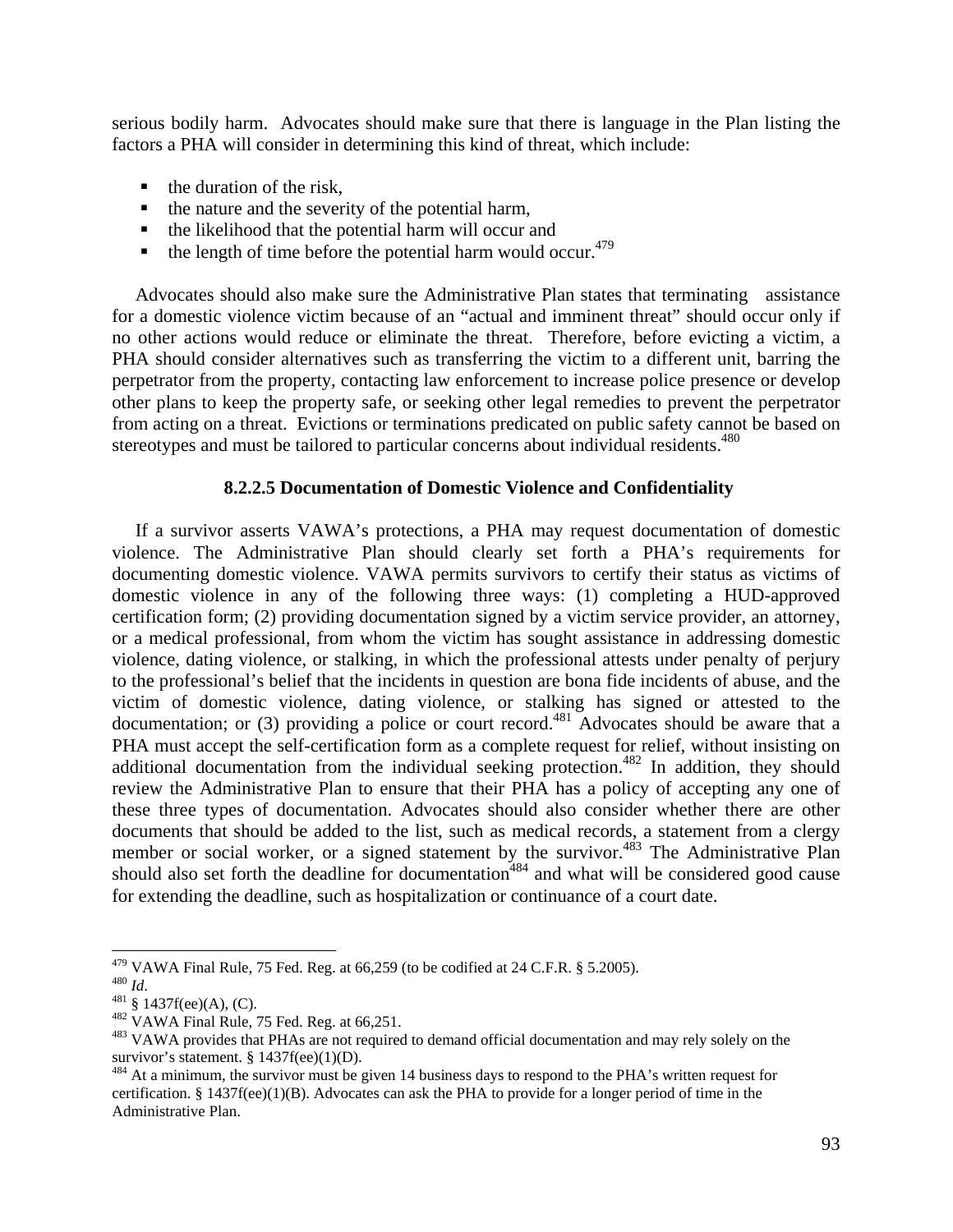In addition, advocates should make sure that the Plan includes language about the PHA's procedures in cases where it has difficulty determining which household member is the victim and which is the abuser. When a PHA receives documents from two members of a household, each claiming to be a victim and naming the other household member as the perpetrator, the PHA may determine which is the true victim by requiring third-party documentation.<sup>485</sup> Furthermore, if any questions remain regarding which household member is a victim, a PHA grievance hearing, informal hearing or informal review could be appropriate.<sup>486</sup>

 The Administrative Plan also should make clear that the PHA shall keep confidential any information regarding an individual's status as a survivor of domestic violence and that this information may not be entered into a shared database or provided to other entities.<sup>487</sup> It should outline that employees of a PHA may not have access to information regarding domestic violence unless they are specifically and explicitly authorized to access this information because it is necessary to their work.488 The Administrative Plan also should acknowledge that VAWA provides exceptions to confidentiality where disclosure is requested by the survivor in writing, where the information is required for use in an eviction proceeding, or where otherwise required by the law.489 Finally, the Administrative Plan should state that the PHA will inform the survivor before disclosing information so that safety risks or alternatives to disclosure can be identified.

#### **8.2.2.6 Notice to Tenants**

PHAs are required to provide Section 8 tenants with notice of their rights under VAWA.<sup>490</sup> The Administrative Plan should set forth the notification procedures that the PHA will use. PHAs should notify tenants in a variety of ways, including providing verbal notice during orientations to the voucher program and annual recertification meetings; inserting a paragraph regarding VAWA rights into termination notices; posting notice of VAWA in the PHA's office; and posting notice of VAWA on the PHA's website. The appendix to this Manual includes a sample VAWA notice for Section 8 and public housing tenants.<sup>491</sup> Advocates should urge PHAs to make VAWA information accessible to individuals with disabilities and limited English proficiency.

# **8.2.2.7 Definitions of Domestic Violence, Dating Violence, and Stalking**

 PHA staff members often have questions as to whom can be considered a victim of dating violence, domestic violence, or stalking. PHAs should therefore include VAWA's definitions of these terms in the Administrative Plan.<sup>492</sup> Additionally, VAWA's definition of "domestic violence" incorporates state law definitions of the term. Therefore, PHAs should include the jurisdiction's definition of domestic violence in the Administrative Plan and ACOP.

<sup>&</sup>lt;sup>485</sup> VAWA Final Rule, 75 Fed. Reg. at 66,260 (to be codified at 24 C.F.R. § 5.2007).

<sup>&</sup>lt;sup>486</sup> *Id.* at 66,253.<br><sup>487</sup> § 1437f(ee)(2)(A).<br><sup>488</sup> VAWA Final Rule, 75 Fed. Reg. at 66,259 (to be codified at 24 C.F.R. § 5.2007).

 $489$  § 1437f(ee)(2)(A).

 $490\,$  § 1437f(ee)(2)(B).

<sup>491</sup> *See* Appendix 24.

<sup>492</sup> *See* 42 U.S.C. §§ 1437d(u)(3)(C), 1437f(f)(10), 13925(a)(6), (8).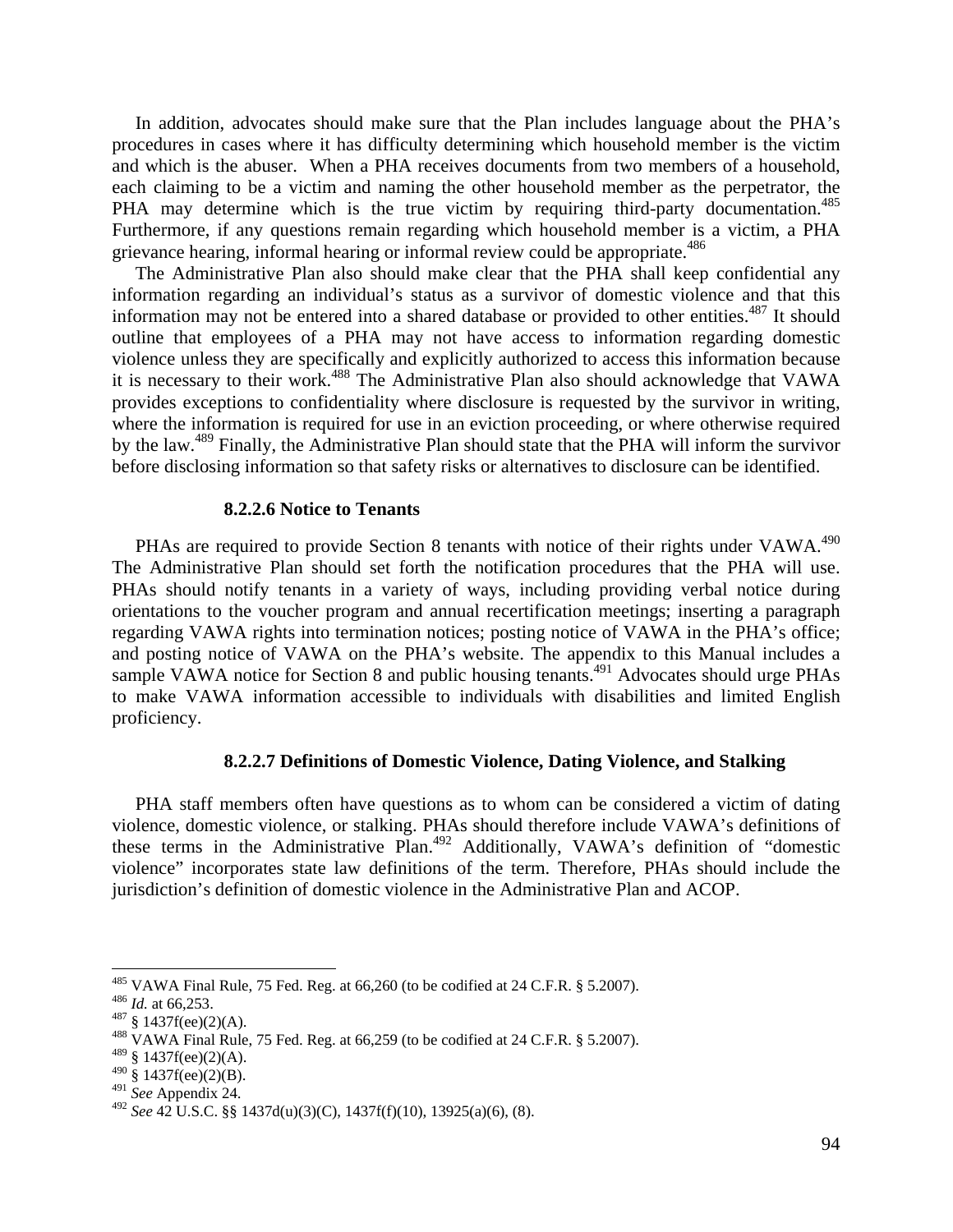#### **8.2.2.8 Linkages to Community Resources**

 Advocates should urge PHAs to include a statement in the Administrative Plan on how they will inform survivors of domestic violence about community resources. For example, the Administrative Plan could state that the PHA will maintain updated domestic violence referral information and will place posters on domestic violence services at its offices. Advocates should volunteer to assist the PHA in developing these materials. The Administrative Plan also could state that the PHA will give resources on domestic violence to new residents in their orientation packets and to all current residents during their annual recertification interviews. Where possible, advocates should offer to provide PHAs with these resources and should urge PHAs to make them accessible to LEP and disabled individuals. Finally, the Administrative Plan could state that the PHA will collaborate with domestic violence advocacy groups on providing outreach to residents and on meeting the training needs of PHA staff. Advocates should encourage PHAs to develop relationships with organizations that serve LEP survivors as well as survivors from underserved ethnic and cultural groups.

#### **8.2.3 Public Housing Admissions and Continued Occupancy Policy**

 The Admissions and Continued Occupancy Policy (ACOP) contains the policies that the PHA uses in administering its public housing program.<sup>493</sup> These policies are often similar to or even identical to the policies contained in the Administrative Plan. As a result, most of our suggestions regarding the Administrative Plan will apply equally to the ACOP. In reviewing the ACOP, advocates should look at the previous sections in this Chapter on the following topics: Family Absence from the Dwelling Unit; Family Breakup; Termination of Assistance; Certification of Domestic Violence and Confidentiality; Notice to Tenants; Definitions of Domestic Violence, Dating Violence, and Stalking; and Linkages to Community Resources.494

 In addition to the topics discussed in our overview of the Administrative Plan, there are several issues that are unique to the public housing ACOP that advocates should review. These issues, which are discussed below, include emergency transfers, splitting the lease, and damages to the unit. Sample comments on PHA ACOPs and sample ACOP language are included in the appendix to this Manual. $495$ 

#### **8.2.3.1 Emergency Transfers**

 A domestic violence survivor living in public housing may need to move or "transfer" to another public housing unit to protect her safety. PHAs set forth their policies regarding public housing transfers in the ACOP. In many jurisdictions, unless a tenant qualifies for an emergency or priority transfer, the tenant may have to wait several weeks or even months before the transfer is granted. Advocates should therefore ask PHAs to adopt policies that provide emergency transfers or Section 8 vouchers for public housing tenants who are at significant risk of harm as a

<sup>&</sup>lt;sup>493</sup> Many PHAs do not have a public housing program and only operate a Section 8 voucher program. As a result, these PHAs do not maintain an ACOP.

 $494$  For information on advocating for policies that can assist survivors who are applying for subsidized housing, see NATIONAL HOUSING LAW PROJECT, ASSISTING SURVIVORS OF DOMESTIC VIOLENCE IN APPLYING FOR HOUSING 55- 65 (2010), http://nhlp.org/files/Domestic%20Violence%20&%20Housing%20Manual%201.pdf.

<sup>495</sup> *See* Appendices 32-35.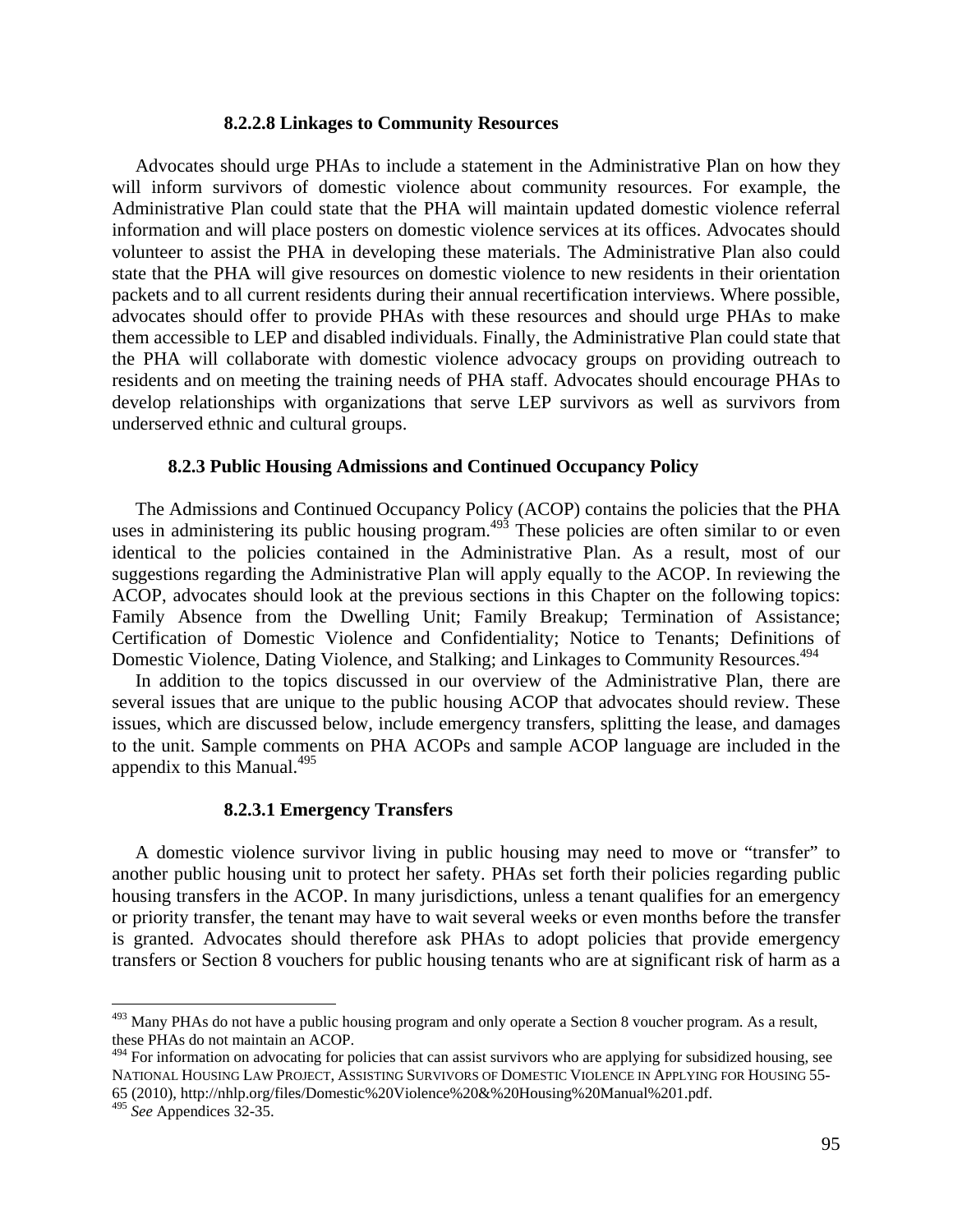result of incidents or threats of domestic violence. This approach has been encouraged by HUD in its Public Housing Occupancy Guidebook, which states that "PHAs may adopt a transfer policy that includes a preference for victims of domestic violence who wish to move to other neighborhoods or even other jurisdictions. One tool PHAs may choose to use is the issuance of a voucher to the victimized family."<sup>496</sup>

 To ensure that survivors are granted transfers in a timely fashion, advocates should recommend that PHAs act on domestic violence transfer requests within a certain timeframe, such as 10 business days. Finally, advocates should ask PHAs to adopt a policy that the address to which a domestic violence survivor has relocated will be kept strictly confidential and will not be shared with any person outside the PHA unless the survivor voluntarily waives confidentiality.

 It should be noted that at least one court has found that a PHA was not obligated to provide a transfer to a domestic violence survivor where the PHA's ACOP did not provide for such transfers.<sup>497</sup> Under the PHA's ACOP, the only crime victims who were eligible for transfers were victims of federal hate crimes. Accordingly, advocates should press for policies that explicitly state that incidents of domestic violence are grounds for an emergency or priority transfer.

## **8.2.3.2 Splitting the Lease**

 VAWA provides that a PHA may split or "bifurcate" a public housing lease to evict a perpetrator of domestic violence without evicting the victim of such violence.<sup>498</sup> Advocates should ask PHAs to incorporate this language into the ACOP and public housing leases.

#### **8.2.3.3 Damages to the Unit**

Survivors of domestic violence living in public housing often lack the funds needed to pay for damages their batterers cause to their units. As a result, these survivors may face eviction for failing to reimburse the PHA for repairs made to the unit. Advocates should urge PHAs to adopt a policy that where damages to a unit result from an incident of domestic violence, the victim of such violence will not be held liable for such damages. PHAs should instead seek repayment from the perpetrator of such violence.

#### **8.2.3.4 Public Housing Leases**

 In addition to the ACOP, advocates should also urge PHAs to amend their public housing leases to address domestic violence survivors' rights. Under VAWA, public housing leases must include eviction protections for survivors, including a statement that an incident of domestic violence, dating violence, or stalking will not be construed as a serious or repeated violation of the lease by the victim of that violence.<sup>499</sup> Similarly, public housing leases must include a statement that criminal activity directly relating to domestic violence, dating violence, or stalking shall not be cause for termination of the tenancy if the tenant is a victim of that violence.<sup>500</sup>

<sup>496</sup> *See* U.S. DEPARTMENT OF HOUSING AND URBAN DEVELOPMENT, PUBLIC HOUSING OCCUPANCY GUIDEBOOK 218- 19 (2003).

 $497$  Robinson v. Cincinnati Hous. Auth., 2008 WL 1924255 (S.D. Ohio 2008).

<sup>498 42</sup> U.S.C. § 1437d(*l*)(6)(B).

<sup>499 § 1437</sup>d(*l*)(5). 500 § 1437d(*l*)(6)(A).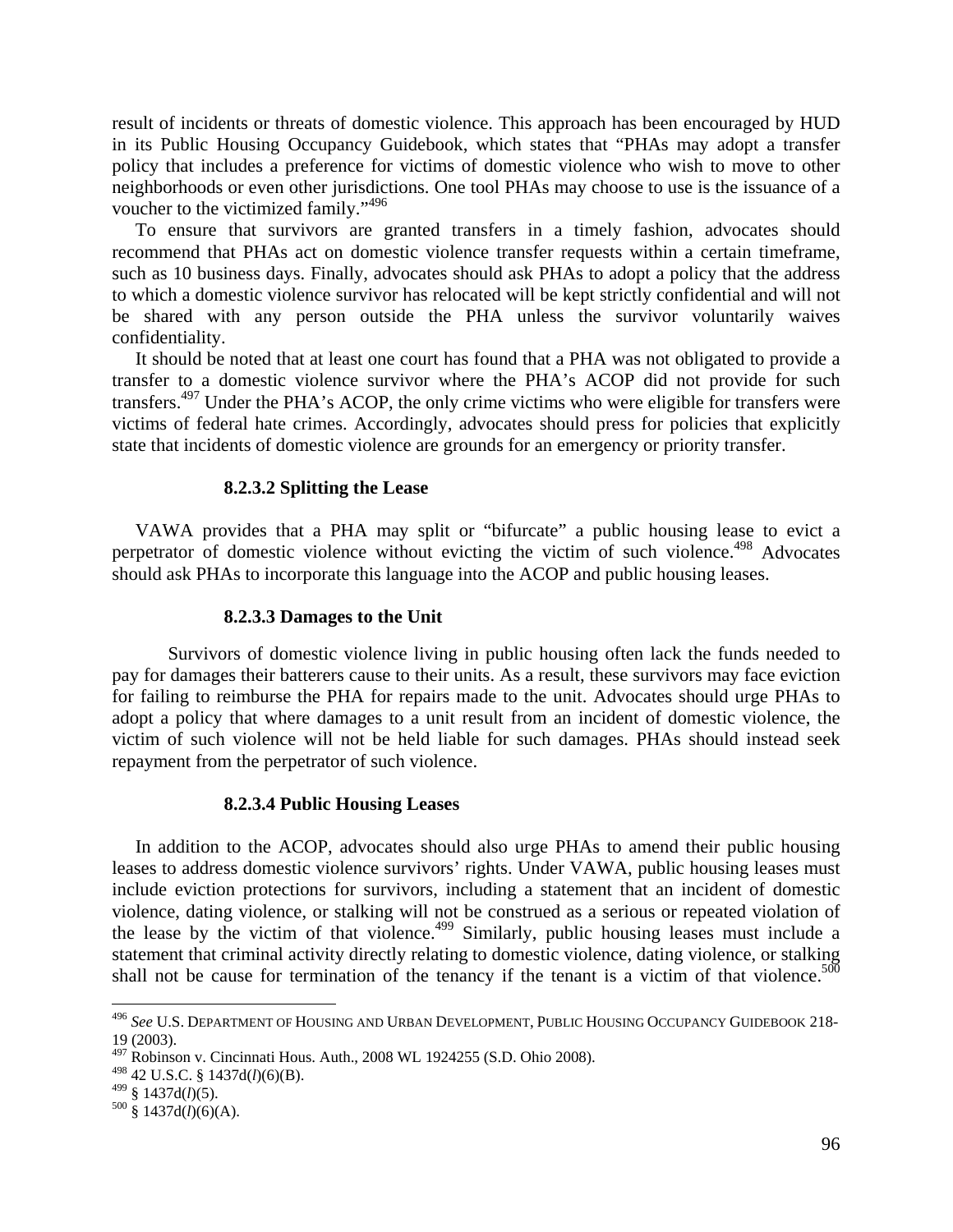Further, the lease must contain a statement that the PHA may bifurcate the lease to evict an individual who engages in acts of violence without evicting the victim of such violence.<sup>501</sup> Accordingly, advocates should remind PHAs that they must add this language to their public housing leases.

## **8.3 Practice Tips: Advocating with PHAs**

 As noted above, PHAs are required to submit Annual Plans to HUD each year. Domestic violence advocates throughout the country have participated in this process by submitting written policy suggestions that would improve survivors' access to housing. Examples of these comments are included in the appendix to this Manual to assist advocates who are interested in submitting comments of their own.<sup>502</sup> Further, it is often helpful to provide PHAs with proposed domestic violence policies. The appendix to this Manual contains sample policies.<sup>503</sup>

 Advocates should consider requesting a meeting with the PHA well in advance of the annual planning process to discuss policy changes that would assist survivors. This gives the PHA time to amend its existing policies before the policies are submitted to its board of commissioners for approval. Even if advocates are too late to participate in the annual planning process during a particular year, they can still begin the process of meeting with the PHA and discussing proposed changes to the Administrative Plan and ACOP. Other issues that advocates should raise with the PHA include whether the PHA has trained its staff and Section 8 landlords on domestic violence and VAWA; whether the PHA has adequately notified tenants and Section 8 landlords of their rights and obligations under VAWA; and whether the PHA has a protocol for staff members who become aware that a participant is experiencing domestic violence.

 The PHA may be more receptive to working on these issues if advocates begin by explaining the services they can provide to the PHA, such as training and materials on recognizing, understanding, and addressing domestic violence. Another strategy is to secure the support of other organizations, elected representatives, or members of the PHA's board of commissioners. Where appropriate, advocates should volunteer to take referrals from PHA staff members who are assisting applicants or tenants who are experiencing domestic violence.

 Advocates who submit written comments during the annual planning process also should attend the public hearing on the PHA's plan. This hearing is held before the PHA's board of commissioners, who likely will be interested in hearing what the PHA is doing to comply with VAWA. After the PHA planning process has ended, advocates should contact the PHA regularly to determine what it is doing to implement the advocates' policy suggestions.

## **8.4 Conclusion**

 By participating in local planning processes, advocates can ensure that PHAs adopt policies that consider the special housing needs of domestic violence survivors. Because VAWA requires PHAs to describe any activities or services that they provide to assist victims of domestic violence, dating violence, sexual assault, and stalking, advocates have an opportunity to engage PHAs in dialogue on these issues. Ways in which advocates can form working relationships with their PHAs include meeting with the PHA to discuss ways to assist tenants who are experiencing

<sup>501 § 1437</sup>d(*l*)(6)(B). 502 *See* Appendices 33-35. 503 *See* Appendix 32.